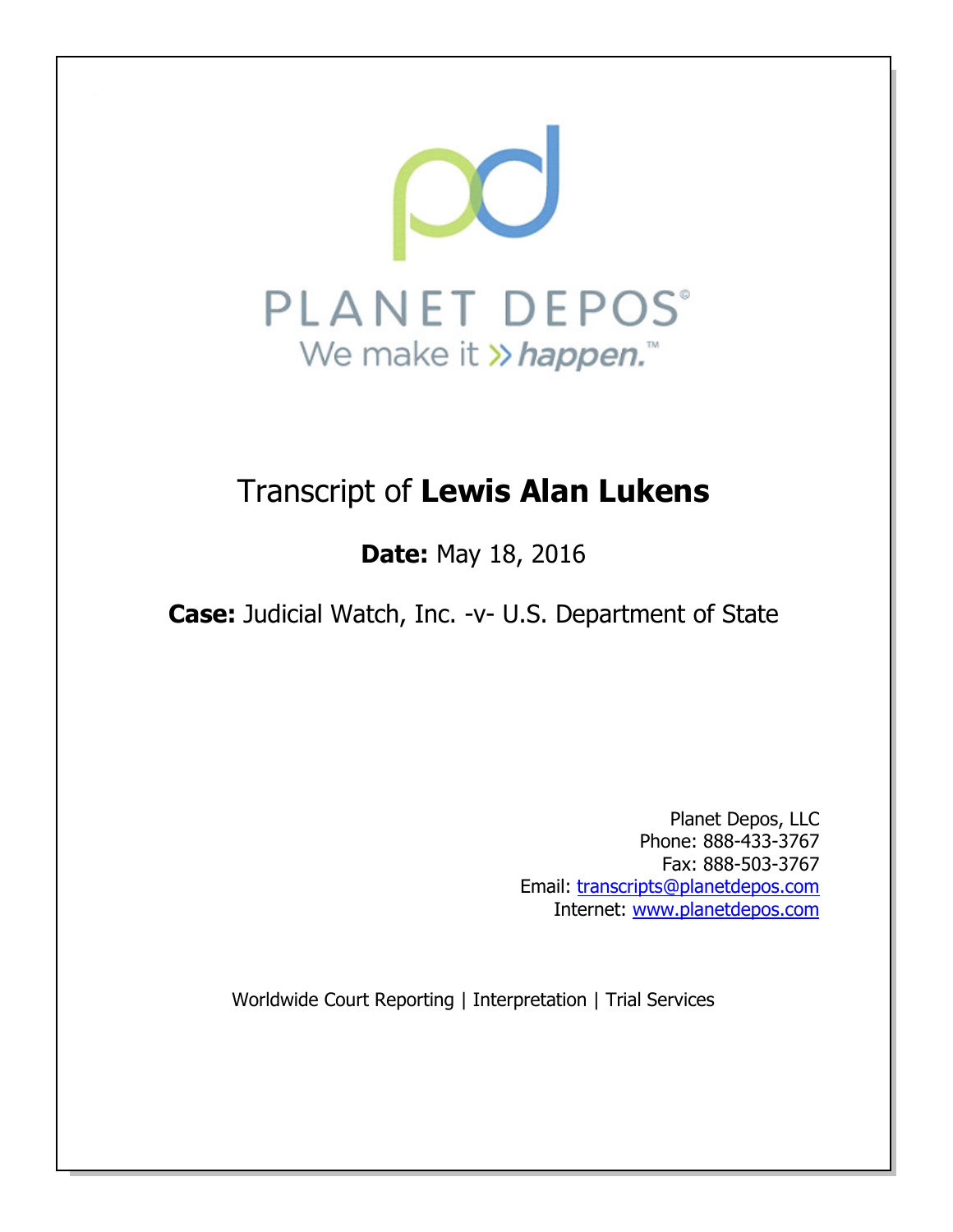1 1 IN THE UNITED STATES DISTRICT COURT 2 FOR THE DISTRICT OF COLUMBIA 3 4 JUDICIAL WATCH, INC.,  $\cdot$  : 5 Plaintiff, : 6 : 7 v. v. Sammen Mondon No. : Civil Action No. 8 : 13-CV-1363 9 U.S. DEPARTMENT OF STATE, : 10 Defendant. : 11 - - - - - - - - - - - - - - x 12 13 Videotaped Deposition of LEWIS ALAN LUKENS 14 Washington, DC 15 Wednesday, May 18, 2016 16 10:00 a.m. 17 18 19 20 Job No.: 111879 21 Pages: 1 - 91 22 Reported By: Rebecca Stonestreet, RPR, CRR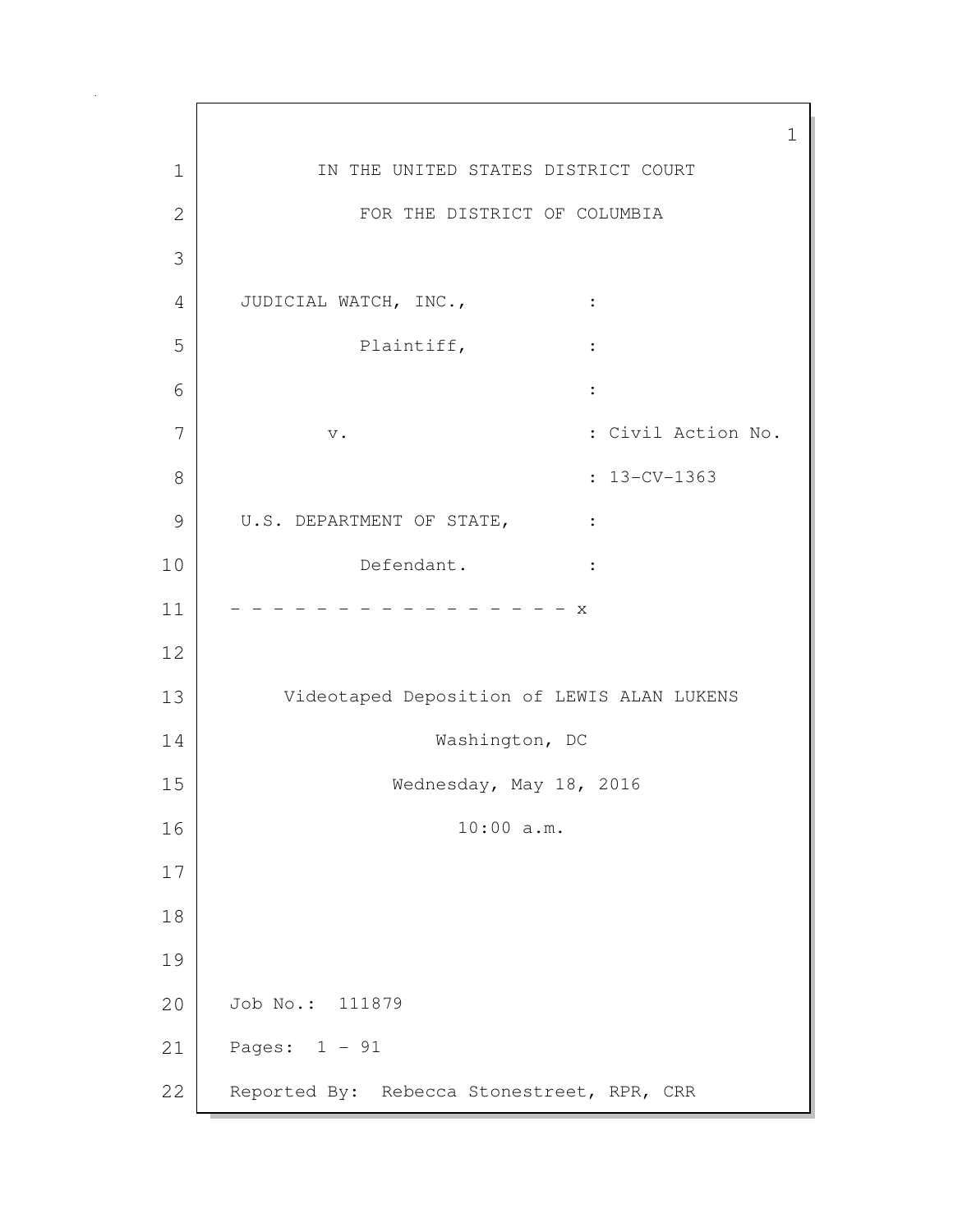$\Gamma$ 

|               | 2                                                  |
|---------------|----------------------------------------------------|
| $\mathbf 1$   | Videotaped Deposition of LEWIS ALAN LUKENS,        |
| $\mathbf{2}$  | held at the offices of:                            |
| 3             |                                                    |
| 4             |                                                    |
| 5             | U.S. DEPARTMENT OF JUSTICE                         |
| 6             | 20 Massachusetts Avenue, NW                        |
| 7             | Washington, DC 20035                               |
| $\,8\,$       | $(202)$ 514-3319                                   |
| $\mathcal{G}$ |                                                    |
| 10            |                                                    |
| 11            |                                                    |
| 12            |                                                    |
| 13            | Pursuant to notice, before                         |
| 14            | Rebecca Stonestreet, Court Reporter and            |
| 15            | Notary Public in and for the District of Columbia. |
| 16            |                                                    |
| $17$          |                                                    |
| $1\,8$        |                                                    |
| 19            |                                                    |
| 20            |                                                    |
| 21            |                                                    |
| 22            |                                                    |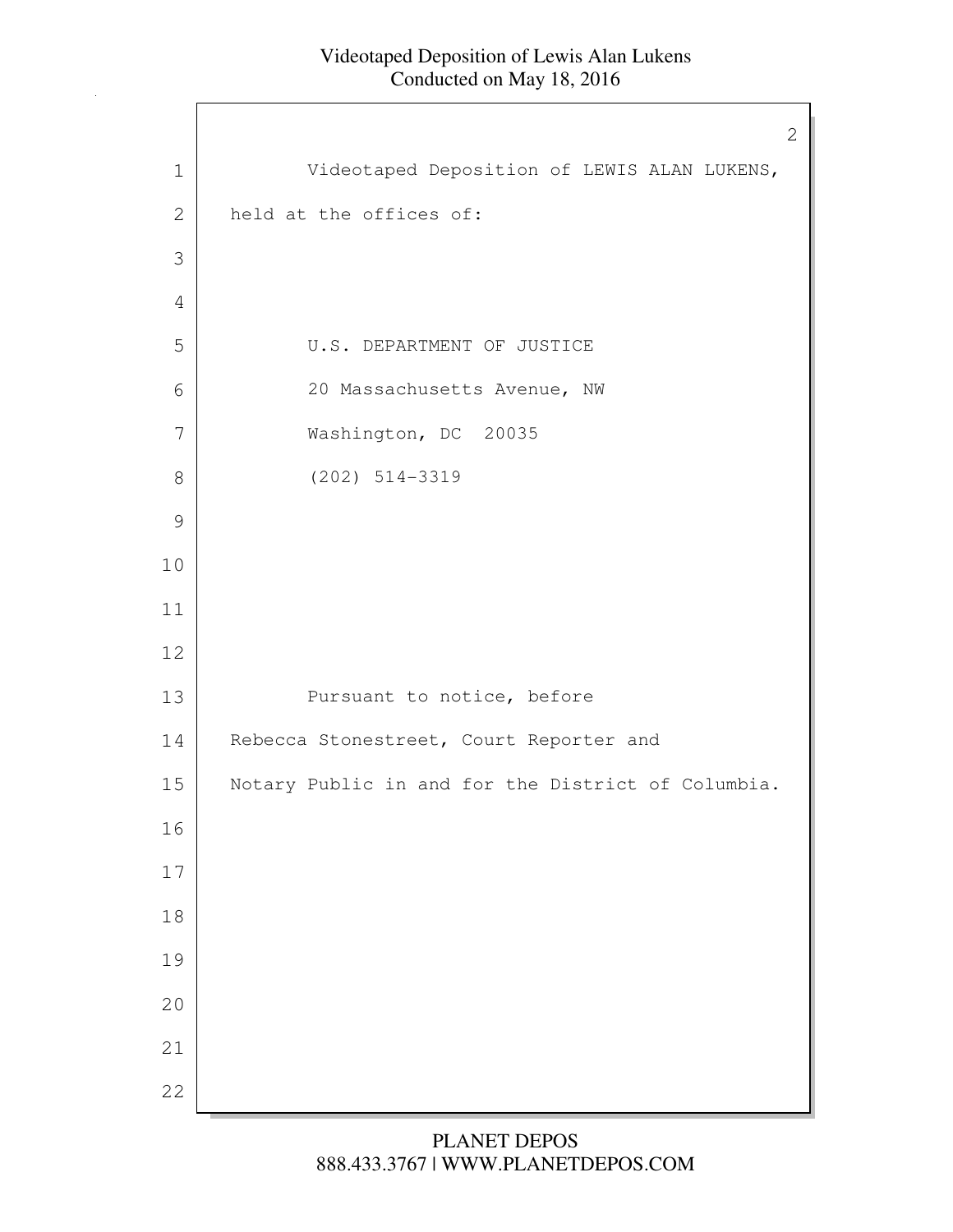|             |                                   | 3 |
|-------------|-----------------------------------|---|
| $\mathbf 1$ | APPEARANCES                       |   |
| 2           |                                   |   |
| 3           | ON BEHALF OF PLAINTIFF:           |   |
| 4           | MICHAEL BEKESHA, ESQUIRE          |   |
| 5           | JAMES F. PETERSON, ESQUIRE        |   |
| 6           | PAUL J. ORFANEDES, ESQUIRE        |   |
| 7           | RAMONA COTCA, ESQUIRE             |   |
| 8           | JUDICIAL WATCH, INC.              |   |
| 9           | 425 Third Street, SW              |   |
| 10          | Suite 800                         |   |
| 11          | Washington, DC 20024              |   |
| 12          | $(202)$ 646-5199                  |   |
| 13          |                                   |   |
| 14          | ON BEHALF OF DEFENDANT:           |   |
| 15          | CAROLINE LEWIS WOLVERTON, ESQUIRE |   |
| 16          | MARCIA BERMAN, ESQUIRE            |   |
| 17          | STEVEN A. MYERS, ESQUIRE          |   |
| 18          | U.S. DEPARTMENT OF JUSTICE        |   |
| 19          | FEDERAL PROGRAMS BRANCH           |   |
| 20          | 20 Massachusetts Avenue, NW       |   |
| 21          | Washington, DC 20530              |   |
| 22          | $(202)$ 514-3319                  |   |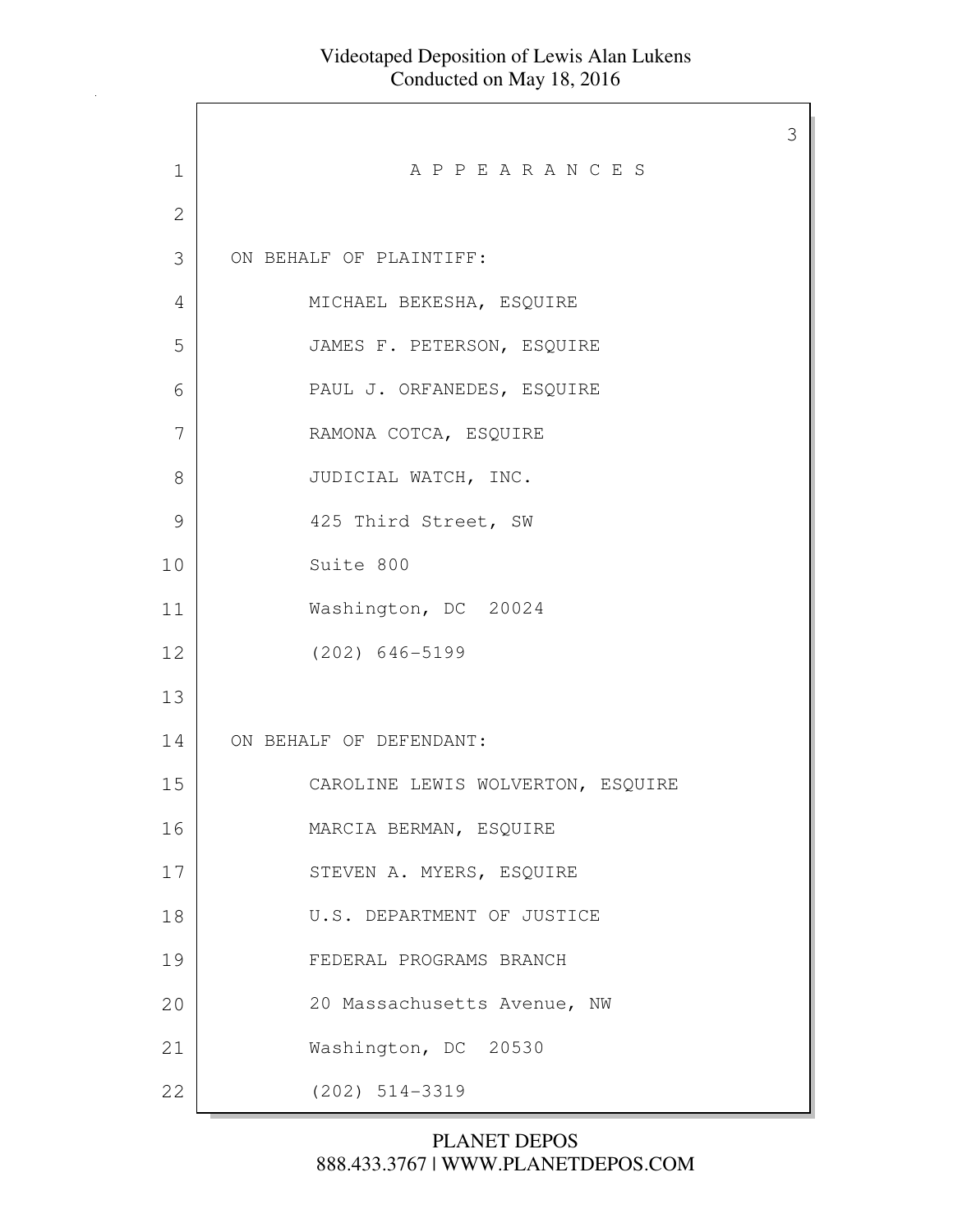$\Gamma$ 

|                | $\overline{4}$                              |
|----------------|---------------------------------------------|
| $\mathbf 1$    | APPEARANCES CONTINUED                       |
| $\sqrt{2}$     |                                             |
| $\mathfrak S$  | ALSO PRESENT:                               |
| $\overline{4}$ | Thomas J. Fitton, President, Judicial Watch |
| 5              | Lara Berlin, Department of State            |
| 6              | Jeremy Dineen, Videographer                 |
| $\overline{7}$ |                                             |
| $\,8\,$        |                                             |
| $\mathcal{G}$  |                                             |
| $10$           |                                             |
| $11$           |                                             |
| $12$           |                                             |
| 13             |                                             |
| 14             |                                             |
| $15\,$         |                                             |
| 16             |                                             |
| $17\,$         |                                             |
| $18\,$         |                                             |
| 19             |                                             |
| 20             |                                             |
| 21             |                                             |
| 22             |                                             |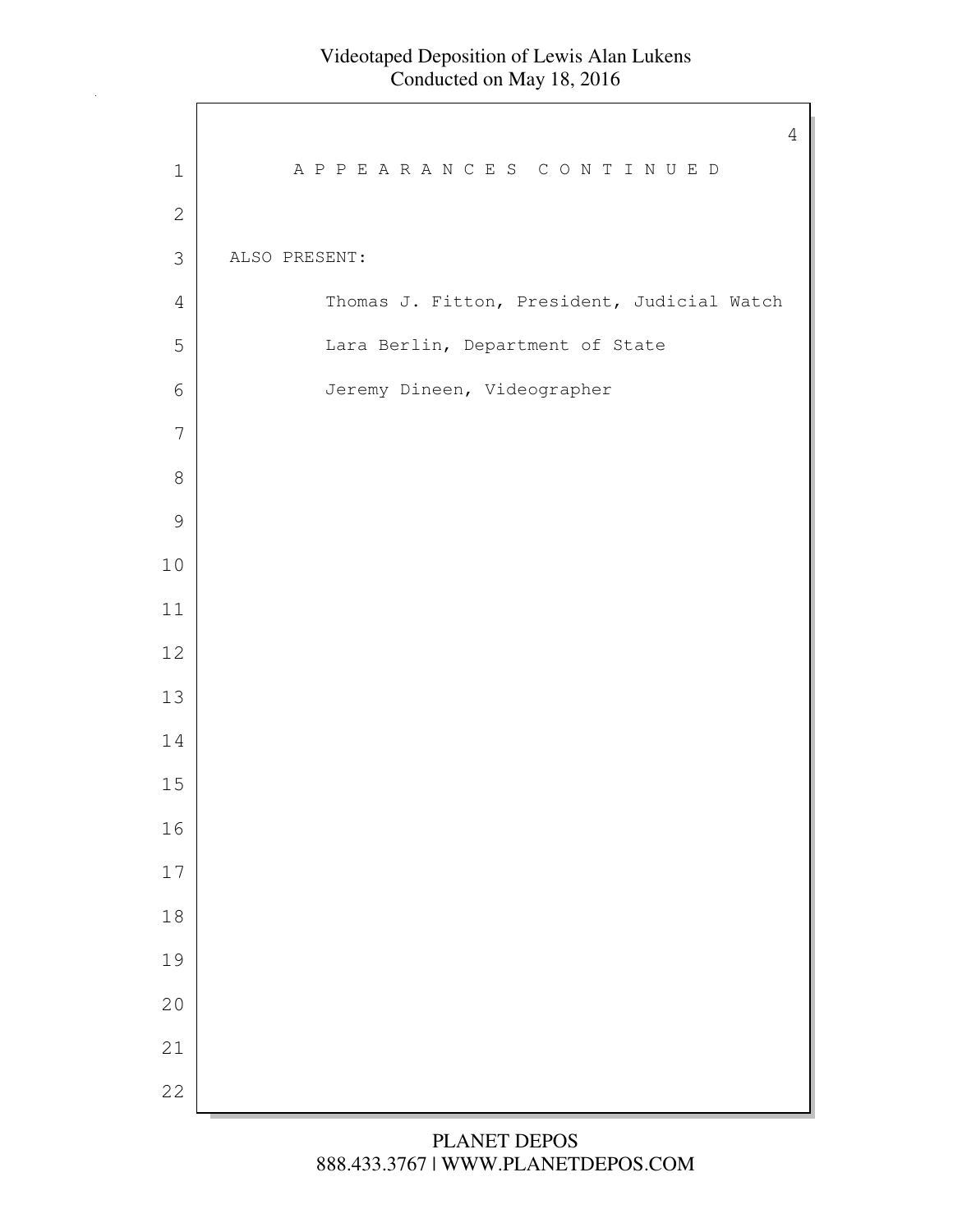Г

|               |                                | 5     |
|---------------|--------------------------------|-------|
| $\mathbf 1$   | CONTENTS                       |       |
| $\mathbf{2}$  |                                |       |
| 3             | EXAMINATION OF LEWIS A. LUKENS | PAGE  |
| 4             | By Mr. Bekesha                 | $8\,$ |
| 5             | By Ms. Wolverton               | 82    |
| 6             | By Mr. Bekesha                 | 85    |
| 7             |                                |       |
| 8             |                                |       |
| $\mathcal{G}$ | EXHIBITS                       |       |
| 10            | (Attached to transcript.)      |       |
| 11            |                                |       |
| 12            | LUKENS DEPOSITION EXHIBIT      | PAGE  |
| 13            | Exhibit 1 E-mail string        | 23    |
| 14            | Exhibit 2 E-mail string        | 43    |
| 15            | Exhibit 3 E-mail string        | 54    |
| 16            | Exhibit 4 E-mail string        | 61    |
| $17$          |                                |       |
| $18\,$        |                                |       |
| 19            |                                |       |
| 20            |                                |       |
| 21            |                                |       |
| 22            |                                |       |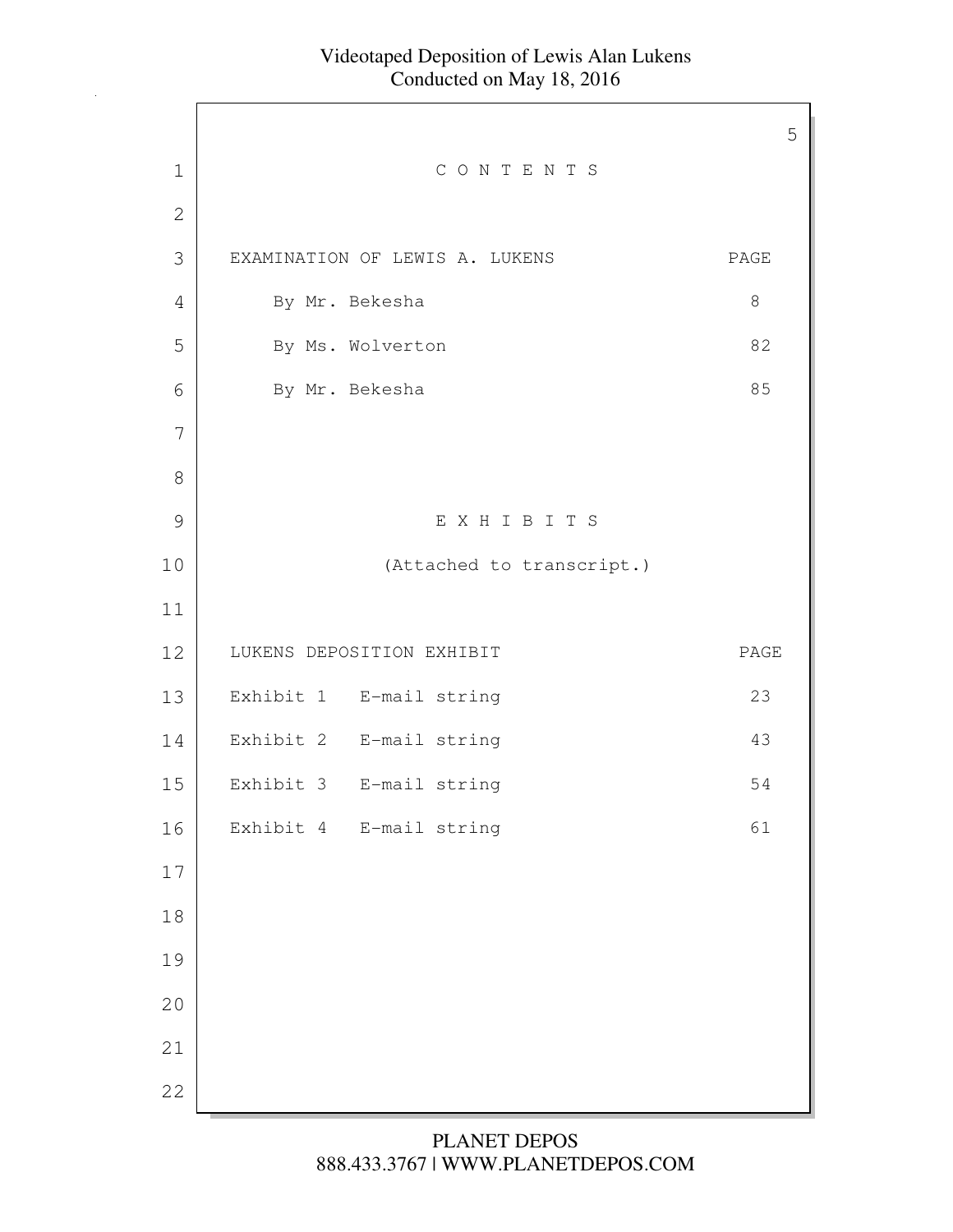|              | 6                                                    |          |
|--------------|------------------------------------------------------|----------|
| 1            | PROCEEDINGS                                          |          |
| $\mathbf{2}$ | THE VIDEOGRAPHER: Here begins tape number 1          | 10:02:40 |
| 3            | in the videotaped deposition of Lewis Lukens, in the | 10:02:42 |
| 4            | matter of Judicial Watch, Inc. v. the U.S.           | 10:02:45 |
| 5            | Department of State, in the U.S. District Court for  | 10:02:49 |
| 6            | the District of Columbia, case number 13-CV-1363.    | 10:02:53 |
| 7            | Today's date is May 18th, 2016, the time on          | 10:02:58 |
| 8            | the video monitor is 10 o'clock. The videographer    | 10:03:03 |
| 9            | today is Jeremy Dineen, representing                 | 10:03:08 |
| 10           | Planet Depos.                                        | 10:03:12 |
| 11           | This video deposition is taking place at the         | 10:03:13 |
| 12           | U.S. Department of Justice, 20 Massachusetts Avenue, | 10:03:15 |
| 13           | Northwest, in Washington, D.C.                       | 10:03:20 |
| 14           | Would counsel please voice                           | 10:03:22 |
| 15           | identify themselves and state whom they              | 10:03:24 |
| 16           | represent.                                           | 10:03:26 |
| 17           | MR. BEKESHA: Michael Bekesha on behalf of            | 10:03:26 |
| 18           | plaintiff, Judicial Watch.                           | 10:03:33 |
| 19           | MR. ORFANEDES: Paul Orfanedes on behalf of           | 10:03:33 |
| 20           | plaintiff, Judicial Watch.                           | 10:03:34 |
| 21           | MS. COTCA: Ramona Cotca on behalf of                 | 10:03:34 |
| 22           | Judicial Watch.                                      | 10:03:36 |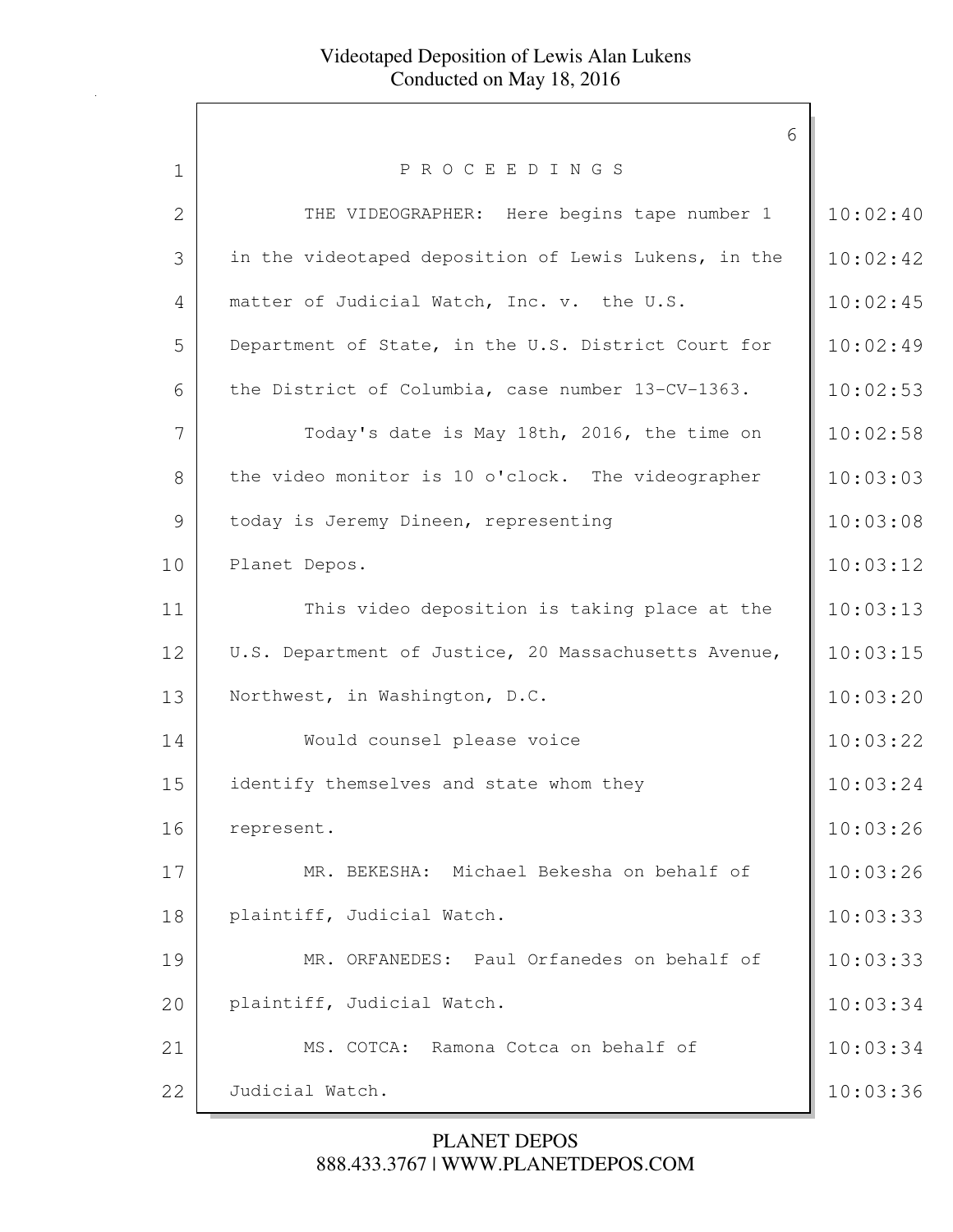|                | 7                                                |          |
|----------------|--------------------------------------------------|----------|
| $\mathbf 1$    | MR. PETERSON: James Peterson on behalf           | 10:03:37 |
| $\overline{2}$ | of Judicial Watch.                               | 10:03:39 |
| 3              | MR. FITTON: I'm Tom Fitton. I'm                  | 10:03:40 |
| $\overline{4}$ | president of Judicial Watch.                     | 10:03:40 |
| 5              | MS. WOLVERTON: Caroline Wolverton on             | 10:03:42 |
| 6              | behalf of the Department of State.               | 10:03:47 |
| 7              | MS. BERMAN: Marcia Berman on behalf of           | 10:03:48 |
| 8              | the Department of State.                         | 10:03:48 |
| 9              | MR. MYERS: Steven Myers on behalf of the         | 10:03:49 |
| 10             | Department of State.                             | 10:03:51 |
| 11             | MS. BERLIN: Lara Berlin, Department of           | 10:03:52 |
| 12             | State.                                           | 10:03:54 |
| 13             | THE VIDEOGRAPHER: The court reporter             | 10:03:54 |
| 14             | today is Rebecca Stonestreet, representing       | 10:03:55 |
| 15             | Planet Depos. Would the reporter please swear in | 10:03:58 |
| 16             | the witness and we can begin.                    | 10:03:59 |
| 17             | (Oath administered by court reporter.)           | 10:04:12 |
| 18             | MS. WOLVERTON: And Mr. Lukens reserves           | 10:04:12 |
| 19             | the right to read and sign the transcript at the | 10:04:14 |
| 20             | conclusion of the deposition.                    | 10:04:16 |
| 21             | MR BEKESHA: Okay. Thank you.                     | 10:04:16 |
| 22             |                                                  | 10:04:16 |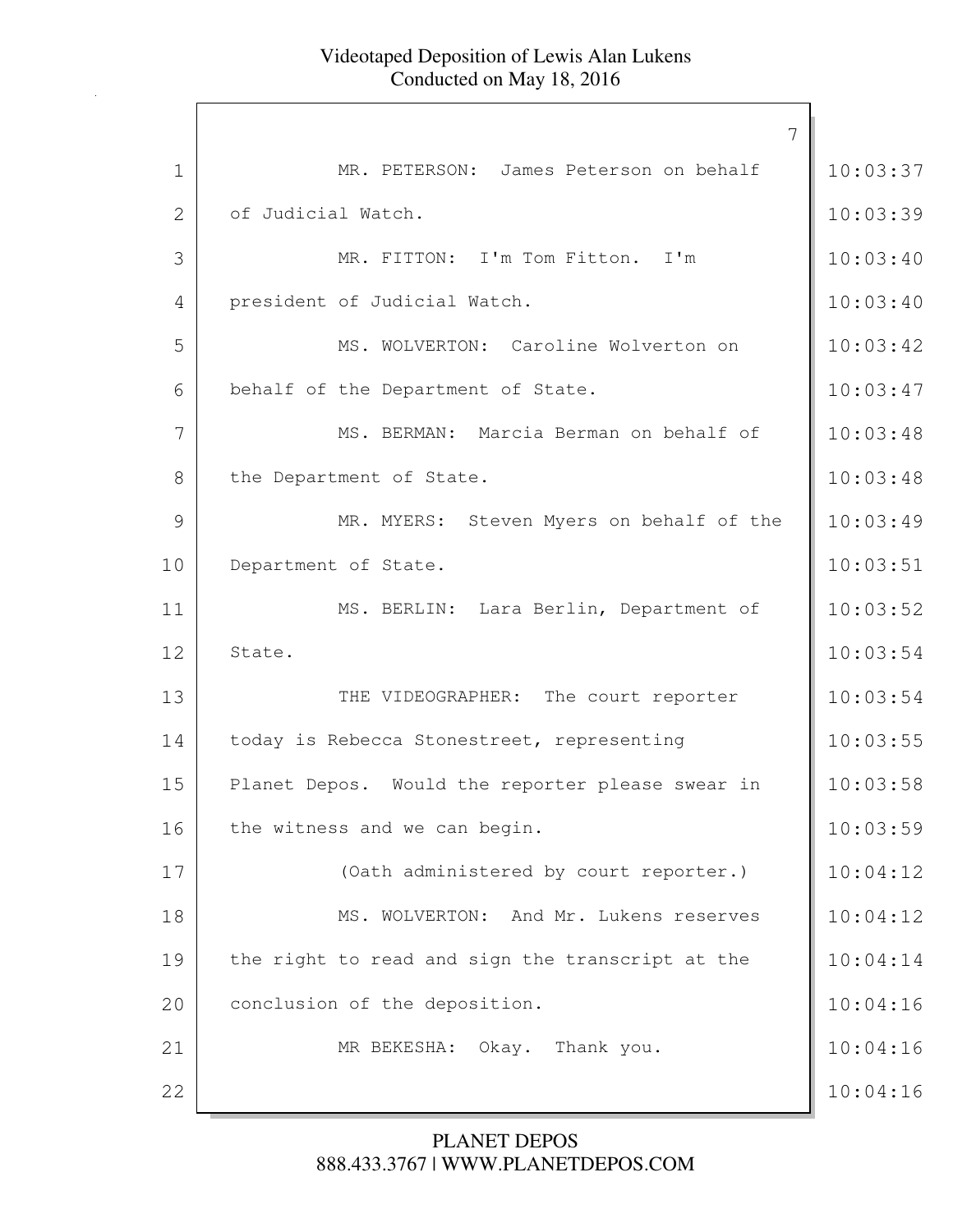|              | 8                                                   |          |
|--------------|-----------------------------------------------------|----------|
| $\mathbf 1$  | (LEWIS ALAN LUKENS, having been duly sworn,         | 10:04:16 |
| $\mathbf{2}$ | testified as follows:)                              | 10:04:16 |
| 3            | EXAMINATION BY COUNSEL FOR PLAINTIFF                | 11:40:16 |
| 4            | BY MR. BEKESHA:                                     | 10:04:19 |
| 5            | Good morning, Mr. Lukens.<br>Q                      | 10:04:19 |
| 6            | Good morning.<br>A                                  | 10:04:19 |
| 7            | My name is Michael Bekesha. I'm an<br>Q             | 10:04:19 |
| 8            | attorney with Judicial Watch. I'm here to ask you   | 10:04:20 |
| 9            | some questions today about one of Judicial Watch's  | 10:04:23 |
| 10           | Freedom of Information Act lawsuits against the     | 10:04:25 |
| 11           | State Department, specifically questions            | 10:04:28 |
| 12           | surrounding the creation, purpose, and use of the   | 10:04:30 |
| 13           | Clintonemail.com system by then Secretary of State  | 10:04:33 |
| 14           | Hillary Clinton and one of her deputies, the Deputy | 10:04:37 |
| 15           | Chief of Staff Huma Abedin, a system they used to   | 10:04:37 |
| 16           | conduct official government business.               | 10:04:43 |
| 17           | Before we begin, could you please state             | 10:04:43 |
| 18           | and spell your full name for the record?            | 10:04:46 |
| 19           | Lewis, L-E-W-I-S, Alan, A-L-A-N, Lukens,<br>A       | 10:04:48 |
| 20           | $L-U-K-E-N-S$ .                                     | 10:04:56 |
| 21           | Also I would like to go over a few ground<br>Q      | 10:04:56 |
| 22           | rules before we begin. Your counsel might have      | 10:04:58 |
|              |                                                     |          |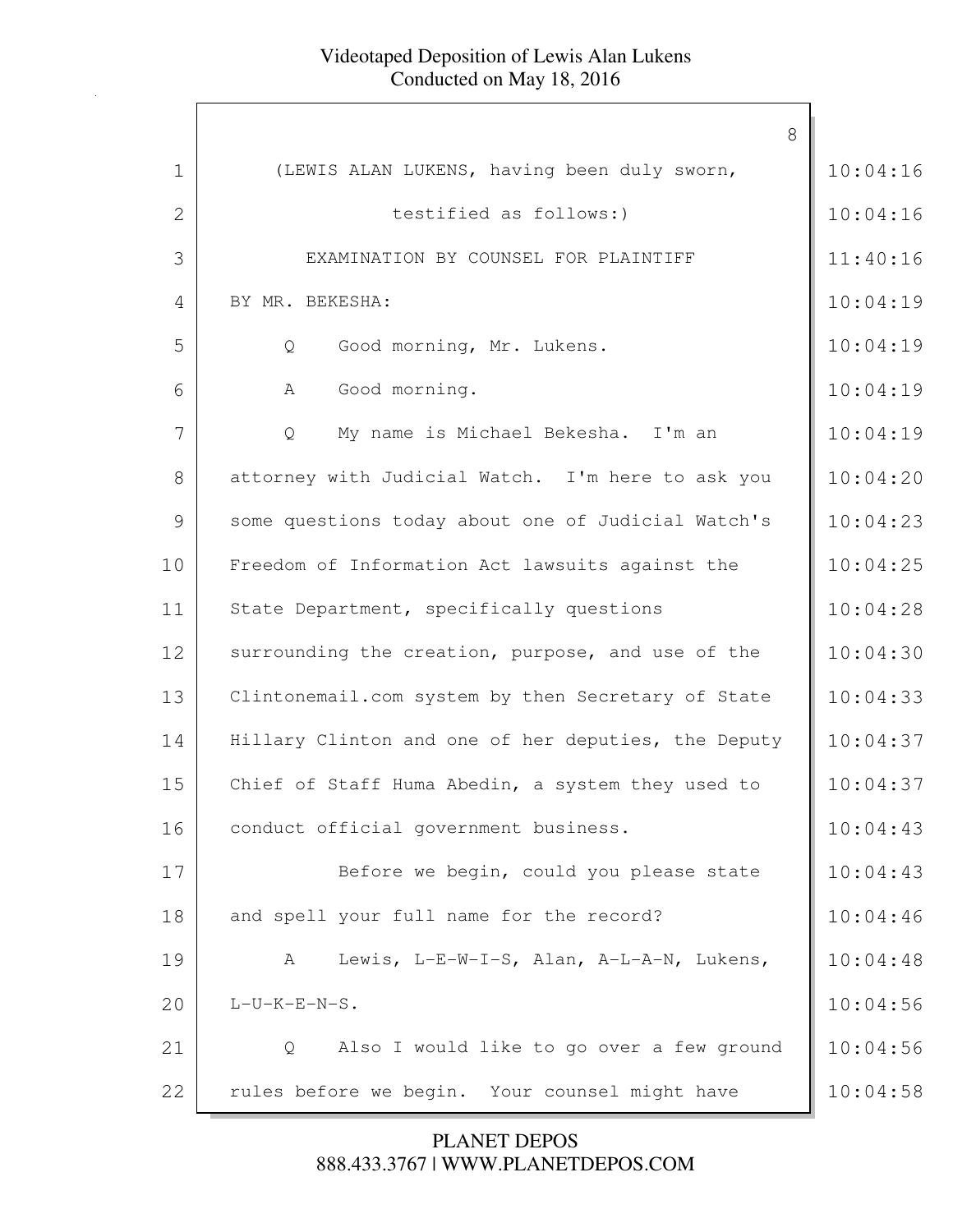|              | 9                                                   |          |
|--------------|-----------------------------------------------------|----------|
| $\mathbf 1$  | already talked to you about them, but it will help  | 10:05:01 |
| $\mathbf{2}$ | make this deposition go a little bit more smoothly. | 10:05:04 |
| 3            | If you don't hear one of my questions,              | 10:05:07 |
| 4            | please let me know. I'm happy to repeat it. If      | 10:05:09 |
| 5            | you don't understand one of my questions, please    | 10:05:12 |
| 6            | let me know and I'll try to rephrase the question   | 10:05:15 |
| 7            | to have you have a better understanding of the      | 10:05:15 |
| 8            | question being asked.                               | 10:05:17 |
| 9            | It's also important that you respond out            | 10:05:17 |
| 10           | loud to any questions. If you nod, shake your       | 10:05:20 |
| 11           | head, or make any hand gestures, the court reporter | 10:05:22 |
| 12           | can't record that. And so it would be easier for    | 10:05:26 |
| 13           | all questions to be spoken -- or all answers to be  | 10:05:28 |
| 14           | spoken.                                             | 10:05:32 |
| 15           | Finally, if you could wait until I'm done           | 10:05:33 |
| 16           | asking questions, or if your counsel has any        | 10:05:36 |
| 17           | objections, wait until those are done, because it's | 10:05:38 |
| 18           | difficult for the court reporter to transcribe when | 10:05:41 |
| 19           | we're speaking over each other.                     | 10:05:44 |
| 20           | With all that out of the way, could you             | 10:05:46 |
| 21           | give me -- please give me a brief background about  | 10:05:48 |
| 22           | your tenure at the State Department?                | 10:05:51 |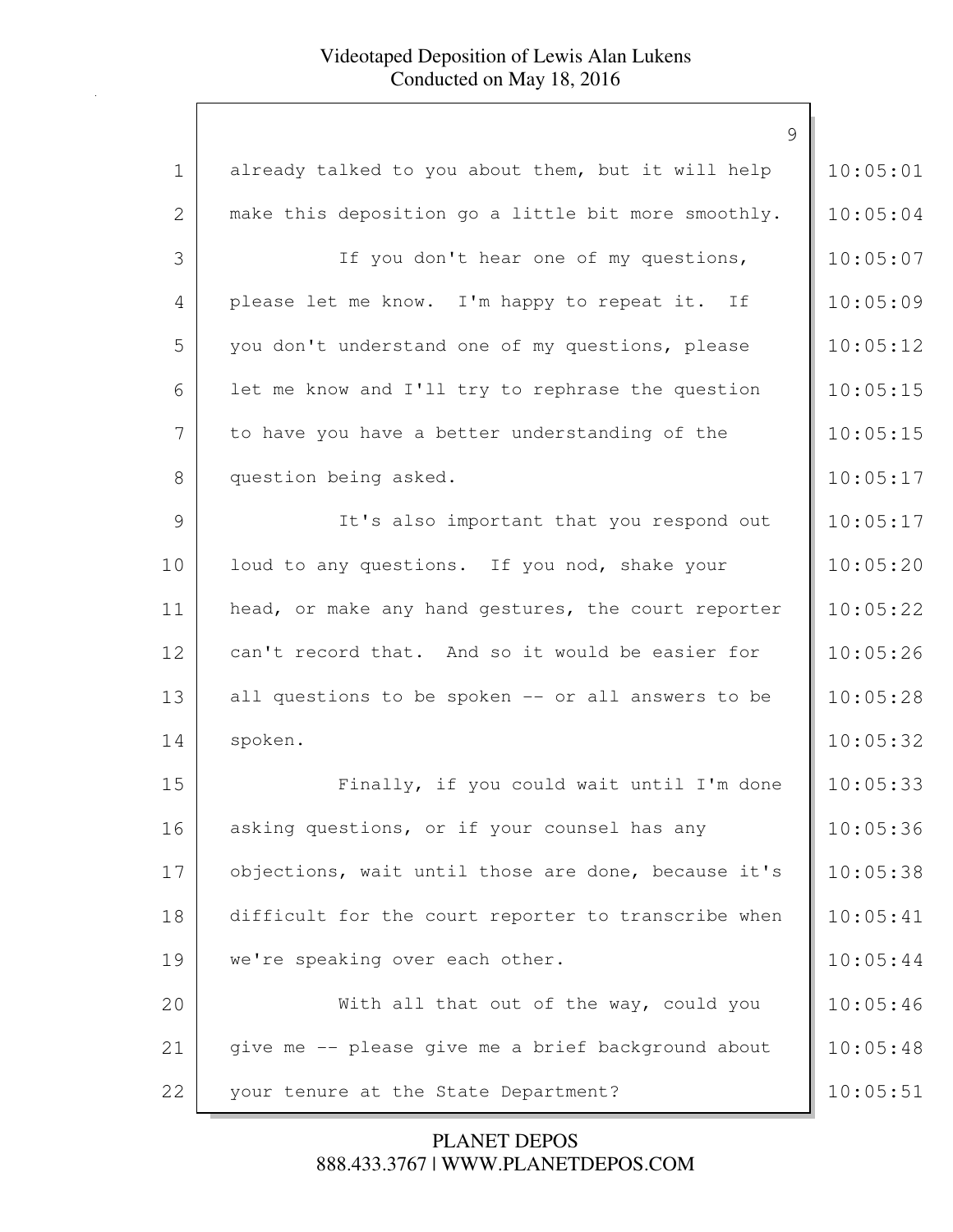|             | 10                                                  |          |
|-------------|-----------------------------------------------------|----------|
| $\mathbf 1$ | I've been a Foreign Service officer for<br>A        | 10:05:53 |
| 2           | 27 years. I've served in Southern China; in the     | 10:05:56 |
| 3           | Ivory Coast; in Sydney, Australia; in Dublin,       | 10:06:01 |
| 4           | Ireland; in Baghdad; Vancouver, British Columbia;   | 10:06:06 |
| 5           | Dakar, Senegal; and three tours in                  | 10:06:10 |
| 6           | Washington, D.C., as well as my current position in | 10:06:12 |
| 7           | San Francisco.                                      | 10:06:14 |
| 8           | Okay. And before -- you know, today<br>Q            | 10:06:14 |
| 9           | we're going to focus on your time -- one of your    | 10:06:17 |
| 10          | tours in Washington, D.C., specifically when you    | 10:06:20 |
| 11          | were deputy executive secretary at the State        | 10:06:21 |
| 12          | Department, and executive director. And I think,    | 10:06:25 |
| 13          | was that between 2008 and 2009?                     | 10:06:28 |
| 14          | It was between 2008 and 2011.<br>A                  | 10:06:31 |
| 15          | Yeah, sorry about that.<br>Q                        | 10:06:34 |
| 16          | Before we discuss that role specifically,           | 10:06:36 |
| 17          | I would just like to talk about the general         | 10:06:38 |
| 18          | structure of the Office of the Executive            | 10:06:41 |
| 19          | Secretariat. What's the general purpose of the      | 10:06:44 |
| 20          | Executive Secretariat?                              | 10:06:46 |
| 21          | Generally I would describe that as the<br>A         | 10:06:47 |
| 22          | office that facilitates the functioning of the      | 10:06:50 |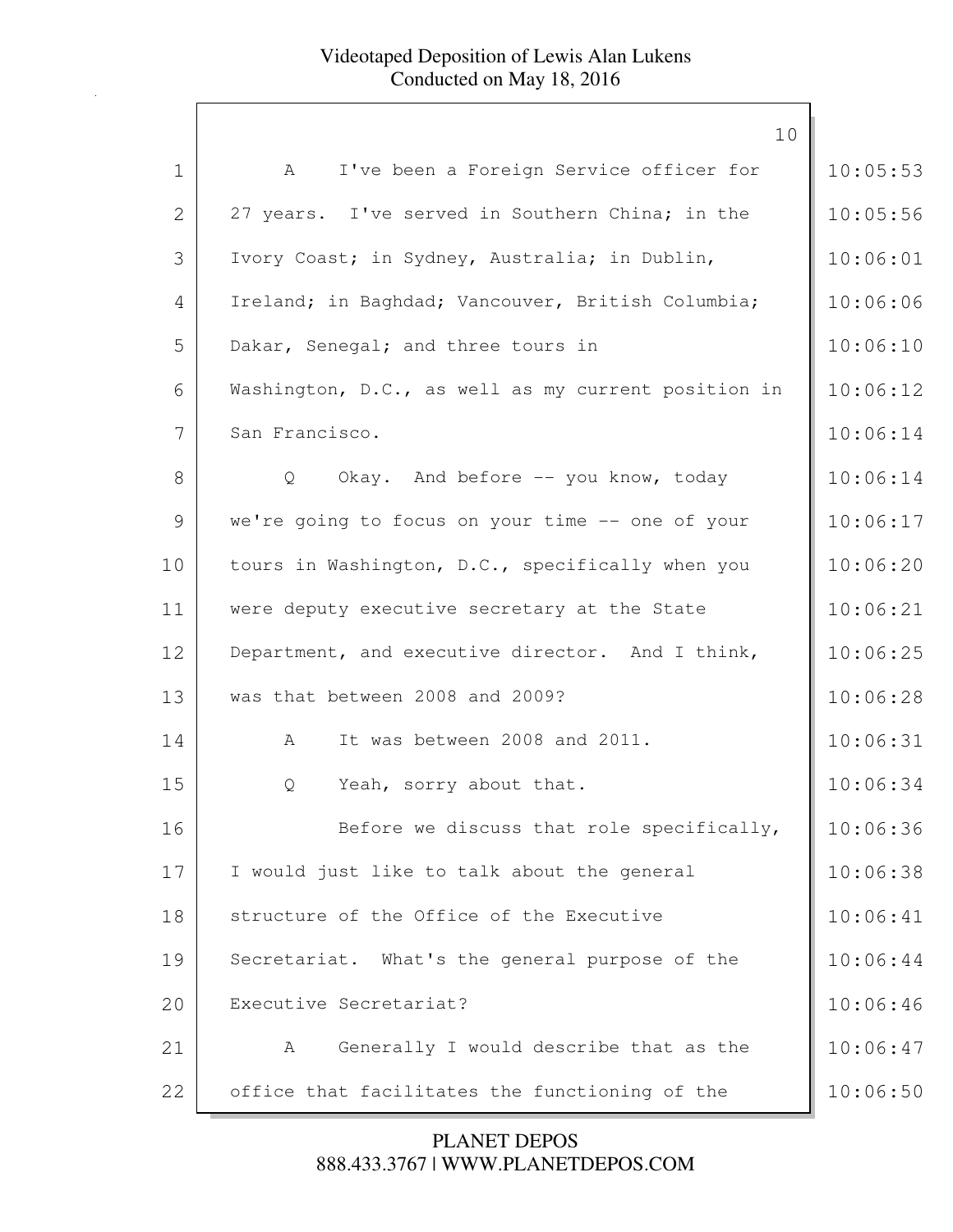|                | 11                                                  |          |
|----------------|-----------------------------------------------------|----------|
| $\mathbf{1}$   | bureaucracy for the Secretary of State.             | 10:06:55 |
| $\overline{2}$ | Okay. And how is that office structured?<br>Q       | 10:06:59 |
| 3              | There's an executive secretary who has --<br>A      | 10:07:00 |
| 4              | well, when I worked there it had four deputy        | 10:07:03 |
| 5              | executive secretaries who between them supervised   | 10:07:06 |
| 6              | logistics, paper flow, travel, and other support    | 10:07:11 |
| 7              | for the secretary, the deputy secretary, and under  | 10:07:17 |
| 8              | secretaries of state and their staffs.              | 10:07:21 |
| 9              | And you were one of those four deputy<br>Q          | 10:07:22 |
| 10             | executive secretaries?                              | 10:07:26 |
| 11             | I was.<br>$\mathbb A$                               | 10:07:26 |
| 12             | And who were the executive secretaries<br>Q         | 10:07:27 |
| 13             | during your time there?                             | 10:07:29 |
| 14             | Daniel Smith was the executive secretary<br>A       | 10:07:30 |
| 15             | for my first year, from 2008 to 2009, and then      | 10:07:33 |
| 16             | Steve Mull was executive secretary from 2009 until  | 10:07:36 |
| 17             | my departure in 2011.                               | 10:07:40 |
| 18             | Okay. Thank you. So what were your<br>Q             | 10:07:44 |
| 19             | basic job functions as deputy -- I guess let's take | 10:07:46 |
| 20             | a step back.                                        | 10:07:50 |
| 21             | Your title was deputy executive secretary           | 10:07:52 |
| 22             | and executive director. Is there a difference       | 10:07:53 |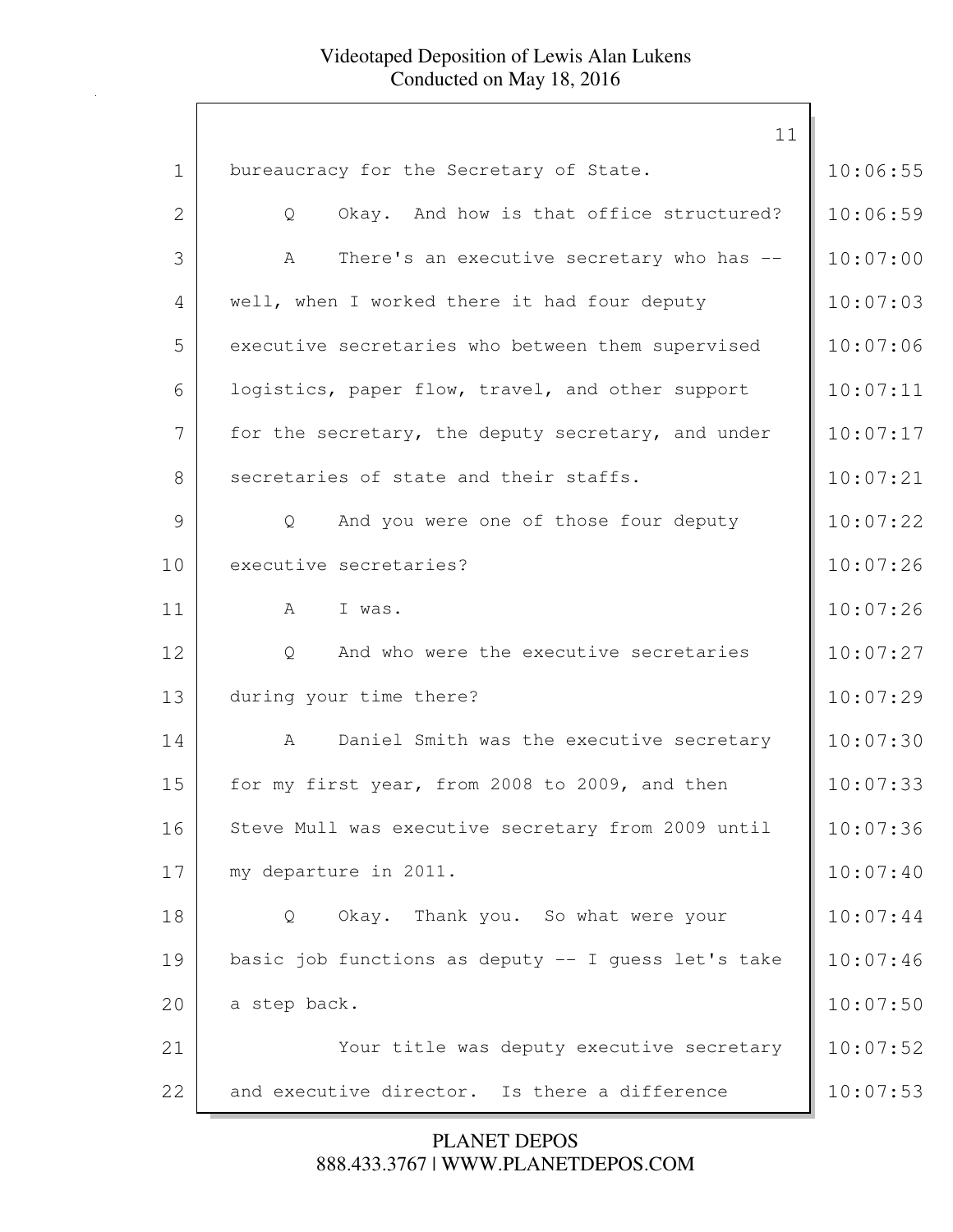|              | 12                                                  |          |
|--------------|-----------------------------------------------------|----------|
| $\mathbf 1$  | between the deputy executive secretary role and the | 10:07:56 |
| $\mathbf{2}$ | executive director role?                            | 10:07:59 |
| 3            | So there are four deputy executive<br>$\mathbb A$   | 10:08:01 |
| 4            | secretaries. Three of them focus mostly on policy   | 10:08:05 |
| 5            | and paperwork, and my role was logistics and        | 10:08:09 |
| 6            | management support. So I had the same sort of       | 10:08:11 |
| 7            | title, rank, as the other deputies, but my function | 10:08:13 |
| 8            | was quite different.                                | 10:08:17 |
| 9            | Okay. And how many -- did you have<br>Q             | 10:08:18 |
| 10           | employees working with you in the executive         | 10:08:21 |
| 11           | director position?                                  | 10:08:24 |
| 12           | I had roughly 110 employees working for<br>A        | 10:08:24 |
| 13           | me.                                                 | 10:08:28 |
| 14           | And were there different departments<br>Q           | 10:08:28 |
| 15           | within that office that were reporting to you?      | 10:08:30 |
| 16           | We had a bureau security officer, we had<br>A       | 10:08:33 |
| 17           | a human resources section, we had a budget section, | 10:08:38 |
| 18           | we had a general services section, and a            | 10:08:42 |
| 19           | communications section.                             | 10:08:44 |
| 20           | Could you talk a little bit about the<br>Q          | 10:08:44 |
| 21           | general services section? What was their role?      | 10:08:46 |
| 22           | General services dealt with travel<br>A             | 10:08:49 |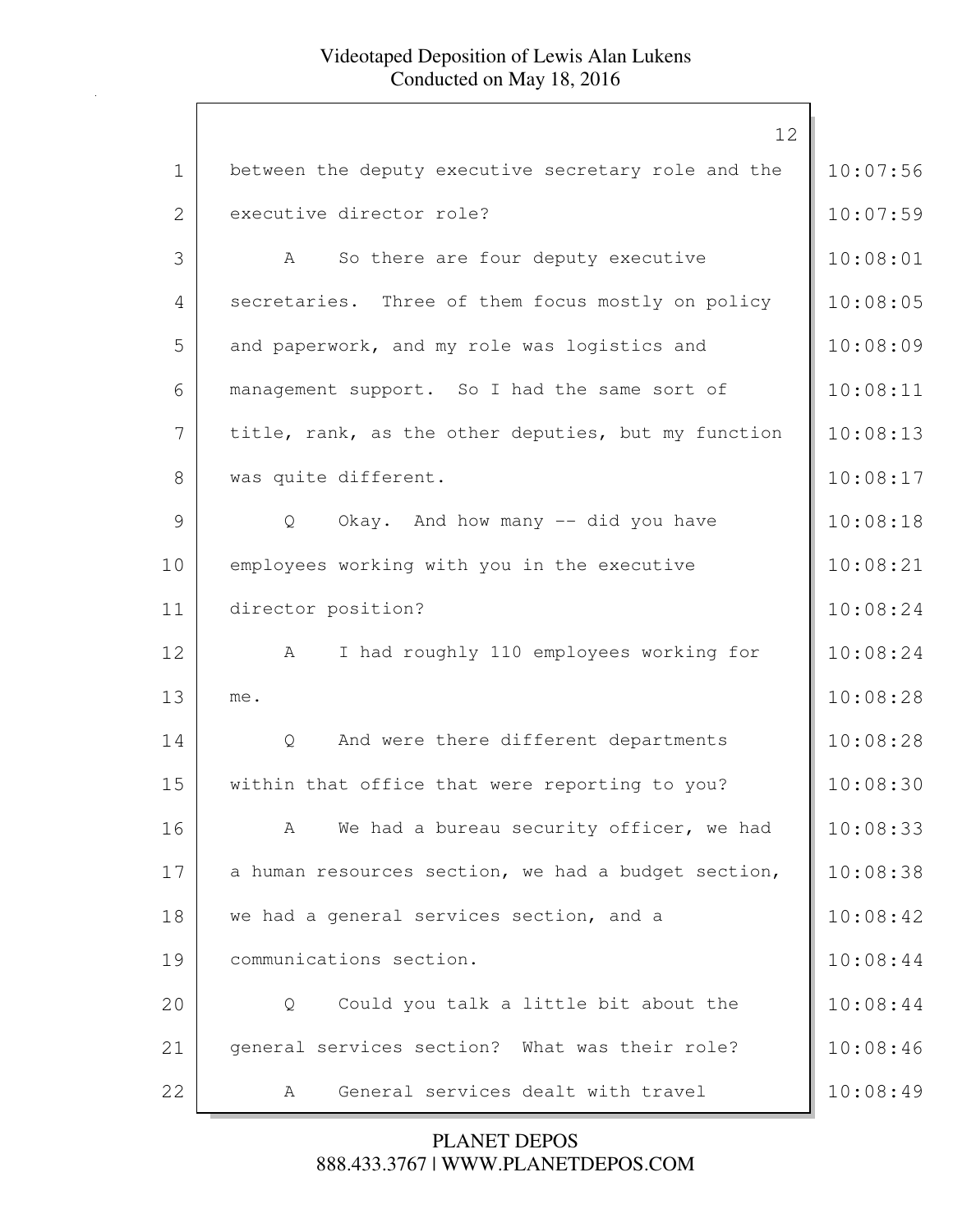|             | 13                                                  |          |
|-------------|-----------------------------------------------------|----------|
| $\mathbf 1$ | support, with office space issues, with procurement | 10:08:51 |
| 2           | for the various offices. That's basically about     | 10:08:55 |
| 3           | it.                                                 | 10:08:58 |
| 4           | Did the role change between the two<br>Q            | 10:08:59 |
| 5           | administrations, between Secretary Rice and         | 10:09:02 |
| 6           | Secretary Clinton?                                  | 10:09:06 |
| 7           | A<br>No.                                            | 10:09:06 |
| 8           | Was your office involved in responding to<br>Q      | 10:09:07 |
| 9           | FOIA requests or document requests from Congress?   | 10:09:13 |
| 10          | No.<br>A                                            | 10:09:15 |
| 11          | Was there a separate department within<br>Q         | 10:09:15 |
| 12          | the executive secretariat that was responsible for  | 10:09:17 |
| 13          | that?                                               | 10:09:20 |
| 14          | A<br>Yes.                                           | 10:09:20 |
| 15          | Who was in charge of that?<br>Q                     | 10:09:20 |
| 16          | That office is correspondence and records<br>A      | 10:09:22 |
| 17          | unit, and that was at the time headed by a          | 10:09:28 |
| 18          | gentleman called Clarence Finney.                   | 10:09:31 |
| 19          | And did Mr. Finney report directly to the<br>Q      | 10:09:33 |
| 20          | executive secretary or did he report to one of the  | 10:09:36 |
| 21          | other deputy executive secretaries?                 | 10:09:39 |
| 22          | He reported through one of the deputy --<br>A       | 10:09:41 |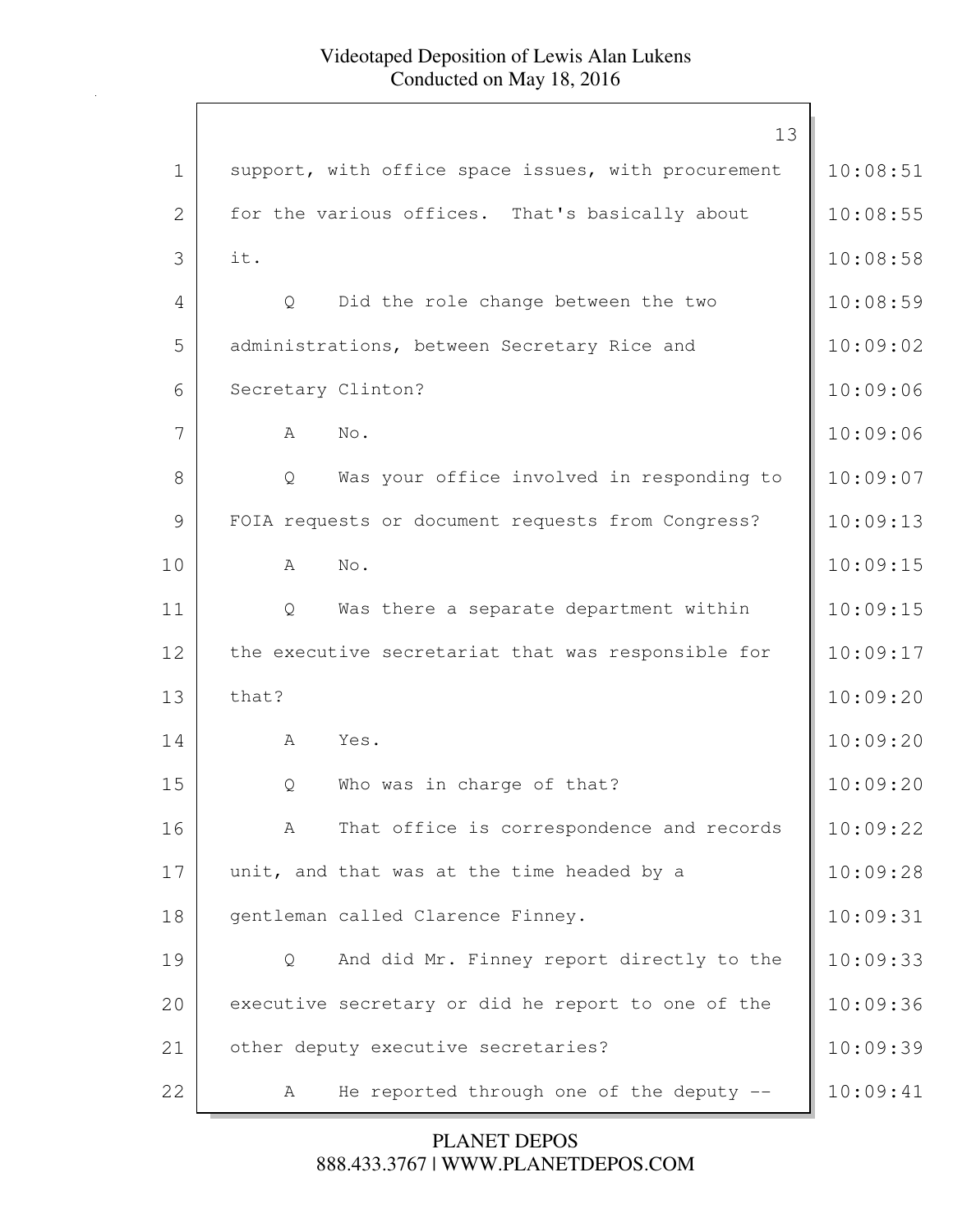|              | 14                                                   |          |
|--------------|------------------------------------------------------|----------|
| $\mathbf 1$  | the other deputies to the executive secretary.       | 10:09:43 |
| $\mathbf{2}$ | In 2009 do you recall who he would have<br>Q         | 10:09:45 |
| 3            | been reporting to?                                   | 10:09:49 |
| 4            | I don't recall.<br>A                                 | 10:09:49 |
| 5            | Also within the Office of the Executive<br>Q         | 10:09:54 |
| 6            | Secretariat, is there an office of, I think it's     | 10:09:58 |
| 7            | Information Resource Management, IRM?                | 10:10:00 |
| 8            | Yes.<br>A                                            | 10:10:03 |
| 9            | Does that report -- does the director of<br>Q        | 10:10:03 |
| 10           | S/ES-IRM report to a deputy executive secretary?     | 10:10:06 |
| 11           | He reported to me. That was the<br>A                 | 10:10:10 |
| 12           | communications office that I referenced.             | 10:10:11 |
| 13           | Okay. Thank you. And what was the role<br>Q          | 10:10:13 |
| 14           | of IRM?<br>If you could talk a little bit more about | 10:10:18 |
| 15           | communications.                                      | 10:10:22 |
| 16           | The role of our IRM office was to liaise<br>A        | 10:10:23 |
| 17           | with the State Department's bigger IRM office to     | 10:10:29 |
| 18           | ensure that the State Department leadership and      | 10:10:31 |
| 19           | their staff had the communications tools that they   | 10:10:33 |
| 20           | needed to do their jobs.                             | 10:10:35 |
| 21           | And in 2009, how large was that staff<br>Q           | 10:10:36 |
| 22           | within your office?                                  | 10:10:40 |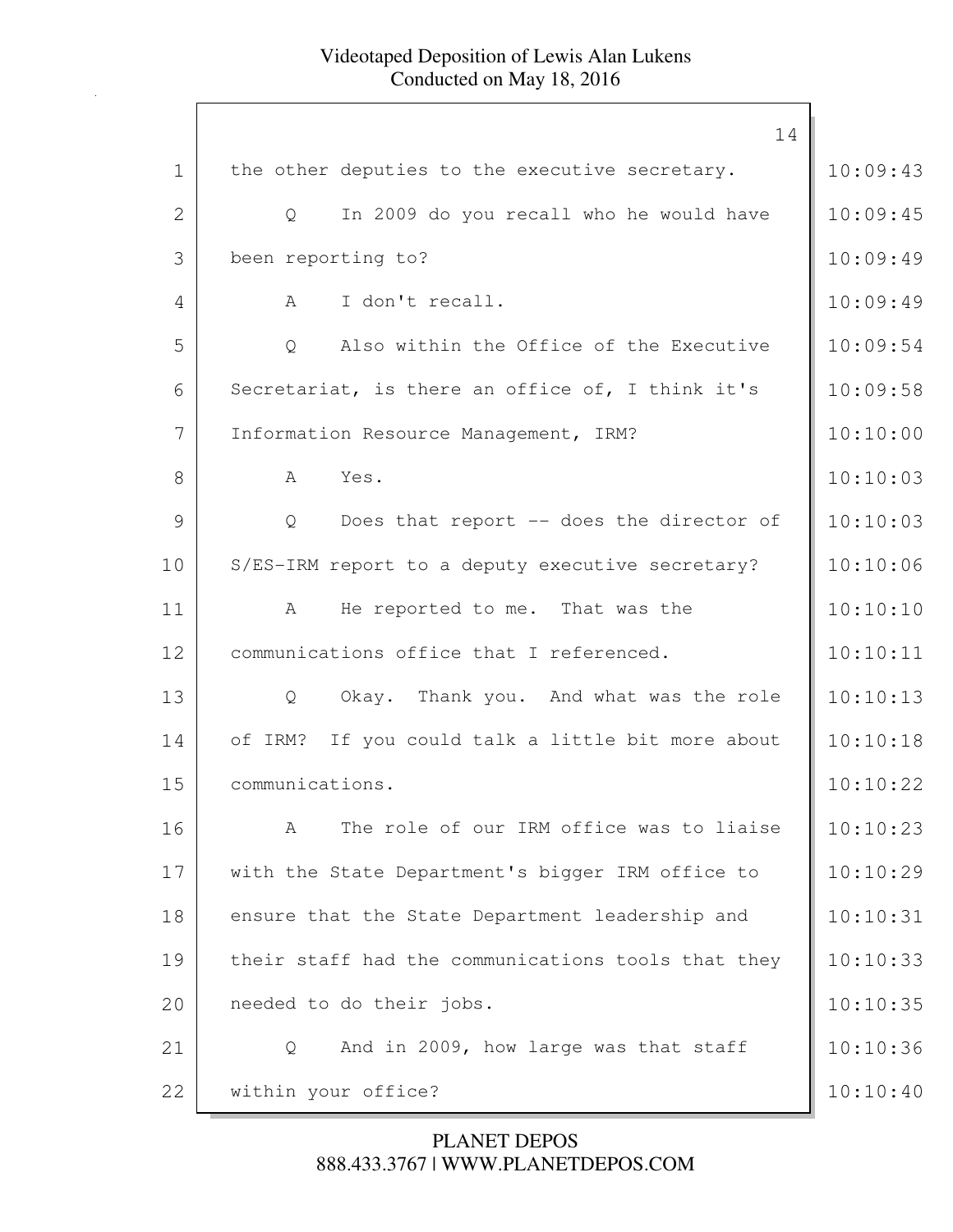|                | 15                                                  |          |
|----------------|-----------------------------------------------------|----------|
| $\mathbf 1$    | Roughly 20, 25 people.<br>A                         | 10:10:42 |
| $\overline{2}$ | Okay. And who was the director of IRM?<br>Q         | 10:10:45 |
| 3              | John Bentel.<br>A                                   | 10:10:47 |
| 4              | And so was there -- I guess talk a little<br>Q      | 10:10:50 |
| 5              | bit more about the liaising between the general IRM | 10:11:01 |
| 6              | and the one in your department. How did that --     | 10:11:05 |
| 7              | how did that play out? Who was reporting -- did     | 10:11:08 |
| 8              | they work together, was one person reporting to     | 10:11:11 |
| 9              | someone else?                                       | 10:11:14 |
| 10             | I'm not sure I understand the question.<br>A        | 10:11:16 |
| 11             | Okay. I want to change gears a little<br>Q          | 10:11:25 |
| 12             | bit and talk about the transition between the two   | 10:11:28 |
| 13             | administrations, so Secretary Rice and former --    | 10:11:31 |
| 14             | and Secretary Clinton. Did you have any role in     | 10:11:37 |
| 15             | the transition of Secretary Rice leaving the State  | 10:11:39 |
| 16             | Department?                                         | 10:11:43 |
| 17             | No.<br>А                                            | 10:11:43 |
| 18             | Do you know who would have been involved<br>Q       | 10:11:43 |
| 19             | in that transition process?                         | 10:11:45 |
| 20             | It would have been my predecessor as<br>A           | 10:11:47 |
| 21             | executive director.                                 | 10:11:49 |
| 22             | And what was -- was he executive director<br>Q      | 10:11:50 |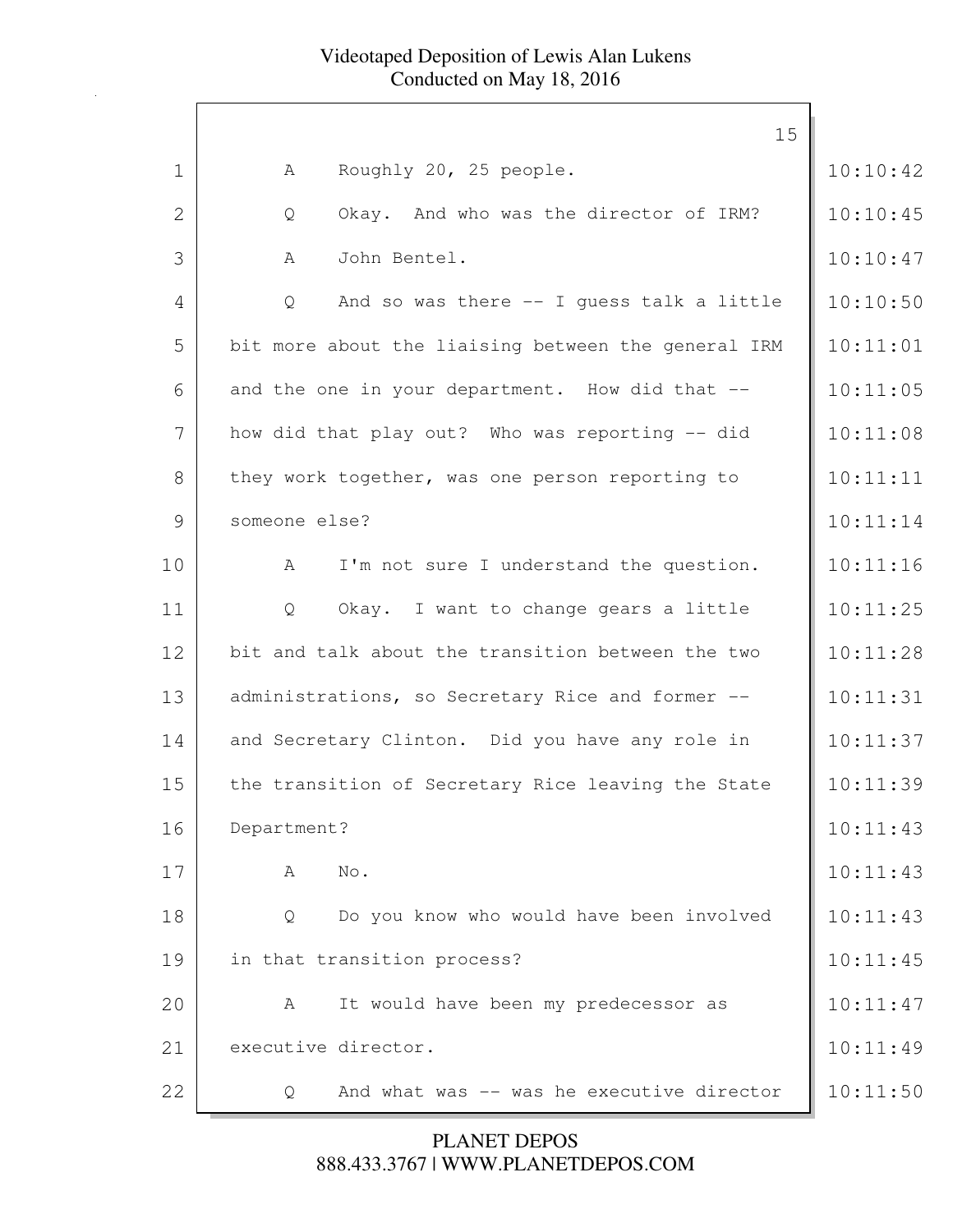|             | 16                                                  |          |
|-------------|-----------------------------------------------------|----------|
| $\mathbf 1$ | at that time?                                       | 10:12:01 |
| 2           | She was.<br>A                                       | 10:12:01 |
| 3           | She was. When did you become executive<br>Q         | 10:12:02 |
| 4           | director?                                           | 10:12:07 |
| 5           | I moved into the office in September of<br>A        | 10:12:08 |
| 6           | 2008, and we double encumbered that position for a  | 10:12:12 |
| 7           | few months. So my predecessor stayed in the role    | 10:12:16 |
| 8           | supporting the current Secretary of State,          | 10:12:20 |
| 9           | Condi Rice, and I prepared for the transition and   | 10:12:23 |
| 10          | prepared to -- and started working on bringing on   | 10:12:27 |
| 11          | the new team.                                       | 10:12:29 |
| 12          | And when did that preparation start?<br>Q           | 10:12:30 |
| 13          | It started in September of 2008.<br>A               | 10:12:32 |
| 14          | Okay. And what -- I guess we can go<br>Q            | 10:12:35 |
| 15          | through that process. What in September of 2008     | 10:12:39 |
| 16          | did you start preparing?                            | 10:12:41 |
| 17          | Started preparing office space,<br>A                | 10:12:42 |
| 18          | transition space for the new team. Of course we     | 10:12:45 |
| 19          | didn't know who the team was at that point.<br>That | 10:12:47 |
| 20          | was really it. It was sort of an opportunity for    | 10:12:54 |
| 21          | me to make the rounds of the building and get to    | 10:12:57 |
| 22          | know the key players.                               | 10:13:00 |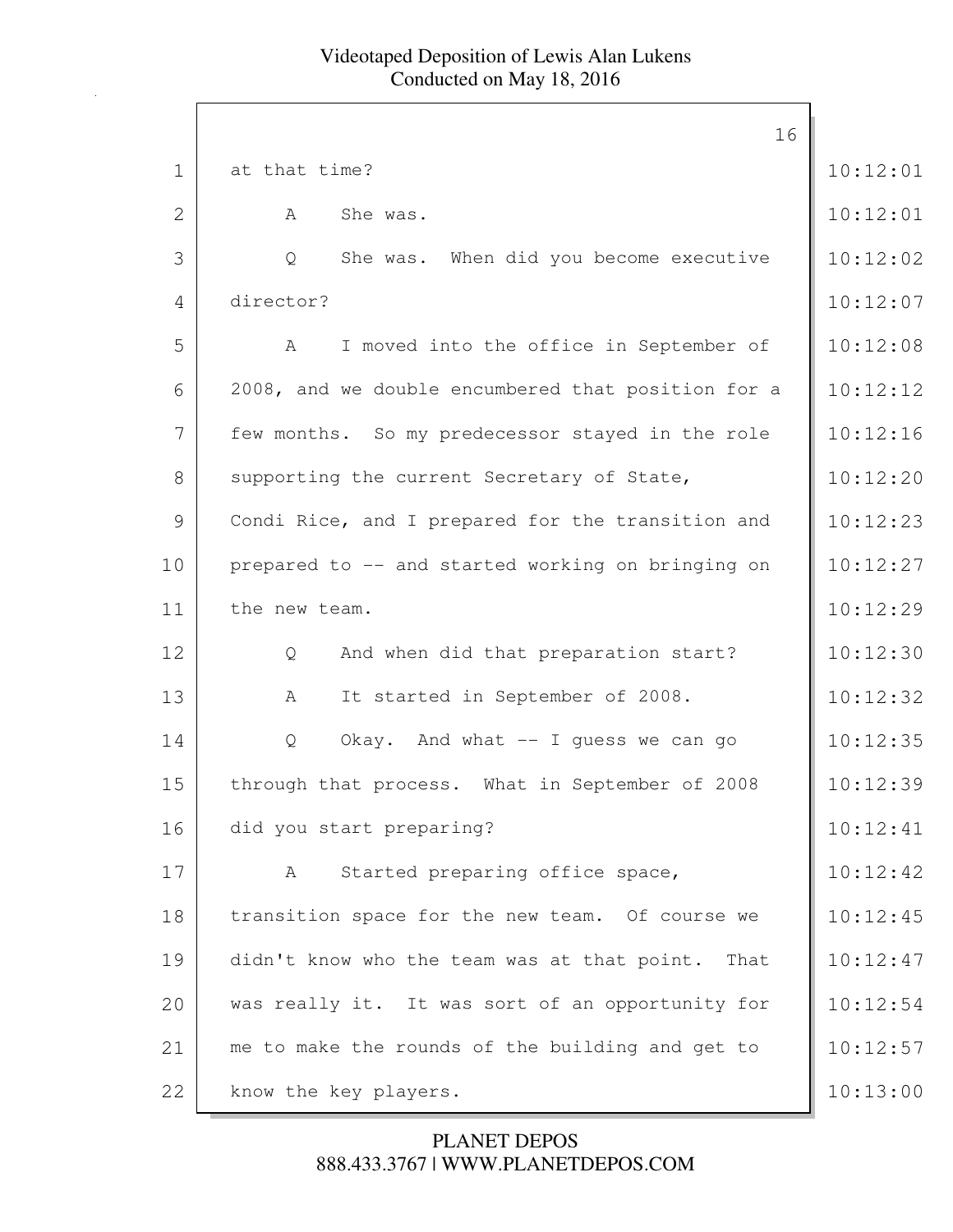|              | 17                                                 |          |
|--------------|----------------------------------------------------|----------|
| $\mathbf 1$  | Okay. And then when was the next big,<br>Q         | 10:13:01 |
| $\mathbf{2}$ | lack of a better term, milestone of when           | 10:13:03 |
| 3            | preparations started escalating a little bit?      | 10:13:05 |
| 4            | I would say when President Obama named<br>A        | 10:13:08 |
| 5            | Secretary Clinton as his nominee.                  | 10:13:12 |
| 6            | And that would have been around<br>Q               | 10:13:14 |
| 7            | December 1st?                                      | 10:13:17 |
| 8            | I don't remember the date.<br>A                    | 10:13:18 |
| 9            | Okay. But preparations started prior to<br>Q       | 10:13:19 |
| 10           | Mrs. Clinton being sworn in and taking office?     | 10:13:22 |
| 11           | Yes.<br>A                                          | 10:13:25 |
| 12           | What type of preparations took place<br>Q          | 10:13:25 |
| 13           | after President Obama nominated Mrs. Clinton?      | 10:13:28 |
| 14           | We started working on bringing staff on<br>A       | 10:13:33 |
| 15           | board. As I said, office space issues.<br>That's   | 10:13:36 |
| 16           | really the main ones, until they came on board.    | 10:13:42 |
| 17           | And was there anybody within the<br>Q              | 10:13:44 |
| 18           | President-elect's office or somebody with          | 10:13:49 |
| 19           | Mrs. Clinton that you were working with discussing | 10:13:53 |
| 20           | office space, transition space, and any of those   | 10:13:56 |
| 21           | logistics? Did you have a point of contact outside | 10:13:59 |
| 22           | of the State Department?                           | 10:14:02 |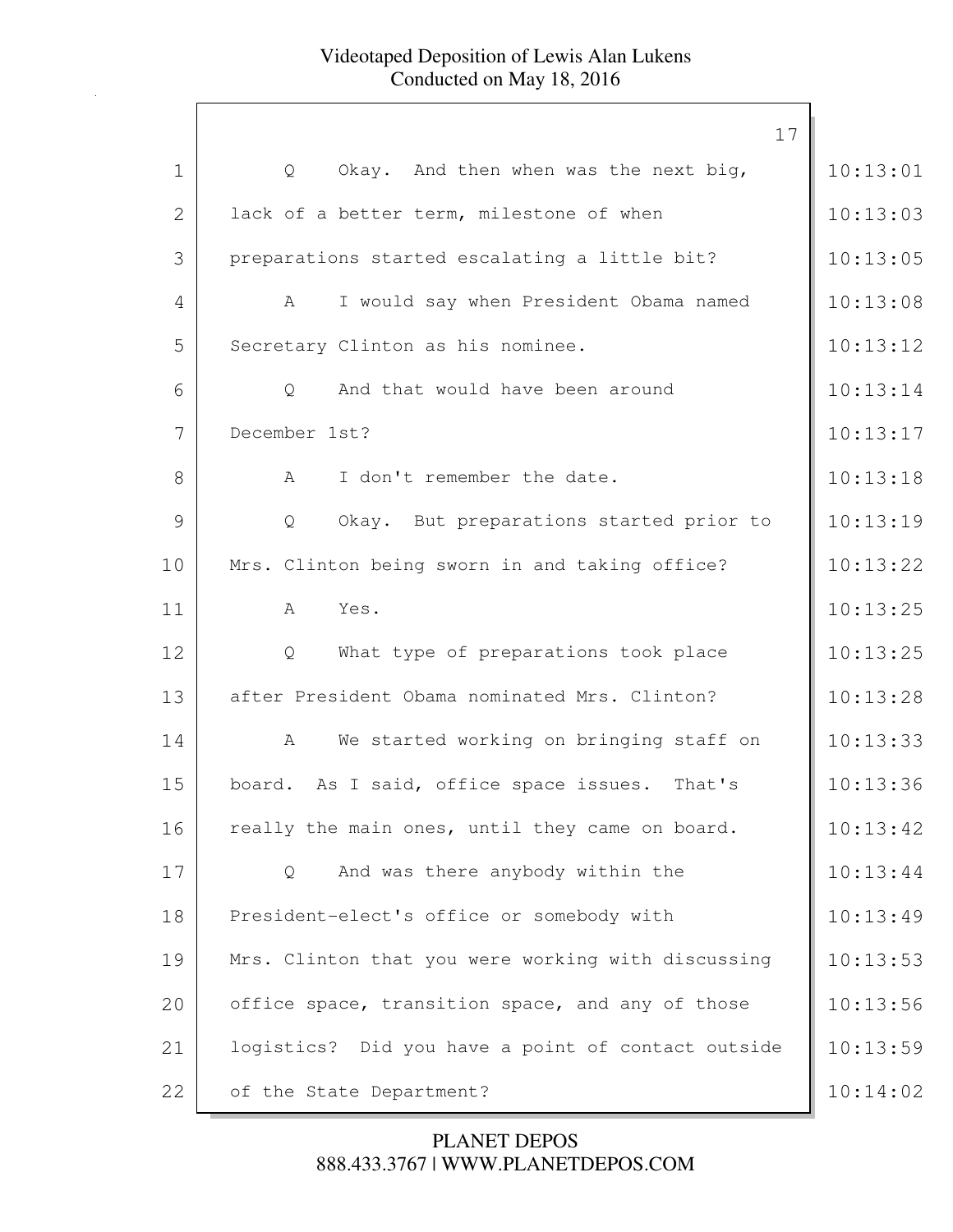|              | 18                                                             |          |
|--------------|----------------------------------------------------------------|----------|
| $\mathbf{1}$ | No.<br>A                                                       | 10:14:02 |
| 2            | So then Mrs. Clinton -- the new<br>Q                           | 10:14:03 |
| 3            | administration took over and Mrs. Clinton was sworn            | 10:14:11 |
| 4            | in on January 21st, 2009. Excuse me.                           | 10:14:14 |
| 5            | What happened -- what was the process                          | 10:14:18 |
| 6            | like when -- once she took office?                             | 10:14:21 |
| 7            | MS. WOLVERTON: Objection. Vaque.                               | 10:14:24 |
| 8            | Prior to -- a couple days before she took<br>$Q \qquad \qquad$ | 10:14:29 |
| 9            | office, did you have any discussions with                      | 10:14:32 |
| 10           | individuals that may be -- that may have entered               | 10:14:36 |
| 11           | into her -- into her office, into the office of the            | 10:14:39 |
| 12           | secretary?                                                     | 10:14:42 |
| 13           | What kind of discussions?<br>A                                 | 10:14:43 |
| 14           | Discussions about office space, computer<br>$Q \qquad \qquad$  | 10:14:44 |
| 15           | equipment, how they show up the first day, and do              | 10:14:47 |
| 16           | they need badges. Basic logistics.                             | 10:14:52 |
| 17           | Yes.<br>A                                                      | 10:14:55 |
| 18           | Were those discussions taking place?<br>Q                      | 10:14:56 |
| 19           | Yes.<br>Α                                                      | 10:14:57 |
| 20           | Do you recall who you were discussing<br>Q                     | 10:14:58 |
| 21           | those logistics with?                                          | 10:15:00 |
| 22           | I had some discussions with Cheryl Mills.<br>А                 | 10:15:00 |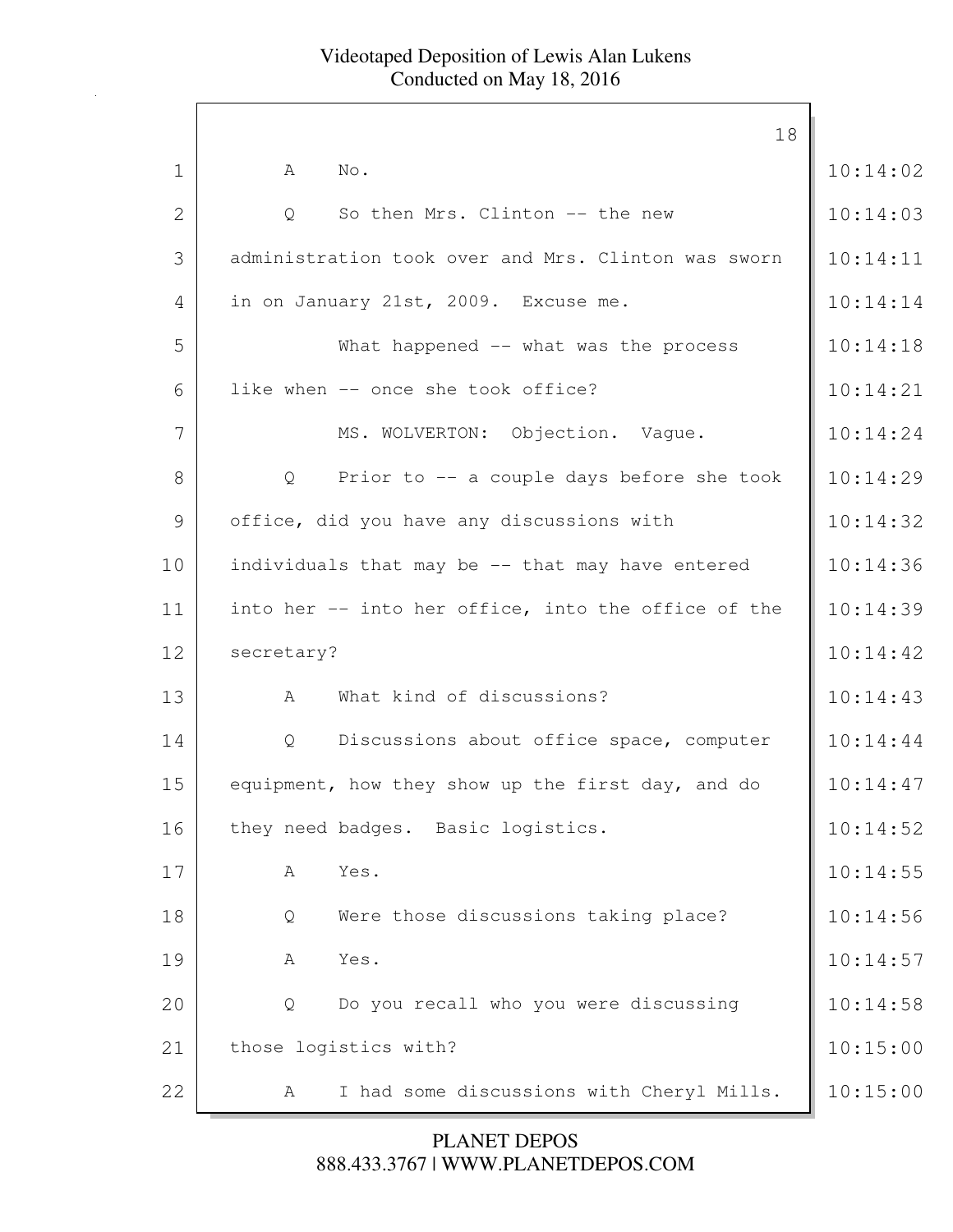|              | 19                                                 |          |
|--------------|----------------------------------------------------|----------|
| $\mathbf{1}$ | That's the only one I can specifically remember.   | 10:15:11 |
| $\mathbf{2}$ | $\mathsf{Q}$<br>Okay. And do you recall when those | 10:15:13 |
| 3            | discussions may have taken place, when the first   | 10:15:14 |
| 4            | time you spoke with Ms. Mills?                     | 10:15:18 |
| 5            | I don't recall when.<br>A                          | 10:15:20 |
| 6            | Had you known Ms. Mills prior to this<br>Q         | 10:15:20 |
| 7            | transition process starting?                       | 10:15:23 |
| 8            | No.<br>A                                           | 10:15:25 |
| 9            | So let's talk a little bit more in detail<br>Q     | 10:15:25 |
| 10           | about what issues you were discussing with         | 10:15:30 |
| 11           | Ms. Mills. One of them was office space?           | 10:15:33 |
| 12           | Yes.<br>A                                          | 10:15:34 |
| 13           | What type of office space? For who?<br>Q           | 10:15:35 |
| 14           | Well, the Secretary decided to fill a<br>A         | 10:15:37 |
| 15           | second Deputy Secretary of State position, which   | 10:15:43 |
| 16           | had been on the books but had not been filled to   | 10:15:46 |
| 17           | that date. So there were questions about where the | 10:15:48 |
| 18           | second Deputy Secretary of State position would    | 10:15:51 |
| 19           | sit. That was really most of the discussion that I | 10:15:55 |
| 20           | can recall.                                        | 10:15:58 |
| 21           | Okay. Was there a discussion about<br>Q            | 10:15:58 |
| 22           | computer equipment?                                | 10:16:00 |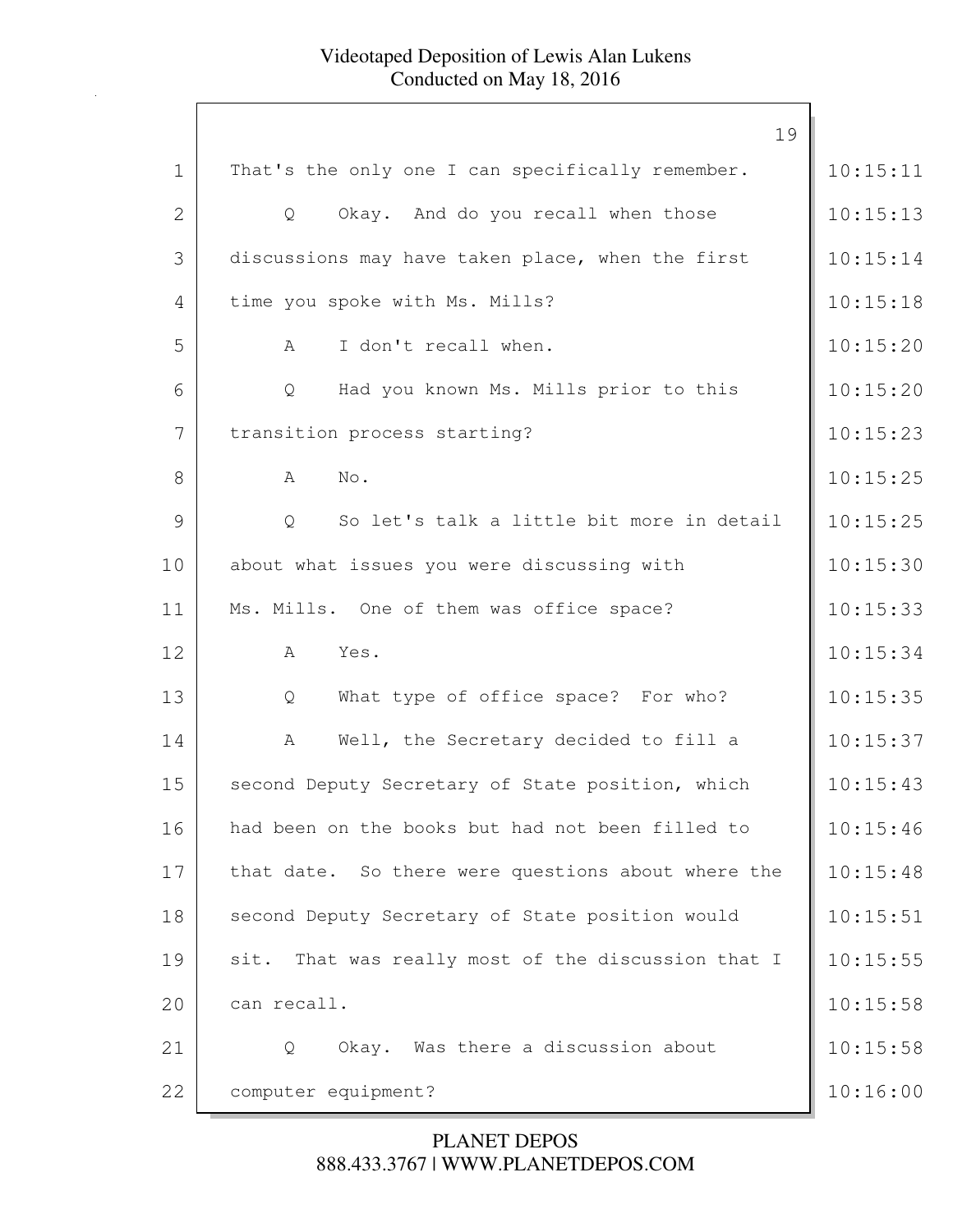|              | 20                                                 |          |
|--------------|----------------------------------------------------|----------|
| $\mathbf 1$  | Not specifically.<br>A                             | 10:16:00 |
| $\mathbf{2}$ | Okay. And then what does -- what did the<br>Q      | 10:16:01 |
| 3            | State Department do to prepare for Mrs. Clinton to | 10:16:07 |
| 4            | assume the position when she was sworn in? I       | 10:16:12 |
| 5            | assume the Secretary's office was cleared out. Did | 10:16:18 |
| 6            | she assume the same office that Secretary Rice was | 10:16:22 |
| 7            | using?                                             | 10:16:27 |
| 8            | MS. WOLVERTON: Objection. Compound.                | 10:16:28 |
| 9            | MR. BEKESHA: I'll break it down.                   | 10:16:31 |
| 10           | Let's start off with, did she use the<br>Q         | 10:16:33 |
| 11           | same office that Secretary Rice was using?         | 10:16:35 |
| 12           | A<br>Yes.                                          | 10:16:40 |
| 13           | So what steps if any were taken to<br>Q            | 10:16:40 |
| 14           | prepare that office for Mrs. Clinton's arrival?    | 10:16:42 |
| 15           | They went in and<br>I don't recall exactly.<br>A   | 10:16:45 |
| 16           | cleaned the office and got it prepared for a new   | 10:16:48 |
| 17           | occupant.                                          | 10:16:50 |
| 18           | Any leftover records, do you know what<br>Q        | 10:16:51 |
| 19           | would have happened to those?                      | 10:16:56 |
| 20           | I don't know.<br>A                                 | 10:16:56 |
| 21           | What about any computer equipment? Do<br>Q         | 10:16:57 |
| 22           | you know if Secretary Rice had a computer on her   | 10:17:01 |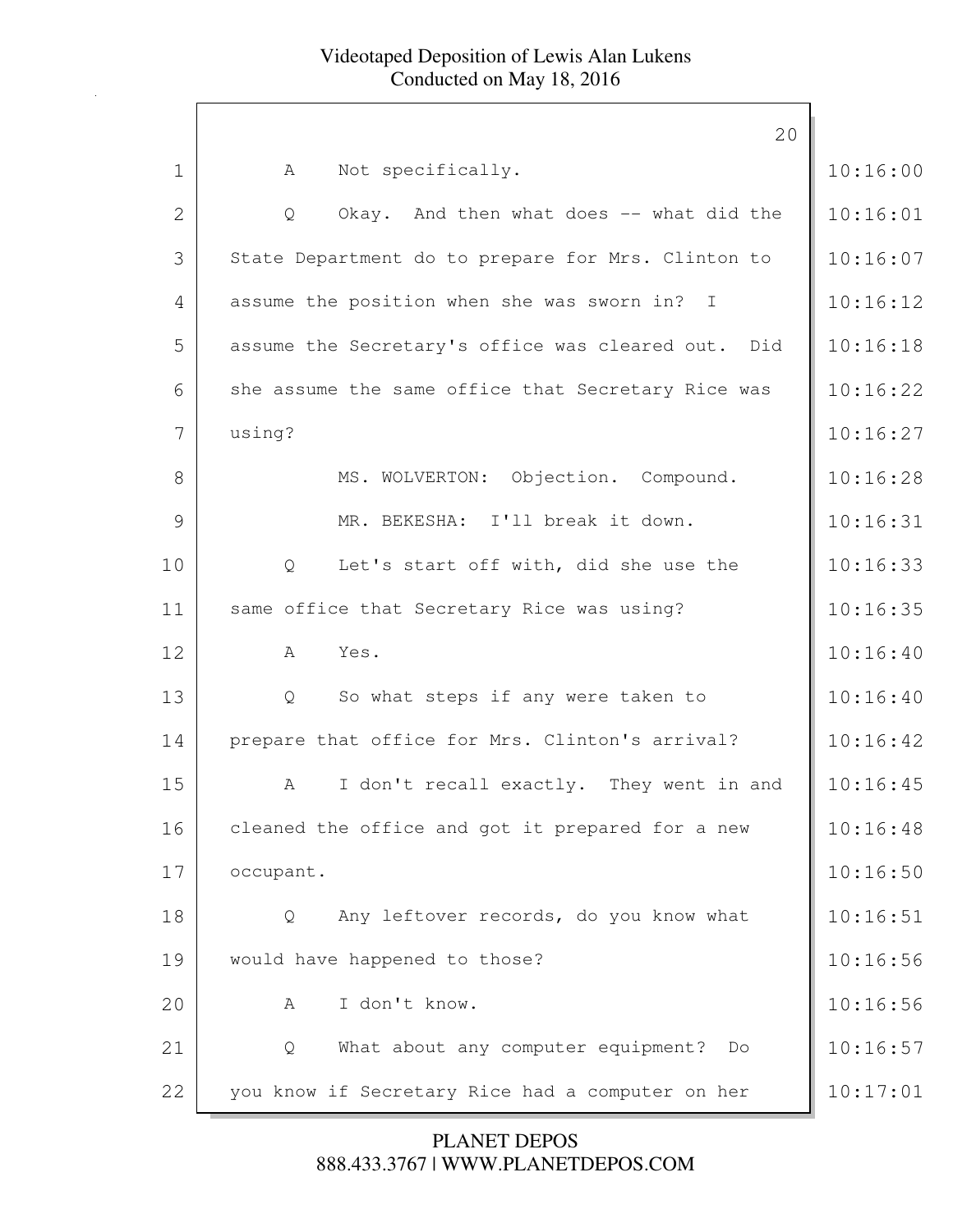|                |             |                                                    | 21 |          |
|----------------|-------------|----------------------------------------------------|----|----------|
| $\mathbf 1$    | desk?       |                                                    |    | 10:17:05 |
| $\overline{2}$ | A           | I don't know.                                      |    | 10:17:05 |
| 3              | Q           | Do you know what would have happened to            |    | 10:17:05 |
| 4              |             | that computer equipment before Mrs. Clinton took   |    | 10:17:07 |
| 5              | office?     |                                                    |    | 10:17:10 |
| 6              | A           | I don't know.                                      |    | 10:17:10 |
| 7              | Q           | In the process of talking with Ms. Mills           |    | 10:17:10 |
| 8              |             | about the transition, do you know if she asked for |    | 10:17:15 |
| 9              |             | Mrs. Clinton to have a computer in her office?     |    | 10:17:20 |
| 10             | A           | She did not ask that.                              |    | 10:17:23 |
| 11             | Q           | Do you know if a computer was assigned to          |    | 10:17:29 |
| 12             |             | the Secretary's office?                            |    | 10:17:32 |
| 13             | $\mathbb A$ | I don't believe it was.                            |    | 10:17:33 |
| 14             | Q           | Do you know if other secretaries before            |    | 10:17:35 |
| 15             |             | her had a computer assigned to her office?         |    | 10:17:37 |
| 16             | A           | I believe Colin Powell had a computer in           |    | 10:17:40 |
| 17             | the office. |                                                    |    | 10:17:43 |
| 18             | Q           | Okay. Do you know if that computer was             |    | 10:17:44 |
| 19             |             | the general OpenNet, if it was ClassNet, if it was |    | 10:17:46 |
| 20             |             | a top secret classified machine? Do you know the   |    | 10:17:50 |
| 21             |             | extent of what type of computer system was on his  |    | 10:17:54 |
| 22             | desk?       |                                                    |    | 10:17:56 |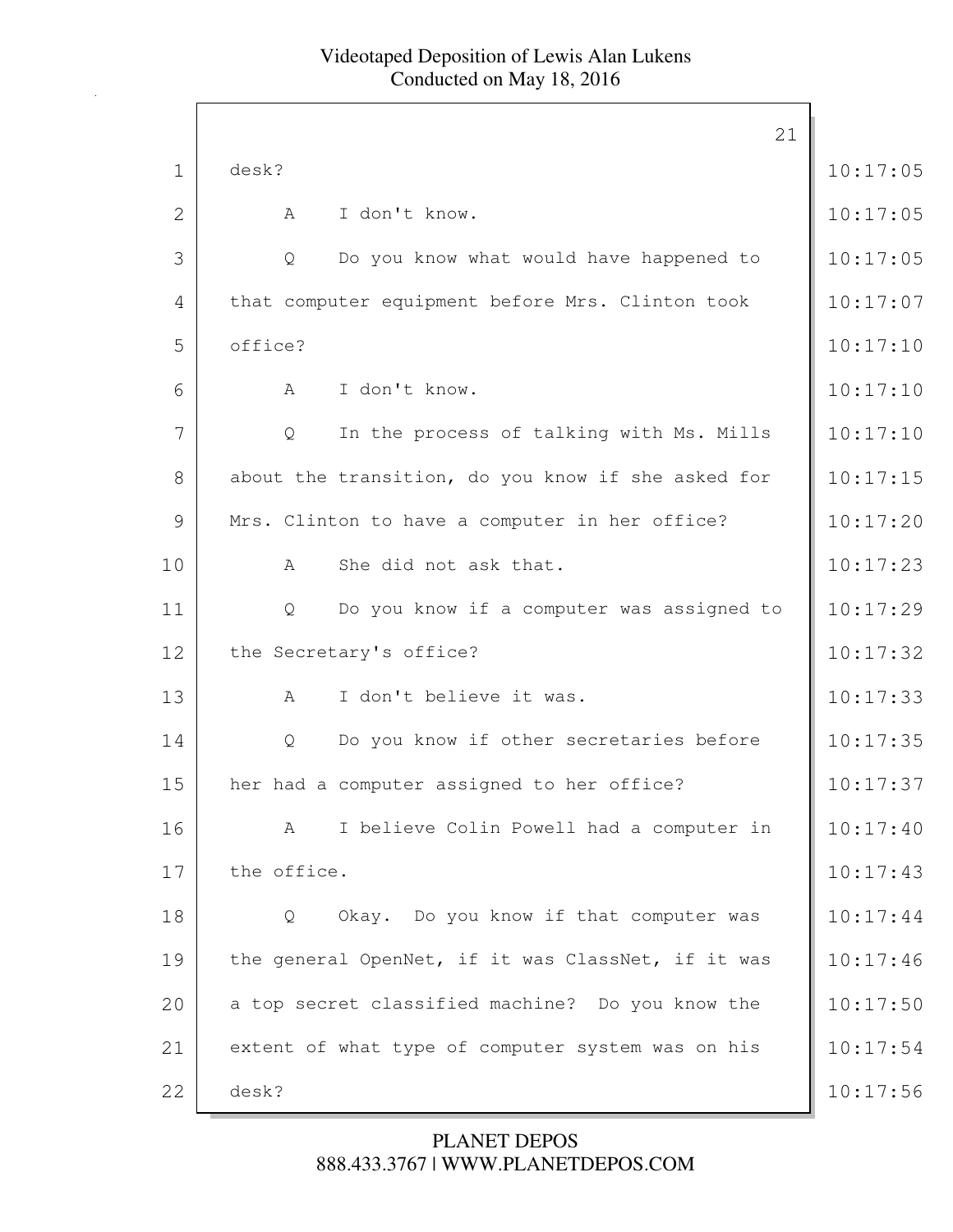|              | 22                                                 |          |
|--------------|----------------------------------------------------|----------|
| $\mathbf 1$  | I don't know.<br>$\mathbb A$                       | 10:17:56 |
| $\mathbf{2}$ | While preparing for the transition, who<br>Q       | 10:17:56 |
|              |                                                    |          |
| 3            | would be in charge of setting up e-mail accounts   | 10:18:02 |
| 4            | for incoming employees or incoming secretaries and | 10:18:05 |
| 5            | employees within the Office of the Secretary?      | 10:18:09 |
| 6            | That would be the IRM office that worked<br>A      | 10:18:12 |
| 7            | for me.                                            | 10:18:14 |
| 8            | Do you know if Mrs. Clinton -- if the IRM<br>Q     | 10:18:14 |
| 9            | office set up an e-mail address for Mrs. Clinton?  | 10:18:18 |
| 10           | I don't believe they did.<br>A                     | 10:18:21 |
| 11           | Do you know why they didn't?<br>Q                  | 10:18:22 |
| 12           | I don't think it was asked for.<br>A               | 10:18:24 |
| 13           | Would Mrs. Clinton have -- was it<br>Q             | 10:18:27 |
| 14           | required for Mrs. Clinton to ask for an e-mail     | 10:18:31 |
| 15           | address for one to be assigned to her?             | 10:18:34 |
| 16           | Yes.<br>А                                          | 10:18:35 |
| 17           | Was it unusual -- at the time did you<br>Q         | 10:18:37 |
| 18           | think it was unusual that Mrs. Clinton didn't want | 10:18:42 |
| 19           | an e-mail address assigned to her?                 | 10:18:45 |
| 20           | No.<br>A                                           | 10:18:46 |
| 21           | Why not?<br>Q                                      | 10:18:47 |
| 22           | I'm not aware of former Secretaries of<br>A        | 10:18:47 |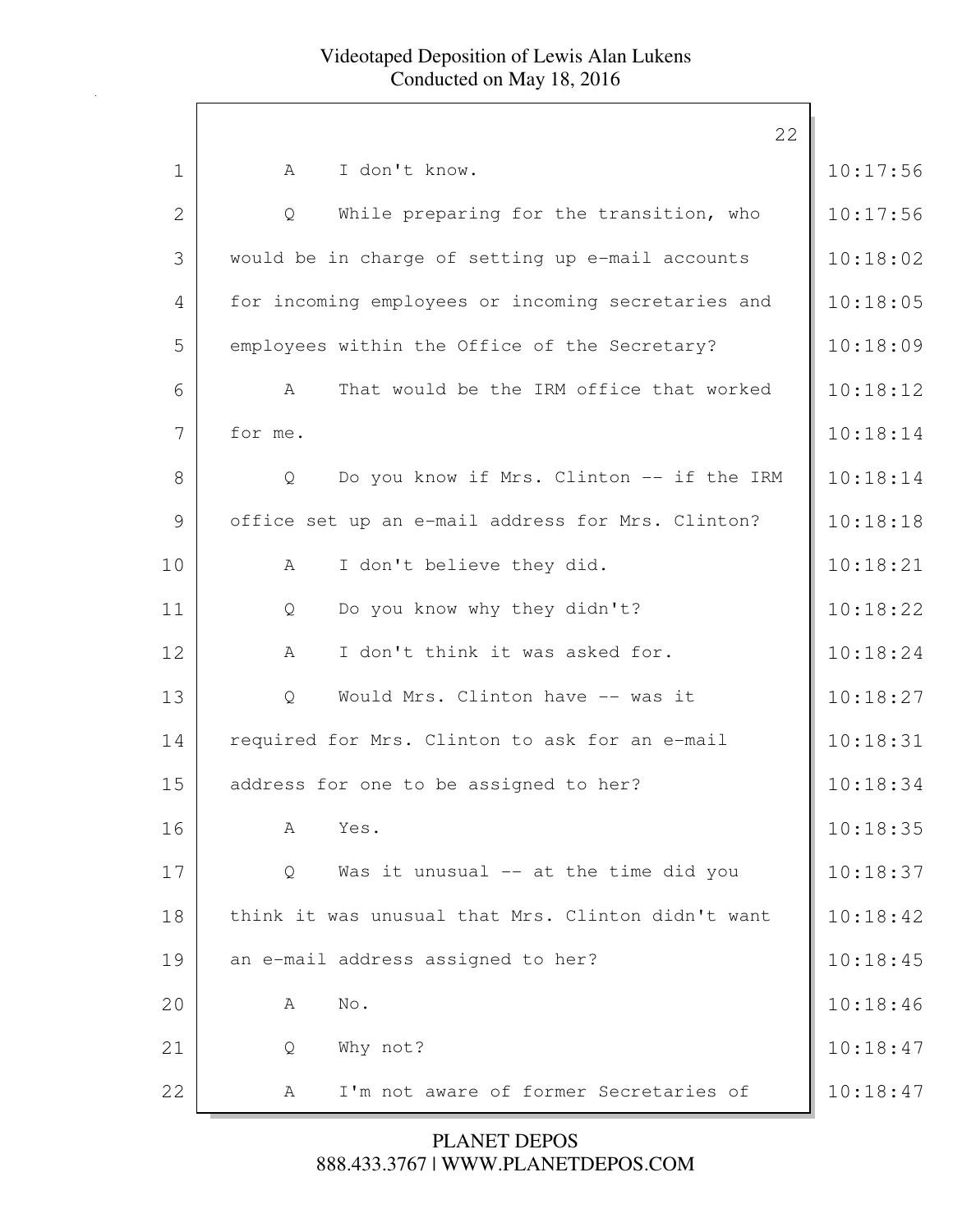|              | 23                                                  |          |
|--------------|-----------------------------------------------------|----------|
| $\mathbf 1$  | State having e-mail addresses on our system.        | 10:18:52 |
| $\mathbf{2}$ | Do you know if any other employees within<br>Q      | 10:18:57 |
| 3            | the Office of the Secretary was not assigned an     | 10:18:59 |
| 4            | e-mail address?                                     | 10:19:05 |
| 5            | Not that I'm aware of.<br>A                         | 10:19:05 |
| 6            | Did you ever e-mail -- send or receive an<br>Q      | 10:19:06 |
| 7            | e-mail with Mrs. Clinton, Secretary Clinton, during | 10:19:15 |
| 8            | the two years that you were there?                  | 10:19:19 |
| 9            | No.<br>A                                            | 10:19:21 |
| 10           | MR. BEKESHA: I'm going to go ahead and              | 10:19:35 |
| 11           | mark this as Exhibit A -- or Exhibit 1.             | 10:19:37 |
| 12           | (LUKENS Exhibit 1 was marked for                    | 10:19:39 |
| 13           | identification and attached to the transcript.)     | 10:19:58 |
| 14           | If I could have you take a look at what's<br>Q      | 10:19:58 |
| 15           | marked as Exhibit 1. Do you recognize this          | 10:20:01 |
| 16           | document?                                           | 10:20:04 |
| 17           | I do.<br>A                                          | 10:20:04 |
| 18           | Could you identify what this document is?<br>Q      | 10:20:05 |
| 19           | MS. WOLVERTON: Can you give the witness             | 10:20:11 |
| 20           | time to read it, please?                            | 10:20:12 |
| 21           | MR. BEKESHA:<br>Yes.                                | 10:20:14 |
| 22           | Thank you.<br>MS. WOLVERTON:                        | 10:20:15 |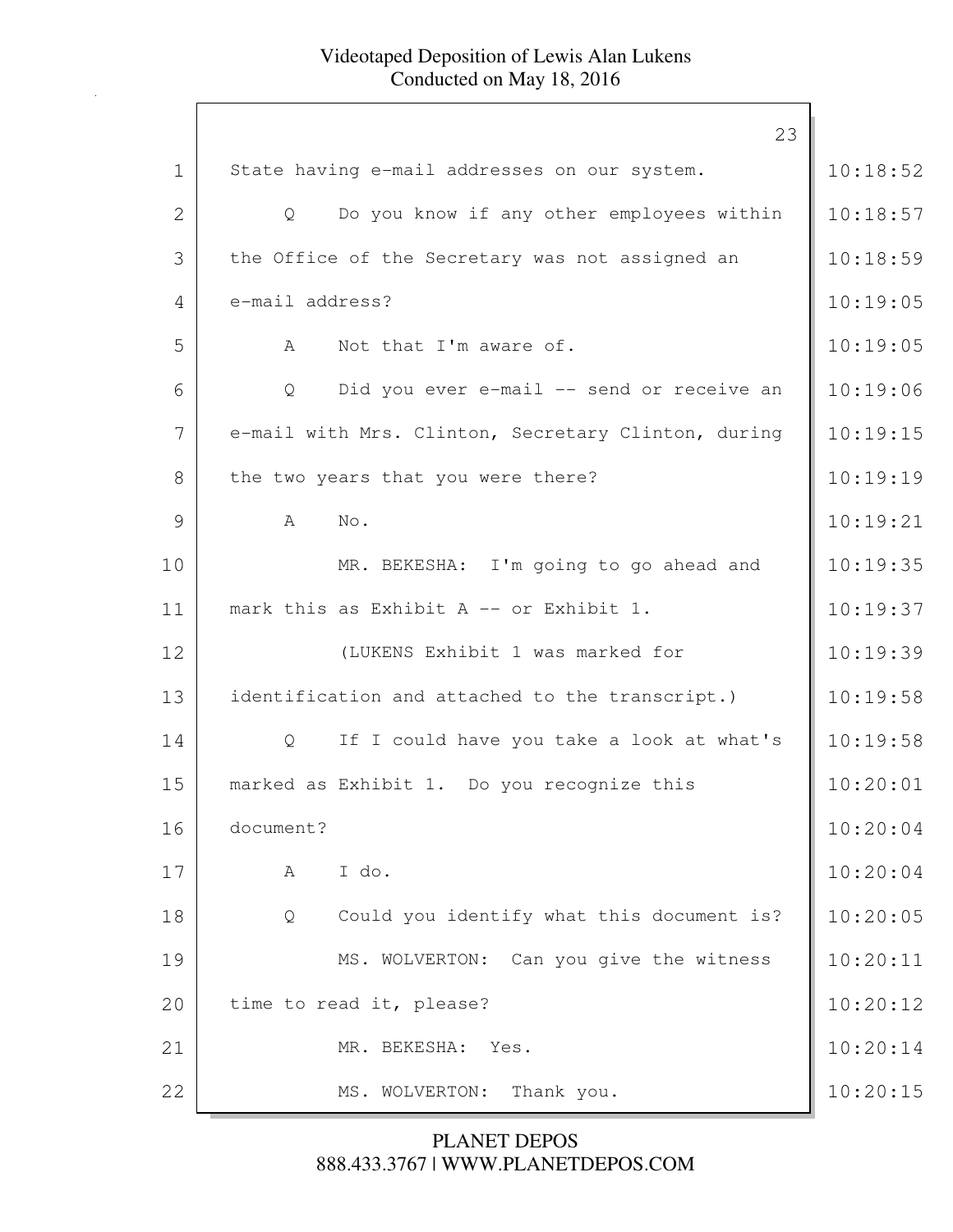|                | 24                                                  |          |
|----------------|-----------------------------------------------------|----------|
| $\mathbf 1$    | Have you had a chance to look over the<br>Q         | 10:20:50 |
| $\overline{2}$ | document?                                           | 10:20:52 |
| 3              | A<br>Yes.                                           | 10:20:52 |
| 4              | Could you identify what the document is?<br>Q       | 10:20:52 |
| 5              | It's an e-mail exchange between several<br>A        | 10:20:55 |
| 6              | people regarding setting up -- possibly setting up  | 10:20:59 |
| 7              | a computer in the Secretary's office.               | 10:21:03 |
| 8              | Okay. Thank you. Let's look at the -- I<br>Q        | 10:21:05 |
| 9              | quess the first e-mail in the chain, which would be | 10:21:09 |
| 10             | the second and the third page. It looks like this   | 10:21:13 |
| 11             | is an e-mail from Ms. Mills to you. Is that         | 10:21:19 |
| 12             | correct?                                            | 10:21:22 |
| 13             | A<br>Yes.                                           | 10:21:22 |
| 14             | If you could look at bullet points number<br>Q      | 10:21:23 |
| 15             | 3 and 4, bullet point 4 says: "Spoke to Dan re      | 10:21:28 |
| 16             | setting up counselor office for HRC so she can go   | 10:21:35 |
| 17             | across hall regularly and check her e-mail."        | 10:21:40 |
| 18             | Who is Dan?                                         | 10:21:43 |
| 19             | Dan Smith.<br>А                                     | 10:21:44 |
| 20             | And he was the executive secretary at the<br>Q      | 10:21:46 |
| 21             | time?                                               | 10:21:50 |
| 22             | Yes.<br>А                                           | 10:21:50 |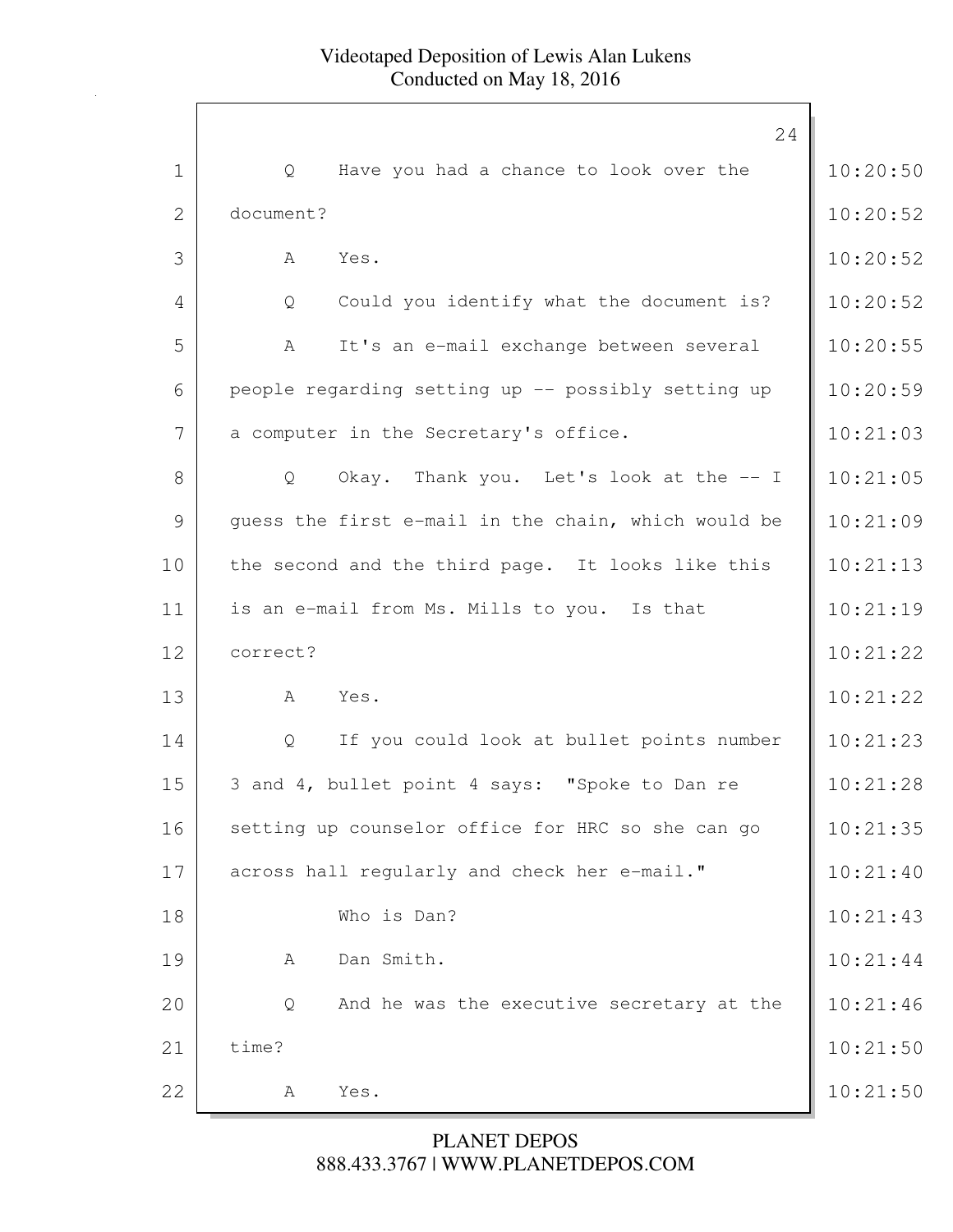|                |                 |                                                     | 25 |          |
|----------------|-----------------|-----------------------------------------------------|----|----------|
| $\mathbf 1$    | Q               | And HRC is Mrs. Clinton?                            |    | 10:21:50 |
| $\overline{2}$ | A               | I believe so.                                       |    | 10:21:54 |
| 3              | Q               | Prior to receiving this e-mail from                 |    | 10:21:55 |
| 4              |                 | Ms. Mills, had you spoken with Dan Smith about this |    | 10:22:00 |
| 5              | issue?          |                                                     |    | 10:22:04 |
| 6              | A               | Not that I can recall.                              |    | 10:22:04 |
| 7              | $\mathsf{Q}$    | Had you spoken to Ms. Mills about this              |    | 10:22:06 |
| 8              |                 | issue prior to this e-mail?                         |    | 10:22:10 |
| 9              | A               | I don't recall a conversation with her.             |    | 10:22:12 |
| 10             | Q               | Did you know anything about this issue,             |    | 10:22:13 |
| 11             |                 | about potentially setting a computer up in the      |    | 10:22:17 |
| 12             |                 | office, before receiving this e-mail?               |    | 10:22:20 |
| 13             | A               | I think that was the first time that                |    | 10:22:23 |
| 14             | occurred to me. |                                                     |    | 10:22:29 |
| 15             | Q               | Okay. Moving forward, later that day you            |    | 10:22:29 |
| 16             |                 | responded to Ms. Mills. One of the things you said  |    | 10:22:36 |
| 17             | was:            | "On the BB for HRC, can we chat this                |    | 10:22:42 |
| 18             |                 | morning?" And then you say, "I may have thought of  |    | 10:22:46 |
| 19             |                 | a workaround but need more info on her BB use for   |    | 10:22:49 |
| 20             | you."           |                                                     |    | 10:22:54 |
| 21             |                 | BB is BlackBerry. Correct?                          |    | 10:22:54 |
| 22             | A               | Yes.                                                |    | 10:22:58 |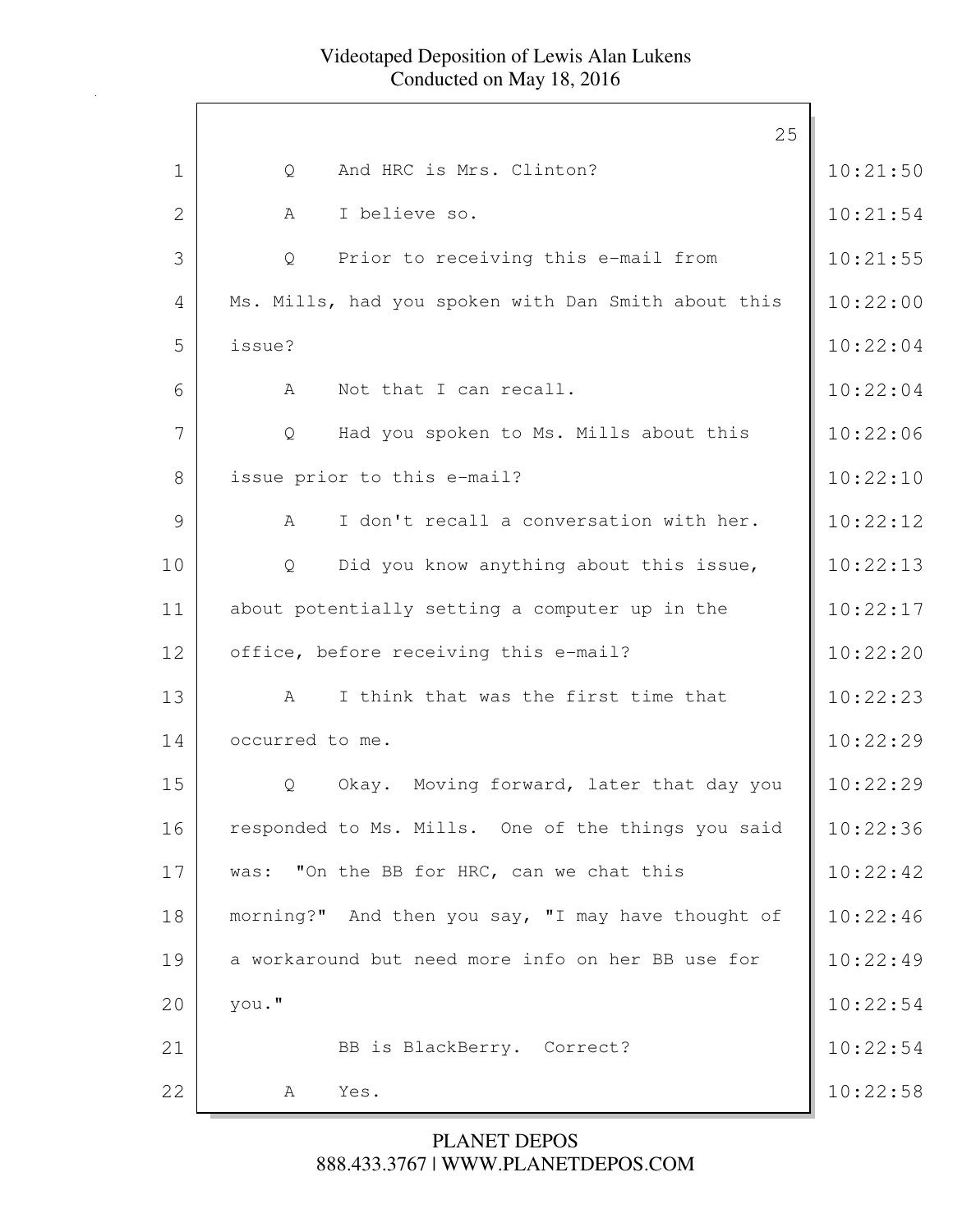|                | 26                                                  |          |
|----------------|-----------------------------------------------------|----------|
| $\mathbf 1$    | Did you have a conversation -- do you<br>Q          | 10:22:58 |
| $\overline{2}$ | recall having a conversation with Ms. Mills that    | 10:23:00 |
| 3              | morning?                                            | 10:23:01 |
| 4              | MS. WOLVERTON: And just -- the e-mail               | 10:23:02 |
| 5              | text is "BB use from you." I think you said "for    | 10:23:08 |
| 6              | you."                                               | 10:23:08 |
| 7              | MR. BEKESHA: I'm sorry. Thank you.                  | 10:23:10 |
| 8              | Yes, I believe I had a conversation with<br>A       | 10:23:10 |
| 9              | her that morning.                                   | 10:23:12 |
| 10             | Q Do you recall what that conversation              | 10:23:13 |
| 11             | entailed?                                           | 10:23:14 |
| 12             | Yeah. So the crux of the issue was that<br>A        | 10:23:14 |
| 13             | BlackBerrys and iPhones are not allowed in the      | 10:23:20 |
| 14             | Secretary's office suite, so the question was, how  | 10:23:23 |
| 15             | is the Secretary going to be able to check her      | 10:23:25 |
| 16             | e-mails if she's not able to have the BlackBerry at | 10:23:28 |
| 17             | her desk with her.                                  | 10:23:31 |
| 18             | And so what did you -- did you propose a<br>Q       | 10:23:32 |
| 19             | solution at that point?                             | 10:23:39 |
| 20             | So my proposal was to set up a computer<br>A        | 10:23:40 |
| 21             | on her desk, a standalone computer, for her to be   | 10:23:43 |
| 22             | able to access the Internet to check her e-mails.   | 10:23:48 |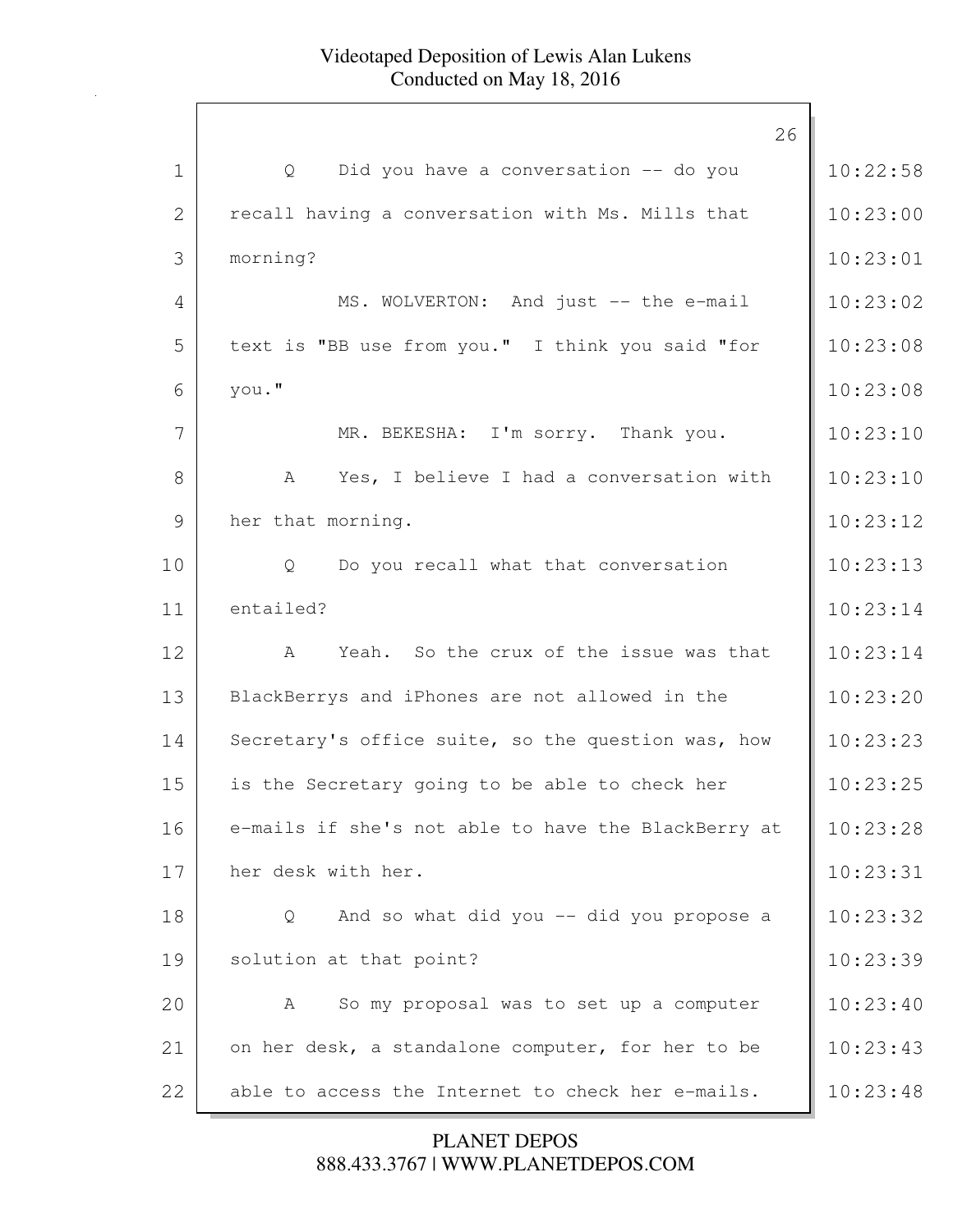|              | 27                                                  |          |
|--------------|-----------------------------------------------------|----------|
| $\mathbf 1$  | Because she $-$ I just want to be clear,<br>Q       | 10:23:52 |
| $\mathbf{2}$ | she didn't have a computer on her desk at that      | 10:23:53 |
| 3            | time?                                               | 10:23:56 |
| 4            | Correct.<br>A                                       | 10:23:56 |
| 5            | And why $-$ if you know, why was the first<br>Q     | 10:23:56 |
| 6            | e-mail concerning setting up a computer in the      | 10:24:01 |
| 7            | counselor office? The counselor office was -- is    | 10:24:04 |
| 8            | that Ms. Mills's office?                            | 10:24:06 |
| 9            | MS. WOLVERTON: Objection. Compound.                 | 10:24:08 |
| 10           | The first e-mail refers to counselor<br>Q           | 10:24:10 |
| 11           | Was that Ms. Mills's office?<br>office.             | 10:24:13 |
| 12           | Ms. Mills was the counselor.<br>A                   | 10:24:15 |
| 13           | And that would have been across the hall<br>Q       | 10:24:19 |
| 14           | from the $-$ just trying to get a $-$ the layout of | 10:24:22 |
| 15           | the land. Would that have been directly across the  | 10:24:24 |
| 16           | hall from the Secretary's office?                   | 10:24:27 |
| 17           | In the previous administration, the<br>A            | 10:24:29 |
| 18           | counselor's office was across the hall from the     | 10:24:31 |
| 19           | Secretary's office.                                 | 10:24:34 |
| 20           | Do you know why Mr. Smith and Ms. Mills<br>Q        | 10:24:35 |
| 21           | talked about setting up a computer in the           | 10:24:39 |
| 22           | counselor's office?                                 | 10:24:41 |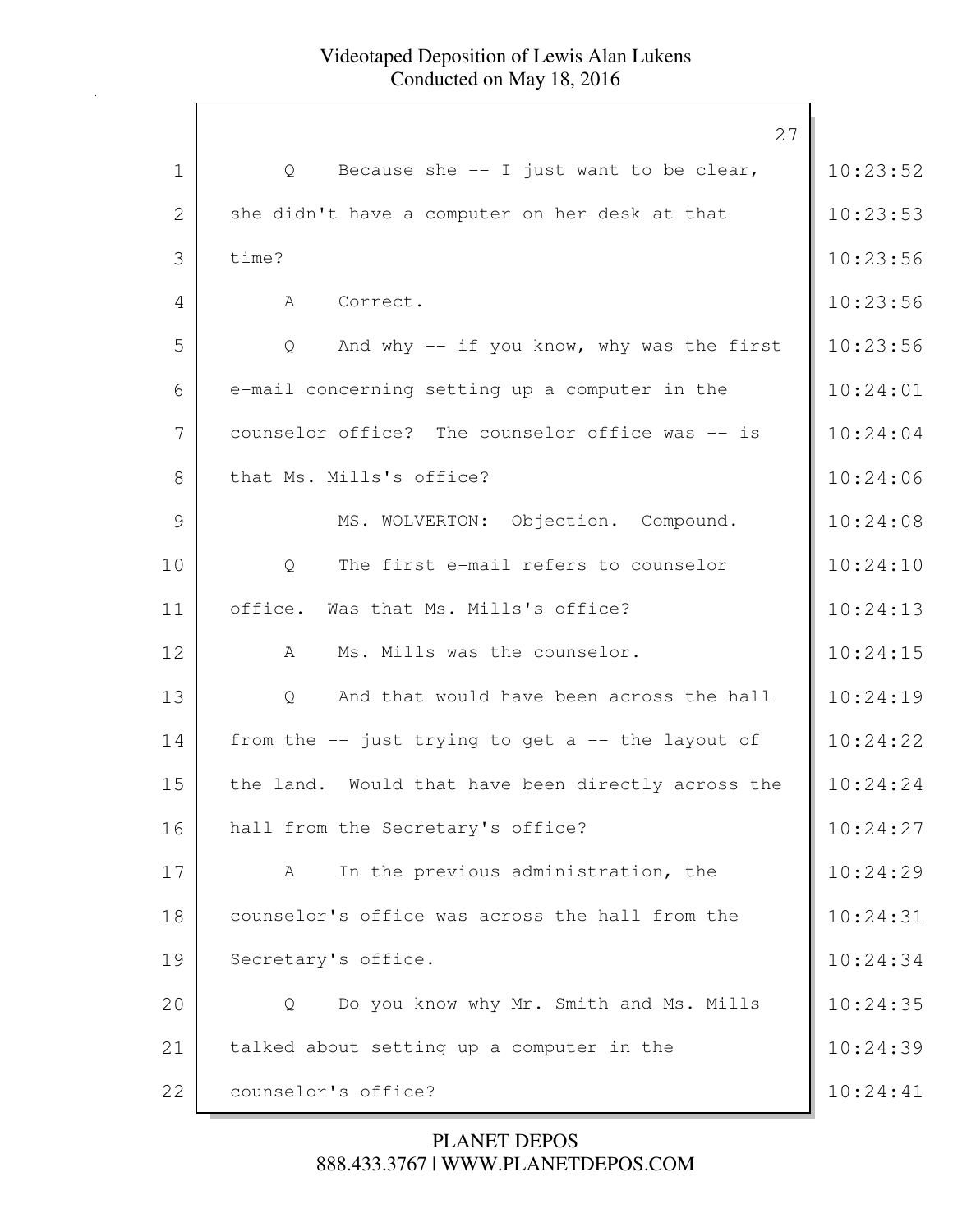|                | 28                                                  |          |
|----------------|-----------------------------------------------------|----------|
| $\mathbf 1$    | I don't think they talked about that.<br>A          | 10:24:42 |
| $\overline{2}$ | So the work -- did the location of the<br>Q         | 10:24:43 |
| 3              | counselor's office change when Mrs. Clinton took    | 10:25:04 |
| 4              | office?                                             | 10:25:06 |
| 5              | Yes.<br>A                                           | 10:25:07 |
| 6              | Where was it -- where did it change to?<br>Q        | 10:25:07 |
| 7              | It was moved to an office somewhat<br>A             | 10:25:10 |
| 8              | adjacent to her office.                             | 10:25:14 |
| 9              | Do you know why that change was made?<br>Q          | 10:25:15 |
| 10             | I don't.<br>A                                       | 10:25:19 |
|                |                                                     |          |
| 11             | Who requested for that change?<br>Q                 | 10:25:20 |
| 12             | I believe the counselor requested that<br>A         | 10:25:21 |
| 13             | change.                                             | 10:25:24 |
| 14             | Do you know if the office is set up that<br>Q       | 10:25:24 |
| 15             | way -- if the counselor's office stayed the same or | 10:25:28 |
| 16             | changed once Mrs. Clinton left office?              | 10:25:31 |
| 17             | I don't know.<br>A                                  | 10:25:33 |
| 18             | After your conversation with Ms. Mills,<br>Q        | 10:25:34 |
| 19             | Ms. Mills e-mailed you, and it talks about -- I'm   | 10:25:45 |
| 20             | sorry, the quality of the e-mail is a little        | 10:25:52 |
| 21             | difficult to read, but it says: "Let's set up the   | 10:25:55 |
| 22             | office across the hall for her to use. It needs a   | 10:25:59 |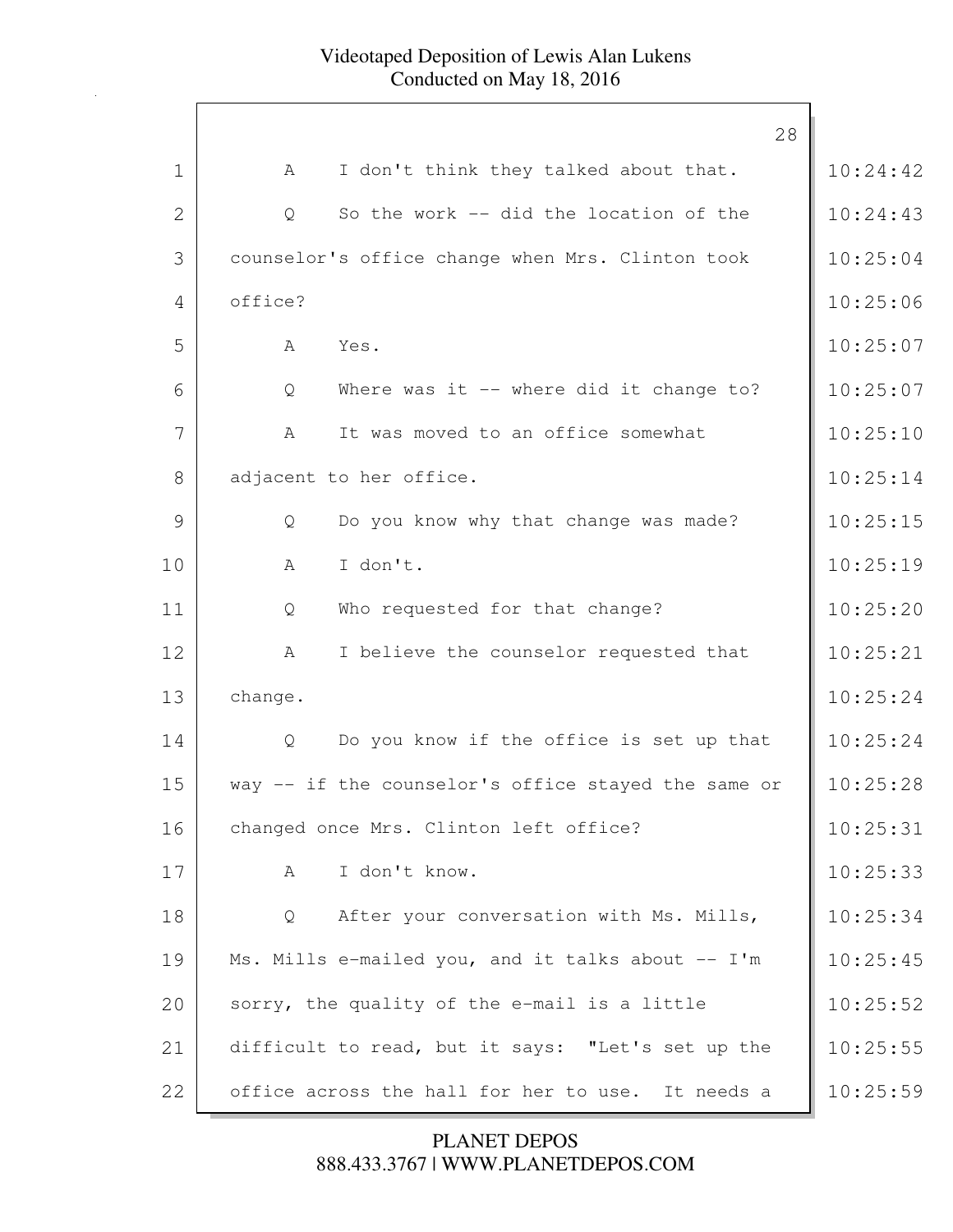|             | 29                                                 |          |
|-------------|----------------------------------------------------|----------|
| $\mathbf 1$ | phone, et cetera, so she can go across the hall to | 10:26:02 |
| 2           | check her BB, " her BlackBerry.                    | 10:26:06 |
| 3           | You mentioned that you talked about                | 10:26:08 |
| 4           | setting up a computer in her office. Do you know   | 10:26:12 |
| 5           | why Ms. Mills seemed to prefer having the computer | 10:26:14 |
| 6           | set up in the office across the hall?              | 10:26:19 |
| 7           | This wasn't for a computer setup, this<br>A        | 10:26:21 |
| 8           | was to create a space for her to go check her      | 10:26:25 |
| 9           | BlackBerry.                                        | 10:26:29 |
| 10          | Okay. In the Secretary's office, is that<br>Q      | 10:26:30 |
| 11          | what's considered a SCIF?                          | 10:26:34 |
| 12          | The Secretary's office is in a SCIF,<br>A          | 10:26:35 |
| 13          | which encompasses a lot more of the seventh floor. | 10:26:38 |
| 14          | Okay. And the office that's across the<br>Q        | 10:26:41 |
| 15          | hall is outside that area?                         | 10:26:43 |
| 16          | Correct.<br>А                                      | 10:26:44 |
| 17          | For the record, can you identify what<br>Q         | 10:26:45 |
| 18          | SCIF stands for?                                   | 10:26:47 |
| 19          | Secure compartmentalized information<br>A          | 10:26:48 |
| 20          | facility.                                          | 10:26:52 |
| 21          | And just generally, what does that mean?<br>Q      | 10:26:52 |
| 22          | It's an area that for security reasons --<br>A     | 10:26:54 |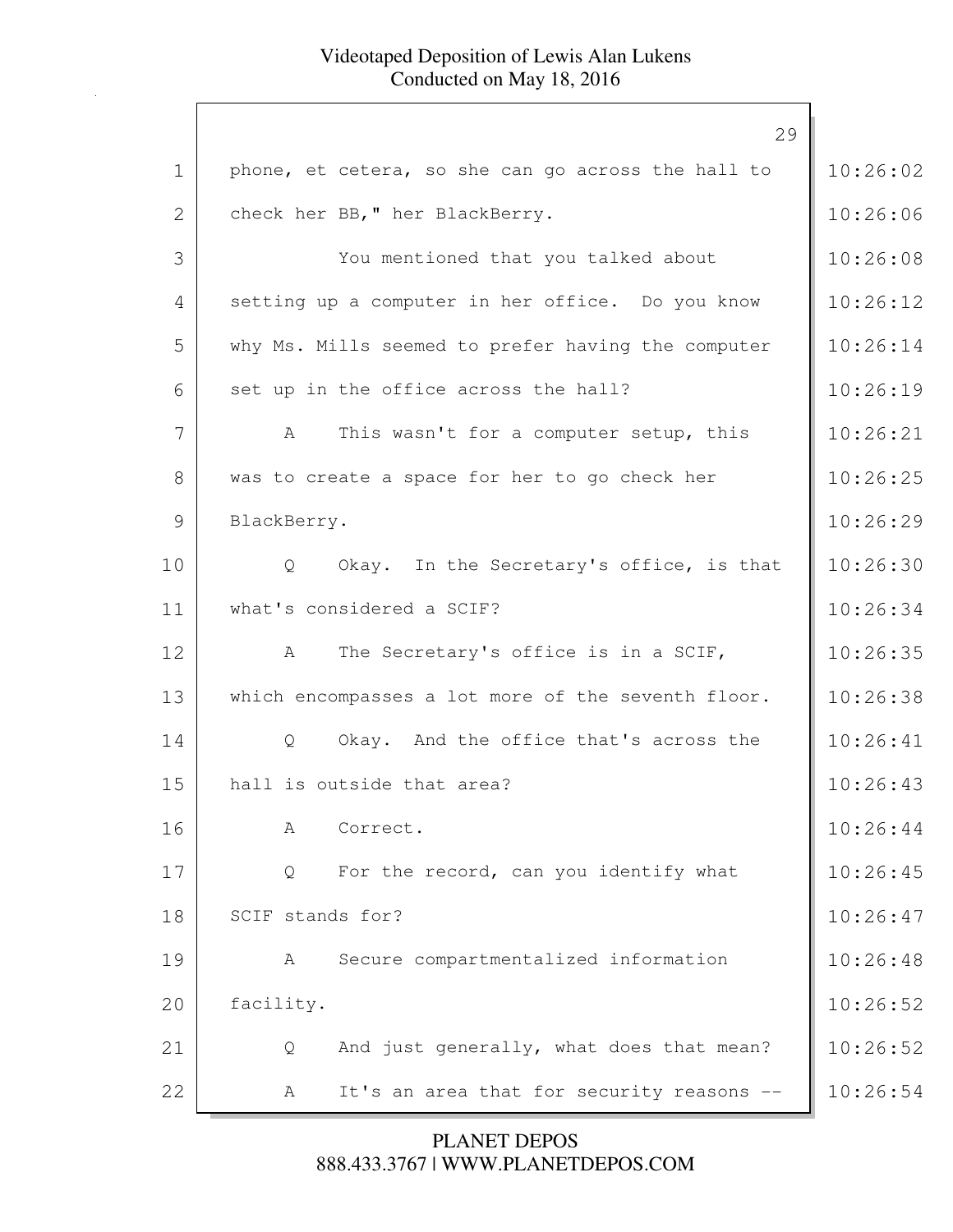|              | 30                                                  |          |
|--------------|-----------------------------------------------------|----------|
| $\mathbf 1$  | in which for security reasons wireless devices are  | 10:26:58 |
| $\mathbf{2}$ | prohibited.                                         | 10:27:03 |
| 3            | So this e-mail was talking about a place<br>Q       | 10:27:03 |
| 4            | where she could use her BlackBerry?                 | 10:27:05 |
| 5            | Right.<br>A                                         | 10:27:07 |
| 6            | The next e-mail up the chain, which was<br>Q        | 10:27:07 |
| 7            | from you to Ms. Mills, and on this one cc'd is      | 10:27:16 |
| 8            | HAbedin at a redacted domain name, Patrick Kennedy, | 10:27:26 |
| 9            | and Daniel Smith.                                   | 10:27:29 |
| 10           | Who was Ms. Abedin?                                 | 10:27:31 |
| 11           | That would be Huma Abedin.<br>A                     | 10:27:33 |
| 12           | And Patrick Kennedy?<br>Q                           | 10:27:35 |
| 13           | Patrick Kennedy was the Under Secretary<br>A        | 10:27:38 |
| 14           | of State for Management.                            | 10:27:41 |
| 15           | And what was his role, his<br>Q                     | 10:27:41 |
| 16           | responsibilities, just generally?                   | 10:27:43 |
| 17           | The Under Secretary of State for<br>A               | 10:27:45 |
| 18           | Management is responsible for all the management    | 10:27:48 |
| 19           | operations of the State Department.                 | 10:27:50 |
| 20           | And as executive director, what was your<br>Q       | 10:27:51 |
| 21           | interaction with him? Was there overlap in your     | 10:27:56 |
| 22           | two roles or responsibilities?                      | 10:27:59 |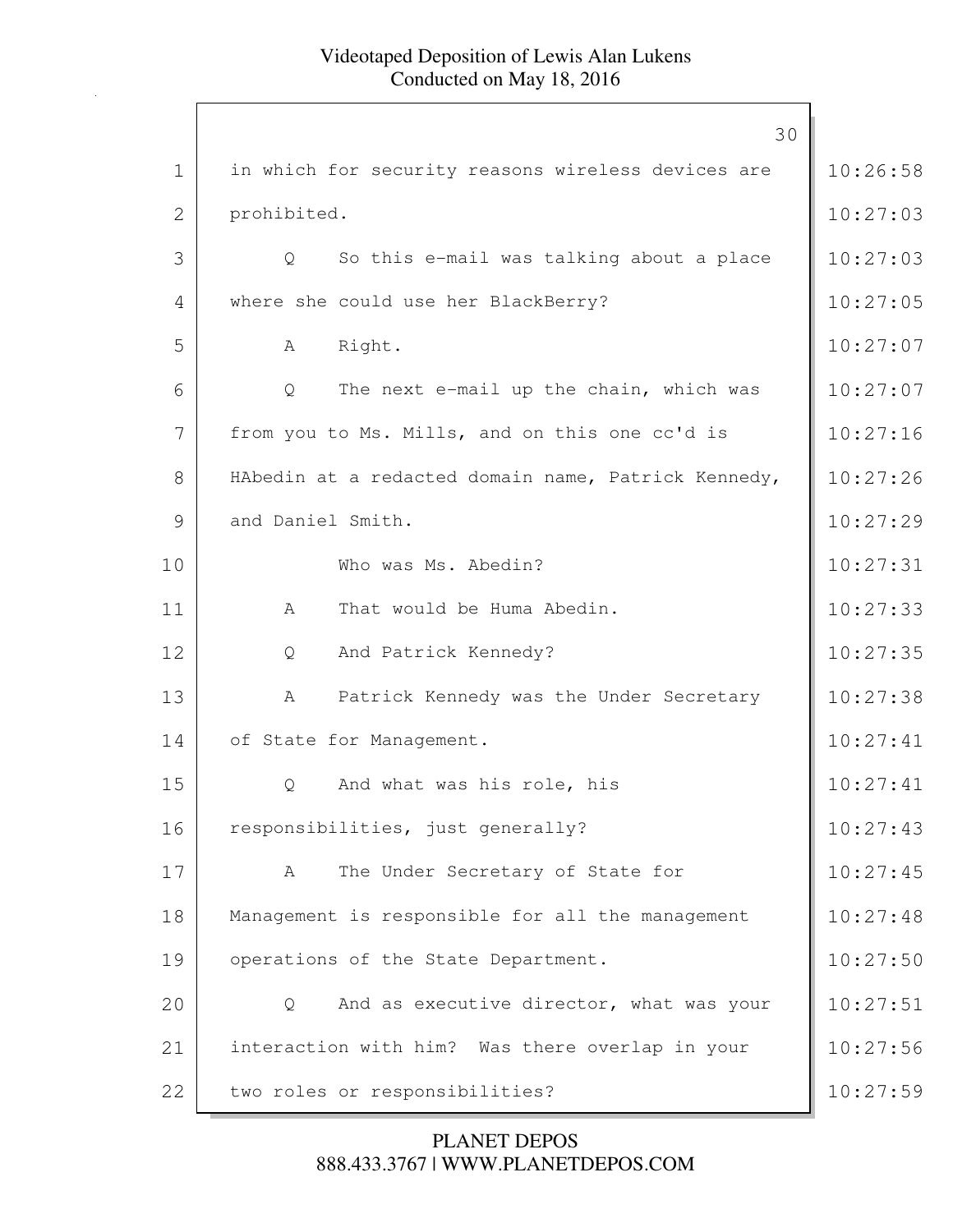|              | 31                                                  |          |
|--------------|-----------------------------------------------------|----------|
| $\mathbf 1$  | Not necessarily overlap, but we<br>A                | 10:28:00 |
| $\mathbf{2}$ | coordinated very closely on issues to do with the   | 10:28:06 |
| 3            | seventh floor.                                      | 10:28:08 |
| 4            | And the seventh floor is where the<br>Q             | 10:28:09 |
| 5            | Secretary -- the office of the Secretary?           | 10:28:12 |
| 6            | A<br>Yes.                                           | 10:28:15 |
| 7            | Okay. Thank you.<br>Q                               | 10:28:15 |
| 8            | In this e-mail you wrote: "Also think we            | 10:28:17 |
| 9            | should go ahead, but will await your green light,   | 10:28:20 |
| 10           | and set up a standalone PC in the Secretary's       | 10:28:23 |
| 11           | office connected to the Internet, but not through   | 10:28:29 |
| 12           | our system, to enable her to check her e-mails from | 10:28:33 |
| 13           | her desk."                                          | 10:28:37 |
| 14           | So this is the standalone PC that you               | 10:28:37 |
| 15           | referred to earlier?                                | 10:28:37 |
| 16           | Correct.<br>A                                       | 10:28:43 |
| 17           | And I don't want to get into any of the<br>Q        | 10:28:43 |
| 18           | details about the security of the floor and how     | 10:28:44 |
| 19           | computer systems are set up, but could you talk     | 10:28:45 |
| 20           | generally about what you meant by connected to the  | 10:28:48 |
| 21           | Internet without going through your system?         | 10:28:51 |
| 22           | My understanding at the time was that it<br>A       | 10:28:53 |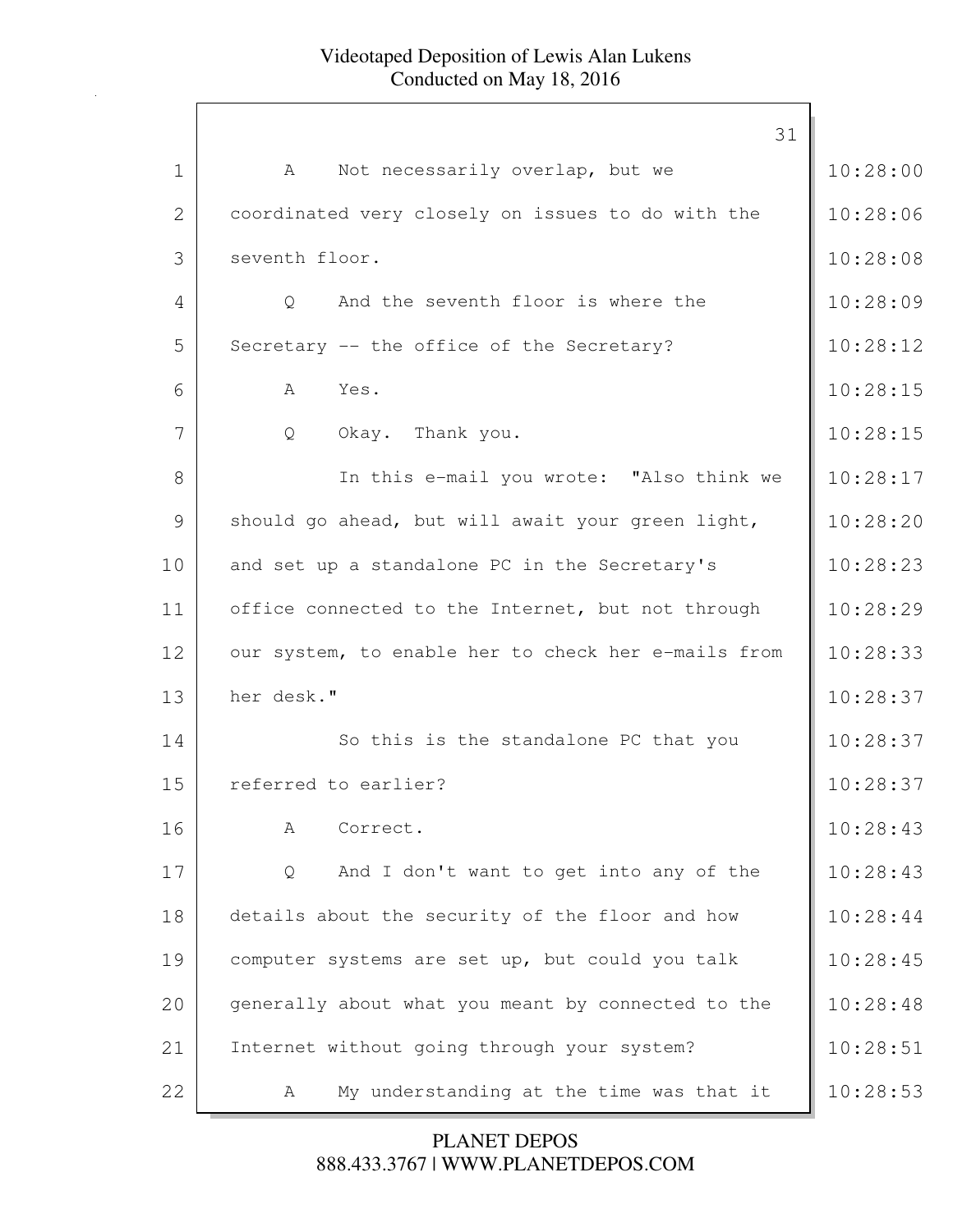|                | 32                                                 |          |
|----------------|----------------------------------------------------|----------|
| $\mathbf 1$    | was possible to connect a computer to the Internet | 10:28:55 |
| $\overline{2}$ | through a hard -- through a phone line, basically. | 10:28:58 |
| 3              | Through hard-wired, yeah.                          | 10:29:01 |
| 4              | Would that have been a different setup<br>Q        | 10:29:03 |
| 5              | than any other employees at the State Department?  | 10:29:06 |
| 6              | MS. WOLVERTON: Objection. Lack of                  | 10:29:08 |
| 7              | foundation.                                        | 10:29:10 |
| 8              | Do you know how other computers within<br>Q        | 10:29:12 |
| 9              | the office of the -- for employees within the      | 10:29:15 |
| 10             | Office of the Secretary were set up?               | 10:29:17 |
| 11             | Not specifically, no.<br>A                         | 10:29:21 |
| 12             | Do you know if this setup would have been<br>Q     | 10:29:22 |
| 13             | any different from the setup of other employees?   | 10:29:24 |
| 14             | Yes, this would have been different.<br>A          | 10:29:29 |
| 15             | How would it have been different?<br>Q             | 10:29:30 |
| 16             | My understanding is that most of the<br>A          | 10:29:32 |
| 17             | employees' computers in the State Department are   | 10:29:34 |
| 18             | connected through the State Department's OpenNet   | 10:29:38 |
| 19             | e-mail system, Internet system.                    | 10:29:42 |
| 20             | So this one would have been separate from<br>Q     | 10:29:46 |
| 21             | the OpenNet system?                                | 10:29:48 |
| 22             | Correct.<br>A                                      | 10:29:49 |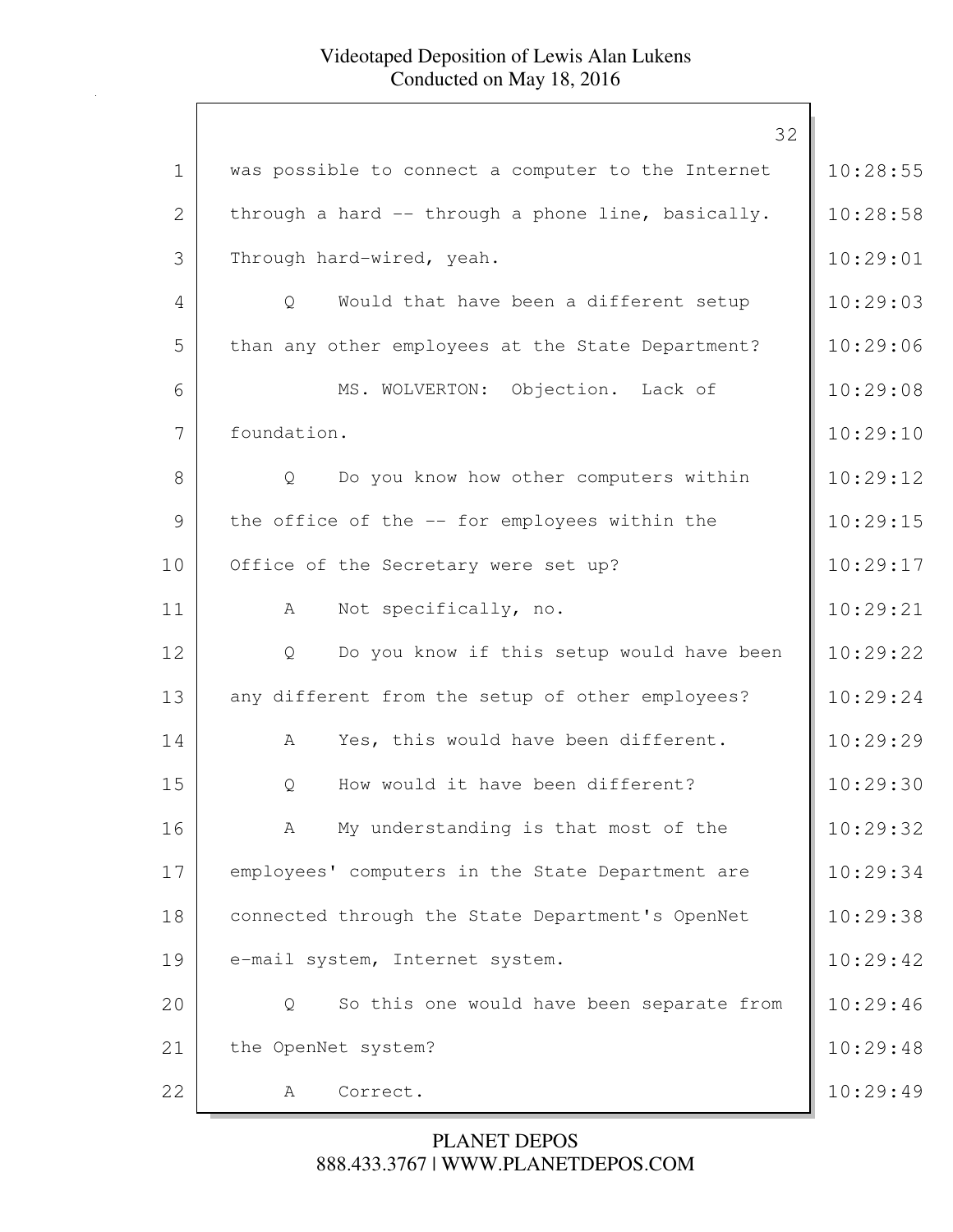|              | 33                                                      |          |
|--------------|---------------------------------------------------------|----------|
| $\mathbf 1$  | Do you know why -- why did you recommend<br>Q           | 10:29:49 |
| $\mathbf{2}$ | setting up the system this way?                         | 10:29:53 |
| 3            | For ease of access.<br>A                                | 10:29:55 |
| 4            | Why not set up the computer $-$ did you<br>Q            | 10:29:57 |
| 5            | think about setting up the computer the same way as     | 10:30:01 |
| 6            | other computers, through the OpenNet system?            | 10:30:04 |
| 7            | The reason that I proposed a standalone<br>$\mathbb A$  | 10:30:06 |
| 8            | PC was that it would make it easier for her to log      | 10:30:17 |
| 9            | on. And at that point, as far as I knew, there was      | 10:30:20 |
| 10           | no requirement for her to be connected to our           | 10:30:22 |
| 11           | system.                                                 | 10:30:25 |
| 12           | How would it have been easier to log on?<br>Q           | 10:30:25 |
| 13           | Log on to what?                                         | 10:30:28 |
| 14           | To the Internet. She would have required<br>$\mathbb A$ | 10:30:28 |
| 15           | fewer passwords.                                        | 10:30:31 |
| 16           | Okay. Do you need a state.gov e-mail<br>$Q_{\cdot}$     | 10:30:32 |
| 17           | address -- do you know if you need a state.gov          | 10:30:37 |
| 18           | e-mail address to access the OpenNet system?            | 10:30:44 |
| 19           | Through the state.gov system?<br>A                      | 10:30:46 |
| 20           | Through the state -- yes.<br>Q                          | 10:30:47 |
| 21           | Yes.<br>A                                               | 10:30:47 |
| 22           | Okay. To access the computer?<br>Q                      | 10:30:47 |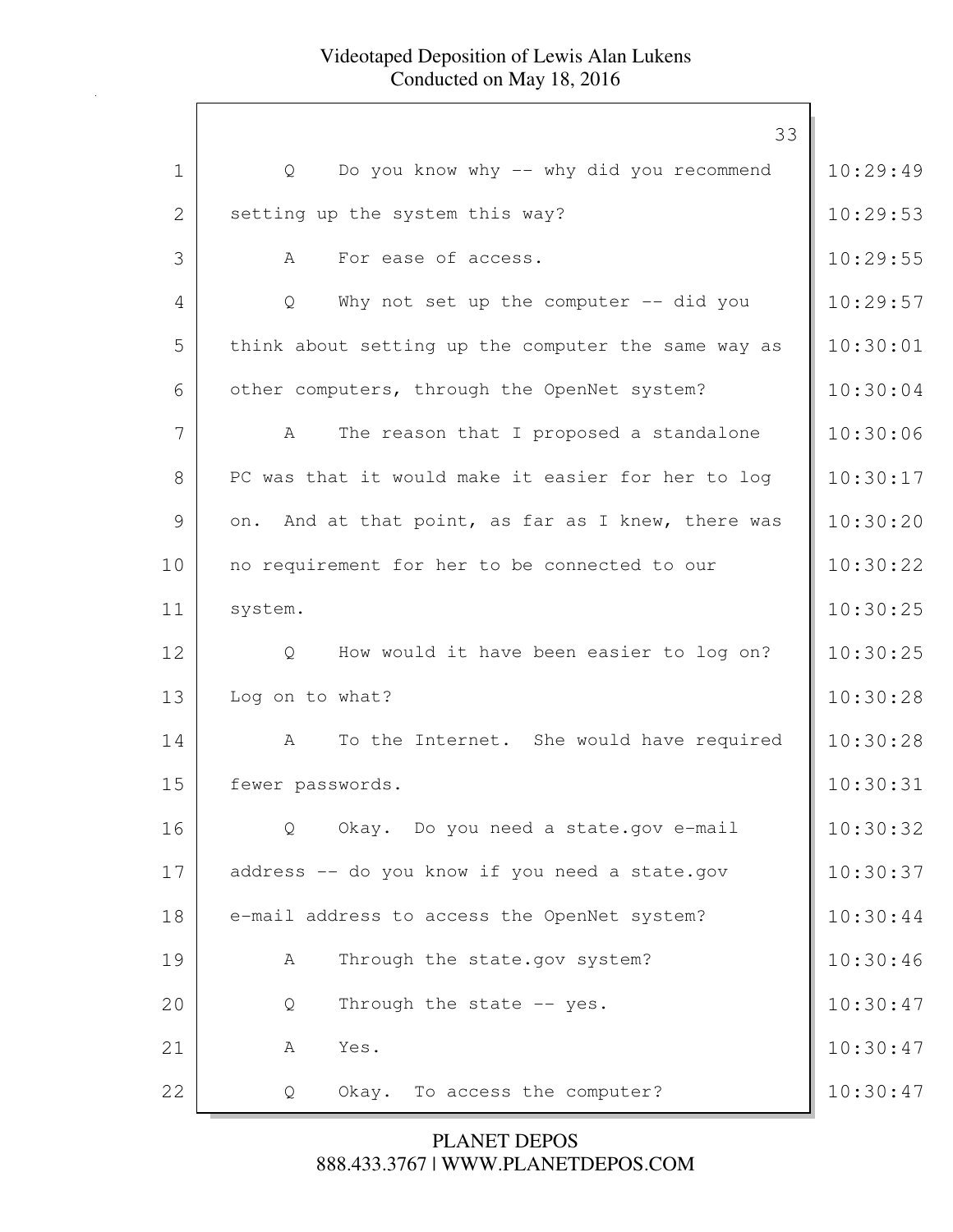|              | 34                                                  |          |
|--------------|-----------------------------------------------------|----------|
| $\mathbf 1$  | A<br>Yes.                                           | 10:30:49 |
| $\mathbf{2}$ | Okay. With an Open -- with the OpenNet<br>Q         | 10:30:49 |
| 3            | system, could State Department employees access any | 10:30:54 |
| 4            | websites they wanted, or are there limitations?     | 10:30:57 |
| 5            | MS. WOLVERTON: Objection. Lack of                   | 10:31:00 |
| 6            | foundation.                                         | 10:31:01 |
| 7            | Do you know if the Internet -- if the<br>Q          | 10:31:04 |
| 8            | full Internet was available from these OpenNet      | 10:31:07 |
| 9            | systems?                                            | 10:31:09 |
| 10           | A<br>Yes.                                           | 10:31:09 |
| 11           | Was the full Internet available on<br>Q             | 10:31:11 |
| 12           | these -- on these computer systems?                 | 10:31:17 |
| 13           | I think so. I mean, I think there are<br>A          | 10:31:18 |
| 14           | security firewalls in place to prevent employees    | 10:31:23 |
| 15           | from going to certain sites, but generally the      | 10:31:26 |
| 16           | Internet is available.                              | 10:31:31 |
| 17           | Do you know if employees are able to<br>Q           | 10:31:32 |
| 18           | access their Gmail, their Hotmail, you know, a      | 10:31:34 |
| 19           | commercial e-mail service --                        | 10:31:39 |
| 20           | Yes.<br>А                                           | 10:31:40 |
| 21           | -- from their computer?<br>Q                        | 10:31:41 |
| 22           | Are they able to?                                   | 10:31:44 |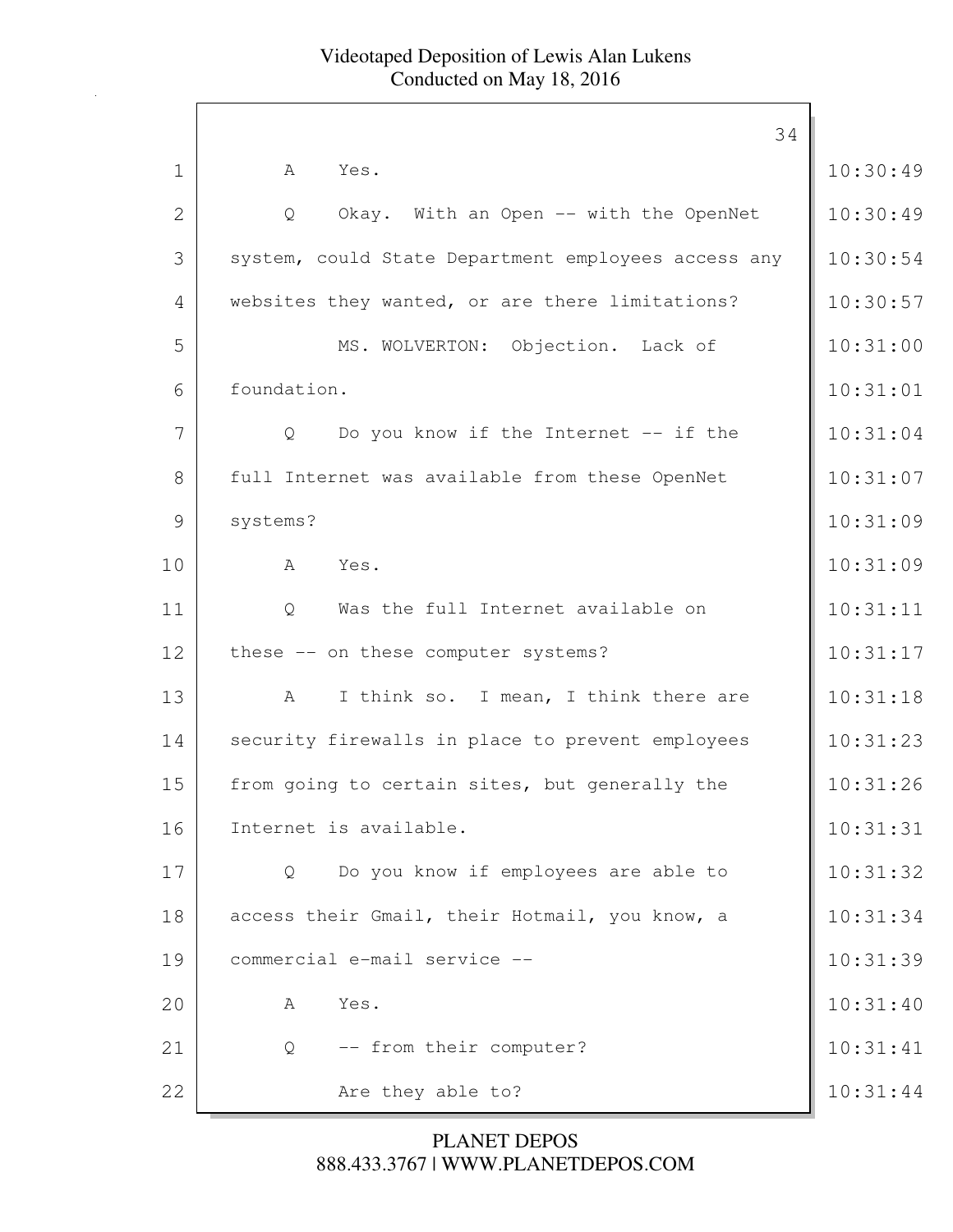|              | 35                                                     |          |
|--------------|--------------------------------------------------------|----------|
| $\mathbf 1$  | Yes, they are.<br>A                                    | 10:31:45 |
| $\mathbf{2}$ | And so the reason $--$ I just want to go<br>Q          | 10:31:46 |
| 3            | back to, if all of these $--$ if you were able $--$ if | 10:31:52 |
| 4            | employees were able to access the Internet pretty      | 10:31:57 |
| 5            | freely, maybe with some restrictions, do you know      | 10:32:00 |
| 6            | why Mrs. Clinton needed a computer that would have     | 10:32:03 |
| 7            | been different from the standard computer?             | 10:32:06 |
| 8            | Well, again, my thinking at the time was<br>A          | 10:32:11 |
| 9            | by having a standalone computer, she wouldn't have     | 10:32:13 |
| 10           | to log on through our OpenNet system, which can be     | 10:32:16 |
| 11           | quite cumbersome and slow.                             | 10:32:20 |
| 12           | It requires more passwords?<br>Q                       | 10:32:22 |
| 13           | Correct.<br>Α                                          | 10:32:23 |
| 14           | Approximately -- when you sat down at<br>Q             | 10:32:24 |
| 15           | your computer every day, did you have an OpenNet       | 10:32:26 |
| 16           | system on your computer?                               | 10:32:30 |
| 17           | Yes.<br>A                                              | 10:32:33 |
| 18           | If you were to access the Internet, do<br>Q            | 10:32:33 |
| 19           | you recall how many passwords you would have to        | 10:32:36 |
| 20           | enter before being able to use the Internet?           | 10:32:37 |
| 21           | It's -- well, it's one password but it<br>A            | 10:32:39 |
| 22           | has to be changed frequently.                          | 10:32:43 |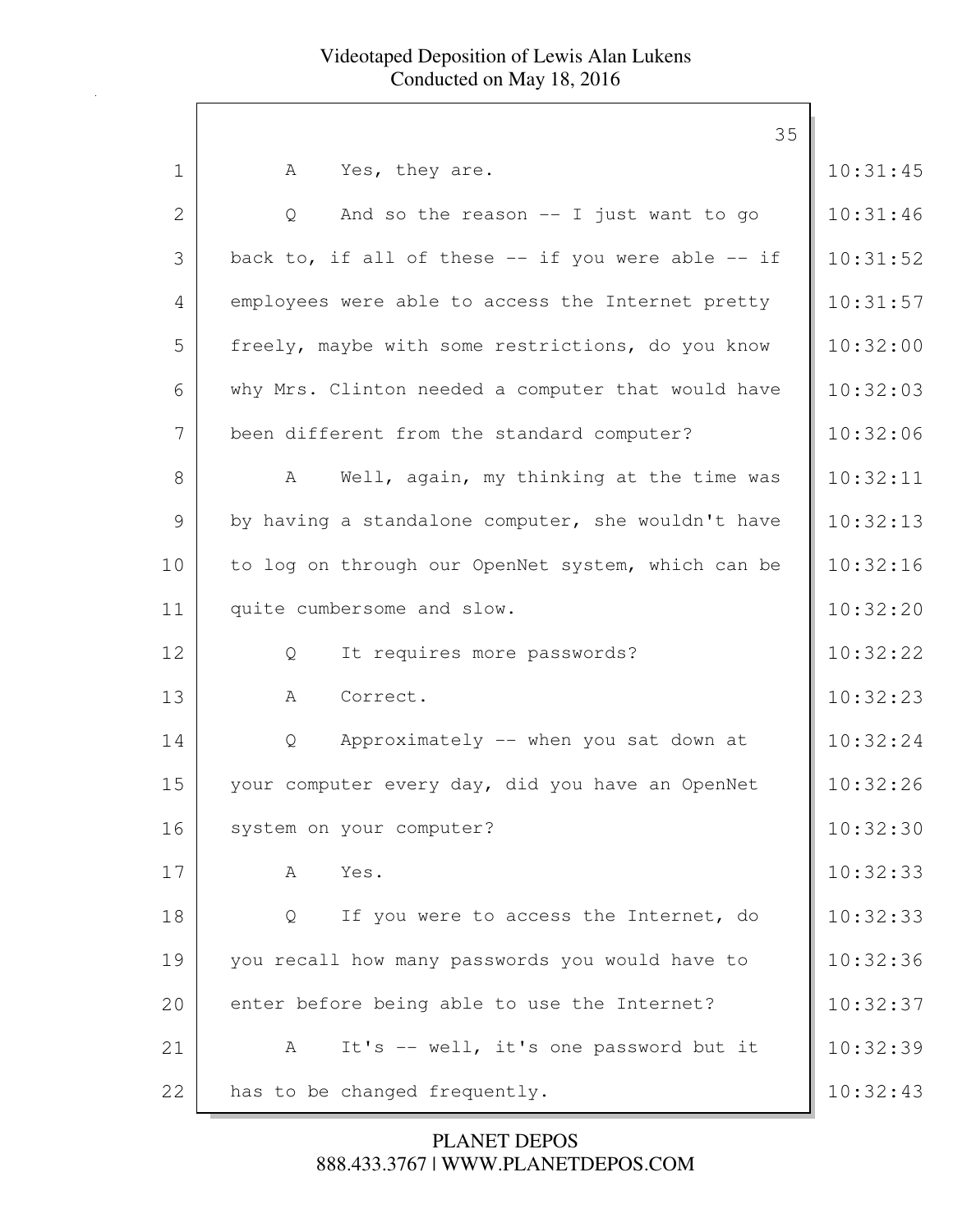| 36                                                  |          |
|-----------------------------------------------------|----------|
| How often does it have to be changed?<br>Q          | 10:32:45 |
| Seems like every week, but I think it's<br>A        | 10:32:48 |
| every -- it's every eight or 12 weeks.              | 10:32:50 |
| Probably too many times.<br>Q                       | 10:32:54 |
| And so the system that was set up $-$ or            | 10:32:56 |
| that you proposed setting up on Mrs. Clinton's      | 10:33:00 |
| desk, she would not have had to change her password | 10:33:05 |
| every eight to 12 weeks?                            | 10:33:08 |
| She wouldn't have had a password.<br>A              | 10:33:11 |
| So the computer would have just been open<br>Q      | 10:33:12 |
| and be able to use without going through any        | 10:33:15 |
| security features?                                  | 10:33:17 |
| A Correct.                                          | 10:33:18 |
| A moment ago you said your thinking --<br>Q         | 10:33:19 |
| that was your thinking at the time. Has your        | 10:33:24 |
| thinking changed since 2009?                        | 10:33:27 |
| MS. WOLVERTON: Objection. Vaque.                    | 10:33:29 |
| Okay. We'll come back to that.<br>Q                 | 10:33:36 |
| Was this computer set up, ultimately set            | 10:33:39 |
| up?                                                 | 10:33:46 |
| No.<br>A                                            | 10:33:46 |
| Do you know why it wasn't set up?<br>Q              | 10:33:46 |
|                                                     |          |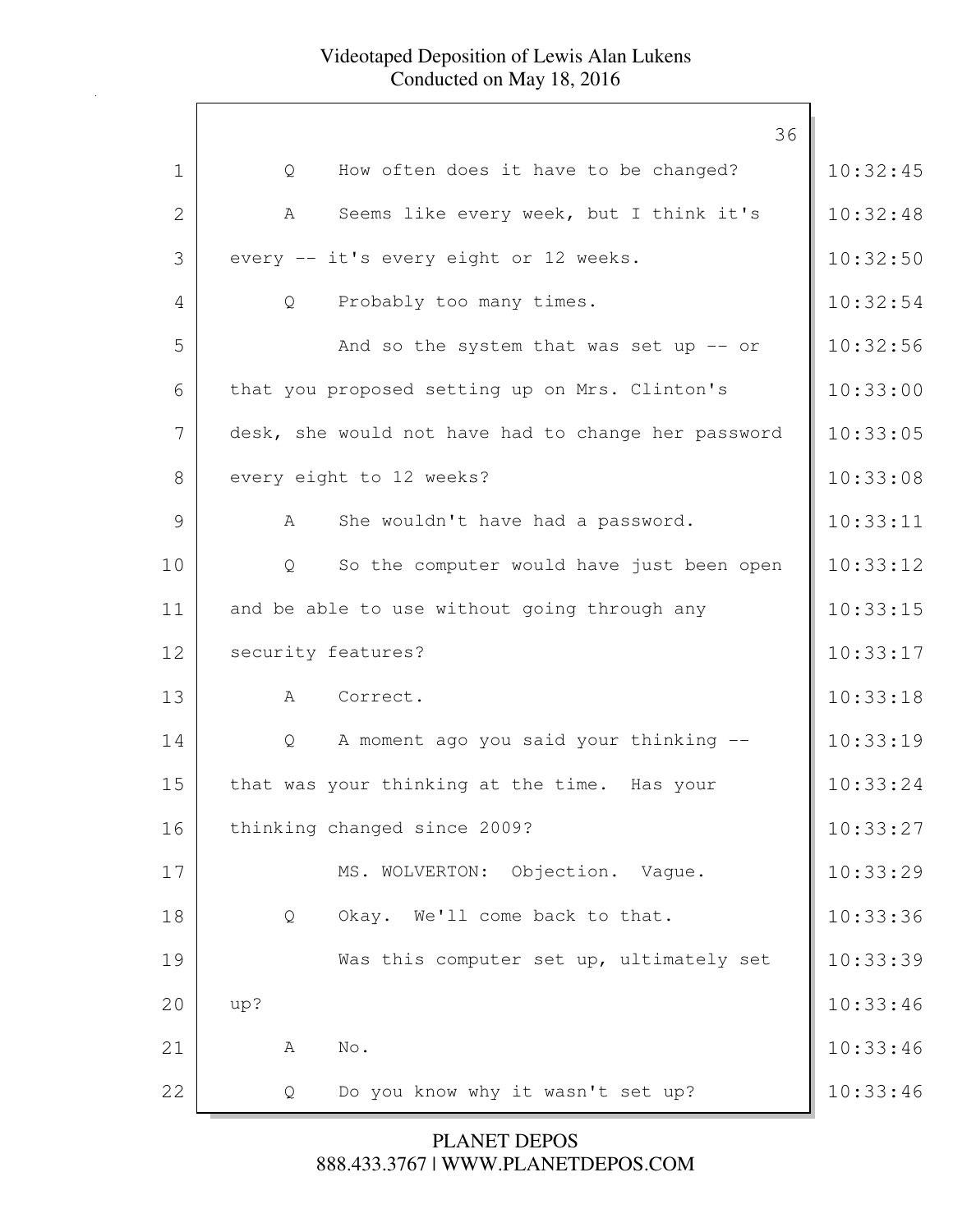|              | 37                                                 |          |
|--------------|----------------------------------------------------|----------|
| $\mathbf 1$  | A<br>I don't know why.                             | 10:33:51 |
| $\mathbf{2}$ | If we can look at the last e-mail of the<br>Q      | 10:33:52 |
| 3            | chain, or I guess the first e-mail on the page.    | 10:34:00 |
| 4            | You wrote to Patrick Kennedy -- was                | 10:34:06 |
| 5            | Patrick Kennedy -- is that who you reported to?    | 10:34:10 |
| 6            | Or, sorry, Patrick Kennedy was the under secretary | 10:34:14 |
| 7            | of management?                                     | 10:34:17 |
| 8            | A<br>Correct.                                      | 10:34:17 |
| 9            | Sorry about that.<br>Q                             | 10:34:18 |
| 10           | In this e-mail to him, you wrote: "I               | 10:34:19 |
| 11           | talked to Cheryl about this. She says the problem  | 10:34:21 |
| 12           | is HRC does not know how to use a computer to do   | 10:34:24 |
| 13           | e-mail, only BB. But I said would not take much    | 10:34:29 |
| 14           | training to get her up to speed."                  | 10:34:33 |
| 15           | Do you know what the concern -- did you            | 10:34:35 |
| 16           | and Ms. Mills have another conversation after your | 10:34:38 |
| 17           | initial conversation?                              | 10:34:42 |
| 18           | Yes.<br>Α                                          | 10:34:43 |
| 19           | And what did you talk about during that<br>Q       | 10:34:43 |
| 20           | conversation?                                      | 10:34:47 |
| 21           | She said the Secretary is very<br>A                | 10:34:47 |
| 22           | comfortable checking her e-mails on a BlackBerry,  | 10:34:49 |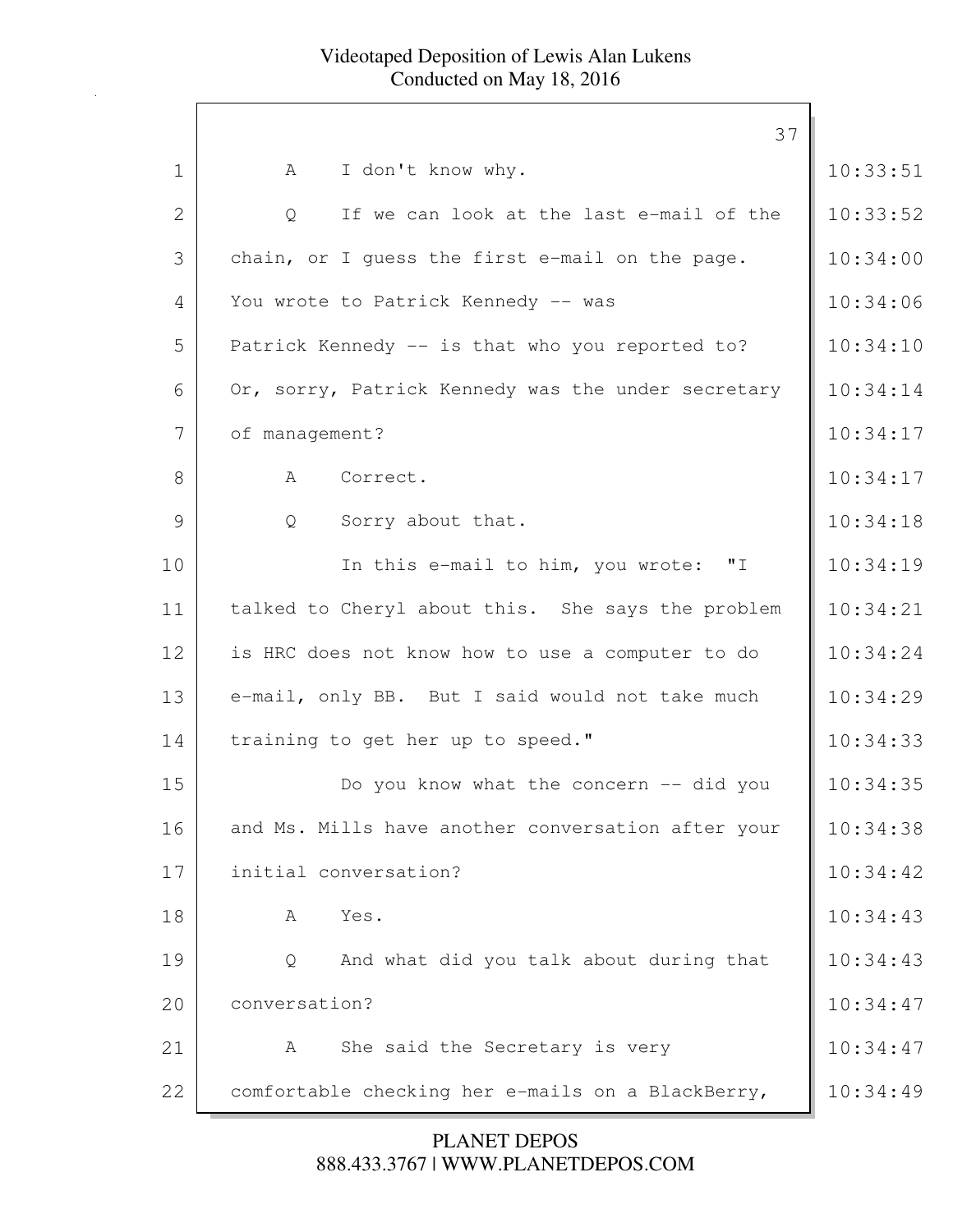|             | 38                                                |          |
|-------------|---------------------------------------------------|----------|
| $\mathbf 1$ | but she's not adept or not used to checking her   | 10:34:52 |
| 2           | e-mails on a desktop.                             | 10:34:57 |
| 3           | Okay. And you say it wouldn't take --<br>Q        | 10:34:59 |
| 4           | and your response was it wouldn't take much       | 10:35:05 |
| 5           | training to get her up to speed. Is that correct? | 10:35:08 |
| 6           | That's what it says.<br>A                         | 10:35:10 |
| 7           | Do you know -- at that time did you know<br>Q     | 10:35:12 |
| 8           | what Mrs. Clinton was using to check her e-mail?  | 10:35:14 |
| 9           | A<br>No.                                          | 10:35:16 |
| 10          | Were you aware that she --<br>Q                   | 10:35:17 |
| 11          | Well, sorry. What do you mean, what she<br>A      | 10:35:21 |
| 12          | was using?                                        | 10:35:23 |
| 13          | I guess she was using her BlackBerry as<br>Q      | 10:35:23 |
| 14          | equipment to check her e-mail.                    | 10:35:27 |
| 15          | Yeah.<br>A                                        | 10:35:29 |
| 16          | Did you know what her e-mail account was?<br>Q    | 10:35:29 |
| 17          | No.<br>A                                          | 10:35:30 |
| 18          | Did you at this point believe that she<br>Q       | 10:35:30 |
| 19          | was using a state.gov e-mail account?             | 10:35:34 |
| 20          | I do not believe that.<br>A                       | 10:35:38 |
| 21          | Because at that time you knew that she<br>Q       | 10:35:40 |
| 22          | was not assigned a state.gov e-mail account?      | 10:35:42 |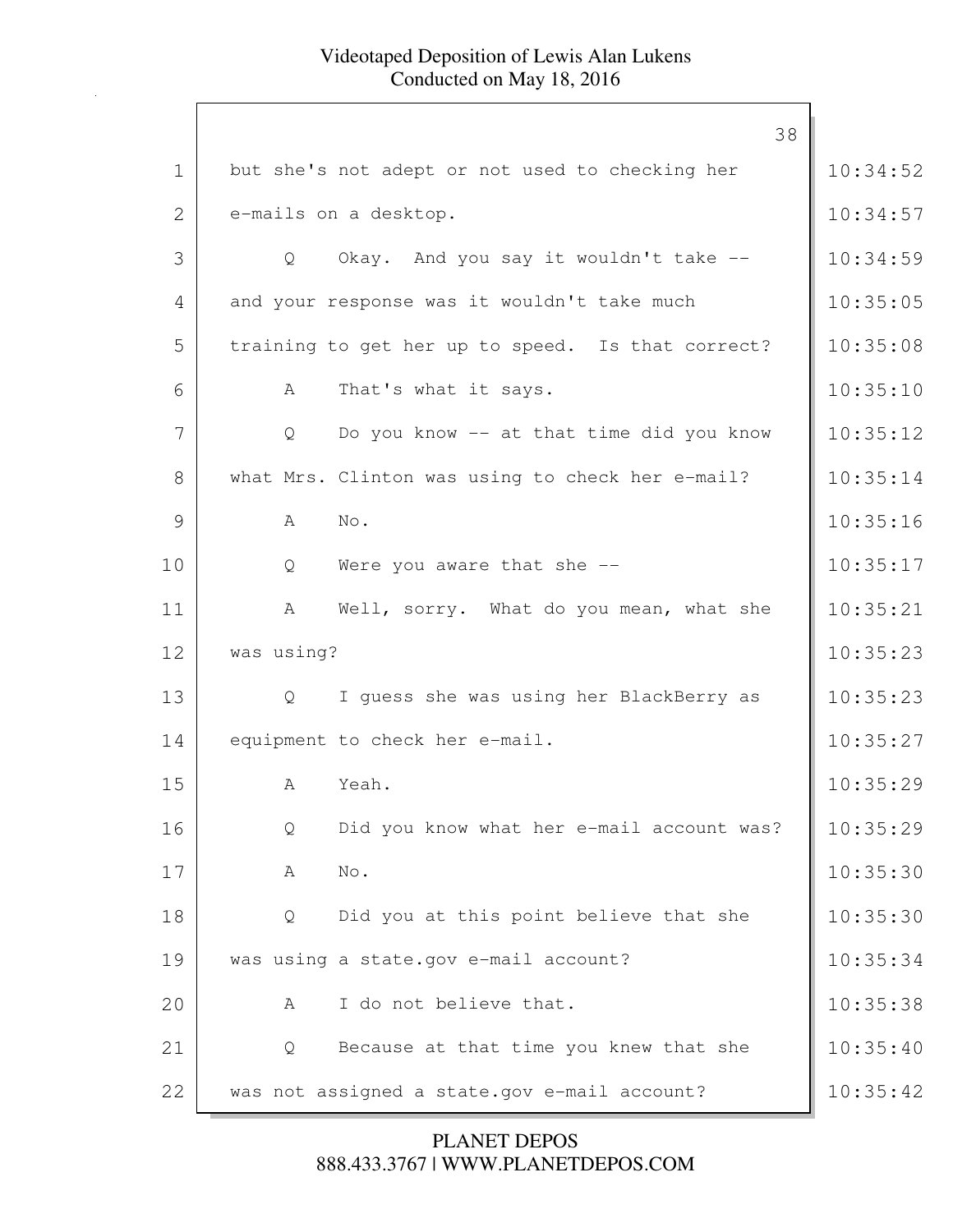|                | 39                                                 |          |
|----------------|----------------------------------------------------|----------|
| $\mathbf 1$    | Correct.<br>A                                      | 10:35:45 |
| $\overline{2}$ | Did you ask at that time Ms. Mills what<br>Q       | 10:35:46 |
| 3              | e-mail address Mrs. Clinton was using?             | 10:35:52 |
| 4              | No.<br>$\mathbb A$                                 | 10:35:54 |
| 5              | Did Ms. Mills -- was there any discussion<br>Q     | 10:35:55 |
| 6              | about -- let me take that back.                    | 10:36:03 |
| 7              | Did Ms. Mills identify, besides                    | 10:36:08 |
| 8              | Mrs. Clinton using a BlackBerry, anything else     | 10:36:11 |
| 9              | about the e-mail that she was using?               | 10:36:13 |
| 10             | Not that I recall.<br>$\mathbb{A}$                 | 10:36:15 |
| 11             | You mentioned that it would have -- you<br>Q       | 10:36:16 |
| 12             | said it would not take much training to get her up | 10:36:21 |
| 13             | to speed. What did you mean by that?               | 10:36:24 |
| 14             | I meant for her to learn how to check her<br>A     | 10:36:27 |
| 15             | e-mail on a desktop computer.                      | 10:36:31 |
| 16             | But you didn't know what type of e-mail<br>Q       | 10:36:35 |
| 17             | she was using at that time?                        | 10:36:38 |
| 18             | I didn't know.<br>Α                                | 10:36:39 |
| 19             | So you don't know if it was complicated<br>Q       | 10:36:39 |
| 20             | or if it was not complicated to check her e-mail?  | 10:36:41 |
| 21             | Correct.<br>А                                      | 10:36:45 |
| 22             | Did you have -- did you think at that<br>Q         | 10:36:46 |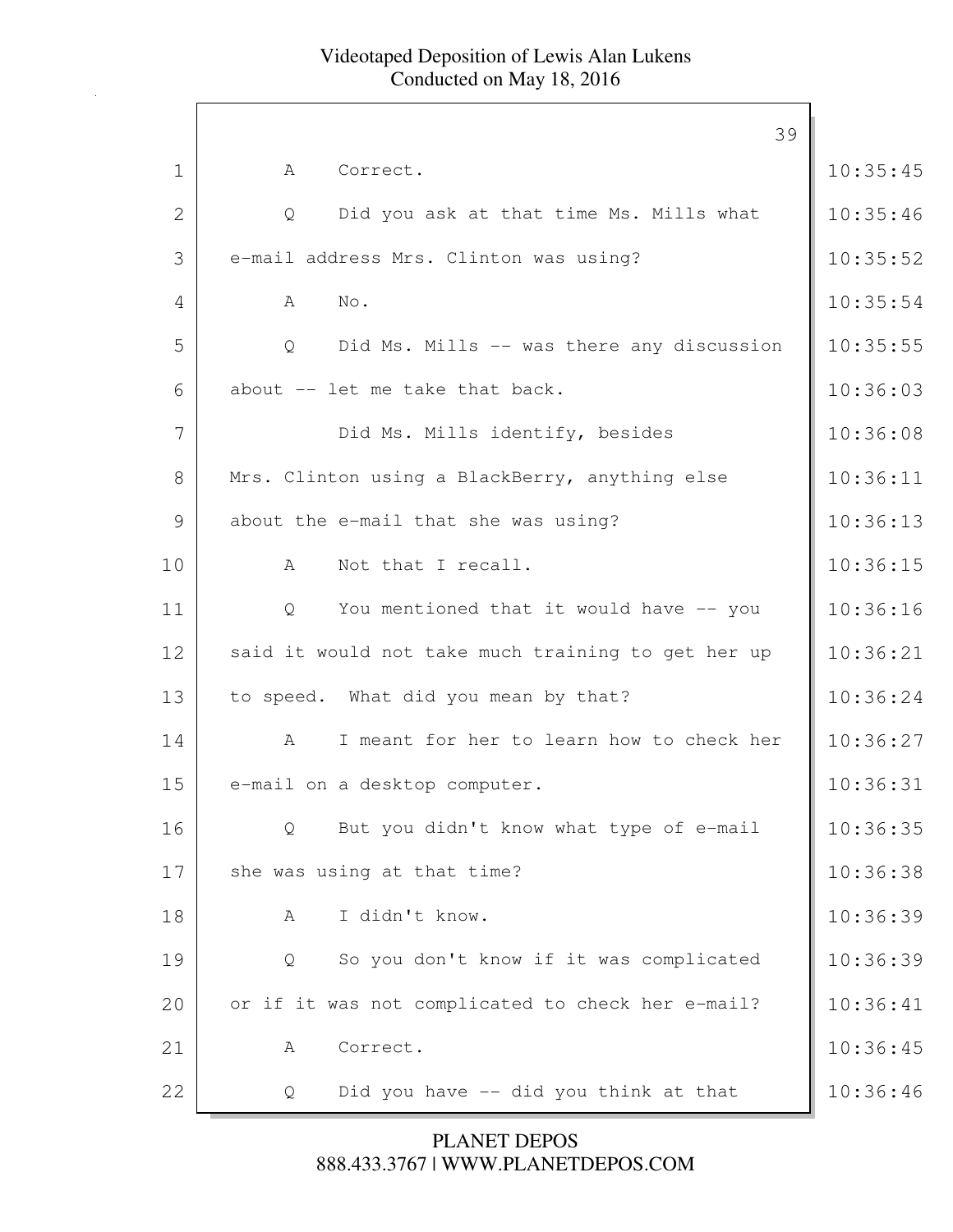|             | 40                                                  |          |
|-------------|-----------------------------------------------------|----------|
| $\mathbf 1$ | time about whether or not she was using a Gmail     | 10:36:51 |
| 2           | account, a Hotmail account, or some other e-mail    | 10:36:55 |
| 3           | account?                                            | 10:36:58 |
| 4           | I assumed that she was using a<br>A                 | 10:36:58 |
| 5           | commercially available e-mail account.              | 10:37:01 |
| 6           | Okay. At any point during the two years<br>Q        | 10:37:02 |
| 7           | you were in that position did you learn what        | 10:37:08 |
| 8           | Mrs. Clinton's e-mail address was?                  | 10:37:10 |
| 9           | No.<br>A                                            | 10:37:12 |
| 10          | Since those two years have you learned<br>Q         | 10:37:12 |
| 11          | what e-mail address Mrs. Clinton was using?         | 10:37:17 |
| 12          | Yes.<br>A                                           | 10:37:21 |
| 13          | When did you learn that?<br>Q                       | 10:37:21 |
| 14          | Last year, in the press.<br>A                       | 10:37:22 |
| 15          | Roughly around the New York Times<br>Q              | 10:37:24 |
| 16          | article?                                            | 10:37:29 |
| 17          | Yes.<br>A                                           | 10:37:29 |
| 18          | When you read that article or heard about<br>Q      | 10:37:29 |
| 19          | the article or that issue, what did you think about | 10:37:34 |
| 20          | it?                                                 | 10:37:37 |
| 21          | MS. WOLVERTON:<br>Objection. Vague.                 | 10:37:38 |
| 22          | Did you read the New York Times article?<br>Q       | 10:37:41 |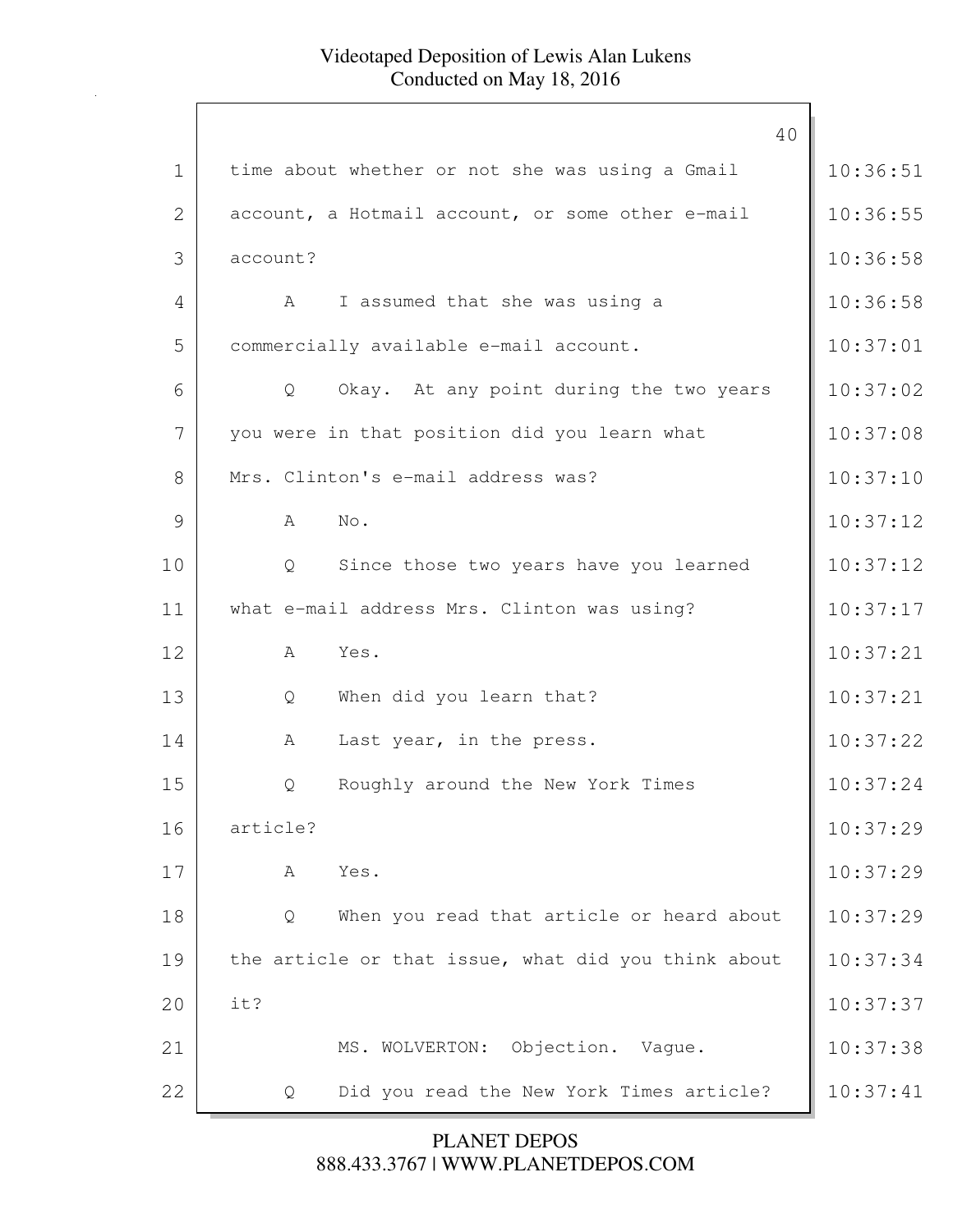|              | 41                                               |          |
|--------------|--------------------------------------------------|----------|
| $\mathbf 1$  | I believe I did.<br>A                            | 10:37:45 |
| $\mathbf{2}$ | Were you surprised that Mrs. Clinton was<br>Q    | 10:37:46 |
| 3            | using a Clinton e-mail -- was using this e-mail  | 10:37:49 |
| 4            | address, or this e-mail service?                 | 10:37:52 |
| 5            | MS. WOLVERTON: Objection. Vaque.                 | 10:37:56 |
| 6            | Were you surprised with what you read in<br>Q    | 10:38:00 |
| 7            | the article?                                     | 10:38:03 |
| 8            | MS. WOLVERTON: Objection. Vague.                 | 10:38:04 |
| 9            | Are you not answering --<br>$Q_{\cdot}$          | 10:38:13 |
| 10           | MR. BEKESHA: Are you instructing your            | 10:38:16 |
| 11           | client or Mr. Lukens not to answer the question? | 10:38:17 |
| 12           | MS. WOLVERTON:<br>No.                            | 10:38:21 |
| 13           | Were you surprised with what you read in<br>Q    | 10:38:22 |
| 14           | the article?                                     | 10:38:24 |
| 15           | MS. WOLVERTON: Same objection.                   | 10:38:25 |
| 16           | You may answer to the extent you                 | 10:38:27 |
| 17           | understand the question.                         | 10:38:30 |
| 18           | I'm not sure what you mean by<br>A               | 10:38:30 |
| 19           | "surprised."                                     | 10:38:32 |
| 20           | What did you think when you read the<br>Q        | 10:38:32 |
| 21           | article?                                         | 10:38:35 |
| 22           | Objection. Vague.<br>MS. WOLVERTON:              | 10:38:37 |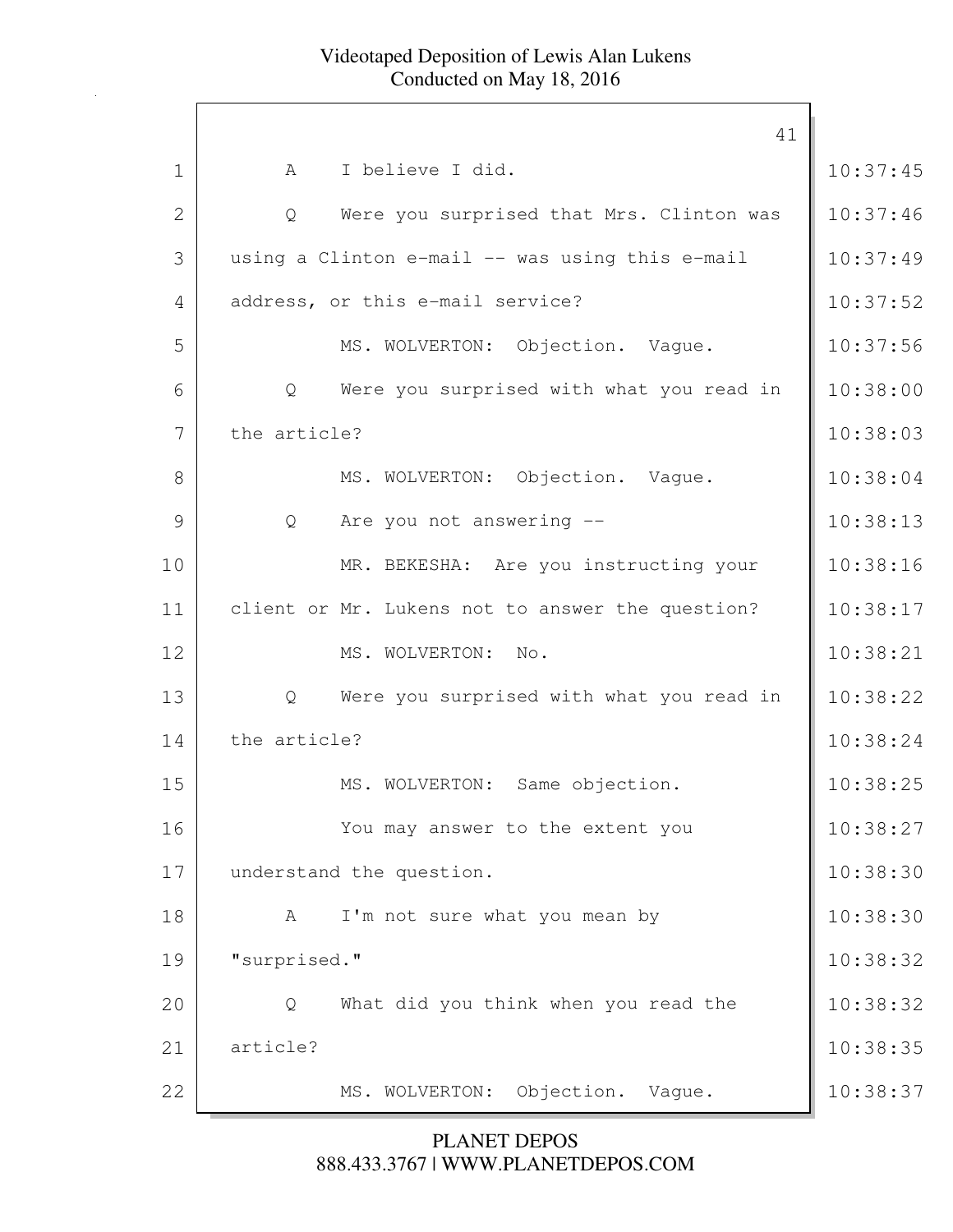|              | 42                                                  |          |
|--------------|-----------------------------------------------------|----------|
| $\mathbf 1$  | I don't recall what I thought when I read<br>A      | 10:38:39 |
| $\mathbf{2}$ | the article.                                        | 10:38:41 |
| 3            | Have you discussed this -- besides<br>Q             | 10:38:42 |
| 4            | counsel and any law enforcement with active --      | 10:38:45 |
| 5            | where there's an active law enforcement             | 10:38:50 |
| 6            | investigation, have you talked to anybody about     | 10:38:53 |
| 7            | that article or about the e-mail issue since a year | 10:38:55 |
| 8            | ago?                                                | 10:38:58 |
| 9            | A<br>No.                                            | 10:38:58 |
| 10           | Besides setting up the logistics for the<br>Q       | 10:38:58 |
| 11           | Secretary, you also set up -- helped with -- your   | 10:39:38 |
| 12           | office would help with the logistics with her       | 10:39:41 |
| 13           | staff -- with the Office of the Secretary's staff   | 10:39:43 |
| 14           | as well. Correct?                                   | 10:39:47 |
| 15           | Yes.<br>A                                           | 10:39:49 |
| 16           | And one of those individuals at the time<br>Q       | 10:39:49 |
| 17           | was Ms. Huma Abedin?                                | 10:39:51 |
| 18           | Yes.<br>Α                                           | 10:39:54 |
| 19           | Do you know if she was set up a state.gov<br>Q      | 10:39:56 |
| 20           | e-mail account?                                     | 10:40:03 |
| 21           | Yes.<br>Α                                           | 10:40:03 |
| 22           | Was she set up one?<br>Q                            | 10:40:04 |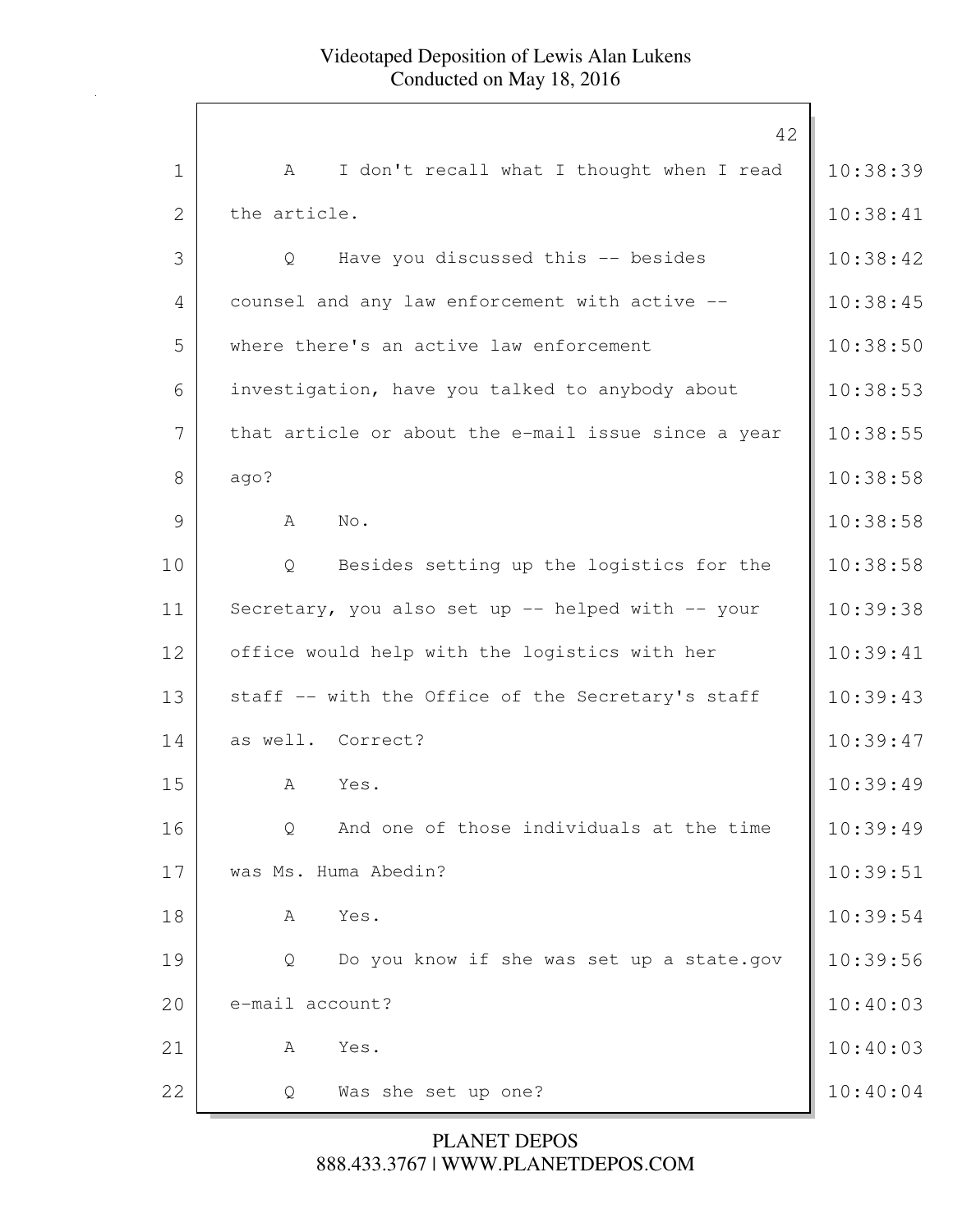|              | 43                                               |          |
|--------------|--------------------------------------------------|----------|
| $\mathbf 1$  | She was.<br>A                                    | 10:40:06 |
| $\mathbf{2}$ | Do you know if Ms. Abedin used a<br>Q            | 10:40:06 |
| 3            | non-state.gov e-mail account to conduct official | 10:40:11 |
| 4            | government business?                             | 10:40:16 |
| 5            | Not that I recall.<br>A                          | 10:40:16 |
| 6            | MR. BEKESHA: I want to introduce as --           | 10:40:28 |
| 7            | mark as Exhibit 2, it's a series of e-mails.     | 10:40:29 |
| 8            | (LUKENS Exhibit 2 was marked for                 | 10:40:37 |
| 9            | identification and attached to the transcript.)  | 10:40:38 |
| 10           | If you could just take a moment and<br>Q         | 10:40:38 |
| 11           | review the documents, Mr. Lukens.                | 10:40:40 |
| 12           | Okay.<br>A                                       | 10:41:23 |
| 13           | Exhibit 8 [sic] is approximately eight<br>Q      | 10:41:24 |
| 14           | e-mail chains or eight e-mail conversations from | 10:41:29 |
| 15           | your time at the State Department.               | 10:41:32 |
| 16           | Exhibit 2?<br>A                                  | 10:41:34 |
| 17           | Exhibit 2. Yeah, sorry.<br>Q                     | 10:41:35 |
| 18           | Yes.<br>A                                        | 10:41:37 |
| 19           | Do you recall sending any of these<br>Q          | 10:41:38 |
| 20           | e-mails, or having any of these e-mail           | 10:41:42 |
| 21           | conversations?                                   | 10:41:44 |
| 22           | I didn't recall until now.<br>A                  | 10:41:45 |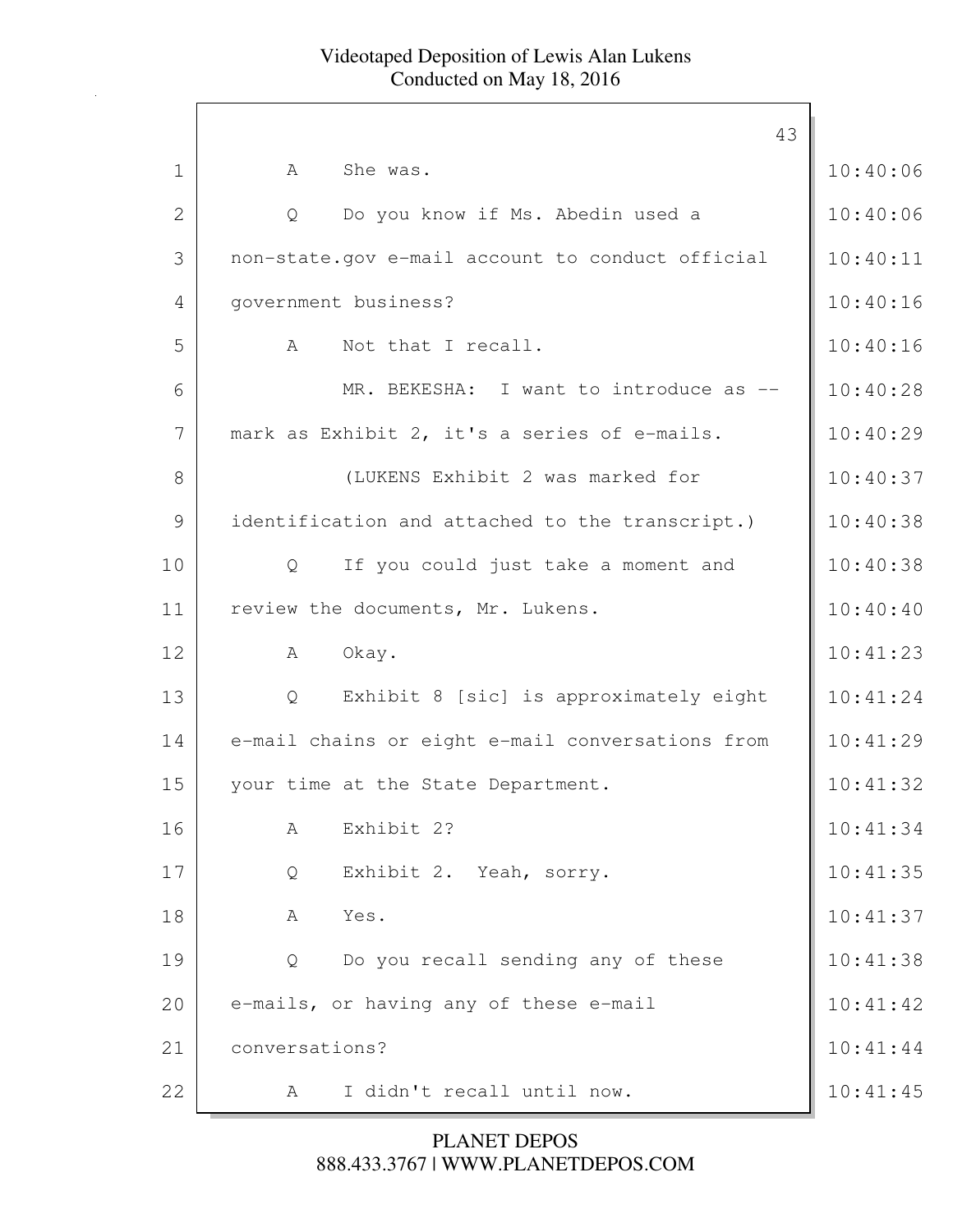|              | 44                                                  |          |
|--------------|-----------------------------------------------------|----------|
| $\mathbf 1$  | Do you recall what e-mail account you<br>Q          | 10:41:47 |
| $\mathbf{2}$ | were sending these e-mails to? I'm sorry, most of   | 10:41:54 |
| 3            | these e-mails are between you and Ms. Abedin.       | 10:41:57 |
| 4            | Correct?                                            | 10:42:00 |
| 5            | A<br>Correct.                                       | 10:42:01 |
| 6            | Do you recall what e-mail address you<br>Q          | 10:42:01 |
| 7            | were using to send and receive these e-mails --     | 10:42:03 |
| 8            | e-mail address of Ms. Abedin? I'm sorry.            | 10:42:10 |
| 9            | I don't recall the exact address.<br>$\mathcal{A}$  | 10:42:13 |
| 10           | Do you know if it was a state.gov e-mail<br>Q       | 10:42:14 |
| 11           | address?                                            | 10:42:16 |
| 12           | They appear not to be.<br>A                         | 10:42:16 |
| 13           | Do you know what -- do you recall what<br>Q         | 10:42:18 |
| 14           | e-mail address it was?                              | 10:42:21 |
| 15           | A<br>No.                                            | 10:42:22 |
| 16           | Do you recall if Ms. Abedin used<br>Q               | 10:42:23 |
| 17           | non-state.gov e-mail accounts to correspond with    | 10:42:28 |
| 18           | you?                                                | 10:42:35 |
| 19           | Well, the answer is yes.<br>A                       | 10:42:35 |
| 20           | The first page $-$ I'm sorry, the last<br>Q         | 10:42:36 |
| 21           | page -- or the last e-mail chain of the second      | 10:42:46 |
| 22           | page, it looks like this e-mail conversation starts | 10:42:51 |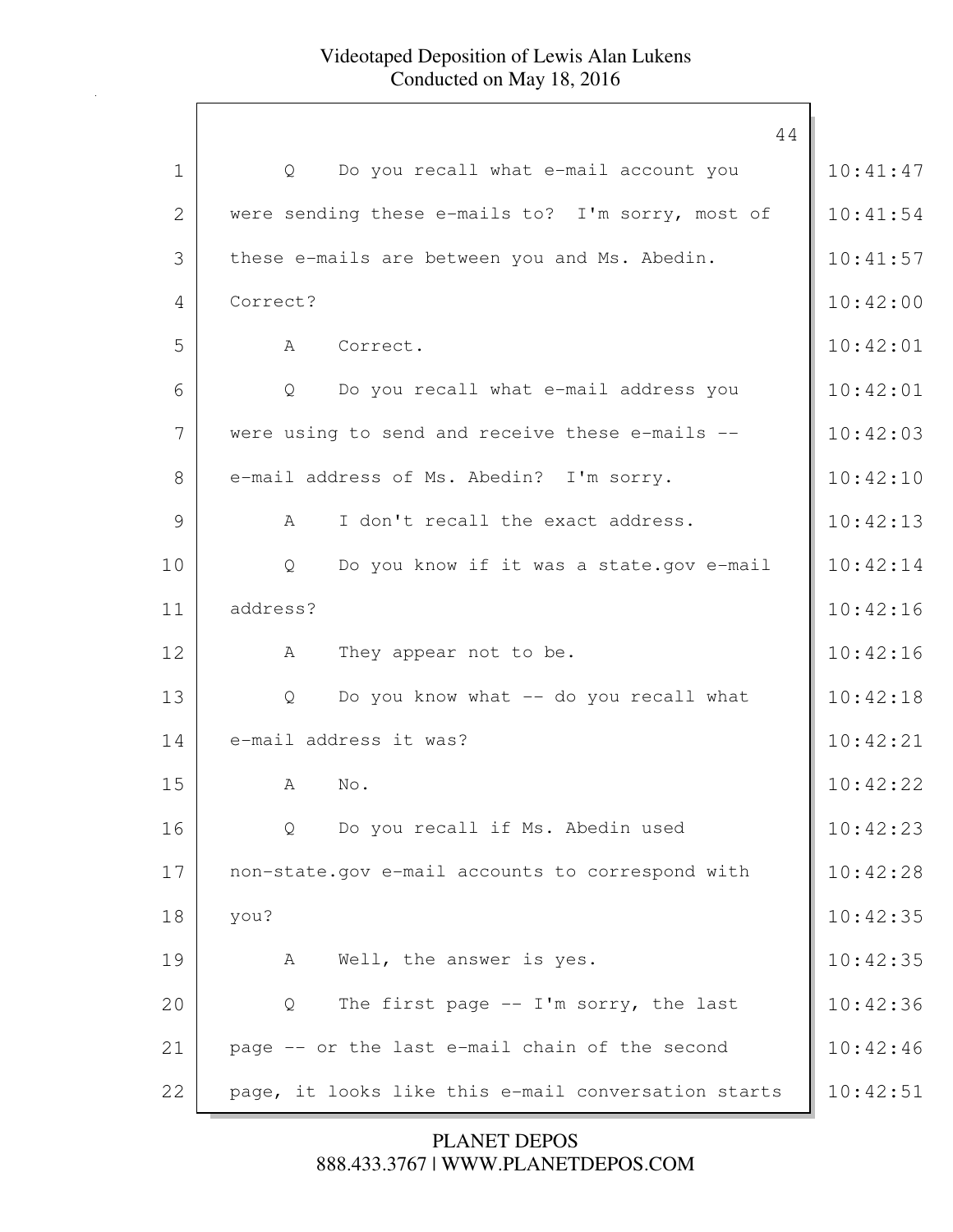|              | 45                                                     |          |
|--------------|--------------------------------------------------------|----------|
| $\mathbf{1}$ | off from you to Ms. Abedin?                            | 10:42:53 |
| $\mathbf{2}$ | Uh-huh.<br>A                                           | 10:42:56 |
| 3            | Do you recall which e-mail address for<br>$\mathsf{Q}$ | 10:42:57 |
| 4            | Ms. Abedin you used at that time?                      | 10:43:00 |
| 5            | I don't recall the address.<br>A                       | 10:43:04 |
| 6            | How would you -- do you know how you<br>$\mathsf{Q}$   | 10:43:05 |
| 7            | would have picked which e-mail address to use?         | 10:43:07 |
| 8            | I don't remember why I used this one.<br>A             | 10:43:09 |
| 9            | And you don't recall how many e-mail<br>Q              | 10:43:12 |
| 10           | addresses she was using?                               | 10:43:17 |
| 11           | I don't.<br>$A \quad \alpha$                           | 10:43:18 |
| 12           | Or, sorry, how many you were<br>Q                      | 10:43:19 |
| 13           | corresponding with her?                                | 10:43:22 |
| 14           | I don't.<br>$\mathbf{A}$                               | 10:43:22 |
| 15           | Used to correspond with her.<br>Q                      | 10:43:23 |
| 16           | At any point during these conversations                | 10:43:24 |
| 17           | or during these e-mails or others did you find it      | 10:43:30 |
| 18           | unusual that Ms. Abedin was using a non-state.gov      | 10:43:33 |
| 19           | e-mail account?                                        | 10:43:36 |
| 20           | MS. WOLVERTON: Objection. Vaque.                       | 10:43:37 |
| 21           | When sending these e-mails to Ms. Abedin,<br>Q         | 10:43:41 |
| 22           | did you think about the fact that they were not --     | 10:43:46 |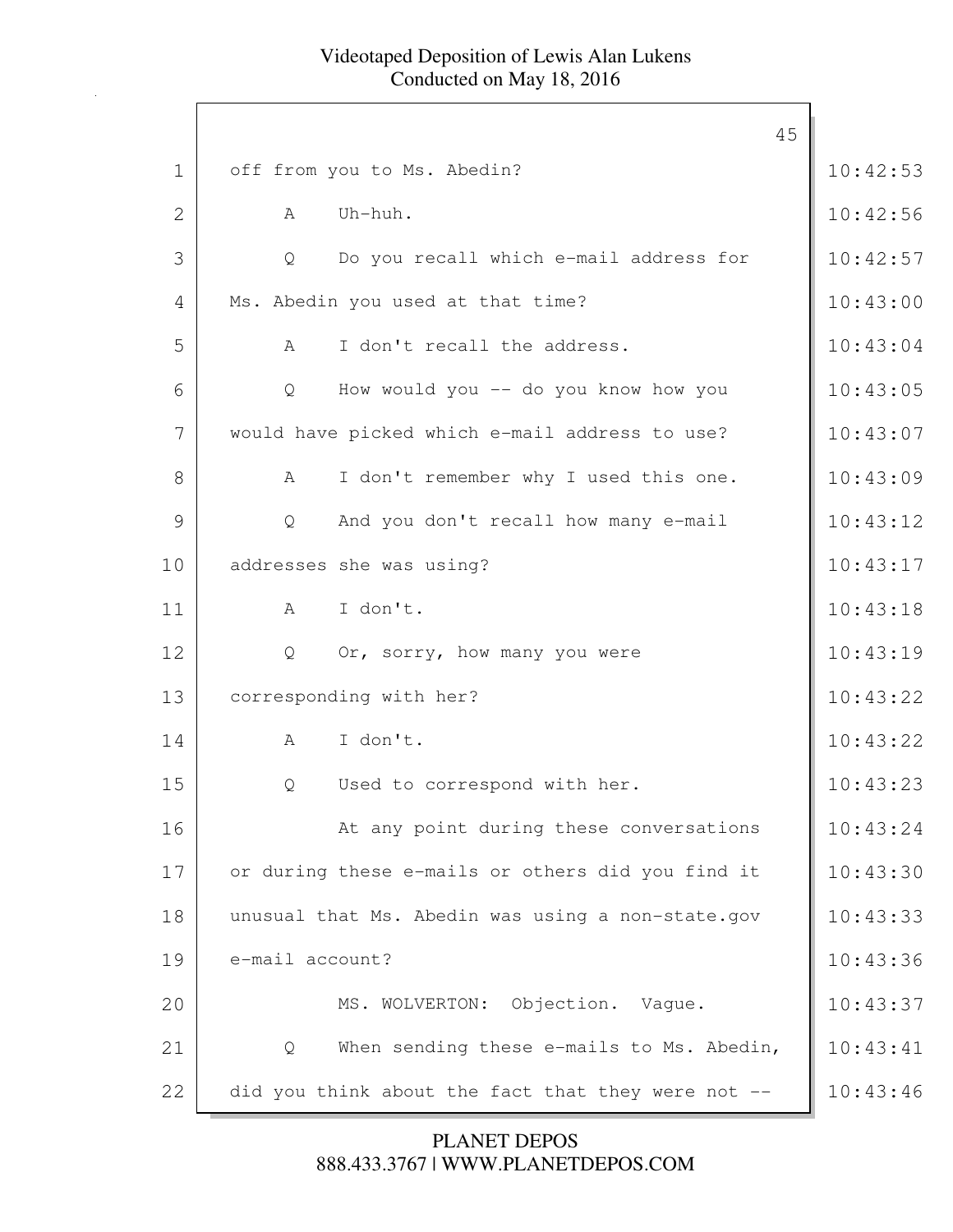|             | 46                                                  |          |
|-------------|-----------------------------------------------------|----------|
| $\mathbf 1$ | you were sending e-mails to her non-state.gov       | 10:43:49 |
| 2           | e-mail account?                                     | 10:43:54 |
| 3           | Not that I recall.<br>A                             | 10:43:55 |
| 4           | Thinking about it now, do you think<br>Q            | 10:43:56 |
| 5           | it's -- was it rare to send e-mails to State        | 10:44:03 |
| 6           | Department employees on another e-mail account but  | 10:44:09 |
| 7           | the one that was assigned by the State Department?  | 10:44:11 |
| 8           | MS. WOLVERTON: Objection. Vaque.                    | 10:44:14 |
| 9           | Was this unusual, sending e-mail -- was<br>Q        | 10:44:18 |
| 10          | it unusual for you to send e-mails to Ms. Abedin on | 10:44:20 |
| 11          | a non-state.gov e-mail account?                     | 10:44:24 |
| 12          | MS. WOLVERTON: Objection. Lack of                   | 10:44:26 |
| 13          | foundation.                                         | 10:44:28 |
| 14          | During your four years, did you<br>Q                | 10:44:32 |
| 15          | communicate with -- sorry, during the two years of  | 10:44:34 |
| 16          | overlap, did you communicate with Ms. Abedin by     | 10:44:37 |
| 17          | $e$ -mail?                                          | 10:44:40 |
| 18          | Yes.<br>A                                           | 10:44:40 |
| 19          | Was it frequent?<br>Q                               | 10:44:41 |
| 20          | Yes.<br>А                                           | 10:44:42 |
| 21          | Do you recall -- during that time, did<br>Q         | 10:44:42 |
| 22          | you recall sending e-mails to her state.gov e-mail  | 10:44:52 |
|             |                                                     |          |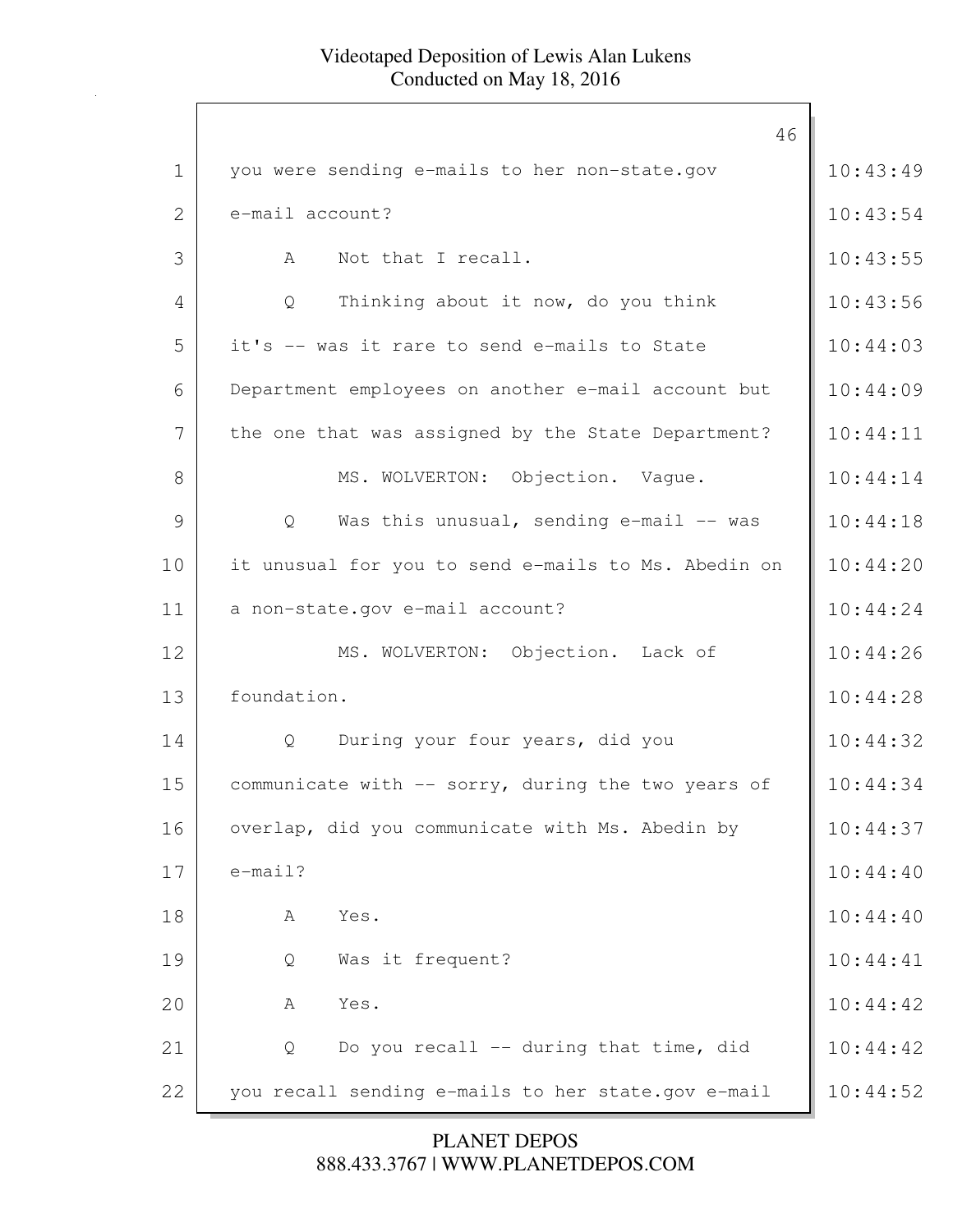|                | 47                                                  |          |
|----------------|-----------------------------------------------------|----------|
| $\mathbf 1$    | account?                                            | 10:44:55 |
| $\overline{2}$ | A<br>Yes.                                           | 10:44:55 |
| 3              | Do you recall -- before receiving these<br>Q        | 10:44:56 |
| 4              | exhibits, did you recall sending e-mails to a       | 10:45:00 |
| 5              | non-state.gov e-mail account?                       | 10:45:02 |
| 6              | A<br>No.                                            | 10:45:04 |
| 7              | Do you recall thinking at any point about<br>Q      | 10:45:08 |
| 8              | where you were sending e-mails to Ms. Abedin?       | 10:45:10 |
| 9              | A<br>No.                                            | 10:45:13 |
| 10             | Do you recall if Ms. Abedin ever told you<br>Q      | 10:45:13 |
| 11             | what e-mail accounts to use for her?                | 10:45:18 |
| 12             | A<br>No.                                            | 10:45:20 |
| 13             | Do you recall how you -- do you know how<br>Q       | 10:45:21 |
| 14             | you would have received the e-mail account that was | 10:45:25 |
| 15             | used to send these e-mails?                         | 10:45:29 |
| 16             | MS. WOLVERTON: Objection. Lack of                   | 10:45:31 |
| 17             | foundation.                                         | 10:45:35 |
| 18             | Do you recall -- I'll ask the question<br>Q         | 10:45:35 |
| 19             | again. Do you recall how you learned where to send  | 10:45:37 |
| 20             | these e-mails, or how you learned of the e-mail     | 10:45:41 |
| 21             | address that you used to send these e-mails?        | 10:45:43 |
| 22             | I must have received an e-mail from her<br>A        | 10:45:45 |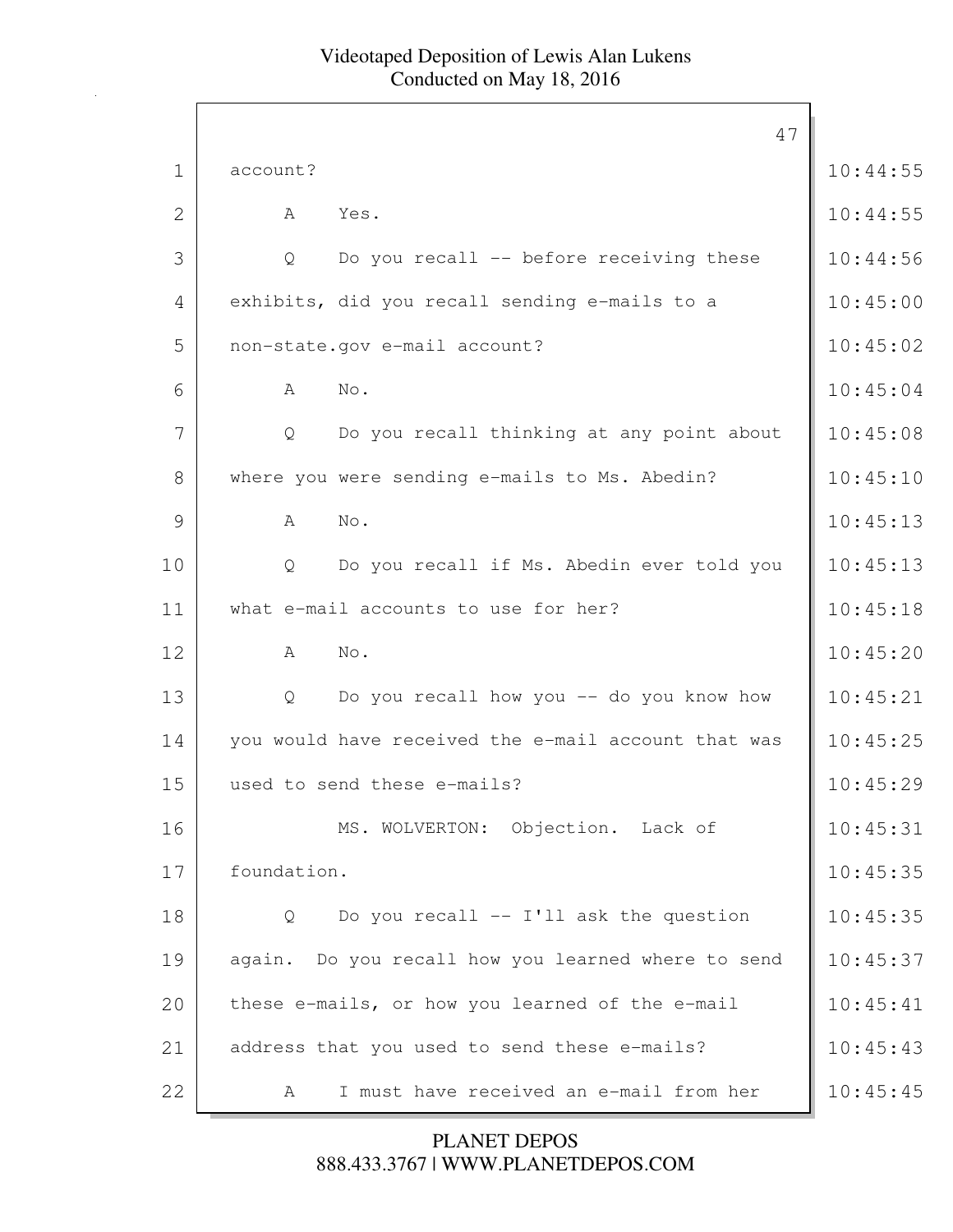|                | 48                                                  |          |
|----------------|-----------------------------------------------------|----------|
| $\mathbf 1$    | at some point from that address.                    | 10:45:48 |
| $\overline{2}$ | So this may have just been an auto fill<br>Q        | 10:45:50 |
| 3              | on your BlackBerry or Outlook when you were sending | 10:45:53 |
| 4              | these?                                              | 10:45:58 |
| 5              | MS. WOLVERTON: Objection. Objection,                | 10:45:58 |
| 6              | calls for speculation.                              | 10:45:59 |
| 7              | Would this -- to ask the question again,<br>Q       | 10:46:01 |
| 8              | was it most likely an auto fill feature or do you   | 10:46:04 |
| 9              | think you would have manually entered in her e-mail | 10:46:08 |
| 10             | account to send her these e-mails?                  | 10:46:11 |
| 11             | MS. WOLVERTON: Same objection.                      | 10:46:14 |
| 12             | MR. BEKESHA: Are you instructing the                | 10:46:16 |
| 13             | witness not to answer?                              | 10:46:17 |
| 14             | MS. WOLVERTON: No.                                  | 10:46:18 |
| 15             | Would you like me to repeat the question?<br>Q      | 10:46:19 |
| 16             | Yes, please.<br>А                                   | 10:46:21 |
| 17             | Would this -- would you have sent these<br>Q        | 10:46:21 |
| 18             | e-mails using this e-mail address because of an     | 10:46:25 |
| 19             | auto fill feature on a piece of computer equipment  | 10:46:27 |
| 20             | or because you would have manually typed in her     | 10:46:30 |
| 21             | e-mail address?                                     | 10:46:33 |
| 22             | Same objection.<br>MS. WOLVERTON:                   | 10:46:34 |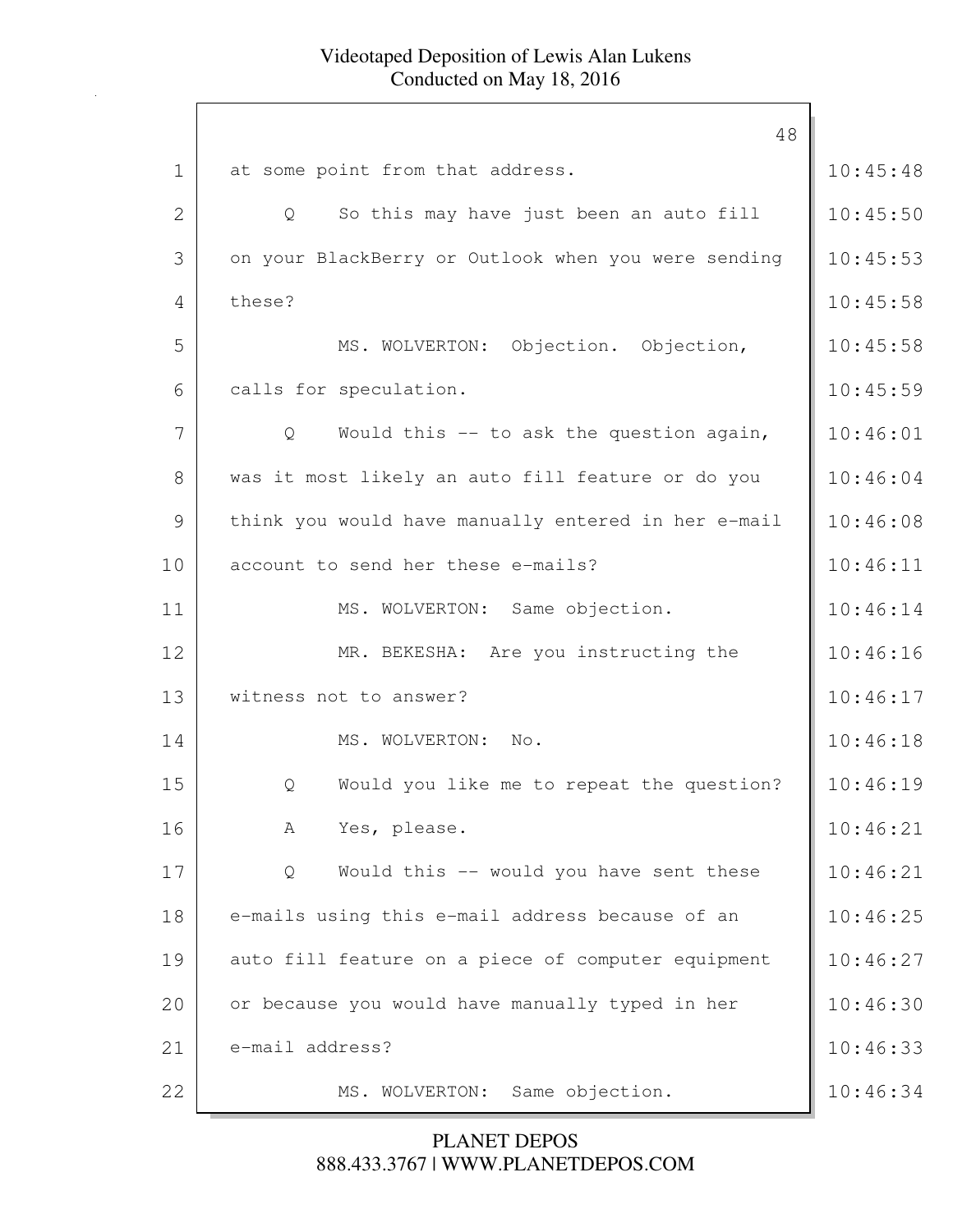|              | 49                                                |          |
|--------------|---------------------------------------------------|----------|
| $\mathbf 1$  | I would say because of the auto fill<br>A         | 10:46:35 |
| $\mathbf{2}$ | feature.                                          | 10:46:38 |
| 3            | Do you know if you sent -- and at the<br>Q        | 10:46:38 |
| 4            | time you didn't know what the e-mail address was. | 10:46:47 |
| 5            | Correct?                                          | 10:46:49 |
| 6            | At the time I believe I knew it. I don't<br>A     | 10:46:51 |
| 7            | recall what it is now.                            | 10:46:54 |
| 8            | Okay. Thank you.<br>Q                             | 10:46:54 |
| 9            | Do you recall if it was an e-mail on the          | 10:46:55 |
| 10           | Clinton -- at Clintonemail.com?                   | 10:47:04 |
| 11           | I don't recall.<br>A                              | 10:47:07 |
| 12           | Since then have you learned that<br>Q             | 10:47:08 |
| 13           | Ms. Abedin was using an e-mail address on the     | 10:47:15 |
| 14           | Clintonemail.com system?                          | 10:47:18 |
| 15           | A<br>No.                                          | 10:47:20 |
| 16           | When you were sending e-mails to<br>Q             | 10:47:20 |
| 17           | Ms. Abedin at her non-state.gov e-mail account or | 10:47:31 |
| 18           | e-mail accounts, did you ever think about the     | 10:47:36 |
| 19           | implications of the Freedom of Information Act    | 10:47:39 |
| 20           | while sending those questions?                    | 10:47:41 |
| 21           | MS. WOLVERTON:<br>Objection. Lack of              | 10:47:43 |
| 22           | foundation.                                       | 10:47:49 |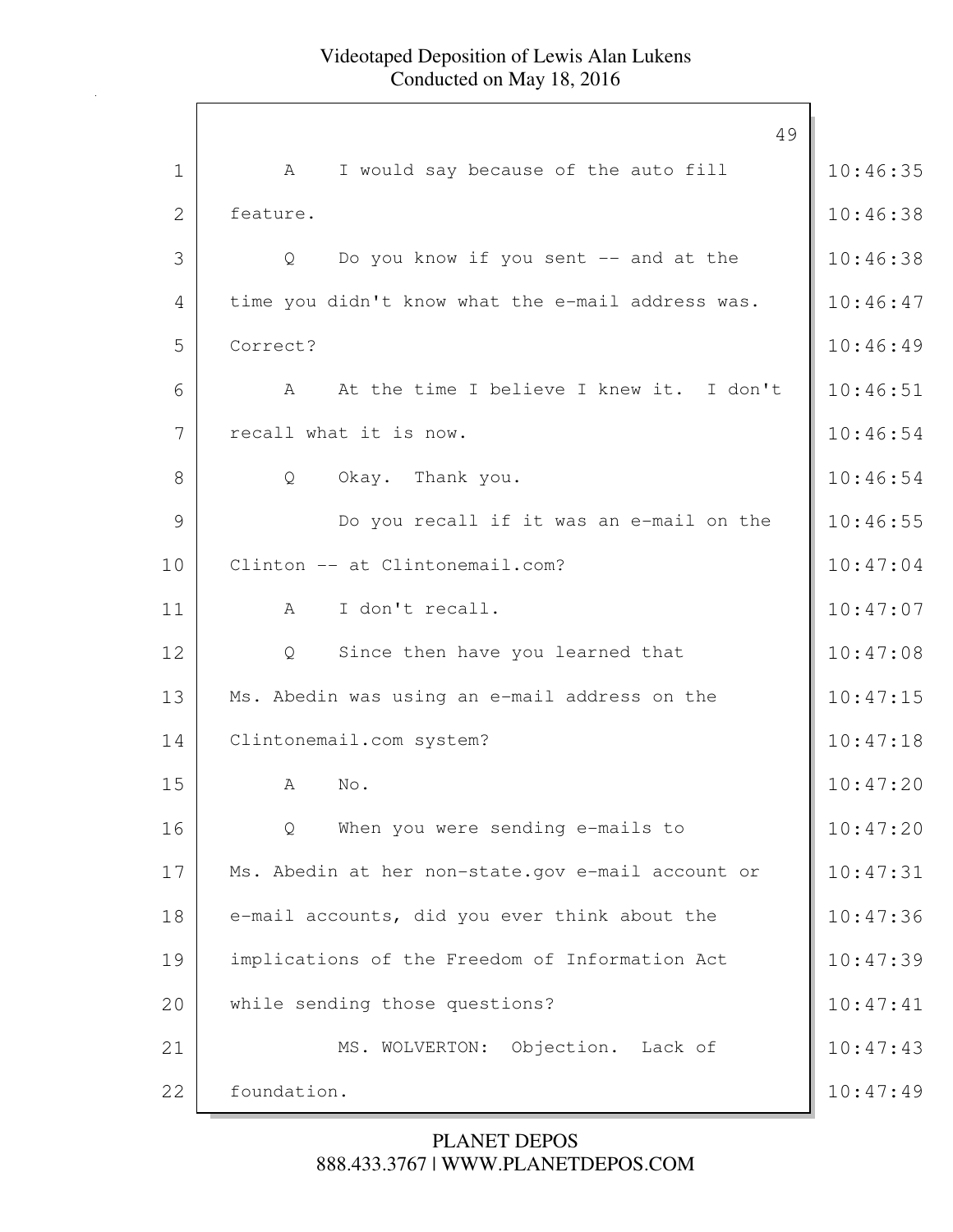|             | 50                                                  |          |
|-------------|-----------------------------------------------------|----------|
| $\mathbf 1$ | Do you know what the Freedom of<br>Q                | 10:47:49 |
| 2           | Information Act is?                                 | 10:47:54 |
| 3           | A<br>In general terms, yes.                         | 10:47:54 |
| 4           | During your time at the State Department<br>Q       | 10:47:56 |
| 5           | over the course of 27 or so years, you said, have   | 10:48:00 |
| 6           | you ever been instructed or provided guidance about | 10:48:04 |
| 7           | the Freedom of Information Act?                     | 10:48:08 |
| 8           | No.<br>A                                            | 10:48:11 |
| 9           | While you were executive director, did<br>Q         | 10:48:11 |
| 10          | you receive any guidance about the Freedom of       | 10:48:18 |
| 11          | Information Act?                                    | 10:48:24 |
| 12          | No.<br>$\mathbb A$                                  | 10:48:24 |
| 13          | Did you receive any guidance regarding<br>Q         | 10:48:24 |
| 14          | the Federal Records Act?                            | 10:48:27 |
| 15          | No.<br>A                                            | 10:48:29 |
| 16          | Did you know that federal records were to<br>Q      | 10:48:29 |
| 17          | be preserved?                                       | 10:48:37 |
| 18          | MS. WOLVERTON:<br>Objection. Calls for a            | 10:48:38 |
| 19          | legal conclusion.                                   | 10:48:42 |
| 20          | Would you routinely delete e-mails once<br>Q        | 10:48:47 |
| 21          | they were sent or received?                         | 10:48:51 |
| 22          | Yes.<br>A                                           | 10:48:53 |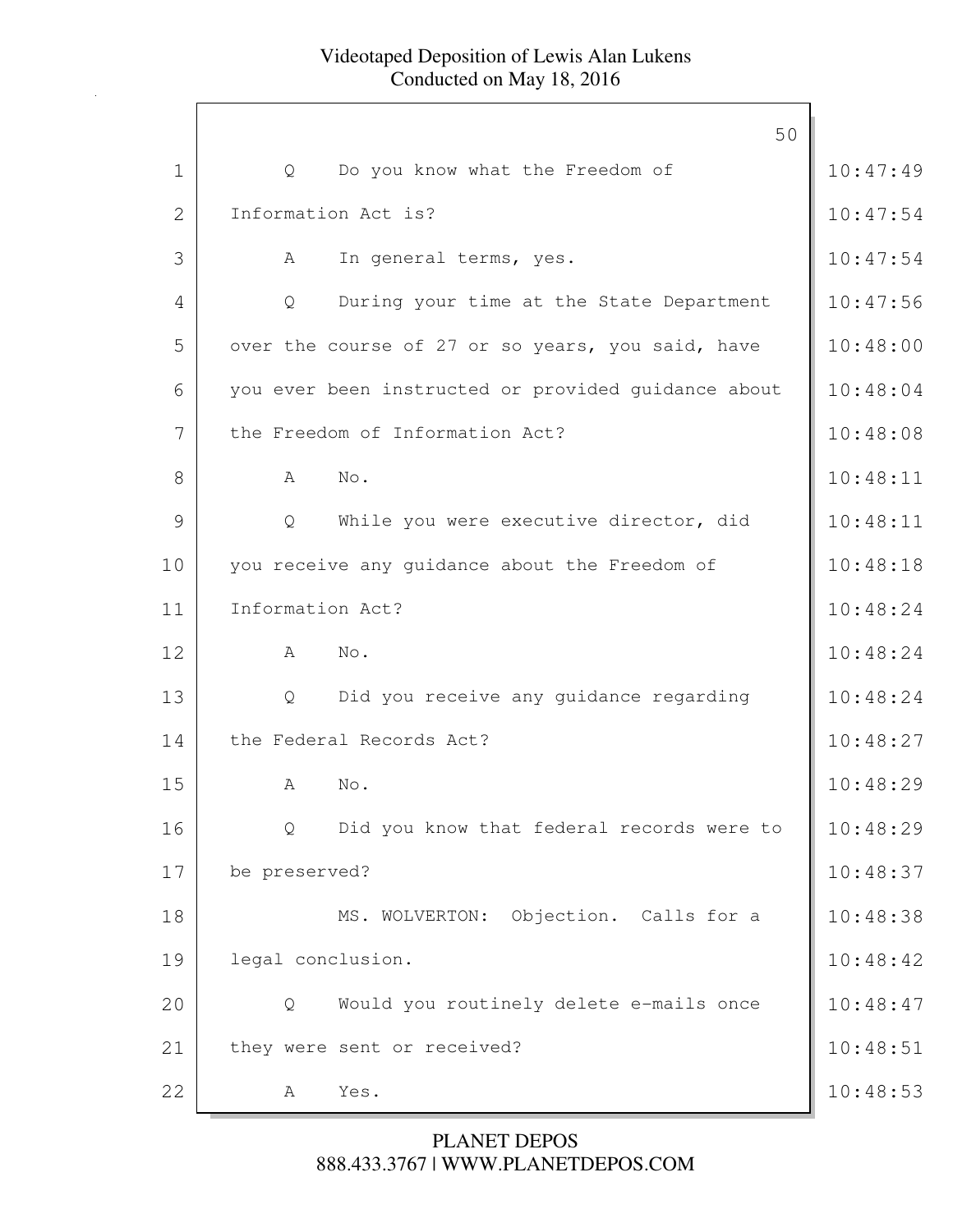|                | 51                                                  |          |
|----------------|-----------------------------------------------------|----------|
| $\mathbf 1$    | What types of e-mails would you delete?<br>Q        | 10:48:56 |
| $\overline{2}$ | I kept files for various trips and things<br>A      | 10:49:01 |
|                |                                                     |          |
| 3              | where I would keep e-mails until trips were over,   | 10:49:07 |
| 4              | but after trips were over I would often delete the  | 10:49:11 |
| 5              | files to clear -- to clear out space in my inbox.   | 10:49:14 |
| 6              | Did you ever think that those records<br>Q          | 10:49:18 |
| 7              | should be preserved?                                | 10:49:20 |
| 8              | My understanding is that the State<br>A             | 10:49:21 |
| 9              | Department preserves records independent of whether | 10:49:24 |
| 10             | an employee deletes or not.                         | 10:49:26 |
| 11             | Do you know how that process works?<br>Q            | 10:49:27 |
| 12             | A<br>No.                                            | 10:49:31 |
| 13             | And why did you believe that? Was that<br>Q         | 10:49:31 |
| 14             | based on a conversation, quidance, memo?            | 10:49:35 |
| 15             | I don't recall specifically. I think it<br>A        | 10:49:39 |
| 16             | was based on probably a briefing I got when I       | 10:49:41 |
| 17             | joined the Foreign Service.                         | 10:49:45 |
| 18             | And you mentioned earlier, and I just<br>Q          | 10:49:46 |
| 19             | want to confirm, that you didn't know Mrs. Clinton  | 10:50:07 |
| 20             | was using Clintonemail.com until you heard it in    | 10:50:10 |
| 21             | the news, you heard it in the press last year?      | 10:50:13 |
| 22             | Correct.<br>A                                       | 10:50:15 |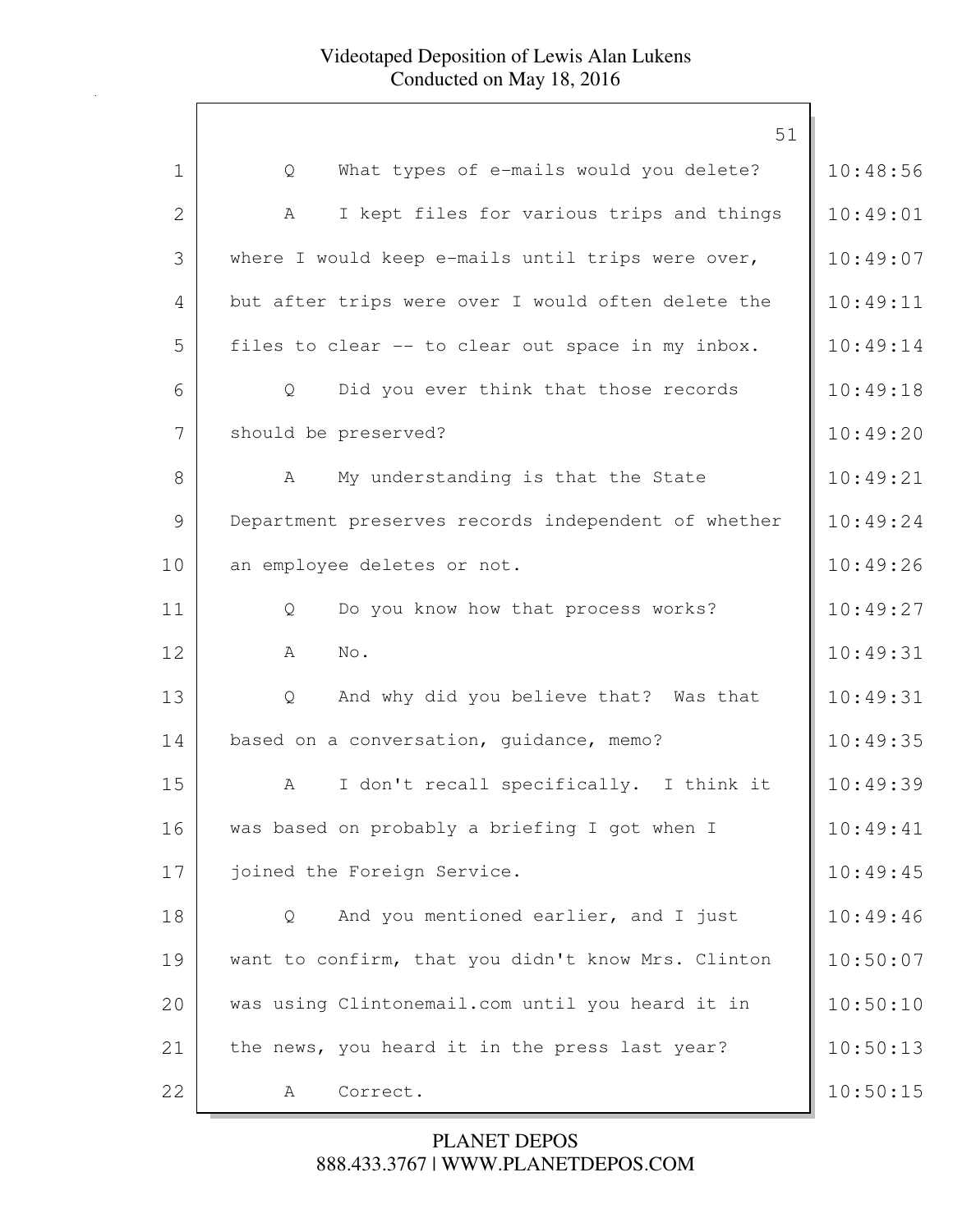|              | 52                                                        |          |
|--------------|-----------------------------------------------------------|----------|
| $\mathbf 1$  | At any point did you discuss with<br>Q                    | 10:50:16 |
| $\mathbf{2}$ | Mrs. Clinton her use of e-mail?                           | 10:50:22 |
| 3            | $\mathcal{A}$<br>Never.                                   | 10:50:25 |
| 4            | Did you ever discuss Mrs. Clinton's use<br>Q              | 10:50:26 |
| 5            | of e-mail with anybody else within her -- within          | 10:50:29 |
| 6            | the Office of the Secretary?                              | 10:50:33 |
| 7            | MS. WOLVERTON: Objection. Vaque.                          | 10:50:35 |
| 8            | Did you ever -- did you ever talk to<br>$Q \qquad \qquad$ | 10:50:39 |
| 9            | anybody else in the Office of the Secretary about         | 10:50:42 |
| 10           | Mrs. Clinton's e-mail usage?                              | 10:50:46 |
| 11           | MS. WOLVERTON: Objection. Vaque.                          | 10:50:48 |
| 12           | MR. BEKESHA: Are you instructing the                      | 10:50:52 |
| 13           | witness not to answer?                                    | 10:50:54 |
| 14           | MS. WOLVERTON: No. But I will note that                   | 10:50:55 |
| 15           | it's unclear what you mean by "e-mail usage." He's        | 10:50:56 |
| 16           | already testified that they talked about her being        | 10:50:59 |
| 17           | able to access e-mail, so I don't know if you're          | 10:51:04 |
| 18           | asking about that in terms of e-mail usage or             | 10:51:07 |
| 19           | something else.                                           | 10:51:10 |
| 20           | After the initial conversations, did you<br>Q             | 10:51:14 |
| 21           | know if Mrs. Clinton was using e-mail to conduct          | 10:51:16 |
| 22           | official government business?                             | 10:51:20 |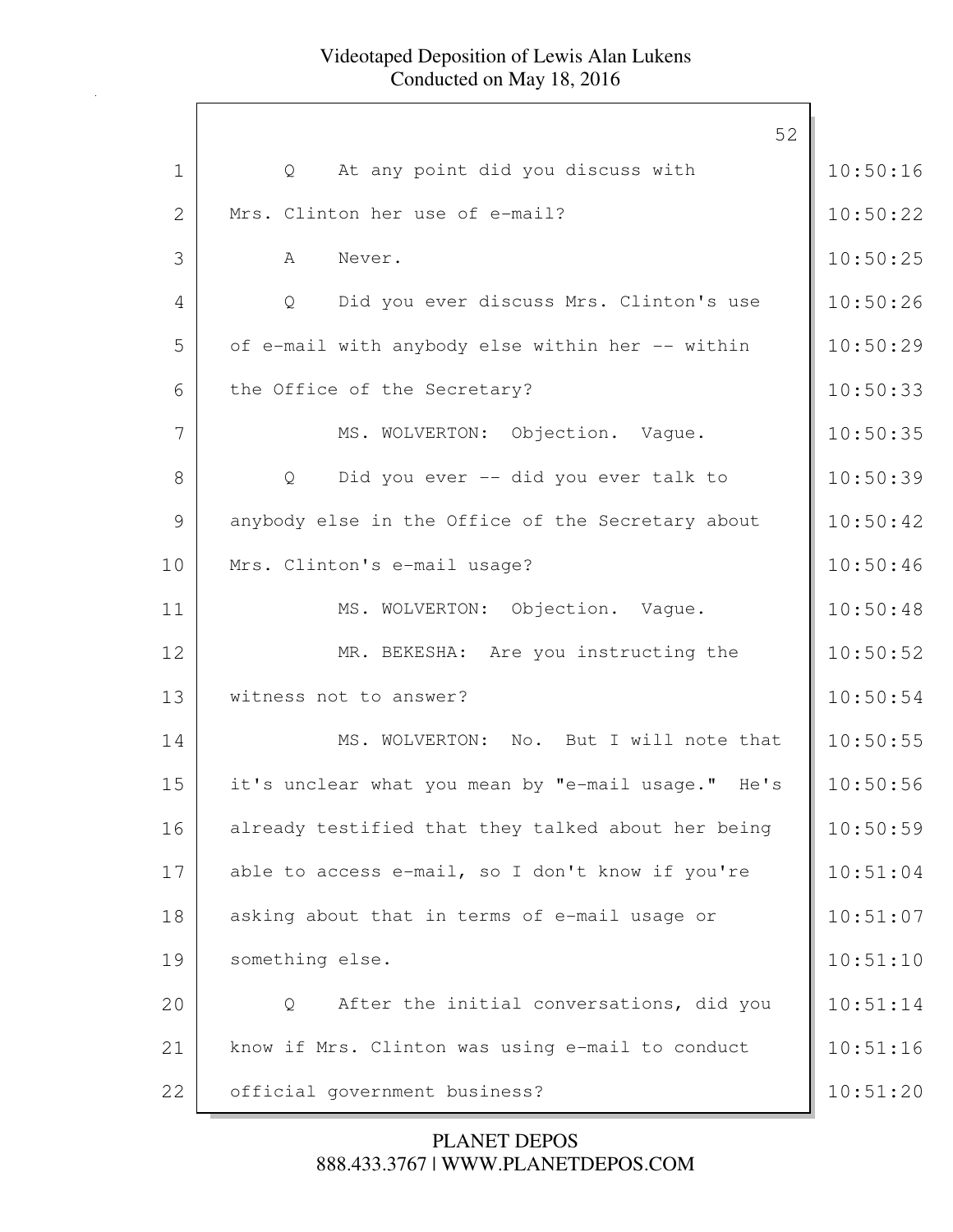|                | 53                                                    |          |
|----------------|-------------------------------------------------------|----------|
| $\mathbf 1$    | I did not know.<br>A                                  | 10:51:21 |
| $\overline{2}$ | You traveled with Mrs. Clinton on all of<br>Q         | 10:51:23 |
| 3              | her foreign travel, or -- while you were there?       | 10:51:27 |
| 4              | Yes.<br>A                                             | 10:51:31 |
| 5              | $\mathsf{Q}$<br>Did you ever see Mrs. Clinton send an | 10:51:32 |
| 6              | $e$ -mail?                                            | 10:51:36 |
| 7              | A<br>No.                                              | 10:51:37 |
| 8              | Did you ever see Mrs. Clinton use her<br>Q            | 10:51:37 |
| 9              | BlackBerry?                                           | 10:51:41 |
| 10             | I saw her holding her BlackBerry.<br>A                | 10:51:41 |
| 11             | Okay. How often did you see Mrs. Clinton<br>Q         | 10:51:44 |
| 12             | holding her BlackBerry?                               | 10:51:56 |
| 13             | Infrequently during trips. I couldn't<br>A            | 10:51:57 |
| 14             | put a number on it.                                   | 10:52:07 |
| 15             | Were you with her -- did you have contact<br>Q        | 10:52:08 |
| 16             | with her while you were not traveling, while you      | 10:52:11 |
| 17             | were in the State Department?                         | 10:52:13 |
| 18             | Very rarely.<br>А                                     | 10:52:16 |
| 19             | When you were -- when you did have the<br>Q           | 10:52:16 |
| 20             | occasion to have contact with her, be in meetings     | 10:52:20 |
| 21             | with her, did she have a BlackBerry? Was she          | 10:52:23 |
| 22             | hold -- did she have a BlackBerry?                    | 10:52:27 |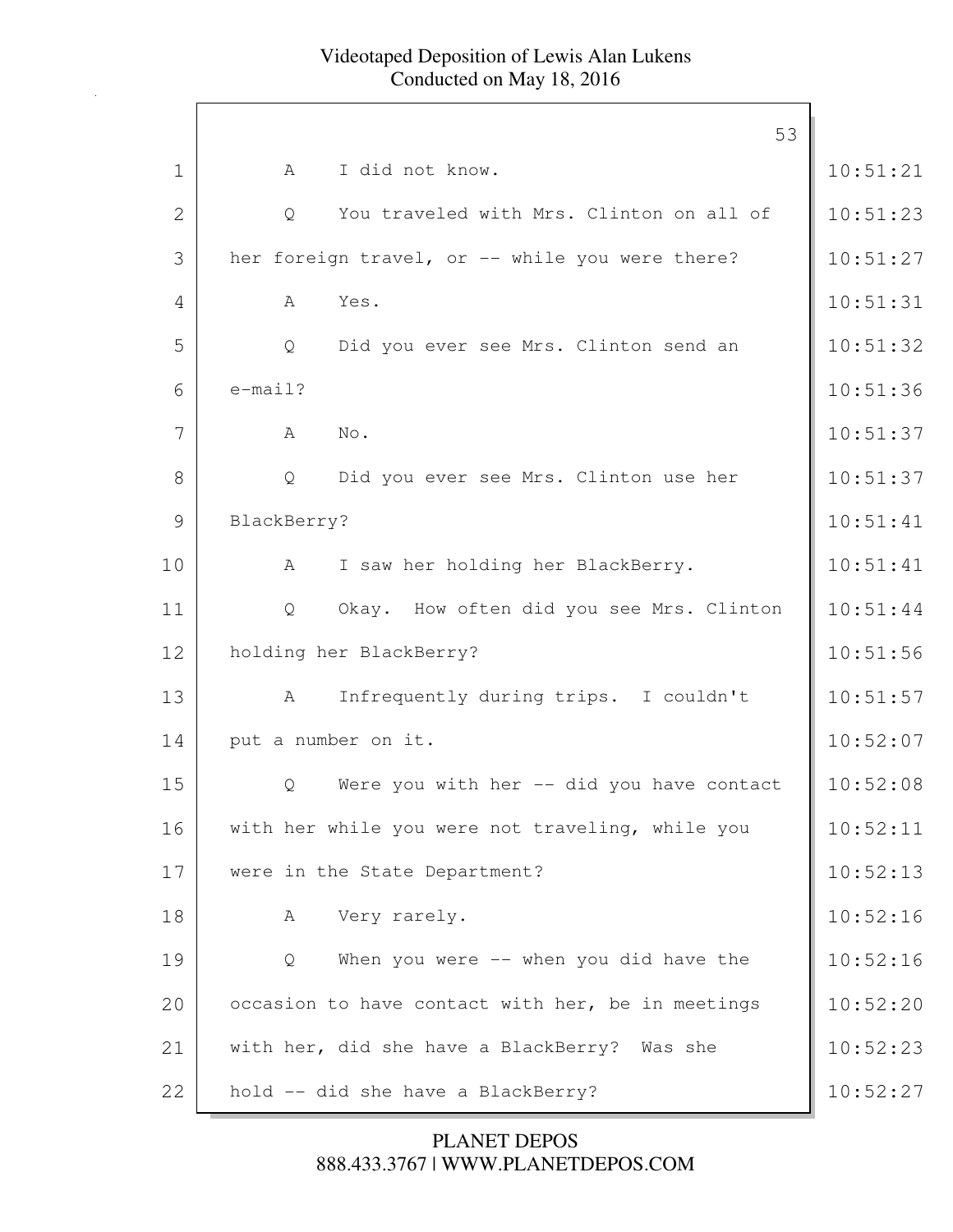|              | 54                                                 |          |
|--------------|----------------------------------------------------|----------|
| $\mathbf 1$  | A<br>No.                                           | 10:52:30 |
| $\mathbf{2}$ | MR. BEKESHA: Let's mark this as                    | 10:52:42 |
| 3            | Exhibit 3.                                         | 10:52:44 |
| 4            | (LUKENS Exhibit 3 was marked for                   | 10:52:44 |
| 5            | identification and attached to the transcript.)    | 10:52:45 |
| 6            | Did you have a chance to review the<br>Q           | 10:52:45 |
| 7            | document --                                        | 10:53:21 |
| 8            | Yes.<br>A                                          | 10:53:22 |
| 9            | -- Mr. Lukens?<br>$\mathsf{Q}$                     | 10:53:22 |
| 10           | Have you seen this record before?                  | 10:53:25 |
| 11           | Not that I recall.<br>A                            | 10:53:28 |
| 12           | Okay. Looking at the last e-mail on the<br>Q       | 10:53:29 |
| 13           | page, it's an e-mail from Christopher Butzgy to H. | 10:53:35 |
| 14           | Do you know who Christopher - I may not be         | 10:53:44 |
| 15           | pronouncing his name correctly - Butzgy is?        | 10:53:47 |
| 16           | Yes.<br>A                                          | 10:53:50 |
| 17           | Who was -- who is he?<br>Q                         | 10:53:51 |
| 18           | Chris was one of the IRM staffers who<br>A         | 10:53:52 |
| 19           | worked in the S/ES-IRM office.                     | 10:53:54 |
| 20           | And what does POEMS stand for?<br>In<br>Q          | 10:53:58 |
| 21           | parentheses it says POEMS. Is that an              | 10:54:03 |
| 22           | abbreviation?                                      | 10:54:08 |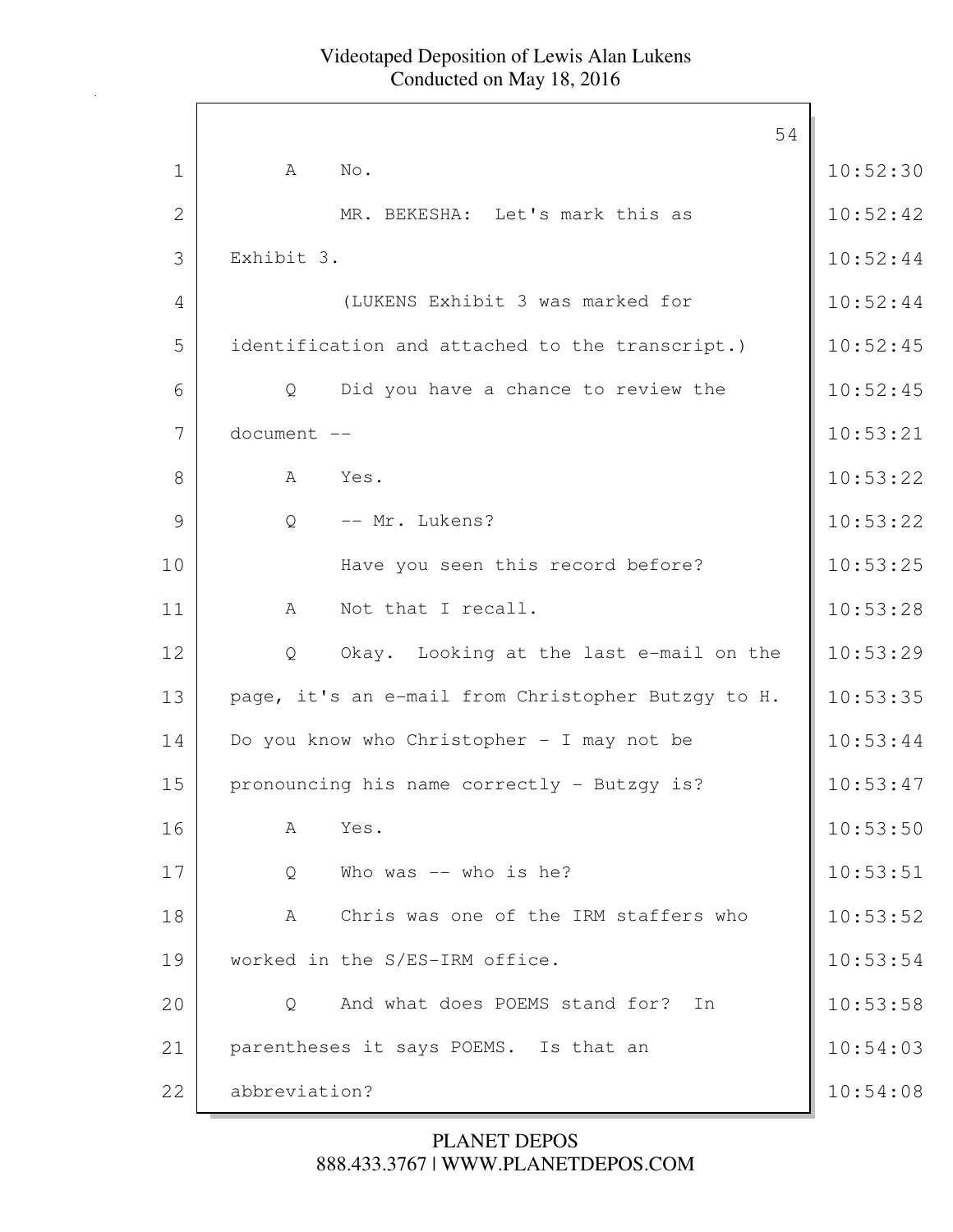|                |                     | 55                                                  |          |
|----------------|---------------------|-----------------------------------------------------|----------|
| $\mathbf 1$    | A                   | Yes.                                                | 10:54:09 |
| $\overline{2}$ | Q                   | Do you know what that stands for?                   | 10:54:10 |
| 3              | A                   | I believe it's Principal Officers                   | 10:54:12 |
| 4              |                     | Electronic Messaging System.                        | 10:54:14 |
| 5              | $\mathsf{Q}$        | What does that mean?                                | 10:54:16 |
| 6              | A                   | That is the classified computer system              | 10:54:17 |
| 7              |                     | that operates in support of the Secretary and under | 10:54:19 |
| 8              |                     | secretaries and the other folks that we took care   | 10:54:24 |
| 9              | of in this office.  |                                                     | 10:54:26 |
| 10             | Q                   | And do you know what Chris' duties, role            | 10:54:26 |
| 11             | was in this office? |                                                     | 10:54:30 |
| 12             | $\mathbf{A}$        | He's an IT specialist. He was an IT                 | 10:54:31 |
| 13             | specialist.         |                                                     | 10:54:37 |
| 14             | Q                   | And who did he report to; do you recall?            | 10:54:37 |
| 15             | A                   | He would have reported to John Bentel.              | 10:54:39 |
| 16             | Q                   | And then Mr. Bentel reported to you?                | 10:54:41 |
| 17             | A                   | Yes.                                                | 10:54:43 |
| 18             | Q                   | In this e-mail Mr. Butzgy says: "I work             | 10:54:44 |
| 19             |                     | as a help desk analyst and it has come to my        | 10:54:51 |
| 20             |                     | attention that one of our customers has been        | 10:54:56 |
| 21             |                     | receiving permanent fatal errors from this address. | 10:55:00 |
| 22             |                     | Can you please confirm if you receive this          | 10:55:04 |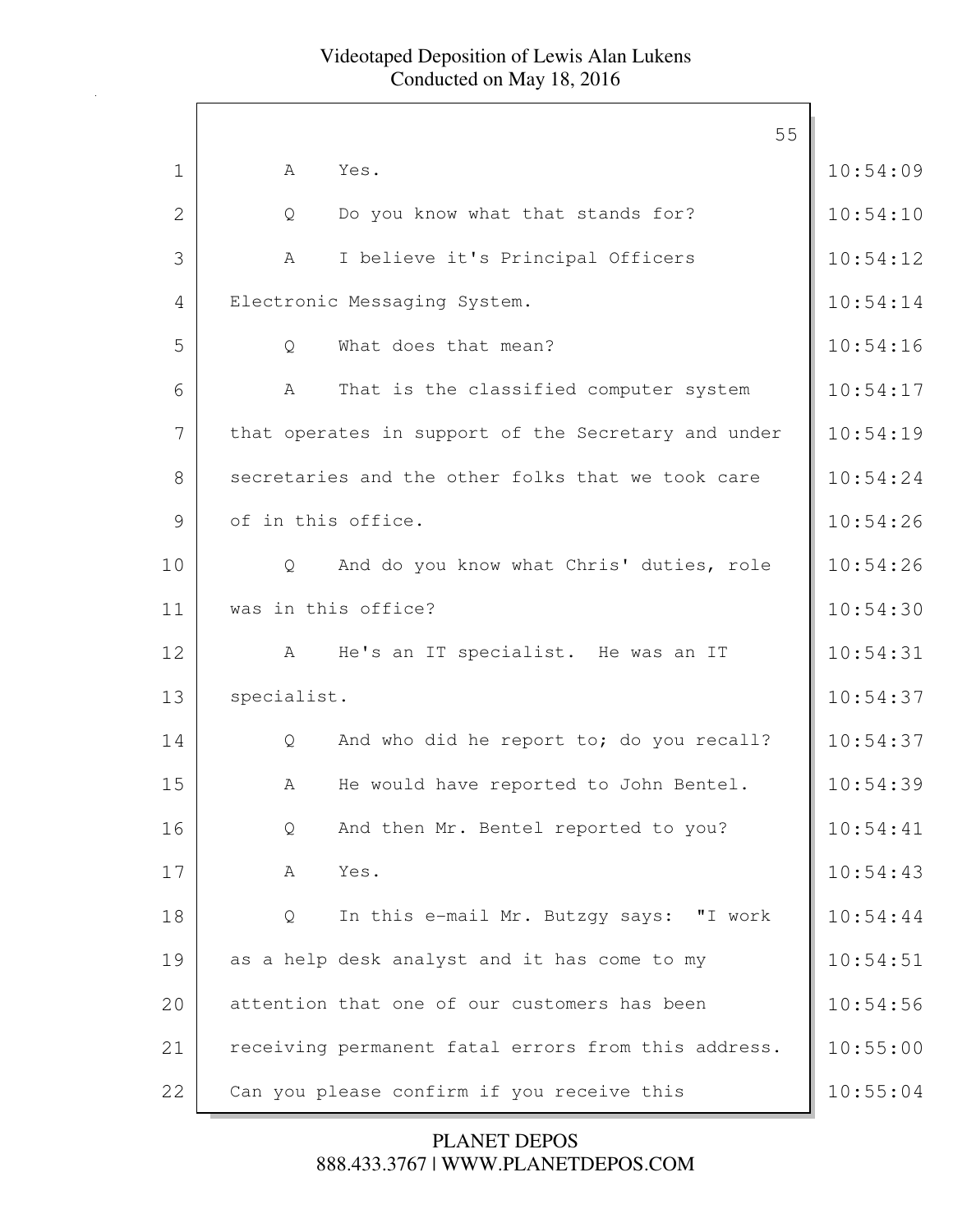|              | 56                                                 |          |
|--------------|----------------------------------------------------|----------|
| $\mathbf{1}$ | message."                                          | 10:55:08 |
| $\mathbf{2}$ | Was this a usual occurrence at -- do you           | 10:55:08 |
| 3            | know if this was a usual occurrence at the         | 10:55:09 |
| 4            | State Department, that such e-mails like this were | 10:55:12 |
| 5            | sent?                                              | 10:55:14 |
| 6            | MS. WOLVERTON: Objection. Vague.                   | 10:55:15 |
| 7            | Have you seen any e-mails similar to this<br>Q     | 10:55:16 |
| 8            | before?                                            | 10:55:19 |
| 9            | Not that I recall.<br>A                            | 10:55:19 |
| 10           | Do you recall if Mr. Bentel ever talked<br>Q       | 10:55:20 |
| 11           | to you about this e-mail specifically?             | 10:55:25 |
| 12           | Not that I remember, no.<br>A                      | 10:55:30 |
| 13           | Do you know who H is in the "to" line?<br>Q        | 10:55:32 |
| 14           | No.<br>A                                           | 10:55:37 |
| 15           | If Mr. Bentel -- Mr. Bentel reported<br>Q          | 10:55:40 |
| 16           | directly to you?                                   | 10:55:51 |
| 17           | A<br>Yes.                                          | 10:55:53 |
| 18           | Did you and him ever talk about<br>Q               | 10:55:53 |
| 19           | Mrs. Clinton's e-mail address?                     | 10:55:56 |
| 20           | Not that I recall, no.<br>Α                        | 10:55:58 |
| 21           | Did you two ever talk about<br>Q                   | 10:55:59 |
| 22           | Mrs. Clinton's BlackBerry?                         | 10:56:03 |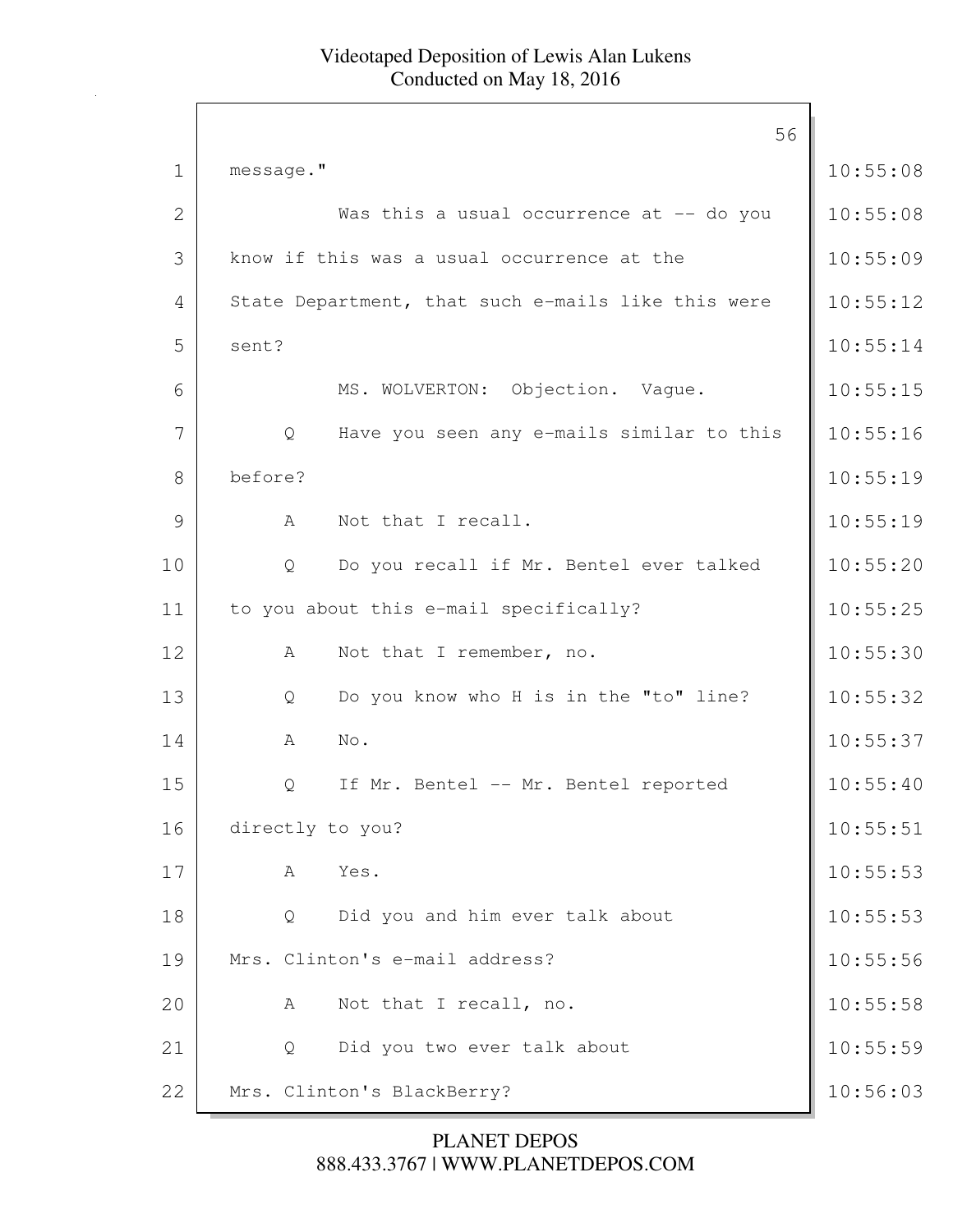|                | 57                                                  |          |
|----------------|-----------------------------------------------------|----------|
| $\mathbf 1$    | No.<br>A                                            | 10:56:04 |
| $\overline{2}$ | Did you have any communications with<br>Q           | 10:56:05 |
| 3              | Mr. Bentel about Mrs. Clinton's use of e-mail?      | 10:56:09 |
| 4              | Not that I remember, no.<br>A                       | 10:56:14 |
| 5              | Do you recall or do you know if<br>Q                | 10:56:15 |
| 6              | Secretary Rice created a non-state.gov e-mail       | 10:56:36 |
| 7              | account to use for official government business?    | 10:56:41 |
| 8              | I have no idea.<br>A                                | 10:56:43 |
| 9              | Do you know if she -- if she used<br>Q              | 10:56:45 |
| 10             | non-state.gov e-mail accounts to send or receive    | 10:56:49 |
| 11             | $e$ -mail?                                          | 10:56:53 |
| 12             | I don't know.<br>A                                  | 10:56:53 |
| 13             | Do you know if Secretary Rice used a<br>Q           | 10:56:54 |
| 14             | state.gov e-mail account to conduct official        | 10:56:57 |
| 15             | qovernment business?                                | 10:56:59 |
| 16             | I don't know.<br>A                                  | 10:57:00 |
| 17             | Did you use a non-state.gov e-mail<br>Q             | 10:57:00 |
| 18             | account to conduct official government business, or | 10:57:04 |
| 19             | have you used a non-state.gov e-mail account to     | 10:57:07 |
| 20             | conduct official government business?               | 10:57:10 |
| 21             | I may have, yes.<br>A                               | 10:57:12 |
| 22             | Do you recall when or under what<br>Q               | 10:57:14 |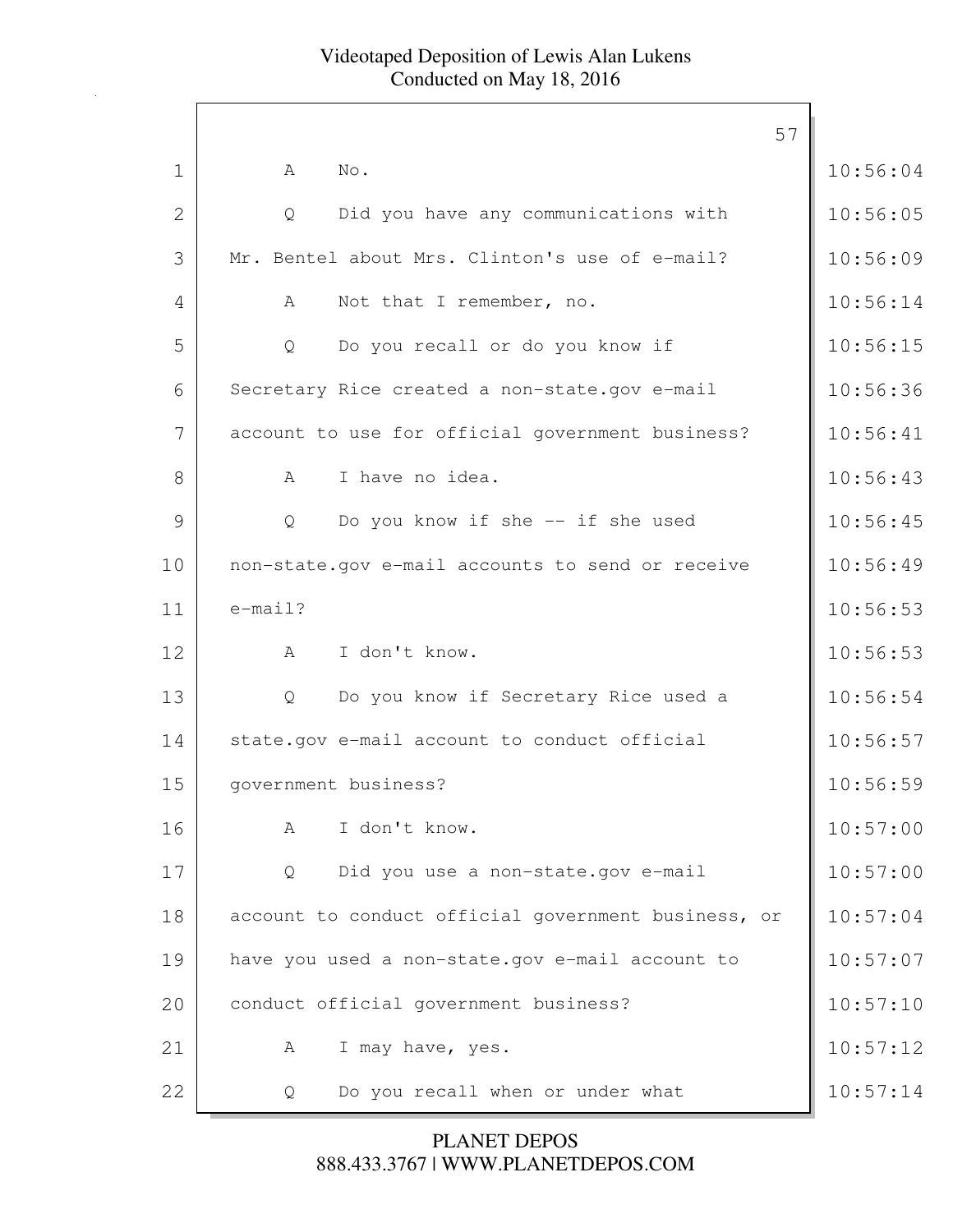|             | 58                                                 |          |
|-------------|----------------------------------------------------|----------|
| $\mathbf 1$ | circumstances?                                     | 10:57:17 |
| 2           | Are you talking about within the<br>A              | 10:57:17 |
| 3           | framework of this position, this job, or other     | 10:57:21 |
| 4           | jobs?                                              | 10:57:24 |
| 5           | Q<br>We can start with this job, this              | 10:57:24 |
| 6           | position. Do you recall if you ever used a         | 10:57:26 |
| 7           | non-state.gov e-mail account to conduct official   | 10:57:28 |
| 8           | government business while you were executive       | 10:57:31 |
| 9           | director?                                          | 10:57:33 |
| 10          | Yes.<br>A                                          | 10:57:33 |
| 11          | Under what circumstances?<br>Q                     | 10:57:33 |
| 12          | Most often if I had to print something<br>A        | 10:57:35 |
| 13          | and we were overseas on a trip, I would send it to | 10:57:38 |
| 14          | my personal e-mail address, which was then         | 10:57:42 |
| 15          | connected to a printer in our control rooms        | 10:57:44 |
| 16          | overseas.                                          | 10:57:48 |
| 17          | And that's because printers weren't<br>Q           | 10:57:48 |
| 18          | connected -- why did you need to do that?          | 10:57:52 |
| 19          | It was more expedient to forward an<br>A           | 10:57:54 |
| 20          | e-mail to my, in my case, Yahoo account, to print  | 10:57:58 |
| 21          | from a computer setup in our offices than -- you   | 10:58:03 |
| 22          | couldn't print from a BlackBerry overseas.         | 10:58:06 |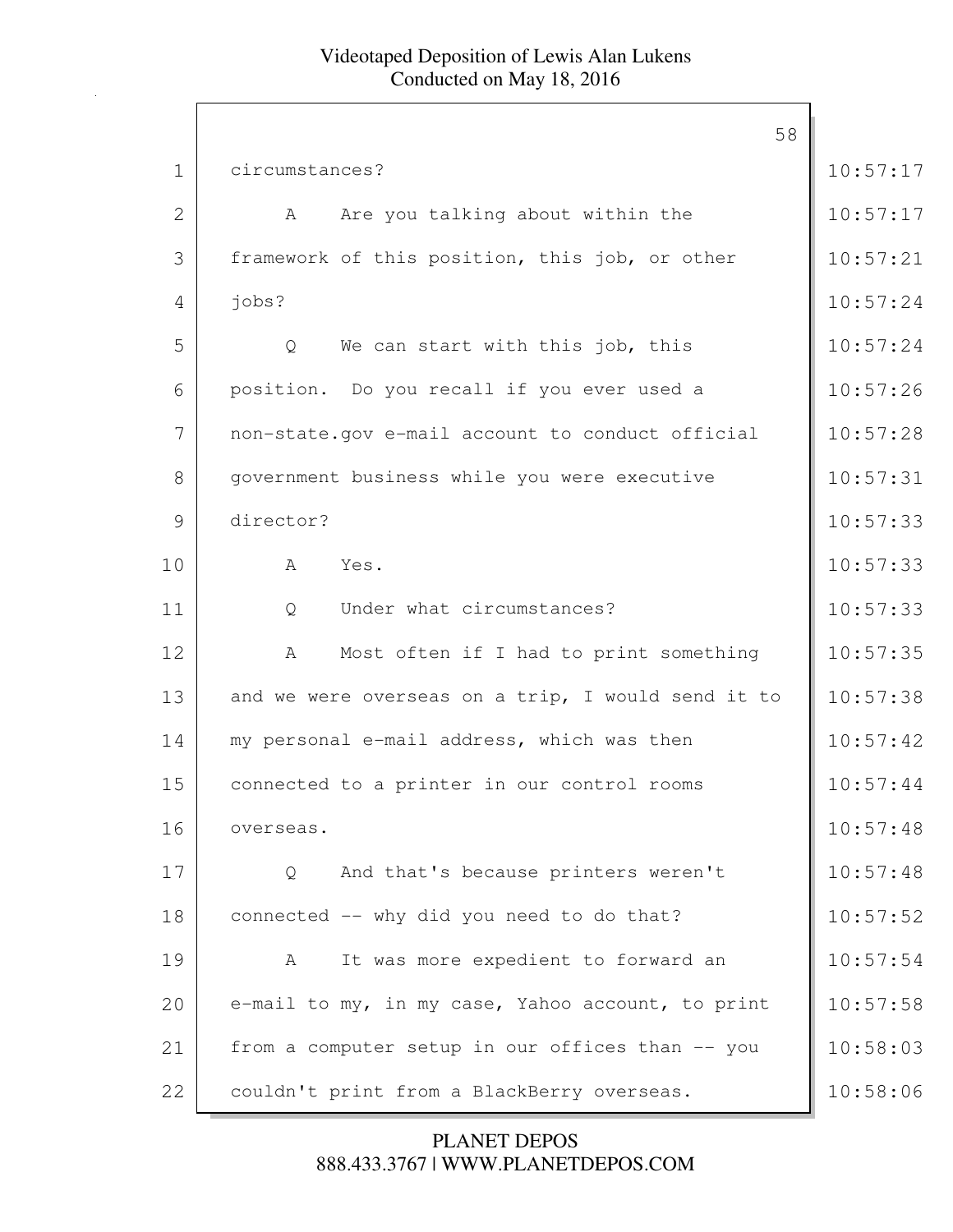|                | 59                                                 |          |
|----------------|----------------------------------------------------|----------|
| 1              | Were you able to access your state.gov<br>Q        | 10:58:09 |
| $\overline{2}$ | e-mail account on a desktop that wasn't your       | 10:58:12 |
| 3              | desktop at the office?                             | 10:58:16 |
| 4              | We often set up desktops such as -- well,<br>A     | 10:58:17 |
| 5              | yes. But you can't print from it.                  | 10:58:22 |
| 6              | Okay. Was that a web mail type system<br>Q         | 10:58:25 |
| 7              | $or \ldots$                                        | 10:58:30 |
| 8              | I don't know what that means.<br>A                 | 10:58:30 |
| 9              | Did you go onto the Internet to access<br>Q        | 10:58:31 |
| 10             | your e-mail account?                               | 10:58:34 |
| 11             | Yes, there is a way to access state.gov<br>A       | 10:58:35 |
| 12             | through the Internet through a more rigorous logon | 10:58:37 |
| 13             | system that requires a token and password that     | 10:58:42 |
| 14             | changes frequently, et cetera. But typically the   | 10:58:46 |
| 15             | computers -- when you log on that way, you're      | 10:58:49 |
| 16             | unable to print.                                   | 10:58:52 |
| 17             | Okay. But if you accessed your personal<br>Q       | 10:58:53 |
| 18             | e-mail account, you were able to open whatever you | 10:58:56 |
| 19             | were looking to open and then print?               | 10:58:59 |
| 20             | Yes.<br>A                                          | 10:59:00 |
| 21             | Was that a common occurrence with<br>Q             | 10:59:00 |
| 22             | State Department employees that you know of?       | 10:59:06 |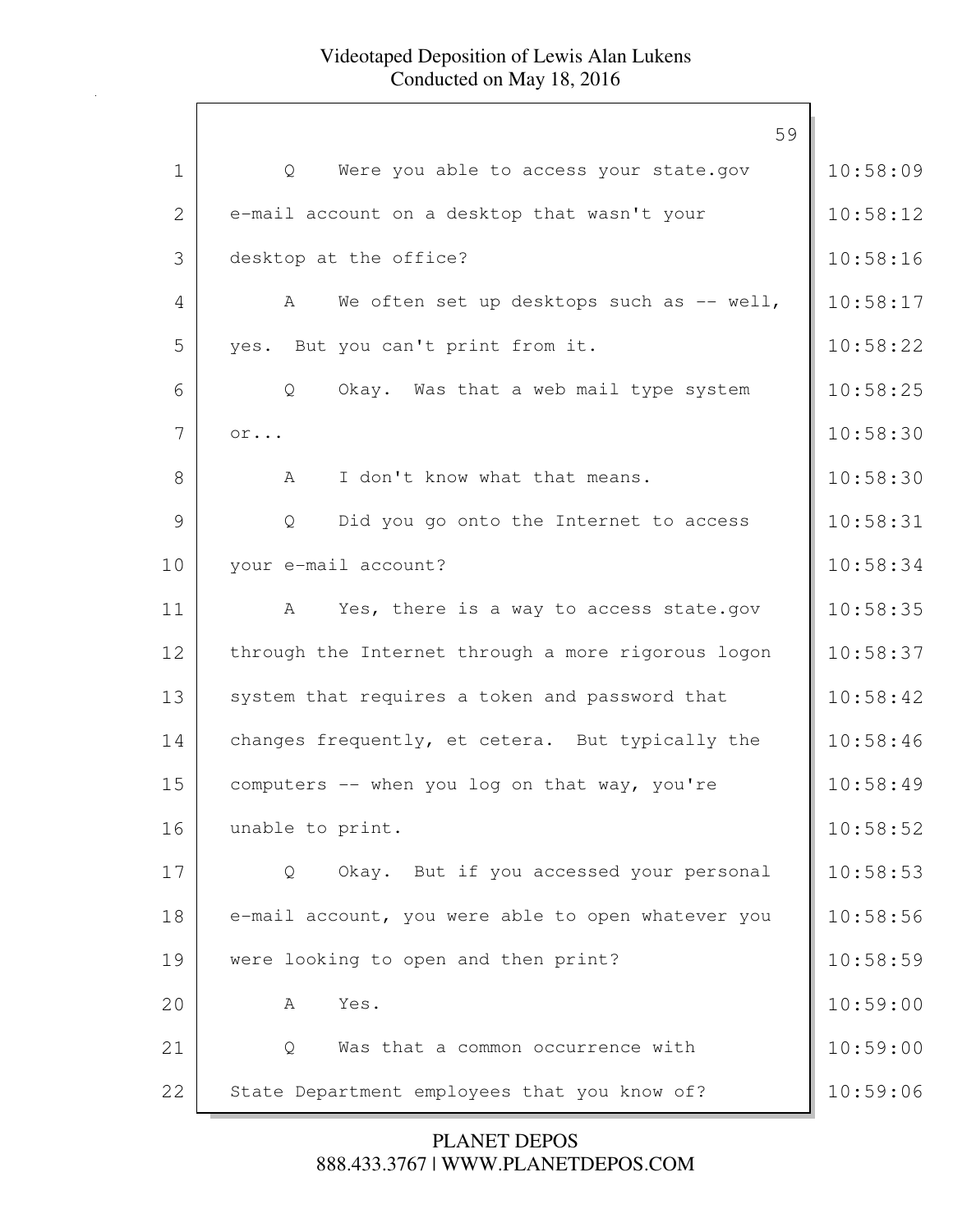|                | 60                                                     |          |
|----------------|--------------------------------------------------------|----------|
| $\mathbf 1$    | MS. WOLVERTON: Objection. Vaque.                       | 10:59:08 |
| $\overline{2}$ | Did you know of other State Department<br>$\mathsf{Q}$ | 10:59:12 |
| 3              | employees going through this same process to print?    | 10:59:14 |
| 4              | A<br>Yes.                                              | 10:59:18 |
| 5              | Did you use your personal e-mail account<br>Q          | 10:59:18 |
| 6              | on other -- in other circumstances or situations       | 10:59:25 |
| 7              | besides to print?                                      | 10:59:28 |
| 8              | No, not that I recall.<br>$\mathbb A$                  | 10:59:30 |
| 9              | Why not?<br>Q                                          | 10:59:31 |
| 10             | Well, because the bulk of the work was<br>A            | 10:59:32 |
| 11             | done on the state.gov account. There was no reason     | 10:59:38 |
| 12             | to switch it over to Yahoo.                            | 10:59:41 |
| 13             | And I think you just mentioned that you<br>Q           | 10:59:42 |
| 14             | were using Yahoo, but just for the record, did you     | 10:59:51 |
| 15             | have a Clintonemail.com e-mail address?                | 10:59:56 |
| 16             | No.<br>Α                                               | 10:59:59 |
| 17             | Do you know anybody else that did? Or do<br>Q          | 10:59:59 |
| 18             | you know anybody that did?                             | 11:00:01 |
| 19             | No.<br>$\mathbb A$                                     | 11:00:03 |
| 20             | Did you ever instruct others within your<br>Q          | 11:00:04 |
| 21             | office not to use their personal e-mail accounts?      | 11:00:08 |
| 22             | Not that I remember, no.<br>A                          | 11:00:11 |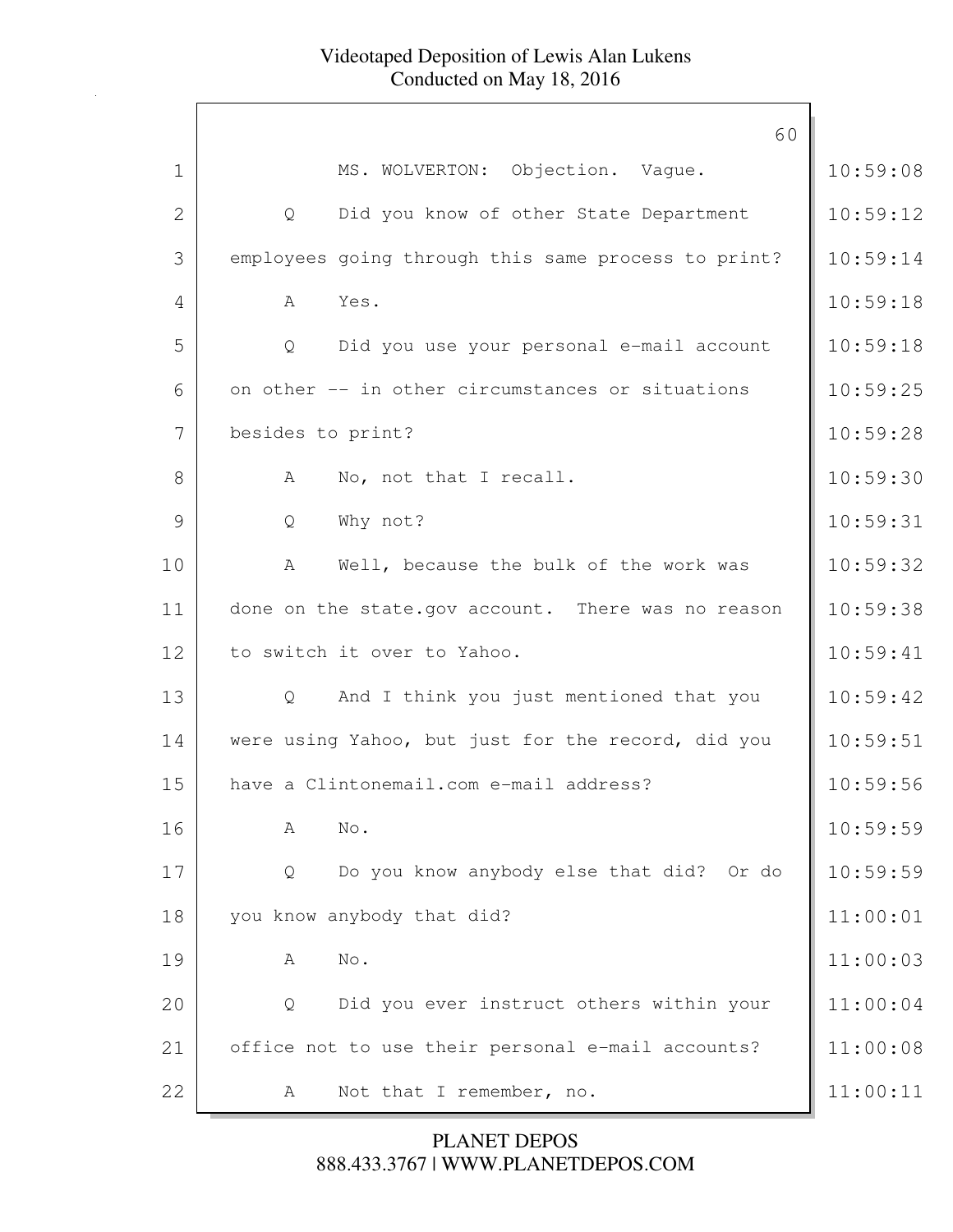|             | 61                                                 |          |
|-------------|----------------------------------------------------|----------|
| $\mathbf 1$ | Were there any discussions within your<br>Q        | 11:00:15 |
| 2           | office about the use of personal e-mails by        | 11:00:19 |
| 3           | employees?                                         | 11:00:23 |
| 4           | Not that I remember.<br>A                          | 11:00:23 |
| 5           | MR. BEKESHA: Exhibit 4.                            | 11:00:44 |
| 6           | (LUKENS Exhibit 4 was marked for                   | 11:00:46 |
| 7           | identification and attached to the transcript.)    | 11:00:47 |
| 8           | Have you had a chance to look at the<br>Q          | 11:00:47 |
| 9           | document?                                          | 11:01:55 |
| 10          | A<br>Yes.                                          | 11:01:56 |
| 11          | Have you seen this e-mail before?<br>Q             | 11:01:56 |
| 12          | Not that I recall.<br>A                            | 11:01:58 |
| 13          | And when did you leave the executive<br>Q          | 11:02:00 |
| 14          | director position?                                 | 11:02:07 |
| 15          | In early June 2011.<br>А                           | 11:02:08 |
| 16          | Okay. And for that -- I guess for the<br>Q         | 11:02:10 |
| 17          | last two years you reported to Stephen Mull?       | 11:02:17 |
| 18          | Yes.<br>A                                          | 11:02:21 |
| 19          | If we can take a look at the bottom<br>Q           | 11:02:21 |
| 20          | e-mail on this document, which starts on the first | 11:02:25 |
| 21          | page and carries over, it is an e-mail from        | 11:02:28 |
| 22          | Stephen Mull to Cheryl Mills, Huma Abedin,         | 11:02:31 |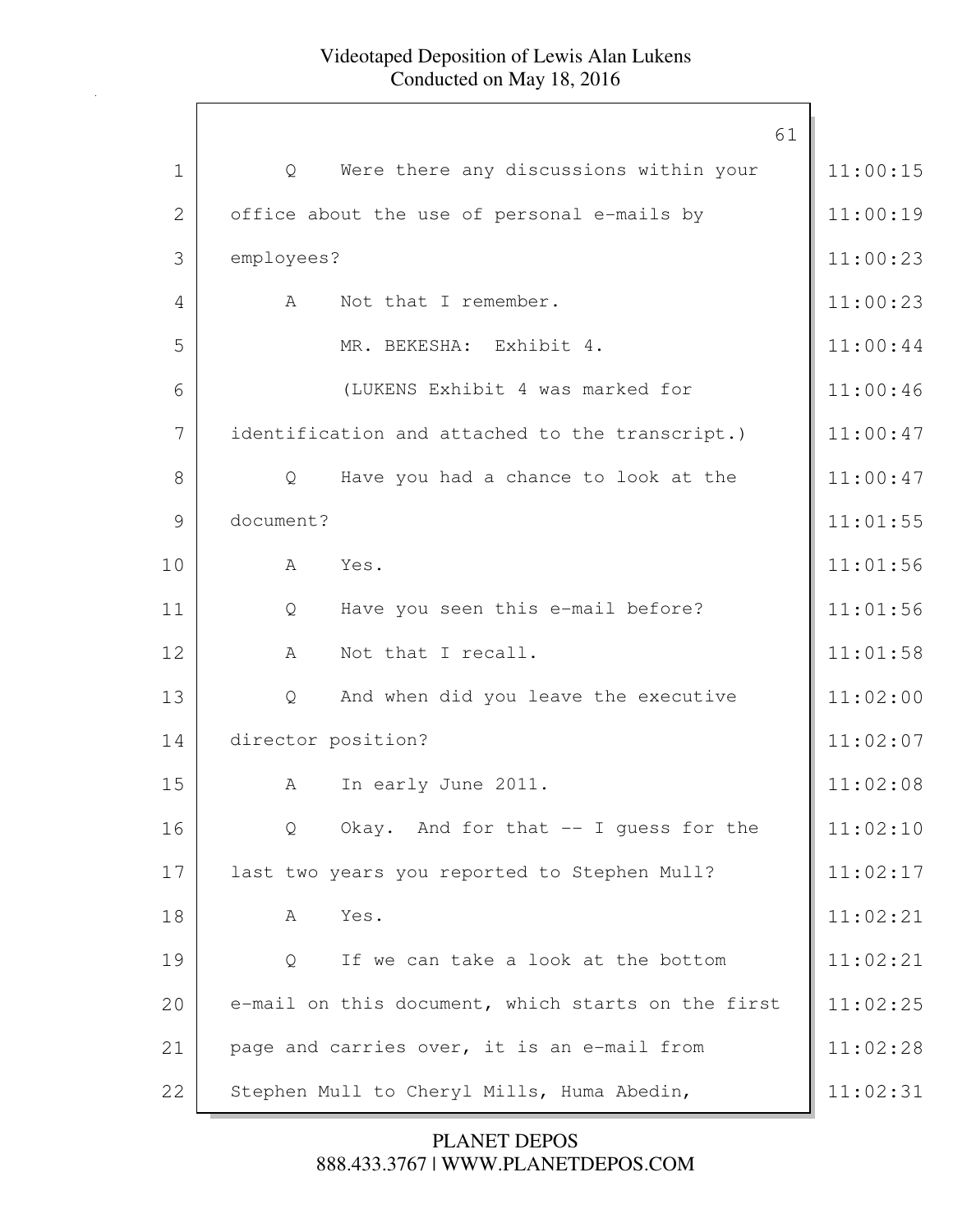|                | 62                                                    |          |
|----------------|-------------------------------------------------------|----------|
| $\mathbf 1$    | Patrick Kennedy, Monica Hanley.                       | 11:02:37 |
| $\overline{2}$ | Stephen Mull was the executive secretary              | 11:02:39 |
| 3              | that we just referred to?                             | 11:02:43 |
| 4              | A<br>Correct.                                         | 11:02:43 |
| 5              | And do you know who Monica Hanley is?<br>Q            | 11:02:43 |
| 6              | She worked in the Secretary's office.<br>A            | 11:02:46 |
| 7              | Do you know what her position was, do you<br>Q        | 11:02:49 |
| 8              | recall?                                               | 11:02:51 |
| 9              | I don't recall her title.<br>$\mathcal{A}$            | 11:02:51 |
| 10             | Looking on the second page, Mr. Mull<br>Q             | 11:02:53 |
| 11             | "Separately, we are working to provide the<br>stated: | 11:03:03 |
| 12             | Secretary, per her request, a department-issued       | 11:03:08 |
| 13             | BlackBerry to replace her personal unit which is      | 11:03:11 |
| 14             | malfunctioning, possibly because of her personal      | 11:03:15 |
| 15             | e-mail server is down. We will prepare two            | 11:03:17 |
| 16             | versions for her to use, one with an operating        | 11:03:20 |
| 17             | State Department e-mail account which would mask      | 11:03:23 |
| 18             | her identity but which would also be subject to       | 11:03:27 |
| 19             | FOIA requests, and another which would just have      | 11:03:29 |
| 20             | phone and Internet capability. We're working with     | 11:03:29 |
| 21             | Monica to hammer out the details of what will best    | 11:03:32 |
| 22             | meet the Secretary's needs."                          | 11:03:35 |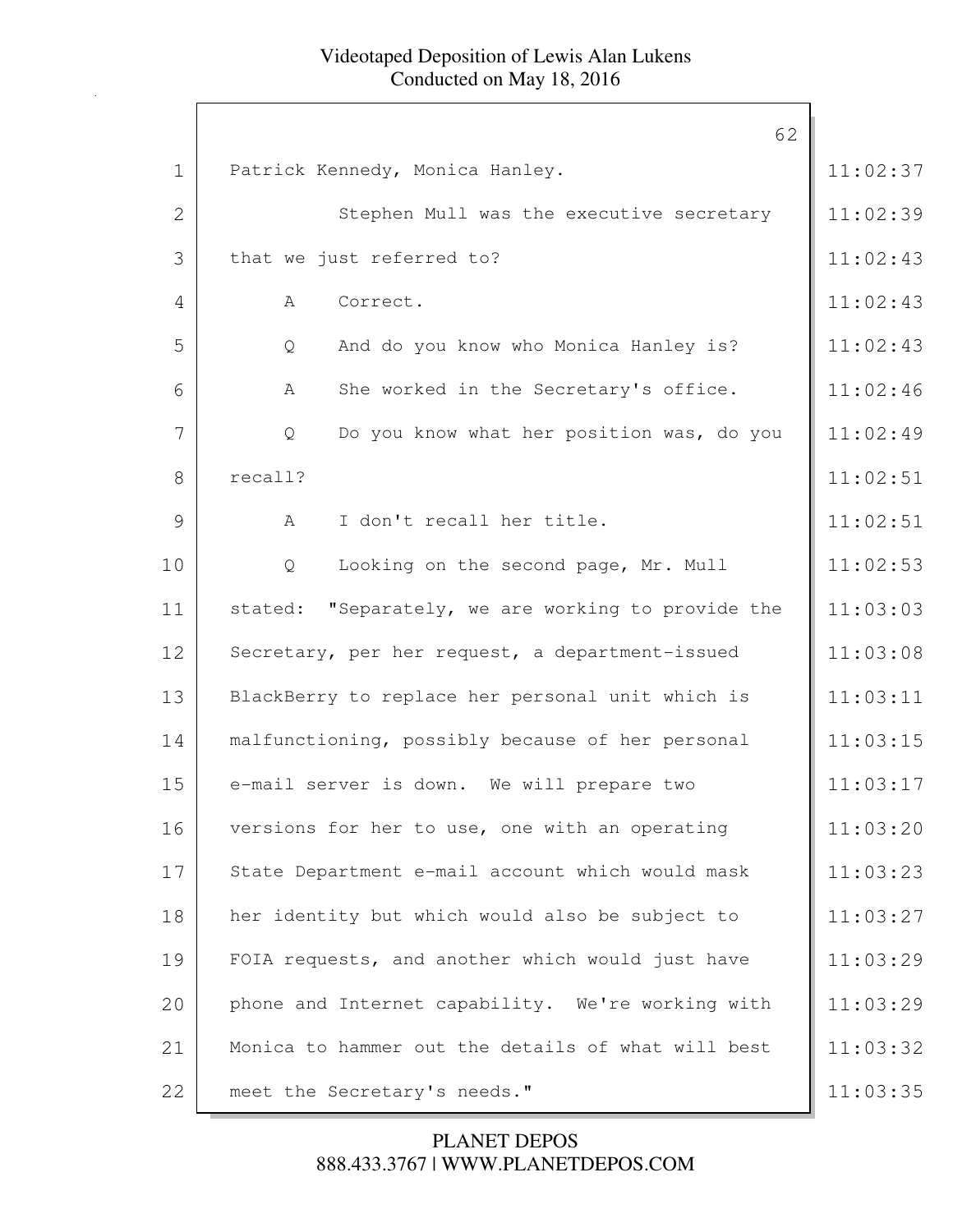|             | 63                                                        |          |
|-------------|-----------------------------------------------------------|----------|
| $\mathbf 1$ | Prior to leaving -- I believe you left                    | 11:03:37 |
| 2           | that position, the executive director position            | 11:03:39 |
| 3           | approximately two months before this e-mail -- did        | 11:03:43 |
| 4           | you have any conversations with Mr. Mull or               | 11:03:48 |
| 5           | Ms. Mills about replacing Mrs. Clinton's BlackBerry       | 11:03:52 |
| 6           | with a State Department BlackBerry?                       | 11:03:57 |
| 7           | Not that I remember, no.<br>A                             | 11:04:00 |
| 8           | When $--$ when did Mr. Mills approximate $--$<br>Q        | 11:04:01 |
| 9           | sorry, Mr. Mull approximately take over as                | 11:04:05 |
| 10          | executive secretary?                                      | 11:04:09 |
| 11          | It would have been the summer of 2009. I<br>$\mathcal{A}$ | 11:04:09 |
| 12          | don't recall which month.                                 | 11:04:13 |
| 13          | At that time did you talk to Mr. Mull<br>Q                | 11:04:14 |
| 14          | about Mrs. Clinton's BlackBerry?                          | 11:04:17 |
| 15          | Not that I recall.<br>A                                   | 11:04:19 |
| 16          | Did you talk to him about any of the<br>Q                 | 11:04:20 |
| 17          | conversations you had a couple months before about        | 11:04:25 |
| 18          | setting up a computer in her office for her to            | 11:04:28 |
| 19          | check her e-mail?                                         | 11:04:30 |
| 20          | Not that I recall, no.<br>A                               | 11:04:31 |
| 21          | Did you and Mr. Mull ever talk about<br>Q                 | 11:04:32 |
| 22          | issuing Mrs. Clinton a State Department e-mail            | 11:04:37 |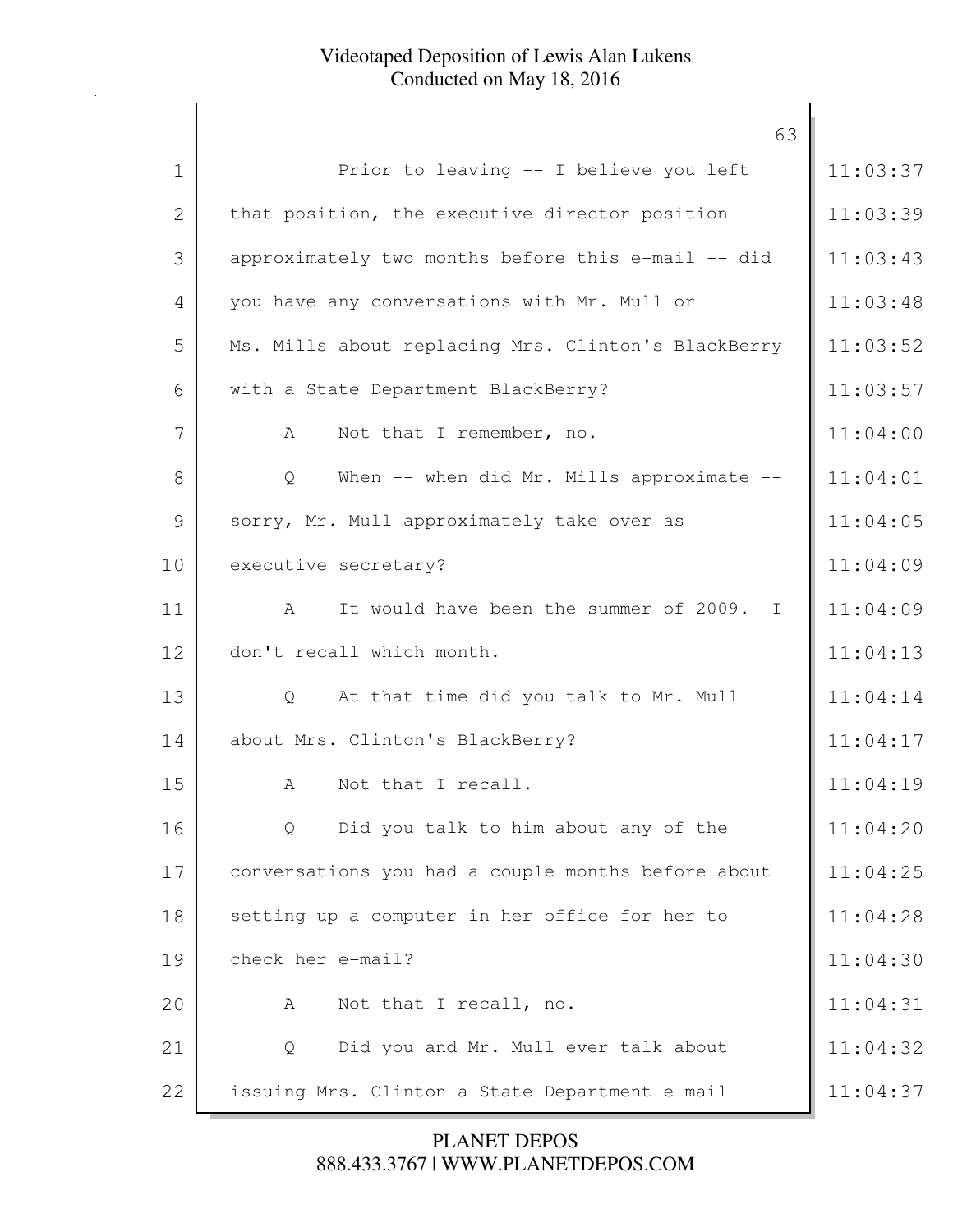|                | 64                                                 |          |
|----------------|----------------------------------------------------|----------|
| $\mathbf 1$    | account?                                           | 11:04:40 |
| $\overline{2}$ | Not that I remember, no.<br>A                      | 11:04:41 |
| 3              | While you were executive director, did<br>Q        | 11:04:42 |
| 4              | you have to handle any aspect of processing a FOIA | 11:04:52 |
| 5              | request?                                           | 11:04:57 |
| 6              | No.<br>A                                           | 11:04:57 |
| 7              | Did you ever have a FOIA request asking<br>Q       | 11:04:58 |
| 8              | for your records?                                  | 11:05:01 |
| 9              | No.<br>A                                           | 11:05:03 |
| 10             | Did you ever have contact with anyone<br>Q         | 11:05:03 |
| 11             | processing a FOIA request, asking for your records | 11:05:06 |
| 12             | or records within your office?                     | 11:05:10 |
| 13             | No.<br>A                                           | 11:05:12 |
| 14             | Do you know who would have been<br>Q               | 11:05:12 |
| 15             | responsible for processing or responding to FOIA   | 11:05:17 |
| 16             | requests for the Office of the Secretary while you | 11:05:21 |
| 17             | were there?                                        | 11:05:24 |
| 18             | Yes.<br>Α                                          | 11:05:25 |
| 19             | Who was that person?<br>Q                          | 11:05:25 |
| 20             | Clarence Finney, who ran the<br>А                  | 11:05:26 |
| 21             | correspondence and records unit.                   | 11:05:30 |
| 22             | Do you know, when Secretary Rice left<br>Q         | 11:05:31 |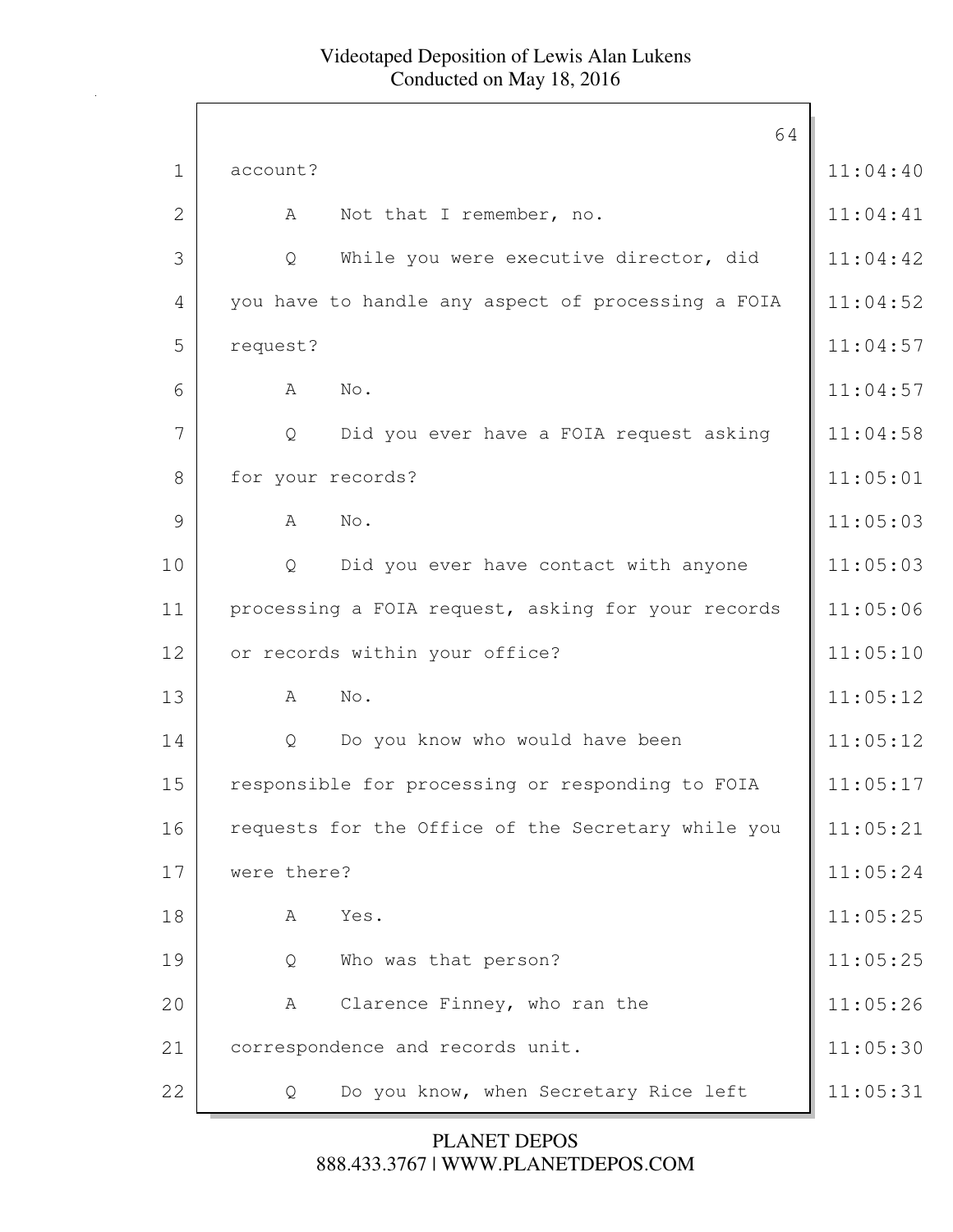|                | 65                                               |          |
|----------------|--------------------------------------------------|----------|
| $\mathbf{1}$   | office, if her records were accounted for or     | 11:05:40 |
| $\overline{2}$ | inventoried in any way?                          | 11:05:43 |
| 3              | I don't know.<br>A                               | 11:05:46 |
| 4              | Do you know who would have been<br>Q             | 11:05:46 |
| 5              | responsible for that if that happened?           | 11:05:48 |
| 6              | Clarence Finney.<br>A                            | 11:05:50 |
| 7              | Besides counsel and any law enforcement<br>Q     | 11:05:52 |
| 8              | agencies, have you spoken to anyone today about  | 11:06:06 |
| 9              | your testimony?                                  | 11:06:08 |
| 10             | No.<br>A                                         | 11:06:08 |
| 11             | Have you spoken to Mrs. Clinton,<br>Q            | 11:06:09 |
| 12             | Ms. Abedin, Ms. Mills or any of their attorneys  | 11:06:11 |
| 13             | recently?                                        | 11:06:14 |
| 14             | No.<br>A                                         | 11:06:14 |
| 15             | When was the last time you would have<br>Q       | 11:06:14 |
| 16             | spoken with Mrs. Clinton, Ms. Abedin, and        | 11:06:16 |
| 17             | Ms. Mills?                                       | 11:06:21 |
| 18             | MS. WOLVERTON: Objection. Withdrawn.             | 11:06:23 |
| 19             | Or, make it easier, when was the last<br>Q       | 11:06:24 |
| 20             | time you spoke with Mrs. Clinton?                | 11:06:26 |
| 21             | I spoke with Mrs. Clinton -- I've spoken<br>A    | 11:06:28 |
| 22             | to her once since I left the job. She was on her | 11:06:31 |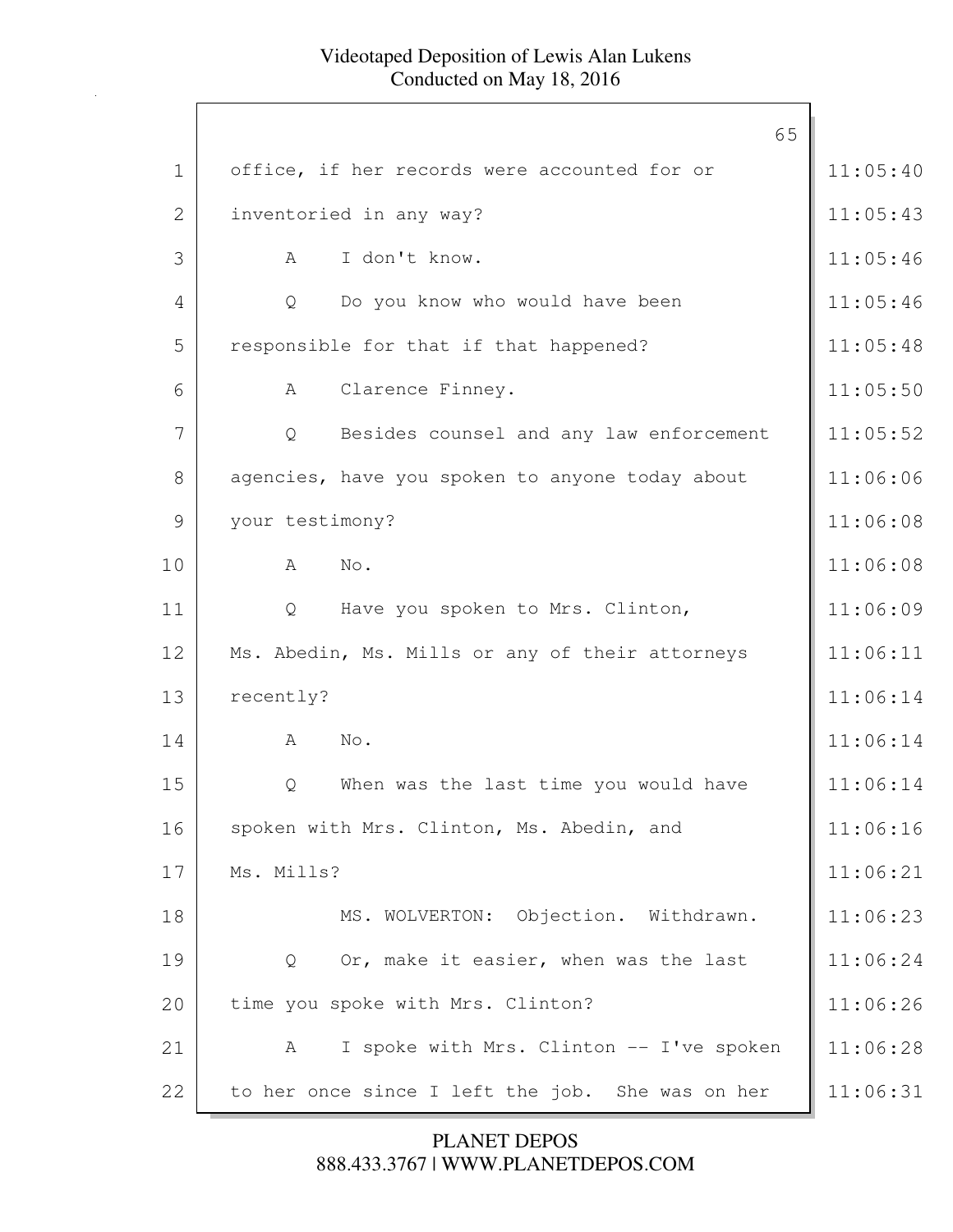|                | 66                                                  |          |
|----------------|-----------------------------------------------------|----------|
| $\mathbf 1$    | way to Nelson Mandela's funeral in South Africa, so | 11:06:34 |
| $\overline{2}$ | that was $-$                                        | 11:06:38 |
| 3              | THE WITNESS: Does anyone remember when              | 11:06:39 |
| 4              | that was?                                           | 11:06:40 |
| 5              | Anyway, she was on Air Force One, the<br>A          | 11:06:41 |
| 6              | President was flying to the funeral. They stopped   | 11:06:45 |
| 7              | in Senegal to refuel. As the ambassador there, I    | 11:06:48 |
| 8              | went out to the airport to be on hand in case any   | 11:06:52 |
| 9              | issues came up.                                     | 11:06:55 |
| 10             | She was still Secretary of State at the<br>Q        | 11:06:55 |
| 11             | time?                                               | 11:06:59 |
| 12             | No, she was $-$ no, I don't think she was.<br>A     | 11:06:59 |
| 13             | When was the last time you $-$ do you<br>Q          | 11:07:02 |
| 14             | recall the last time you spoke to Ms. Abedin?       | 11:07:06 |
| 15             | Same occasion.<br>A                                 | 11:07:08 |
| 16             | What about Ms. Mills?<br>Q                          | 11:07:11 |
| 17             | Not since I left the office.<br>A                   | 11:07:12 |
| 18             | Since -- we talked a little bit about the<br>Q      | 11:07:13 |
| 19             | New York Times or media reporting of a year ago.    | 11:07:20 |
| 20             | Have you spoken to anybody in the State Department  | 11:07:24 |
| 21             | about that news report or that issue besides        | 11:07:26 |
| 22             | counsel?                                            | 11:07:31 |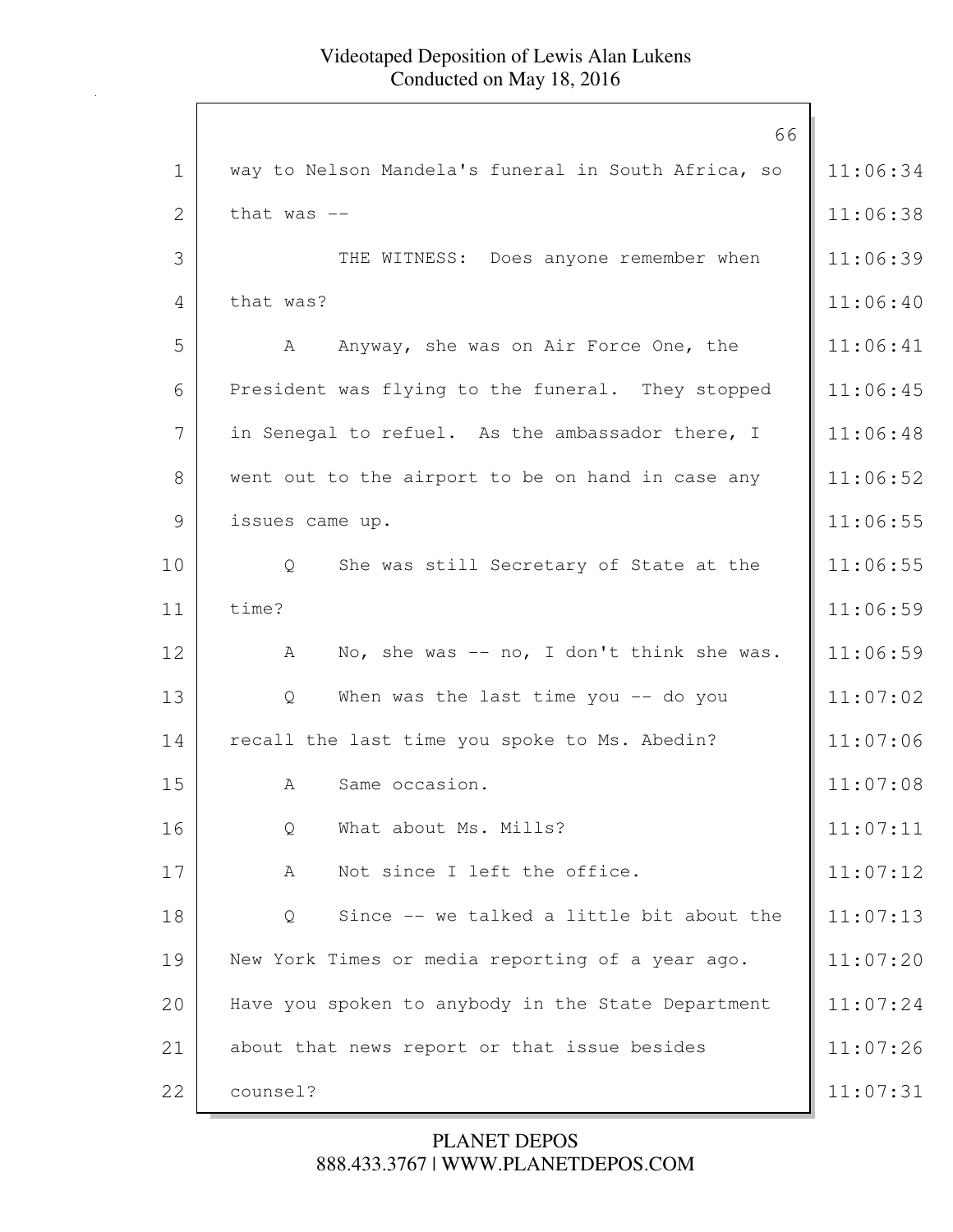|              | 67                                                       |          |
|--------------|----------------------------------------------------------|----------|
| $\mathbf 1$  | MS. WOLVERTON: Objection. Vague as to                    | 11:07:32 |
| $\mathbf{2}$ | "that issue."                                            | 11:07:34 |
| 3            | Have you spoken about the New York Times<br>$\mathsf{Q}$ | 11:07:36 |
| 4            | article with anyone in the State Department?             | 11:07:38 |
| 5            | $\mathbb{N}\circ$ .<br>A                                 | 11:07:40 |
| 6            | Have you spoken to anyone in the State<br>Q              | 11:07:41 |
| 7            | Department about what was reported in the New York       | 11:07:46 |
| 8            | Times article?                                           | 11:07:49 |
| 9            | MS. BERMAN: I'm sorry, can I just                        | 11:07:52 |
| 10           | interrupt? You mean other than counsel? The              | 11:07:54 |
| 11           | same $--$                                                | 11:07:57 |
| 12           | MR. BEKESHA: Other than counsel --                       | 11:07:57 |
| 13           | MS. BERMAN: -- qualification?                            | 11:07:57 |
| 14           | MR. BEKESHA: Yes.                                        | 11:07:59 |
| 15           | Without counsel and any law enforcement<br>Q             | 11:07:59 |
| 16           | agency or officials that are conducting an active        | 11:08:01 |
| 17           | investigation.                                           | 11:08:05 |
| 18           | Yes.<br>A                                                | 11:08:05 |
| 19           | Who have you spoken to?<br>Q                             | 11:08:06 |
| 20           | Now I forget her name. I spoke to a<br>A                 | 11:08:08 |
| 21           | woman who works in our press office who was              | 11:08:13 |
| 22           | responding to queries from the Washington Post, who      | 11:08:16 |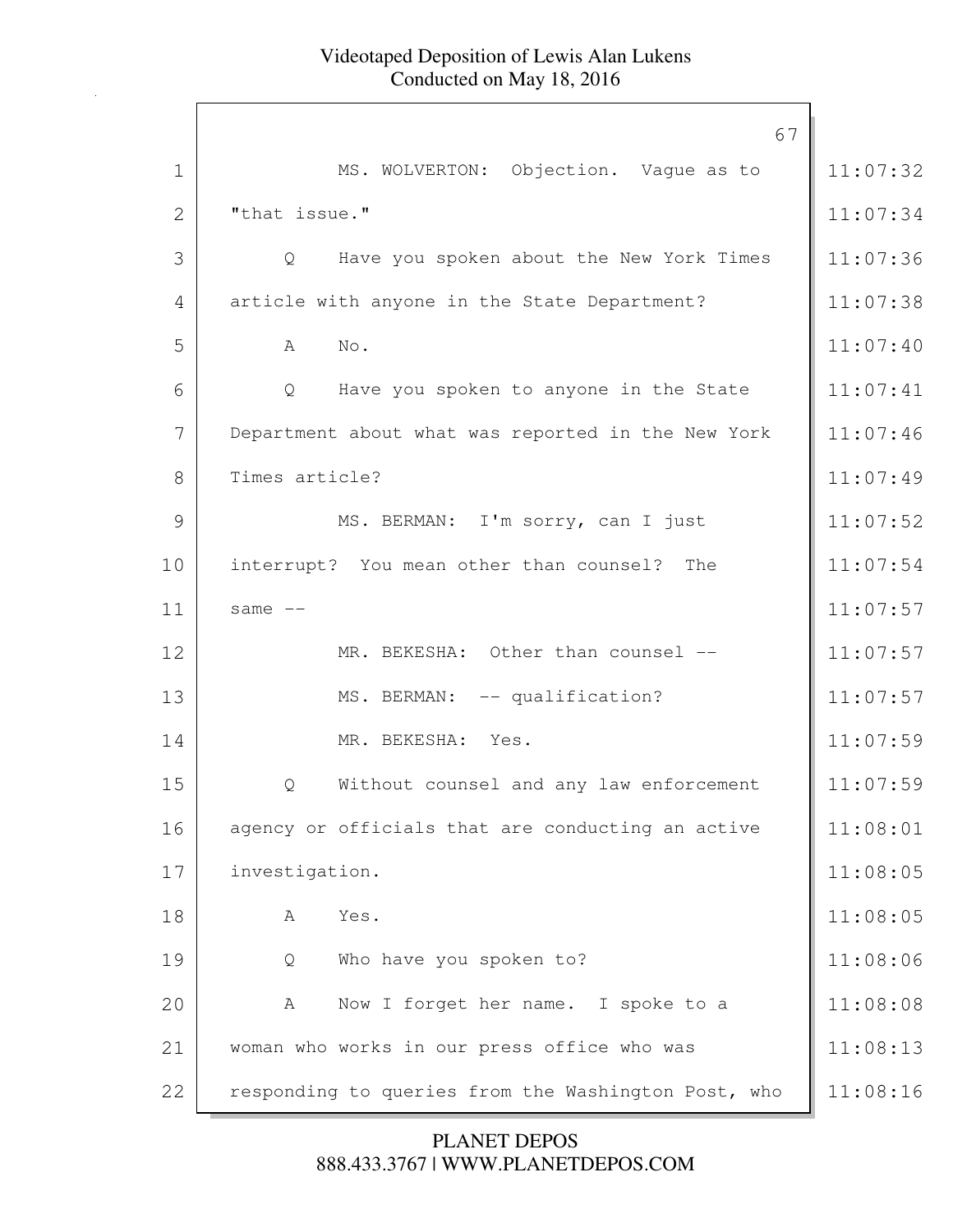|              | 68                                                  |          |
|--------------|-----------------------------------------------------|----------|
| $\mathbf 1$  | was following up on the New York Times story.       | 11:08:20 |
| $\mathbf{2}$ | And what did you two talk about?<br>Q               | 11:08:23 |
| 3            | She asked me the functions of my job<br>A           | 11:08:25 |
| 4            | and -- almost the same questions that you're asking | 11:08:31 |
| 5            | me.                                                 | 11:08:33 |
| 6            | Did you provide her with any different<br>Q         | 11:08:33 |
| 7            | answers than you've provided me today?              | 11:08:36 |
| 8            | A<br>No.                                            | 11:08:39 |
| 9            | Is there any information that you<br>Q              | 11:08:39 |
| 10           | provided her that we haven't covered today?         | 11:08:41 |
| 11           | A<br>No.                                            | 11:08:43 |
| 12           | Have you talked to anybody else outside<br>Q        | 11:08:44 |
| 13           | the State Department about the New York Times       | 11:08:46 |
| 14           | article?                                            | 11:08:49 |
| 15           | $\mathbb A$<br>No.                                  | 11:08:50 |
| 16           | Have you talked to anybody outside the<br>Q         | 11:08:50 |
| 17           | State Department or counsel with the Justice        | 11:08:53 |
| 18           | Department or any law enforcement about the issues  | 11:08:56 |
| 19           | contained within the newspaper article?             | 11:09:00 |
| 20           | Objection. Lack of<br>MS. WOLVERTON:                | 11:09:02 |
| 21           | foundation.                                         | 11:09:04 |
| 22           | Have you talked to anybody outside of the<br>Q      | 11:09:06 |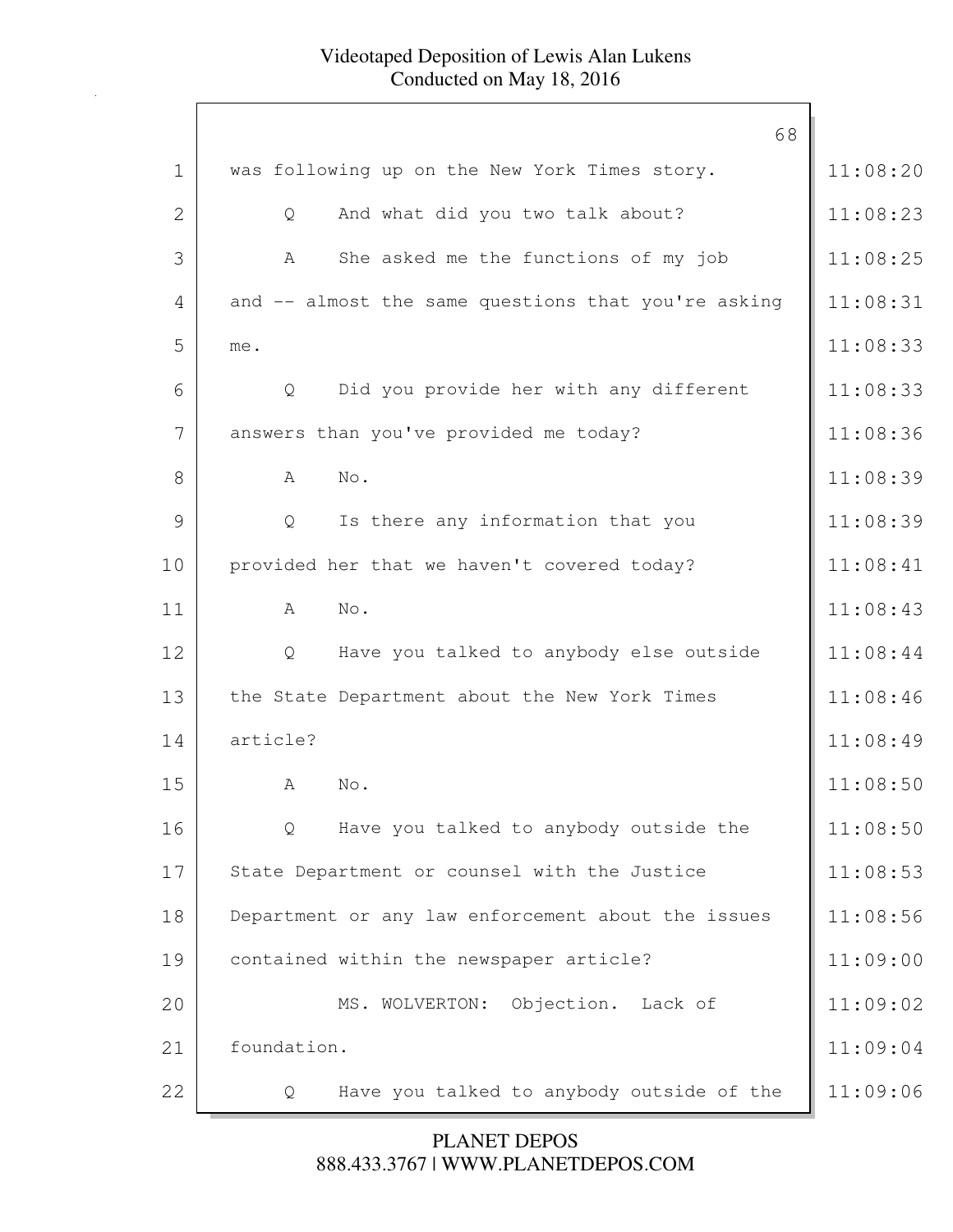|                | 69                                                  |          |
|----------------|-----------------------------------------------------|----------|
| $\mathbf 1$    | State Department, excluding all those various       | 11:09:09 |
| $\overline{2}$ | people, about what was discussed in the newspaper   | 11:09:13 |
| 3              | article, in the New York Times and other reporting? | 11:09:17 |
| 4              | MS. WOLVERTON: Same objection.                      | 11:09:19 |
| 5              | But you can answer to the extent you're             | 11:09:21 |
| 6              | able.                                               | 11:09:23 |
| 7              | Does my wife count?<br>A                            | 11:09:23 |
| 8              | She does. Anybody else?<br>Q                        | 11:09:25 |
| 9              | A<br>No.                                            | 11:09:27 |
| 10             | When did you last speak with<br>Q                   | 11:09:28 |
| 11             | Stephen Mull?                                       | 11:09:34 |
| 12             | Stephen -- Steve and I had an e-mail<br>A           | 11:09:35 |
| 13             | exchange last summer. So about a year ago. June.    | 11:09:39 |
| 14             | June of last year.                                  | 11:09:43 |
| 15             | And did you two discuss any of the issues<br>Q      | 11:09:45 |
| 16             | we've talked about today?                           | 11:09:48 |
| 17             | No.<br>A                                            | 11:09:49 |
| 18             | When was the last time you talked with<br>Q         | 11:09:49 |
| 19             | Patrick Kennedy?                                    | 11:09:52 |
| 20             | I talked to him last week.<br>A                     | 11:09:53 |
| 21             | Okay. Did you -- at that time did you<br>Q          | 11:09:55 |
| 22             | talk to him about anything we've discussed today?   | 11:10:00 |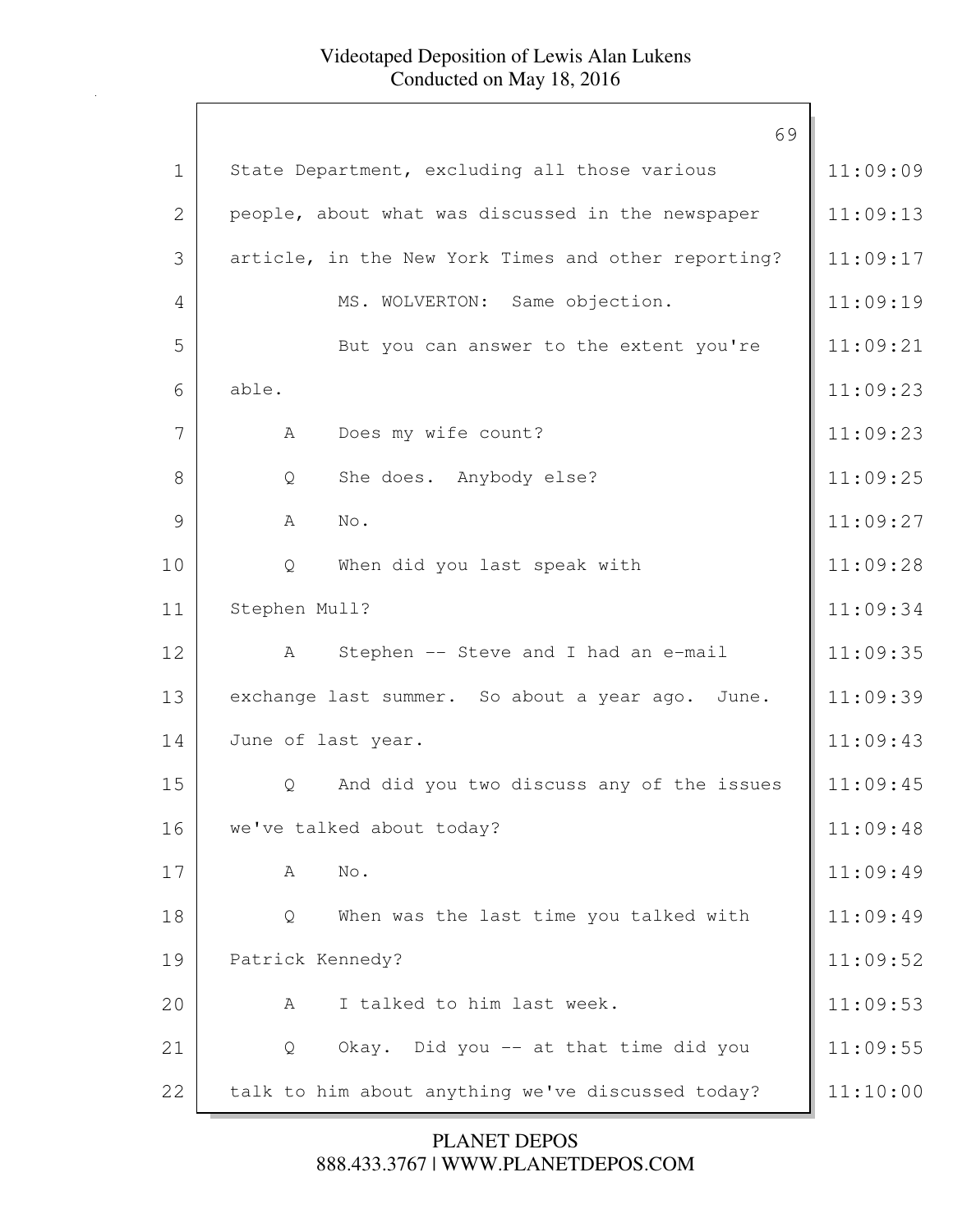|              |               |                                                     | 70 |          |
|--------------|---------------|-----------------------------------------------------|----|----------|
| $\mathbf 1$  | A             | No.                                                 |    | 11:10:04 |
| $\mathbf{2}$ | Q             | Have you talked to Mr. Kennedy about                |    | 11:10:05 |
| 3            |               | Mrs. Clinton's e-mail use since you left the Office |    | 11:10:08 |
| 4            | of Secretary? |                                                     |    | 11:10:12 |
| 5            | Α             | No.                                                 |    | 11:10:14 |
| 6            | Q             | Do you know who Bryan Pagliano is?                  |    | 11:10:14 |
| 7            | A             | I do now.                                           |    | 11:10:19 |
| 8            | Q             | When did you first learn who he was?                |    | 11:10:21 |
| 9            | Α             | Through press reports.                              |    | 11:10:23 |
| 10           | Q             | What have you learned about him?                    |    | 11:10:25 |
| 11           | А             | My understanding is that he was brought             |    | 11:10:27 |
| 12           |               | on board as a Schedule C IT consultant.             |    | 11:10:32 |
| 13           | Q             | Did you know him while you were in                  |    | 11:10:38 |
| 14           | Washington -- |                                                     |    | 11:10:41 |
| 15           | A             | No.                                                 |    | 11:10:42 |
| 16           | Q             | -- during your time as executive                    |    | 11:10:42 |
| 17           | director?     |                                                     |    | 11:10:46 |
| 18           | A             | No.                                                 |    | 11:10:46 |
| 19           | Q             | Do you know if other -- as an IT person,            |    | 11:10:46 |
| 20           |               | do you know if he was within the general IRM of the |    | 11:10:55 |
| 21           |               | State Department, or specifically within S/ES,      |    | 11:10:58 |
| 22           |               | within the executive secretariat's office?          |    | 11:11:04 |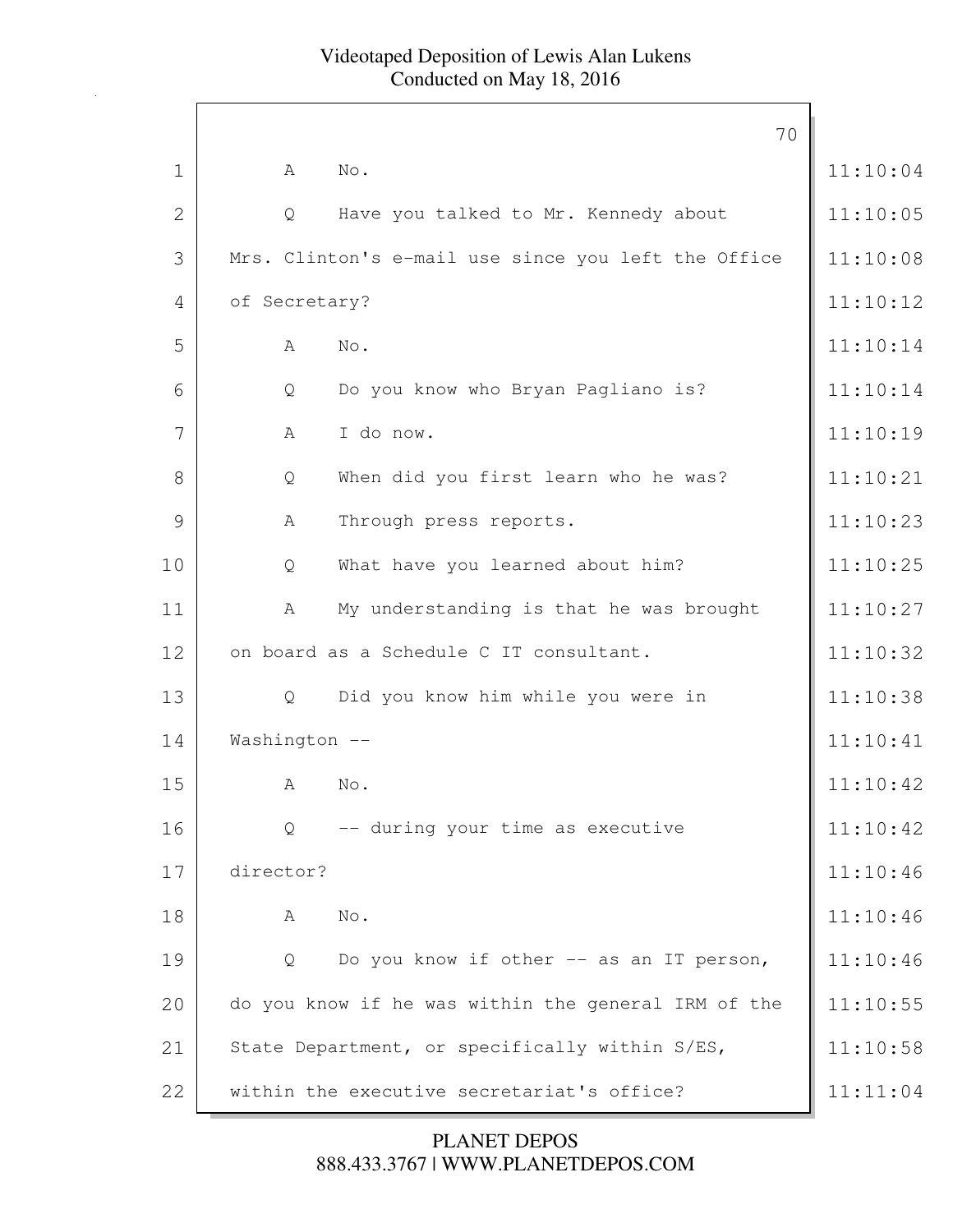|             | 71                                               |          |
|-------------|--------------------------------------------------|----------|
| $\mathbf 1$ | My understanding from the press is that<br>A     | 11:11:08 |
| 2           | he was in what we call the big IRM, not the      | 11:11:11 |
| 3           | $S/ES-IRM$ .                                     | 11:11:14 |
| 4           | And you didn't have an occasion to meet<br>Q     | 11:11:16 |
| 5           | him while you were at the State Department?      | 11:11:18 |
| 6           | Not that I recall, no.<br>A                      | 11:11:20 |
| 7           | MR. BEKESHA: Can we take a five-minute           | 11:11:26 |
| 8           | break, ten-minute break?                         | 11:11:30 |
| 9           | MS. WOLVERTON: Certainly.                        | 11:11:33 |
| 10          | THE VIDEOGRAPHER: We are off the record,         | 11:11:34 |
| 11          | the time is 11:09.                               | 11:11:36 |
| 12          | (Recess taken at 11:09 a.m.)                     | 11:11:38 |
| 13          | THE VIDEOGRAPHER: Here begins tape 2.            | 11:33:01 |
| 14          | We are back on the record at 11:30.              | 11:33:06 |
| 15          | Great, thank you. Mr. Lukens, I just<br>Q        | 11:33:09 |
| 16          | have a few more questions.                       | 11:33:14 |
| 17          | Okay.<br>A                                       | 11:33:15 |
| 18          | You talked a little bit before -- I think<br>Q   | 11:33:15 |
| 19          | you said that you saw Secretary Clinton in       | 11:33:18 |
| 20          | possession of a BlackBerry, was it infrequently? | 11:33:21 |
| 21          | Was that $--$                                    | 11:33:26 |
| 22          | Correct.<br>A                                    | 11:33:26 |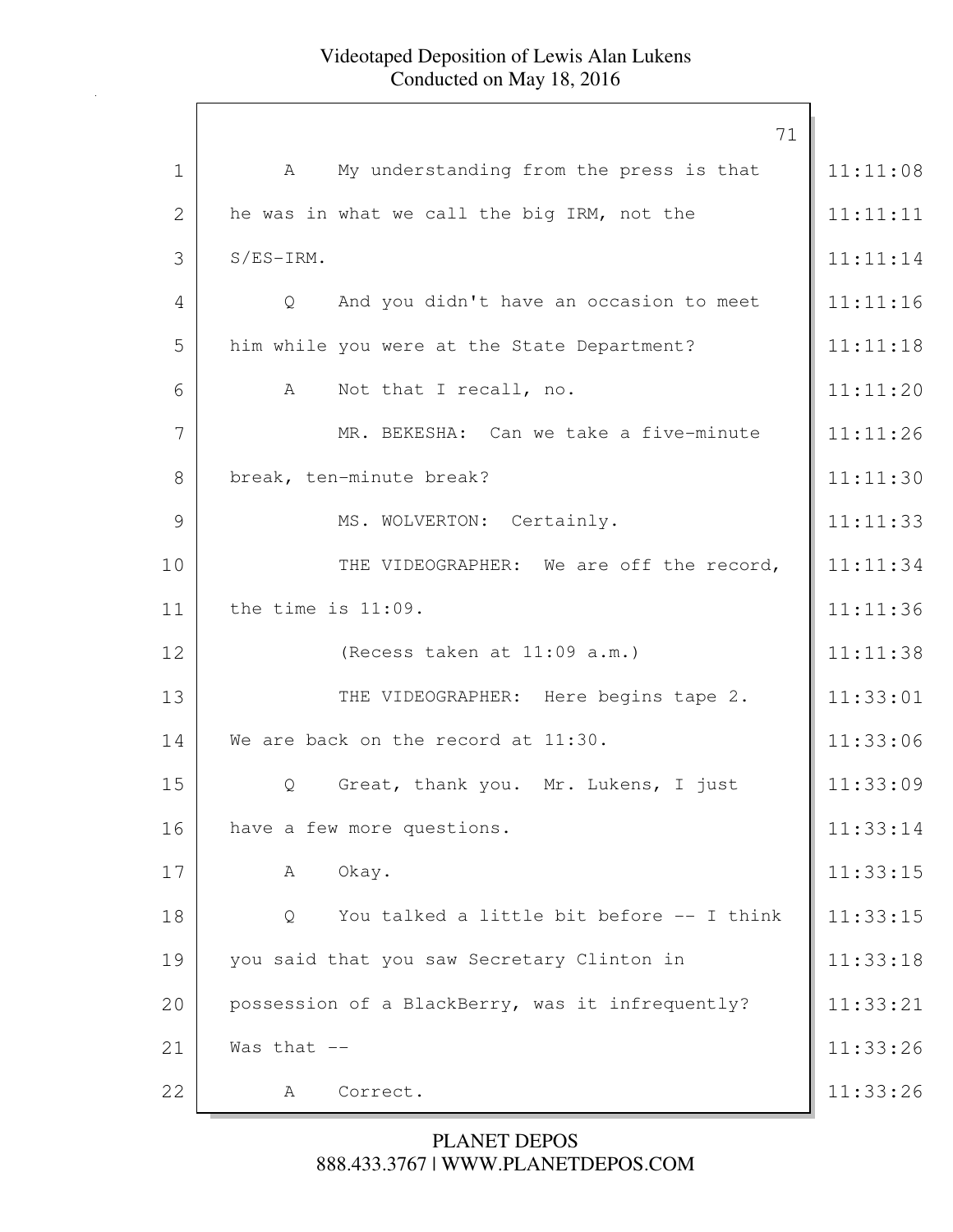|                | 72                                                       |          |
|----------------|----------------------------------------------------------|----------|
| 1              | How would you quantify infrequently?<br>Q                | 11:33:26 |
| $\overline{2}$ | A few times a month.<br>A                                | 11:33:29 |
| 3              | And you -- your travel with her was both<br>$\mathsf{Q}$ | 11:33:33 |
| 4              | domestic and international, or just international?       | 11:33:38 |
| 5              | Just international.<br>$\mathbb A$                       | 11:33:40 |
| 6              | Okay. So while you were traveling<br>Q                   | 11:33:41 |
| 7              | internationally, you just saw her holding or have        | 11:33:44 |
| 8              | possession of a BlackBerry a few times a month?          | 11:33:48 |
| 9              | Correct.<br>$\mathsf{A}$                                 | 11:33:51 |
| 10             | Do you know if that was a<br>Q                           | 11:33:51 |
| 11             | State-Department-issued BlackBerry?                      | 11:33:53 |
| 12             | I don't know.<br>A                                       | 11:33:55 |
| 13             | Do you know who would have been in charge<br>Q           | 11:33:57 |
| 14             | of issuing a BlackBerry to the Secretary of State?       | 11:34:00 |
| 15             | It would have been S/ES-IRM.<br>A                        | 11:34:05 |
| 16             | And they report to you -- they reported<br>Q             | 11:34:07 |
| 17             | to you?                                                  | 11:34:09 |
| 18             | Yeah. I don't believe it was a<br>A                      | 11:34:10 |
| 19             | State Department BlackBerry.                             | 11:34:12 |
| 20             | Did you ever talk -- during the<br>Q                     | 11:34:15 |
| 21             | transition process or shortly after Mrs. Clinton         | 11:34:19 |
| 22             | took office, did you ever talk with Cheryl Mills         | 11:34:22 |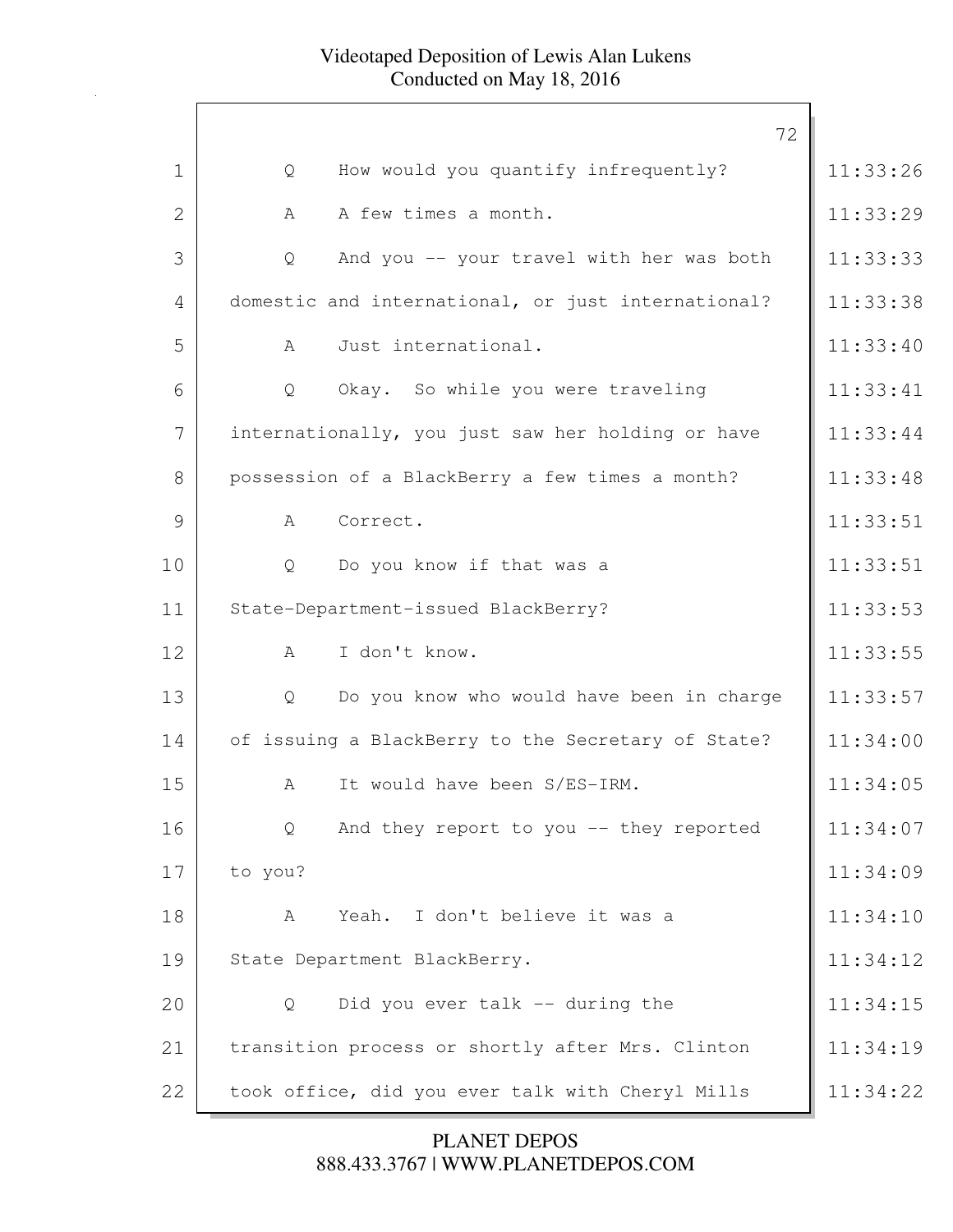|                | 73                                                 |          |
|----------------|----------------------------------------------------|----------|
| $\mathbf 1$    | about issuing Mrs. Clinton a BlackBerry?           | 11:34:25 |
| $\overline{2}$ | I don't remember if we talked about<br>A           | 11:34:27 |
| 3              | issuing her a State Department BlackBerry. We did  | 11:34:29 |
| 4              | talk about how she could access her BlackBerry.    | 11:34:33 |
| 5              | So while you were having those<br>Q                | 11:34:35 |
| 6              | conversations about whether or not she could go to | 11:34:37 |
| 7              | the counselor's office to use a BlackBerry, your   | 11:34:39 |
| 8              | assumption was that it was her personal BlackBerry | 11:34:45 |
| 9              | she wanted to use?                                 | 11:34:47 |
| 10             | Yes.<br>A                                          | 11:34:48 |
| 11             | If it was a State Department BlackBerry,<br>Q      | 11:34:48 |
| 12             | would she have been able to use it in her office?  | 11:34:53 |
| 13             | No.<br>A                                           | 11:34:55 |
| 14             | Do you know if she used -- after your<br>Q         | 11:34:56 |
| 15             | discussions, if she used the counselor's office to | 11:35:01 |
| 16             | use her BlackBerry?                                | 11:35:05 |
| 17             | I don't -- I'm not aware that she did.<br>A        | 11:35:05 |
| 18             | Was she able to use -- was there a<br>Q            | 11:35:10 |
| 19             | workaround, was she able to use her BlackBerry     | 11:35:14 |
| 20             | within her office?                                 | 11:35:17 |
| 21             | I never saw her use her BlackBerry in her<br>A     | 11:35:18 |
| 22             | office.                                            | 11:35:20 |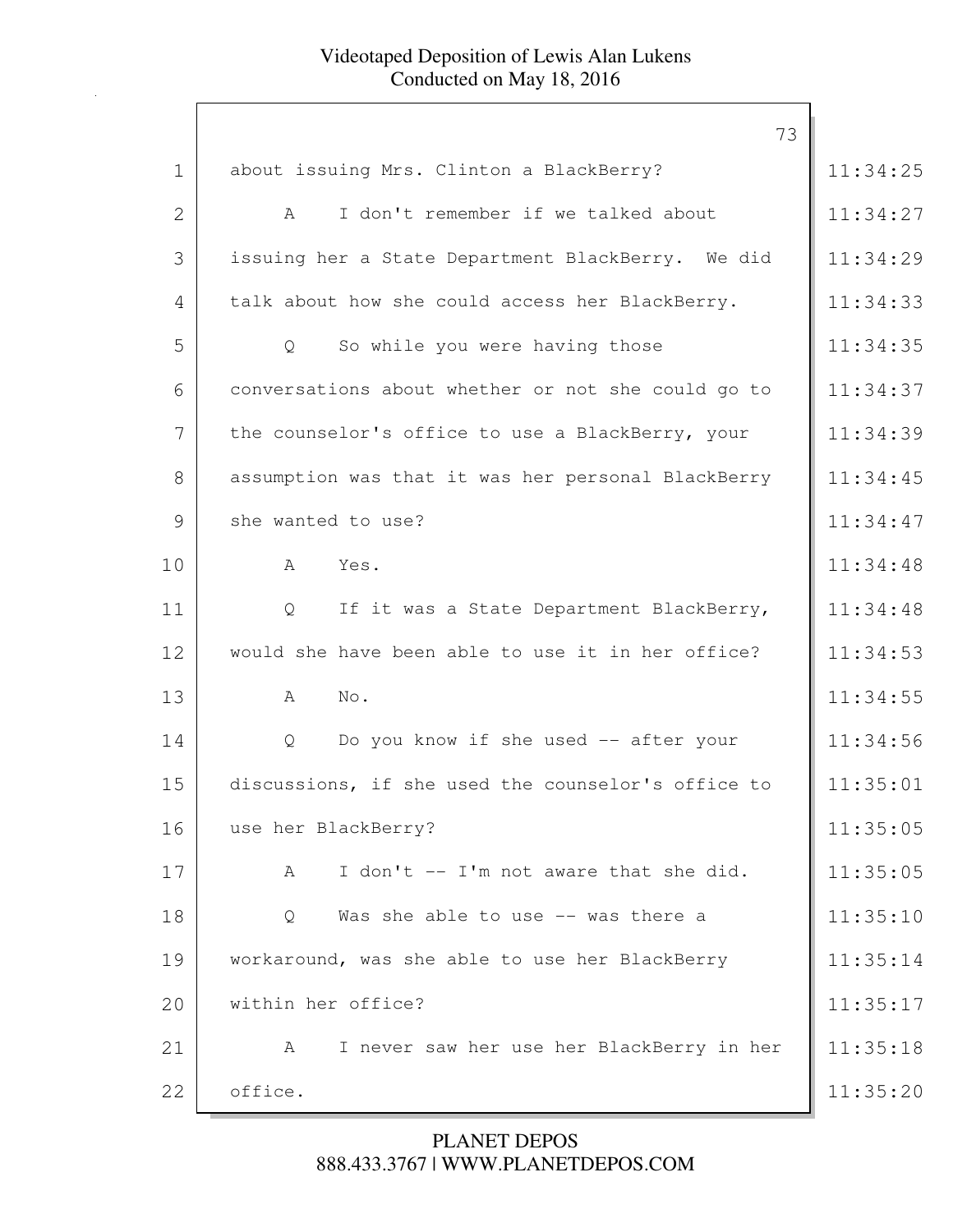|             | 74                                                |          |
|-------------|---------------------------------------------------|----------|
| $\mathbf 1$ | Do you know if she was able to, if she<br>Q       | 11:35:21 |
| 2           | was authorized to?                                | 11:35:24 |
| 3           | I don't believe she would have been<br>A          | 11:35:25 |
| 4           | authorized to.                                    | 11:35:27 |
| 5           | If she were to be authorized to use her<br>Q      | 11:35:28 |
| 6           | BlackBerry in the office, where would that        | 11:35:31 |
| 7           | authorization come from, or approval come from?   | 11:35:35 |
| 8           | It would have come from Diplomatic<br>A           | 11:35:39 |
| 9           | Security.                                         | 11:35:42 |
| 10          | And do you recall who the head of that<br>Q       | 11:35:42 |
| 11          | office was at that time?                          | 11:35:45 |
| 12          | The Assistant Secretary For Diplomatic<br>A       | 11:35:46 |
| 13          | Security at that time was Eric Boswell.           | 11:35:49 |
| 14          | And who would Mr. Boswell have reported<br>Q      | 11:35:53 |
| 15          | to?                                               | 11:35:57 |
| 16          | He would have reported to Pat Kennedy, to<br>A    | 11:35:57 |
| 17          | the under secretary for management.               | 11:36:02 |
| 18          | Do you know if -- do you know if waivers<br>Q     | 11:36:05 |
| 19          | or exceptions were made for State -- or employees | 11:36:12 |
| 20          | of the Office of the Secretary to use their State | 11:36:17 |
| 21          | Department BlackBerrys within the executive suite | 11:36:21 |
| 22          | within the office of the Secretary?               | 11:36:25 |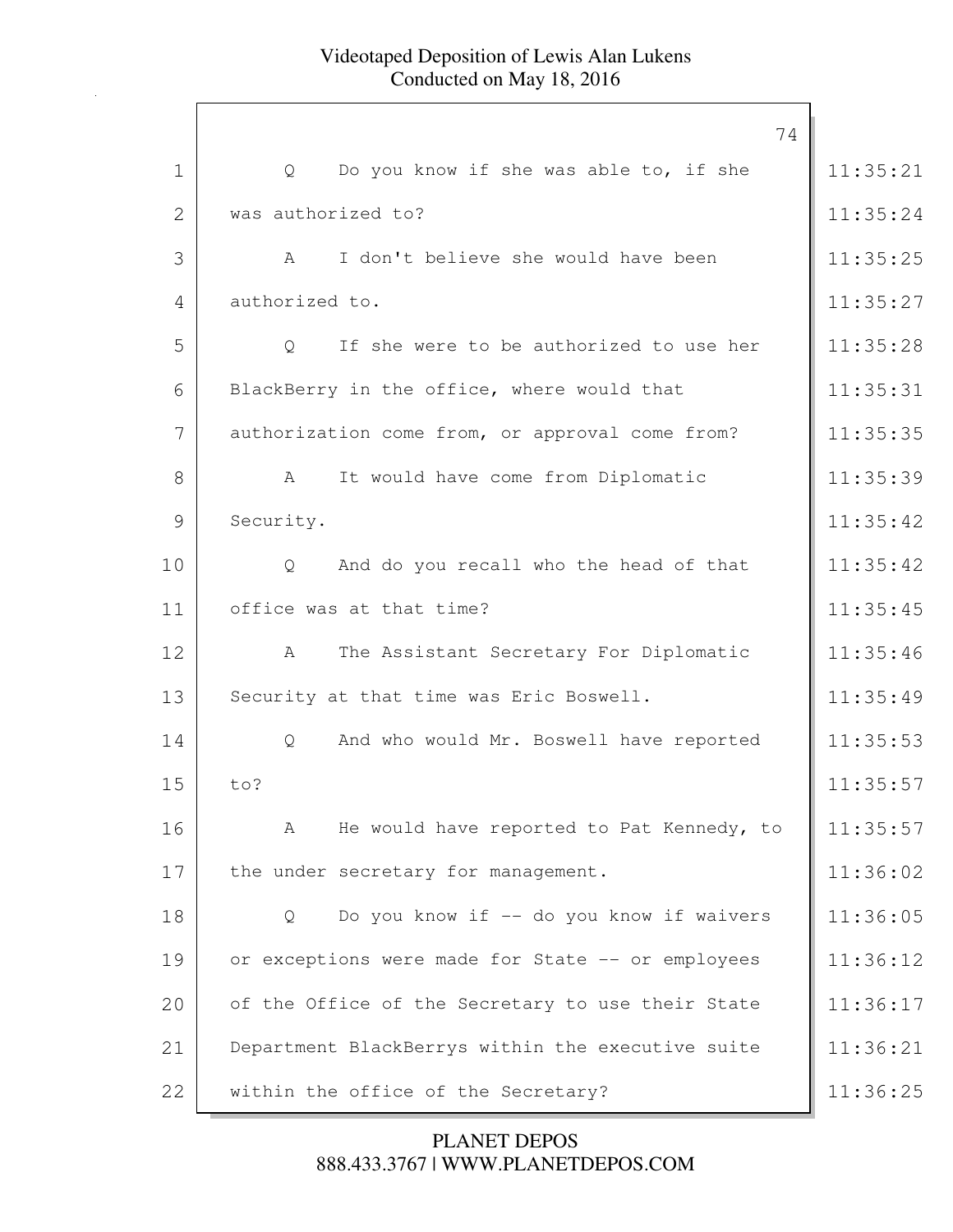|                | 75                                                     |          |
|----------------|--------------------------------------------------------|----------|
| $\mathbf 1$    | I'm not aware of any waivers that were<br>A            | 11:36:27 |
| $\overline{2}$ | made.                                                  | 11:36:29 |
| 3              | Did you have a State Department issued<br>Q            | 11:36:30 |
| 4              | BlackBerry?                                            | 11:36:33 |
| 5              | I did.<br>A                                            | 11:36:33 |
| 6              | Those e-mail conversations we looked at<br>Q           | 11:36:33 |
| 7              | earlier that you had with Ms. Abedin, those would      | 11:36:36 |
| 8              | have probably been on your State -- while you were     | 11:36:39 |
| 9              | using your State Department BlackBerry?                | 11:36:43 |
| 10             | MS. WOLVERTON: Objection. Calls for                    | 11:36:45 |
| 11             | speculation.                                           | 11:36:47 |
| 12             | $\mathsf{Q}$<br>Could you answer the question, please? | 11:36:48 |
| 13             | They were either from my BlackBerry or<br>A            | 11:36:49 |
| 14             | from my desktop.                                       | 11:36:52 |
| 15             | I think one of them you happened to<br>Q               | 11:36:53 |
| 16             | potentially be on a plane at the time, so that         | 11:36:56 |
| 17             | would have been from your State Department             | 11:36:58 |
| 18             | BlackBerry?                                            | 11:37:00 |
| 19             | Yes. Except we could also access through<br>A          | 11:37:00 |
| 20             | laptop our State Department account on the plane.      | 11:37:04 |
| 21             | So it could have been from the laptop too.             | 11:37:06 |
| 22             | And you had Internet access on<br>Q                    | 11:37:08 |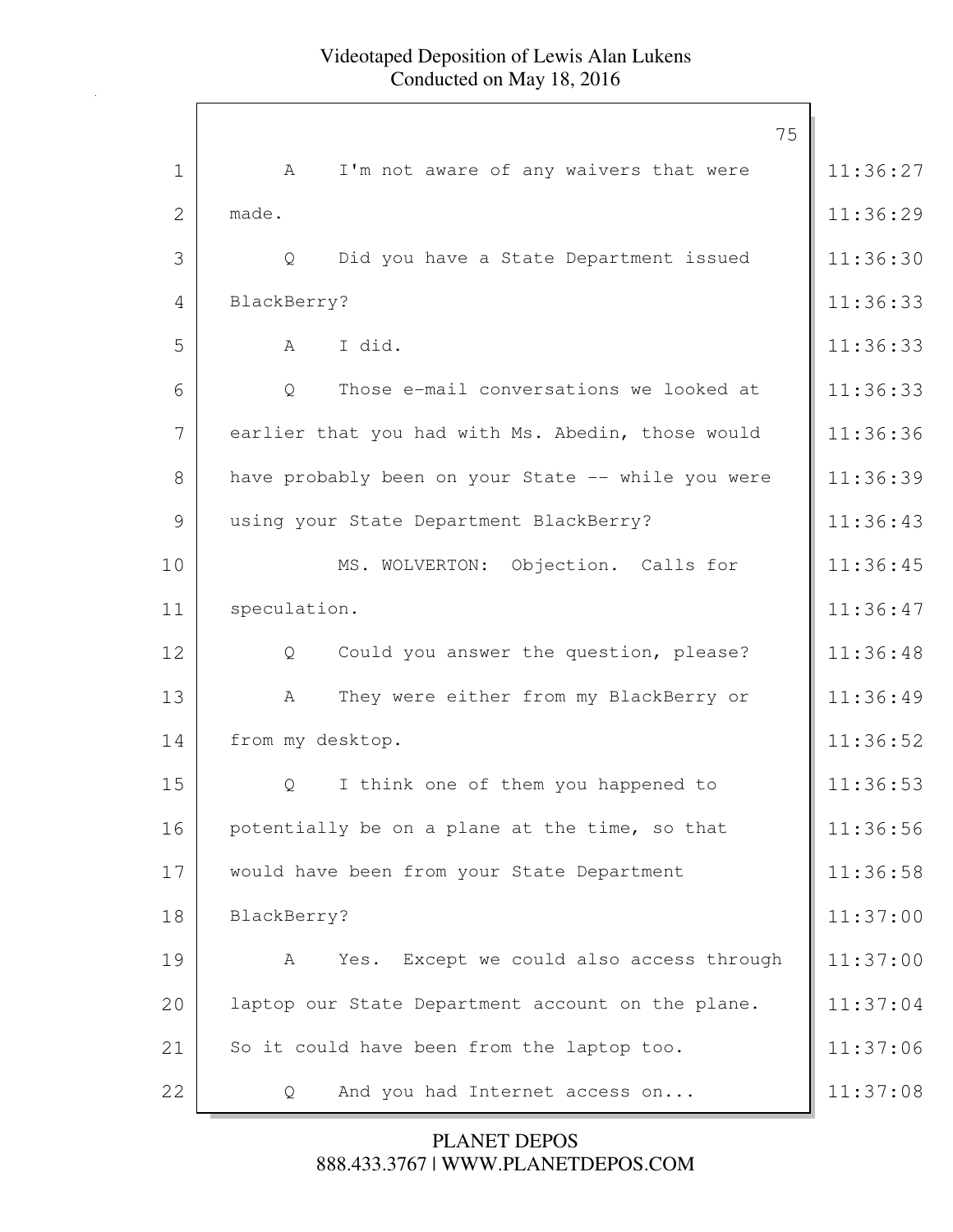|                |             |                                                   | 76 |          |
|----------------|-------------|---------------------------------------------------|----|----------|
| $\mathbf 1$    | A           | Yes.                                              |    | 11:37:11 |
| $\overline{2}$ | Q           | Okay. Do you know if Ms. Abedin had a             |    | 11:37:11 |
| 3              |             | State Department BlackBerry?                      |    | 11:37:14 |
| 4              | A           | She did.                                          |    | 11:37:15 |
| 5              | Q           | Do you know if she used another                   |    | 11:37:16 |
| 6              |             | BlackBerry as well? Did you ever see her carrying |    | 11:37:20 |
| 7              |             | more than one BlackBerry?                         |    | 11:37:23 |
| 8              | $\mathbb A$ | I did.                                            |    | 11:37:24 |
| 9              | Q           | How many BlackBerrys did you see her              |    | 11:37:25 |
| 10             |             | carrying at one time?                             |    | 11:37:30 |
| 11             | A           | I think two.                                      |    | 11:37:31 |
| 12             | Q           | Do you know how frequently she carried            |    | 11:37:31 |
| 13             |             | more than one BlackBerry?                         |    | 11:37:34 |
| 14             | A           | I don't know the frequency.                       |    | 11:37:35 |
| 15             | Q           | Were there any -- were there instances            |    | 11:37:36 |
| 16             |             | where you only saw her carrying one BlackBerry?   |    | 11:37:39 |
| 17             | A           | I don't remember.                                 |    | 11:37:42 |
| 18             | Q           | Would you say it was more usual for her           |    | 11:37:44 |
| 19             |             | to carry two than one?                            |    | 11:37:48 |
| 20             | A           | When you say "carry," you mean visibly in         |    | 11:37:50 |
| 21             | her hands?  |                                                   |    | 11:37:56 |
| 22             | Q           | That you knew that was on her?                    |    | 11:37:56 |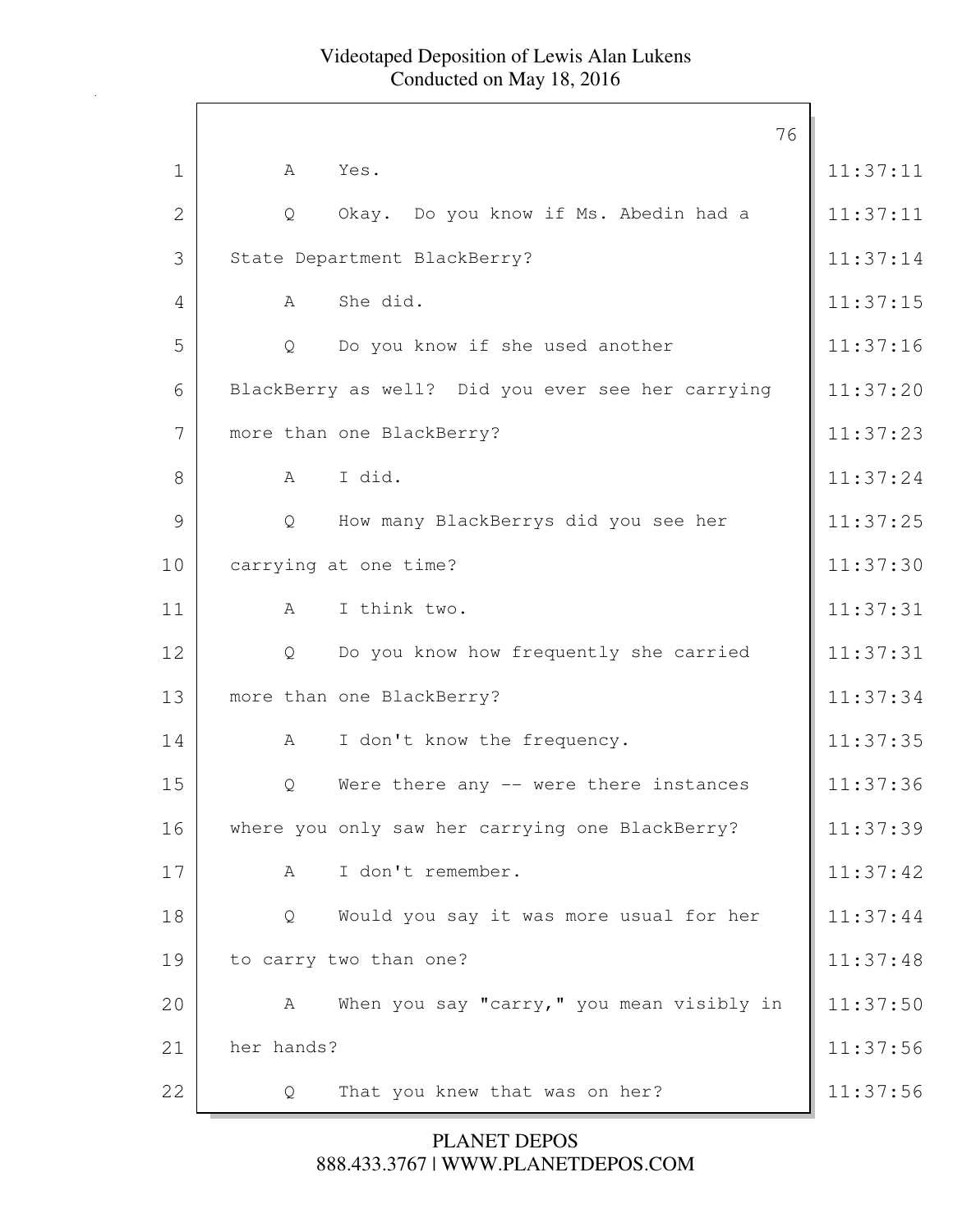|              | 77                                                  |          |
|--------------|-----------------------------------------------------|----------|
| $\mathbf{1}$ | I have no idea what was in her purse.<br>A          | 11:37:58 |
| $\mathbf{2}$ | Did you see her using two BlackBerrys on<br>Q       | 11:38:01 |
| 3            | numerous occasions?                                 | 11:38:04 |
| 4            | MS. WOLVERTON: Objection. Vaque.                    | 11:38:05 |
| 5            | You can answer the question.<br>Q                   | 11:38:08 |
| 6            | Define "numerous," please.<br>A                     | 11:38:09 |
| 7            | You saw her using, at times, two<br>Q               | 11:38:11 |
| 8            | BlackBerrys?                                        | 11:38:17 |
| 9            | A<br>Yes.                                           | 11:38:17 |
| 10           | Do you know if Cheryl Mills used more<br>Q          | 11:38:17 |
| 11           | than one BlackBerry?                                | 11:38:23 |
| 12           | Not that I was aware of.<br>A                       | 11:38:23 |
| 13           | And you mentioned earlier that during the<br>Q      | 11:38:25 |
| 14           | transition period you spoke with Cheryl Mills. Was  | 11:38:32 |
| 15           | she your point of contact to the extent you needed  | 11:38:34 |
| 16           | to go over issues and discuss issues about the      | 11:38:38 |
| 17           | incoming Secretary of State?                        | 11:38:43 |
| 18           | Yes.<br>A                                           | 11:38:45 |
| 19           | Did you talk to anybody else during that<br>Q       | 11:38:45 |
| 20           | transition period immediately before or right after | 11:38:49 |
| 21           | Mrs. Clinton took office, others that would have    | 11:38:52 |
| 22           | been part of the Office of the Secretary or of the  | 11:38:58 |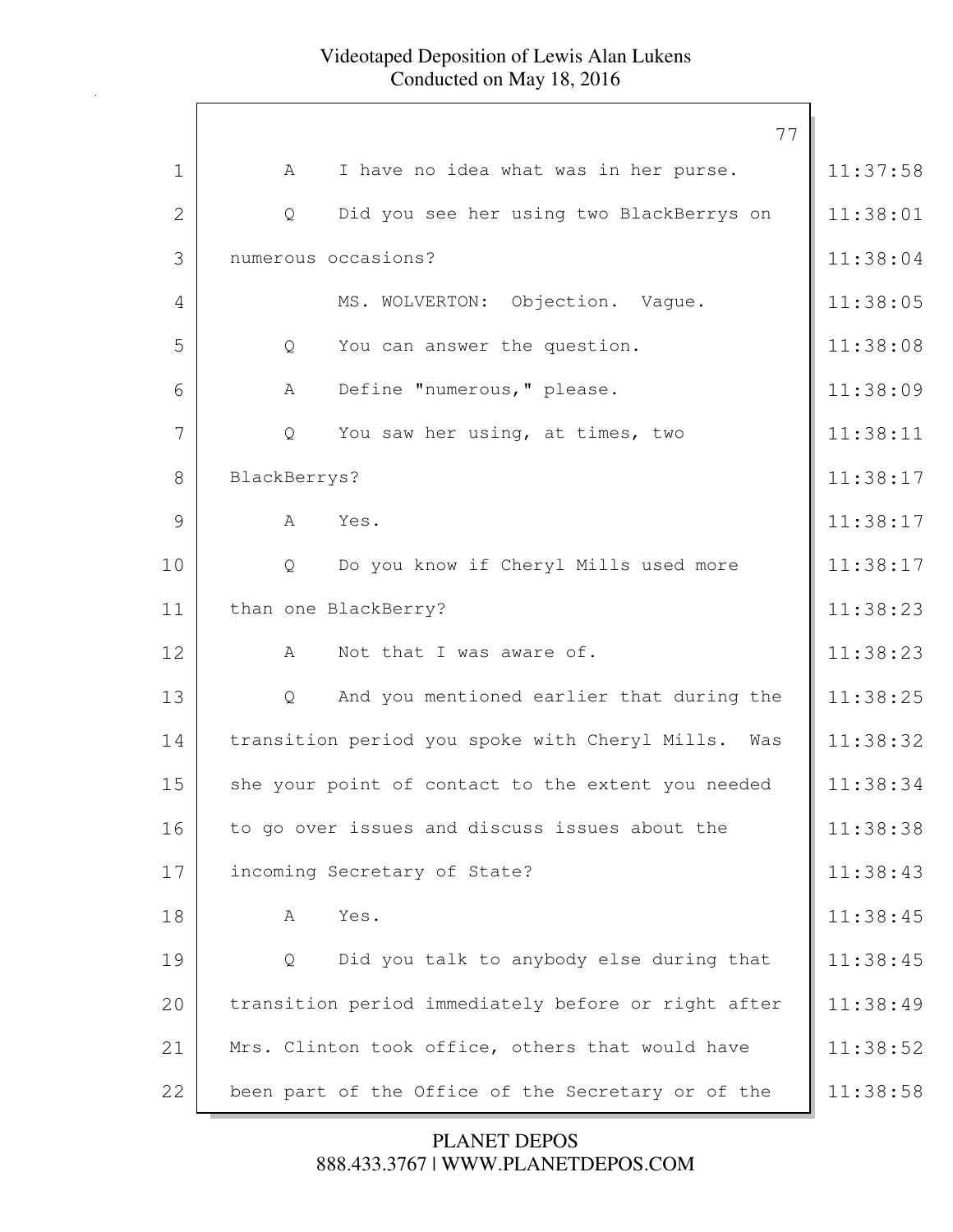|              | 78                                                  |          |
|--------------|-----------------------------------------------------|----------|
| $\mathbf 1$  | transition team?                                    | 11:39:01 |
| $\mathbf{2}$ | Sorry, you said before and after?<br>A              | 11:39:02 |
| 3            | Yeah, around that period. Because you<br>Q          | 11:39:03 |
| 4            | said most of the work was done shortly before and   | 11:39:05 |
| 5            | shortly after she took office.                      | 11:39:08 |
| 6            | Yeah, I mean, most of the work was done<br>A        | 11:39:11 |
| 7            | after as far as on-boarding staff, because they     | 11:39:15 |
| 8            | couldn't actually come on until after inauguration  | 11:39:18 |
| 9            | day. So most of my discussions pre-inauguration on  | 11:39:22 |
| 10           | space issues were with Cheryl Mills. Once staff     | 11:39:26 |
| 11           | came on, then I interacted with all of them.        | 11:39:30 |
| 12           | Was there one particular point of contact<br>Q      | 11:39:34 |
| 13           | within the Office of the Secretary that you         | 11:39:37 |
| 14           | communicated the most with?                         | 11:39:41 |
| 15           | Yes.<br>A                                           | 11:39:42 |
| 16           | Who was that person?<br>Q                           | 11:39:42 |
| 17           | Huma Abedin.<br>A                                   | 11:39:43 |
| 18           | Did you ever speak with Ms. Abedin about<br>Q       | 11:39:45 |
| 19           | Mrs. Clinton -- Secretary Clinton's BlackBerry, the | 11:39:52 |
| 20           | use of her BlackBerry?                              | 11:39:58 |
| 21           | Not that I recall, no.<br>A                         | 11:39:59 |
| 22           | Did you ever talk to her about the<br>Q             | 11:40:00 |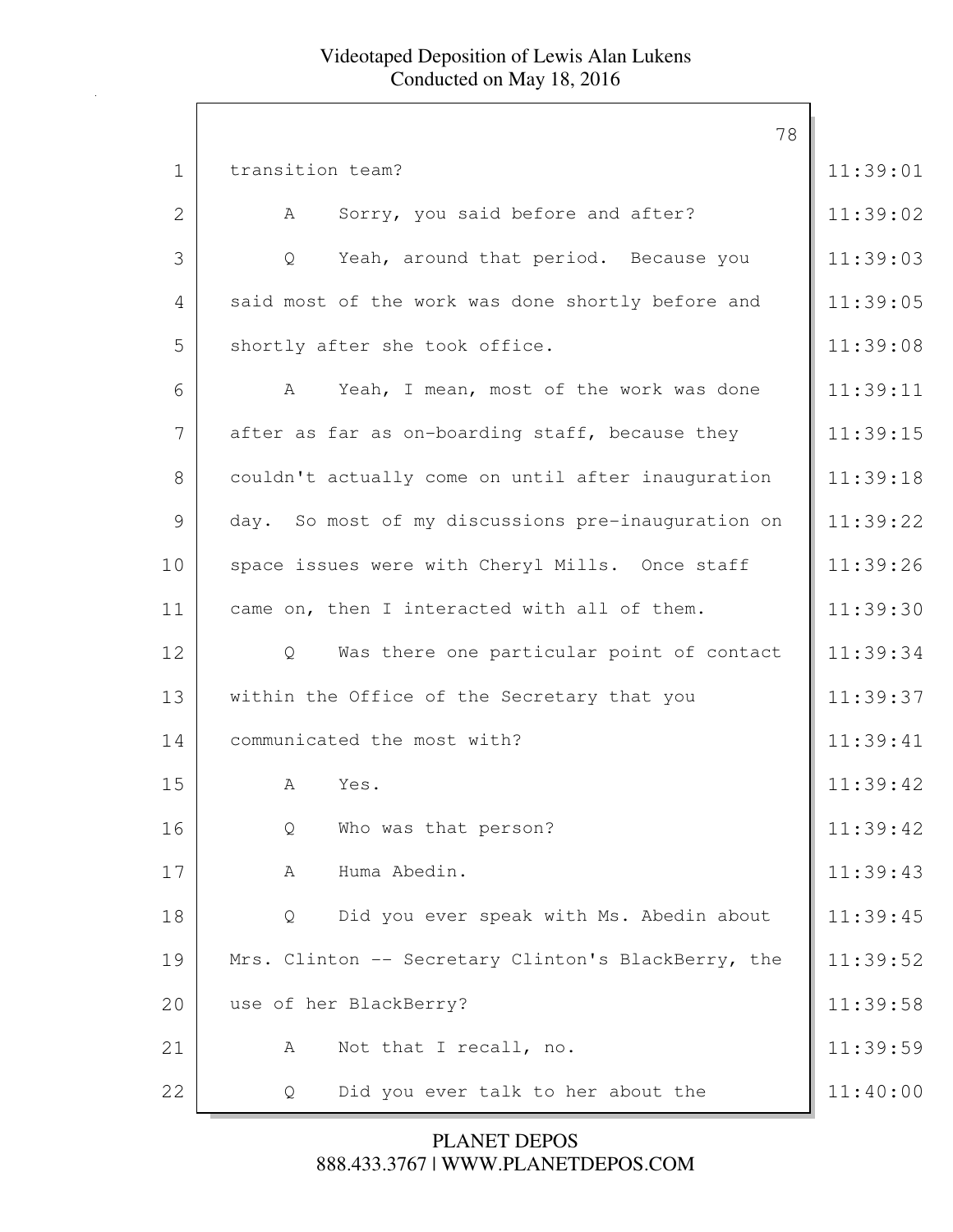|             | 79                                                  |          |
|-------------|-----------------------------------------------------|----------|
| $\mathbf 1$ | State -- whether or not the State Department was    | 11:40:02 |
| 2           | going to issue Secretary Clinton a BlackBerry?      | 11:40:04 |
| 3           | Not that I recall.<br>A                             | 11:40:09 |
| 4           | Looking at those e-mails earlier, it<br>Q           | 11:40:10 |
| 5           | seemed important -- it appears that it was          | 11:40:12 |
| 6           | important for Secretary Clinton to be able to use   | 11:40:14 |
| 7           | her BlackBerry during the day. Do you know how      | 11:40:18 |
| 8           | that ended up resolving itself?                     | 11:40:20 |
| 9           | MS. WOLVERTON: Objection.                           | 11:40:23 |
| 10          | Characterize -- mischaracterizing evidence, lack of | 11:40:26 |
| 11          | foundation.                                         | 11:40:28 |
| 12          | Do you know how the issue of her<br>$\mathsf{Q}$    | 11:40:29 |
| 13          | BlackBerry use while she was at the                 | 11:40:31 |
| 14          | State Department was resolved?                      | 11:40:34 |
| 15          | No.<br>A                                            | 11:40:35 |
| 16          | But you -- did you ever have meetings<br>Q          | 11:40:35 |
| 17          | with Mrs. Clinton within her office or within the   | 11:40:41 |
| 18          | executive suite?                                    | 11:40:45 |
| 19          | Rarely, but I did.<br>A                             | 11:40:46 |
| 20          | When you did, did you see her using or in<br>Q      | 11:40:48 |
| 21          | possession of a BlackBerry?                         | 11:40:52 |
| 22          | Can I just go back? Because I did<br>No.<br>A       | 11:40:53 |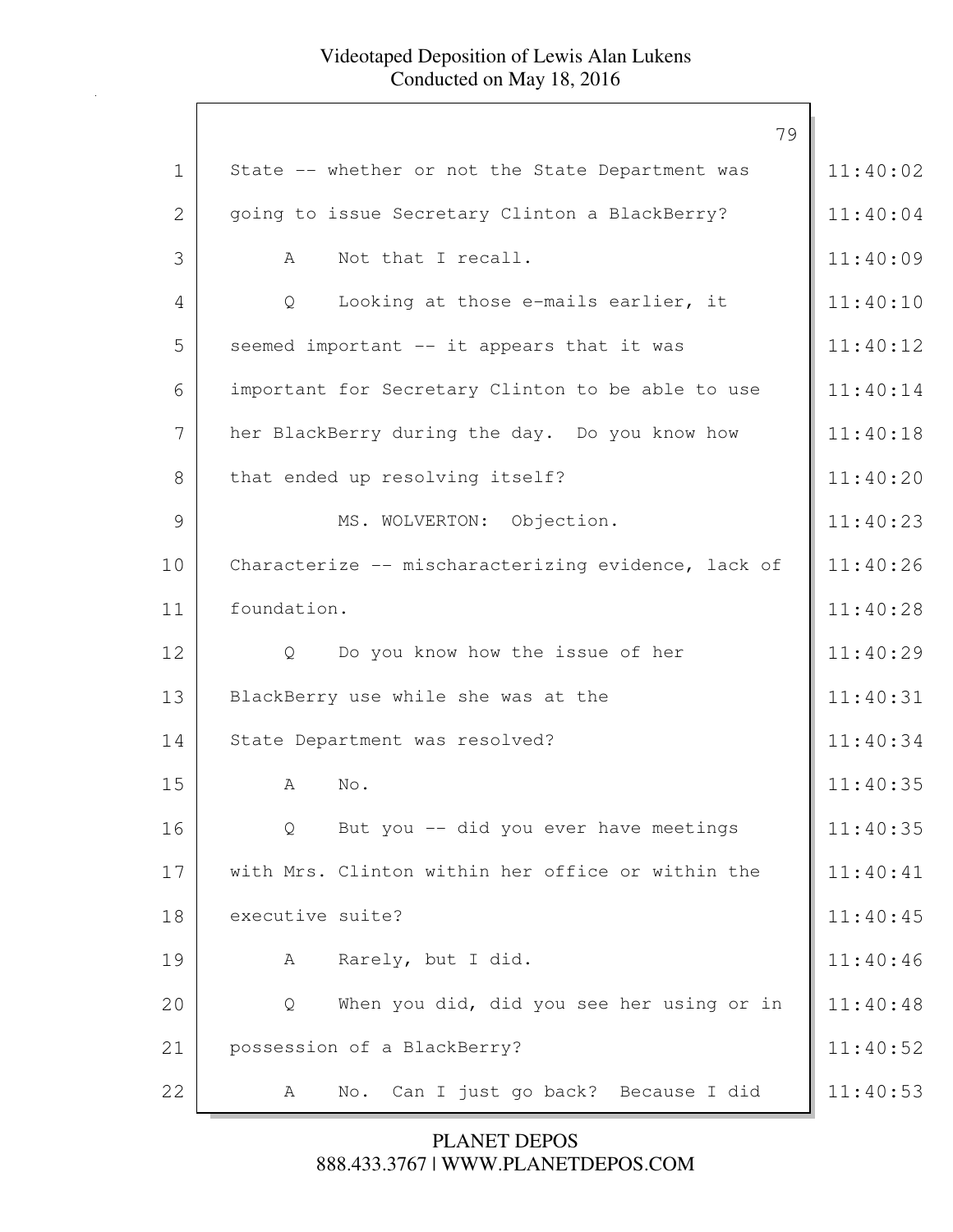|              | 80                                                |          |
|--------------|---------------------------------------------------|----------|
| $\mathbf 1$  | on occasion see Secretary Clinton in the hallway  | 11:40:57 |
| $\mathbf{2}$ | outside the SCIF standing there looking at her    | 11:41:02 |
| 3            | BlackBerry.                                       | 11:41:05 |
| 4            | Okay. Did you -- do you know what she<br>Q        | 11:41:05 |
| 5            | was doing on her BlackBerry at that time?         | 11:41:10 |
| 6            | $\mathrm{No}$ .<br>A                              | 11:41:12 |
| 7            | Did you think she was sending personal<br>Q       | 11:41:12 |
| 8            | e-mail or reading personal e-mail at that time?   | 11:41:15 |
| 9            | I had no idea what she was doing.<br>Α            | 11:41:18 |
| 10           | Do you know -- you don't know if she was<br>Q     | 11:41:20 |
| 11           | conducting official government business or not    | 11:41:23 |
| 12           | during that time?                                 | 11:41:25 |
| 13           | I don't know what she was doing.<br>A             | 11:41:25 |
| 14           | Do you know of other employees that may<br>Q      | 11:41:26 |
| 15           | have communicated with Mrs. Clinton via e-mail to | 11:41:29 |
| 16           | conduct official government business?             | 11:41:32 |
| 17           | Not that $I$ --<br>A                              | 11:41:34 |
| 18           | MS. WOLVERTON: Objection, vague.                  | 11:41:34 |
| 19           | Did you ever talk to any other employees<br>Q     | 11:41:36 |
| 20           | about them sending e-mails or receiving e-mails   | 11:41:38 |
| 21           | from the Secretary?                               | 11:41:41 |
| 22           | No.<br>A                                          | 11:41:42 |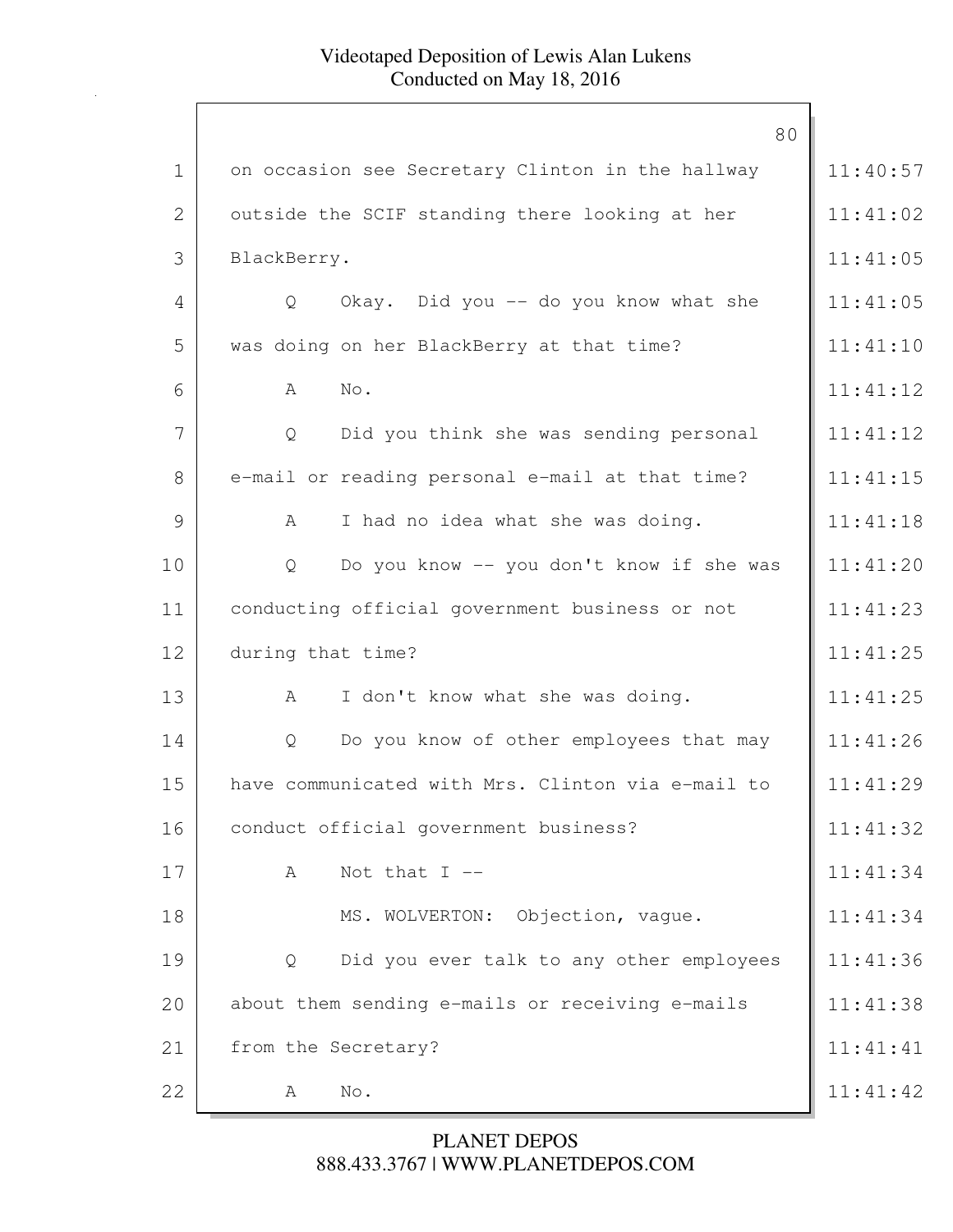|              | 81                                                 |          |
|--------------|----------------------------------------------------|----------|
| $\mathbf 1$  | About how many times did you see<br>Q              | 11:41:42 |
| $\mathbf{2}$ | Mrs. Clinton outside her office in the hallway     | 11:41:57 |
| 3            | using her BlackBerry?                              | 11:41:59 |
| 4            | MS. BERMAN: I'm going to object. You're            | 11:42:01 |
| 5            | mischaracterizing his testimony.                   | 11:42:03 |
| 6            | Did you see Mrs. Clinton in the hallway<br>Q       | 11:42:05 |
| 7            | with her BlackBerry? I guess outside her office -- | 11:42:08 |
| 8            | the hallway outside the SCIF I guess is how you    | 11:42:13 |
| 9            | described it?                                      | 11:42:16 |
| 10           | A<br>Yes.                                          | 11:42:16 |
| 11           | How often did you see her using -- having<br>Q     | 11:42:17 |
| 12           | in possession or using her BlackBerry in that      | 11:42:22 |
| 13           | hallway?                                           | 11:42:24 |
| 14           | MS. BERMAN: Same objection.                        | 11:42:26 |
| 15           | You can answer the question.<br>Q                  | 11:42:32 |
| 16           | I can recall maybe half a dozen times.<br>A        | 11:42:34 |
| 17           | MR. BEKESHA: That's all the questions we           | 11:42:46 |
| 18           | have.                                              | 11:42:47 |
| 19           | MS. WOLVERTON: Can we take a short                 | 11:42:49 |
| 20           | break?                                             | 11:42:51 |
| 21           | MR. BEKESHA: Sure.                                 | 11:42:52 |
| 22           | THE VIDEOGRAPHER: We are off the record            | 11:42:54 |
|              |                                                    |          |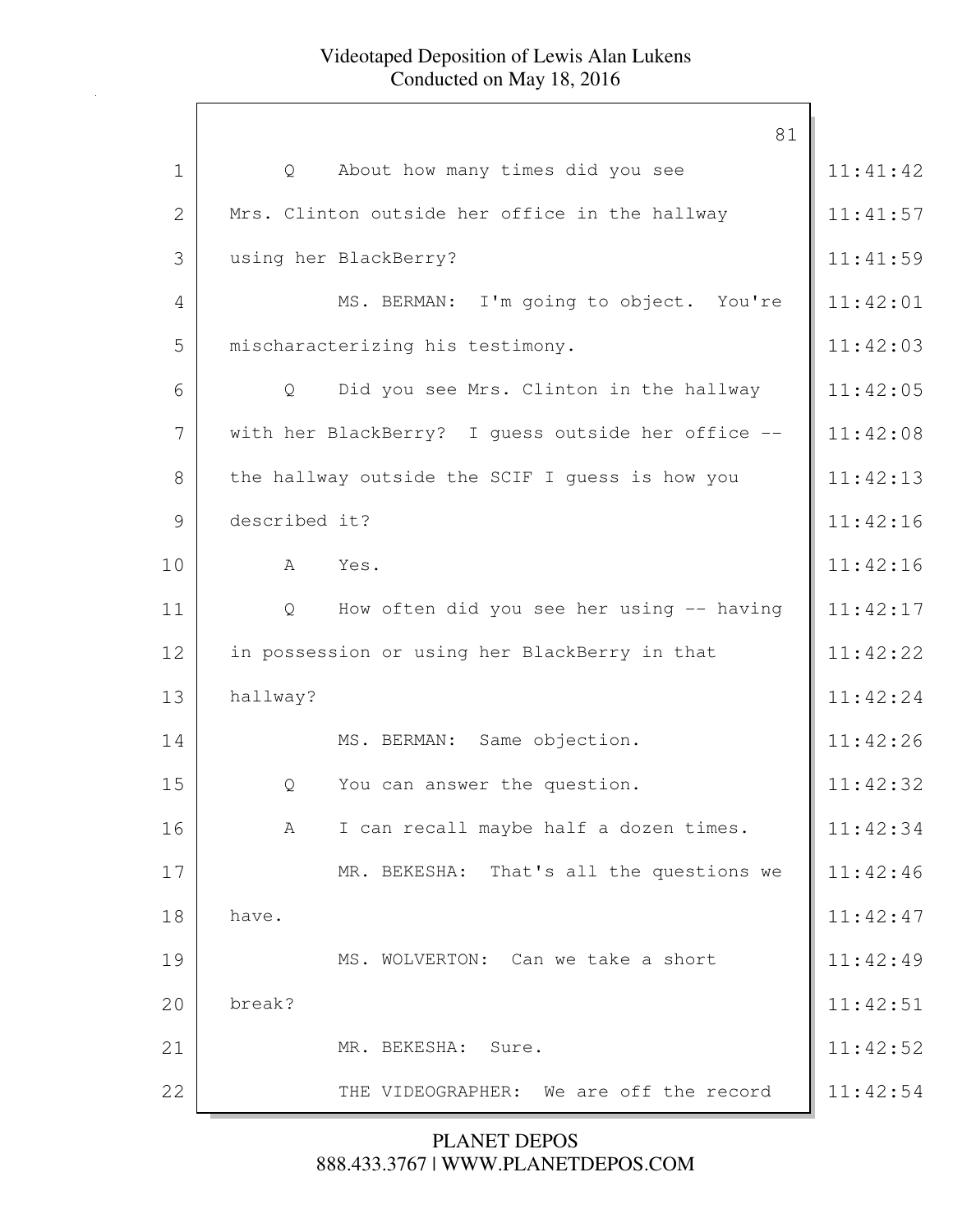|                | 82                                                  |          |
|----------------|-----------------------------------------------------|----------|
| $\mathbf{1}$   | at 11:40.                                           | 11:42:56 |
| $\mathbf{2}$   | (Recess taken at 11:40 a.m.)                        | 11:42:59 |
| 3              | THE VIDEOGRAPHER: We are back on the                | 11:45:40 |
| $\overline{4}$ | record at 11:43.                                    | 11:45:49 |
| 5              | EXAMINATION BY COUNSEL FOR DEFENDANT                | 11:45:54 |
| 6              | BY MS. WOLVERTON:                                   | 11:45:54 |
| 7              | Mr. Lukens, I have just a few questions<br>Q        | 11:45:55 |
| 8              | to ask you. Can you -- directing your attention     | 11:45:59 |
| 9              | back to what's been marked as Exhibit 1, please.    | 11:46:05 |
| 10             | And at the beginning of the e-mail chain which      | 11:46:15 |
| 11             | starts at the bottom of page 2 and carries over to  | 11:46:18 |
| 12             | page 3, and what's the sentence or line marked      | 11:46:21 |
| 13             | number 4, at the end there is a reference to "check | 11:46:31 |
| 14             | her e-mail." And earlier there's a reference to     | 11:46:33 |
| 15             | "HRC." And did you testify that that was a          | 11:46:37 |
| 16             | reference to former Secretary Clinton checking her  | 11:46:40 |
| 17             | $e$ -mail?                                          | 11:46:45 |
| 18             | Yes.<br>А                                           | 11:46:45 |
| 19             | What was your understanding of why former<br>Q      | 11:46:45 |
| 20             | Secretary Clinton wanted to check her e-mail?       | 11:46:50 |
| 21             | My understanding was for her to stay in<br>A        | 11:46:52 |
| 22             | touch with family and friends.                      | 11:46:57 |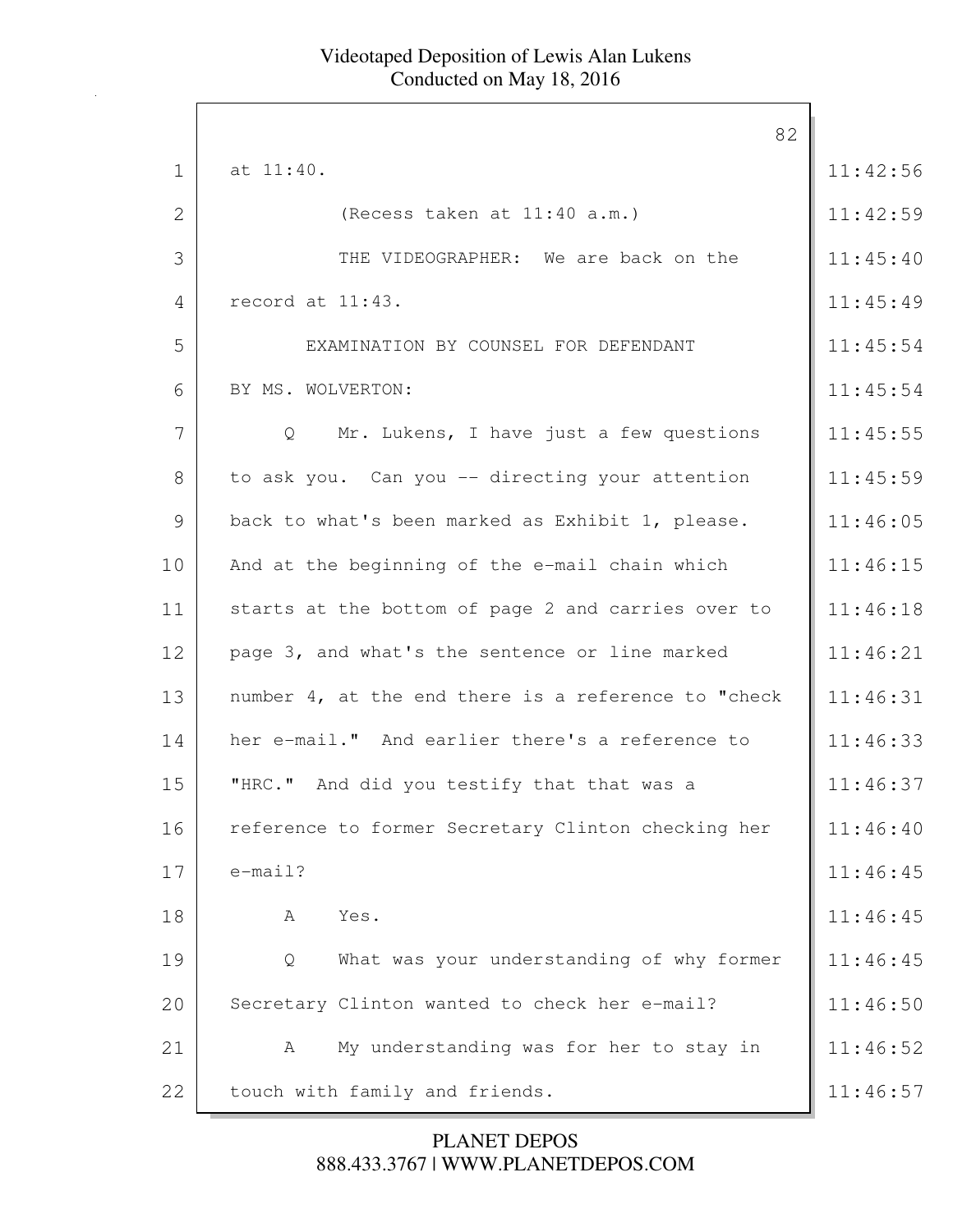|              | 83                                                  |          |
|--------------|-----------------------------------------------------|----------|
| $\mathbf 1$  | Did you have any indication of whether<br>Q         | 11:46:58 |
| $\mathbf{2}$ | she was checking e-mail for work purposes?          | 11:47:00 |
| 3            | No.<br>A                                            | 11:47:03 |
| 4            | So can I direct your attention to later<br>Q        | 11:47:04 |
| 5            | on in the e-mail chain, page 1, the very last       | 11:47:12 |
| 6            | e-mail that's fully on the page is from             | 11:47:24 |
| 7            | Patrick Kennedy to you. And it looks -- oh, you     | 11:47:27 |
| 8            | and Cheryl Mills. And it says: "Cheryl, the         | 11:47:36 |
| 9            | standalone separate network PC is on on [sic] great | 11:47:40 |
| 10           | idea. Regards, Pat."                                | 11:47:45 |
| 11           | Do you see that?                                    | 11:47:48 |
| 12           | A<br>Yes.                                           | 11:47:49 |
| 13           | And so you testified earlier that the<br>Q          | 11:47:49 |
| 14           | standalone computer was for -- the idea you         | 11:47:52 |
| 15           | proposed was for former Secretary Clinton to use to | 11:48:01 |
| 16           | check her e-mail in her office. Is that correct?    | 11:48:04 |
| 17           | Yes.<br>Α                                           | 11:48:05 |
| 18           | And so the standalone computer that you<br>Q        | 11:48:06 |
| 19           | were proposing to allow her to check e-mail, was    | 11:48:10 |
| 20           | that for her to stay in touch with family and       | 11:48:13 |
| 21           | friends or for work purposes?                       | 11:48:15 |
| 22           | My understanding was family and friends.<br>A       | 11:48:17 |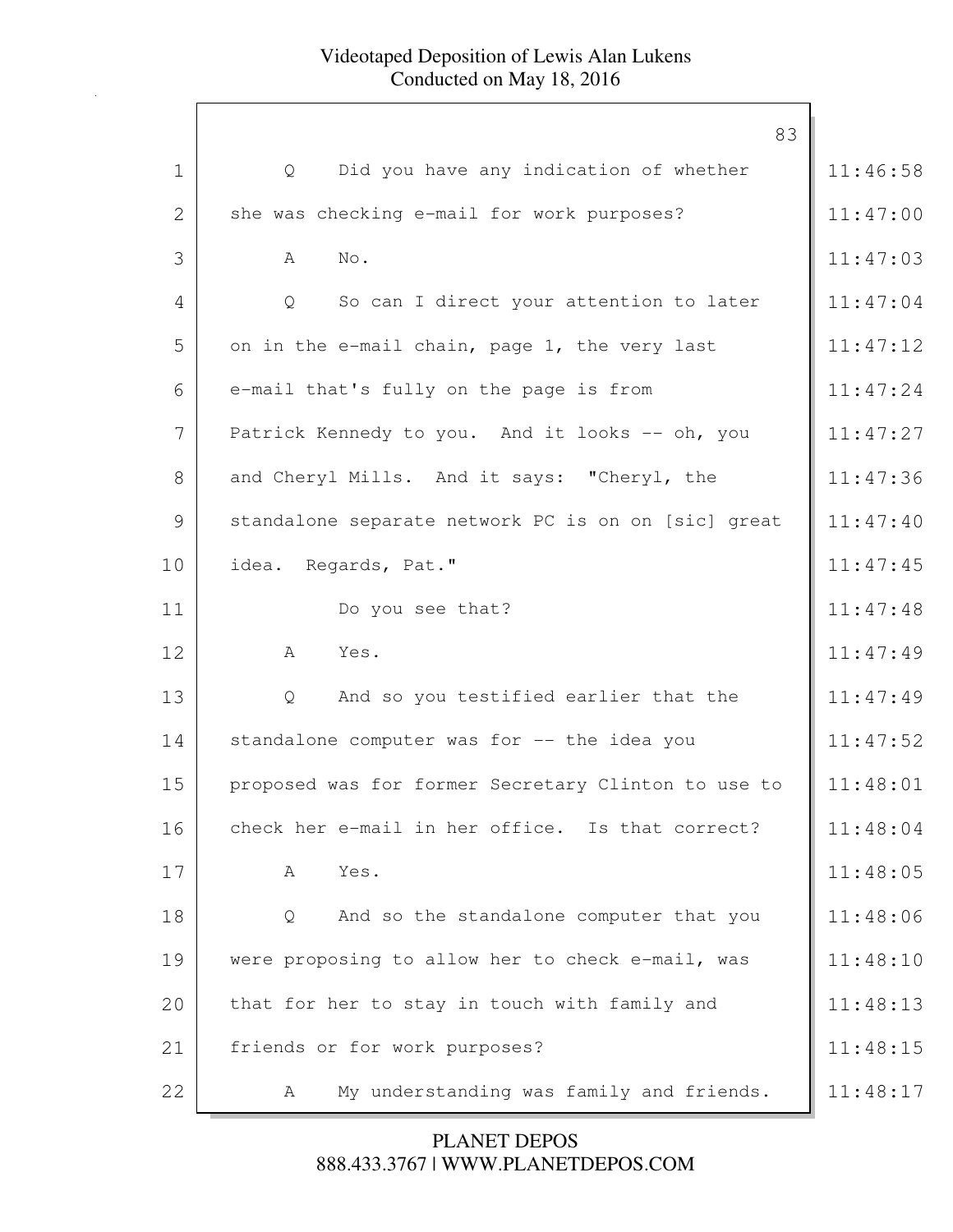|              | 84                                                      |          |
|--------------|---------------------------------------------------------|----------|
| $\mathbf 1$  | Did you have any reason to believe that<br>Q            | 11:48:20 |
| $\mathbf{2}$ | the standalone computer would be used for any other     | 11:48:25 |
|              |                                                         |          |
| 3            | purpose?                                                | 11:48:29 |
| 4            | No.<br>A                                                | 11:48:29 |
| 5            | Mr. Lukens, you testified earlier that<br>Q             | 11:48:29 |
| 6            | you didn't receive any guidance on the Freedom of       | 11:48:35 |
| 7            | Information Act or the Federal Records Act. Did         | 11:48:42 |
| 8            | you mean during your tenure as executive director       | 11:48:48 |
| 9            | or at any point in your career at State?                | 11:48:50 |
| 10           | I meant during my tenure in this job as<br>A            | 11:48:54 |
| 11           | executive director.                                     | 11:48:58 |
| 12           | Do you recall whether at any point in<br>Q              | 11:48:59 |
| 13           | your career you received guidance on records            | 11:49:01 |
| 14           | management?                                             | 11:49:03 |
| 15           | A<br>Yes.                                               | 11:49:04 |
| 16           | Do you recall whether it included the<br>$\overline{Q}$ | 11:49:04 |
| 17           | Freedom of Information Act?                             | 11:49:08 |
| 18           | Yes.<br>A                                               | 11:49:09 |
| 19           | MS. WOLVERTON: No further questions.                    | 11:49:16 |
| 20           | Thank you.                                              | 11:49:17 |
| 21           | MR. BEKESHA: Just a couple follow-up                    | 11:49:31 |
| 22           | questions.                                              | 11:49:33 |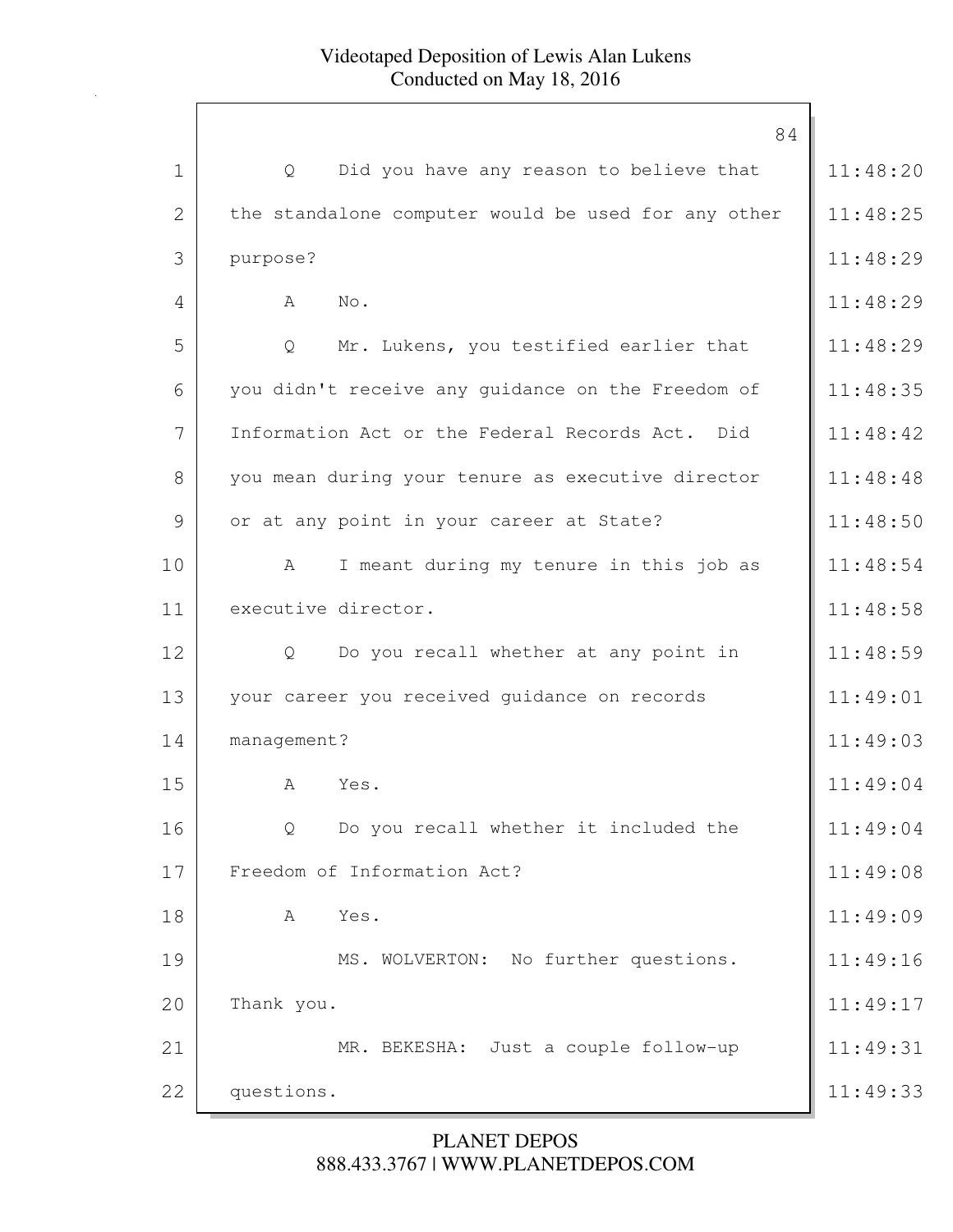|                | 85                                                  |          |
|----------------|-----------------------------------------------------|----------|
| $\mathbf 1$    | CONTINUED EXAMINATION BY COUNSEL FOR PLAINTIFF      | 11:49:33 |
| $\overline{2}$ | BY MR. BEKESHA:                                     | 11:49:35 |
| 3              | You just testified it was your<br>$\overline{Q}$    | 11:49:35 |
| 4              | understanding Mrs. Clinton -- or Secretary Clinton  | 11:49:37 |
| 5              | was going to use the standalone computer to         | 11:49:40 |
| 6              | communicate with family and friends, to e-mail with | 11:49:43 |
| 7              | family and friends?                                 | 11:49:46 |
| 8              | That was my understanding at the time.<br>A         | 11:49:46 |
| 9              | Did you know how she was going to<br>Q              | 11:49:48 |
| 10             | communicate with State Department officials?        | 11:49:50 |
| 11             | I did not.<br>A                                     | 11:49:53 |
| 12             | Did you inquire with Ms. Abedin,<br>Q               | 11:49:53 |
| 13             | Ms. Mills, or Mrs. Clinton about if she needed a    | 11:50:00 |
| 14             | computer to conduct official government business?   | 11:50:03 |
| 15             | No.<br>A                                            | 11:50:05 |
| 16             | At any point did Mr. Kennedy, Ms. Mills,<br>$\circ$ | 11:50:06 |
| 17             | Ms. Abedin ask you to provide Mrs. Clinton with a   | 11:50:12 |
| 18             | computer to conduct official government business?   | 11:50:19 |
| 19             | Not that I recall, no.<br>A                         | 11:50:21 |
| 20             | And you mentioned the use of<br>Q                   | 11:50:22 |
| 21             | BlackBerry -- you thought Mrs. Clinton was using    | 11:50:27 |
| 22             | the BlackBerry and needed a way to use her          | 11:50:32 |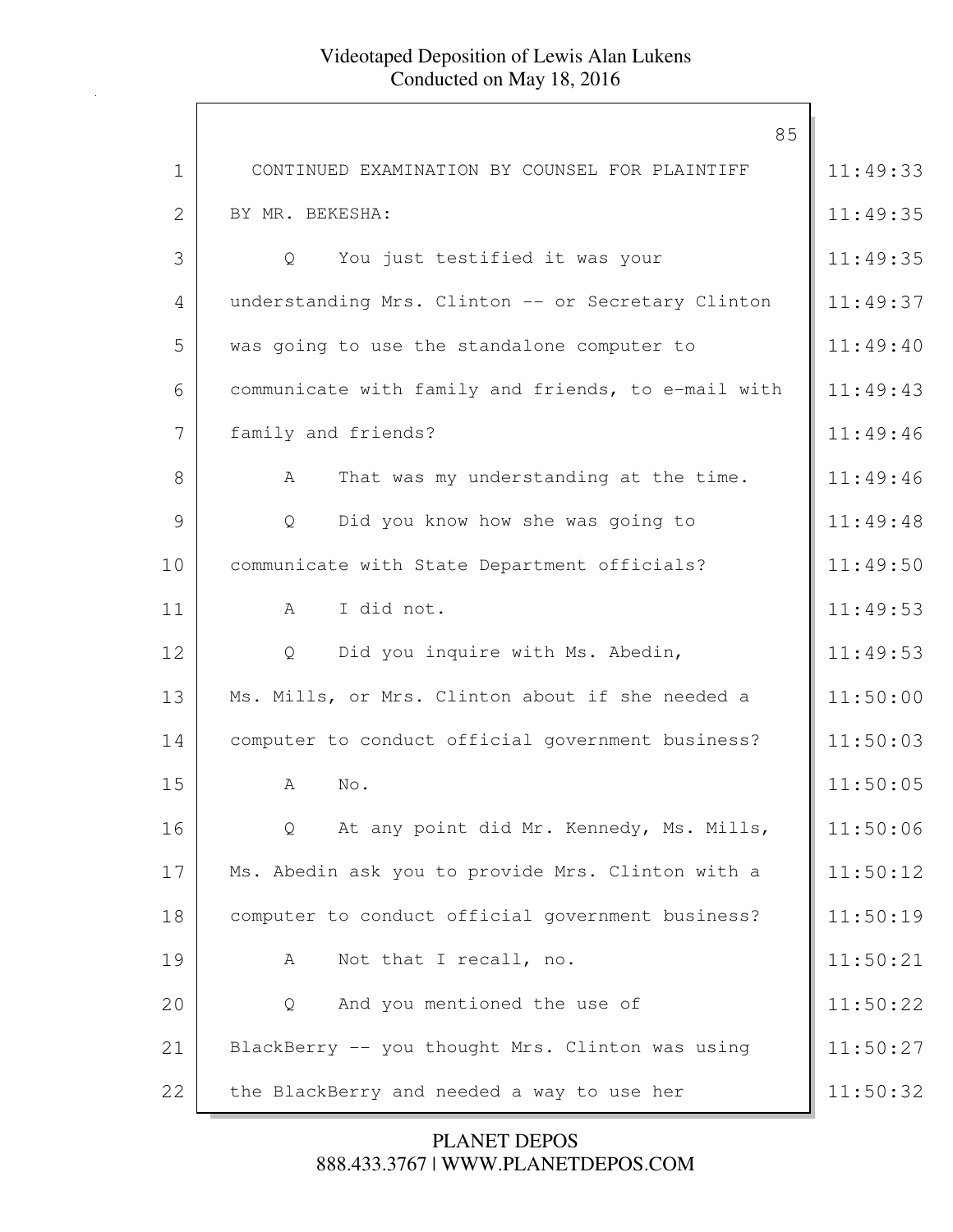| $\mathbf{1}$   | 86                                                  |          |
|----------------|-----------------------------------------------------|----------|
|                | BlackBerry to communicate with family and friends.  | 11:50:33 |
| $\overline{2}$ | Did you think that she was going to use             | 11:50:37 |
| 3              | the BlackBerry to conduct official government       | 11:50:39 |
| 4              | business?                                           | 11:50:41 |
| 5              | MS. BERMAN: Objection.                              | 11:50:42 |
| 6              | Mischaracterizing former testimony.                 | 11:50:44 |
| 7              | You can answer the question.<br>Q                   | 11:50:45 |
| 8              | My understanding was that she was using<br>A        | 11:50:46 |
| 9              | the equipment to contact family and friends.        | 11:50:50 |
| 10             | Did you ever think about whether or not<br>Q        | 11:50:53 |
| 11             | she was going to use that equipment to conduct      | 11:50:54 |
| 12             | official government business?                       | 11:50:57 |
| 13             | I did not.<br>A                                     | 11:50:57 |
| 14             | Did you ever have a conversation with<br>Q          | 11:50:58 |
| 15             | anyone about whether she was going to use that      | 11:51:00 |
| 16             | equipment to conduct official government business?  | 11:51:03 |
| 17             | Not that I recall.<br>A                             | 11:51:05 |
| 18             | Did you ever think about how Mrs. Clinton<br>Q      | 11:51:06 |
| 19             | was going to -- if or how Mrs. Clinton was going to | 11:51:10 |
| 20             | send e-mail to conduct -- send or receive e-mail to | 11:51:13 |
| 21             | conduct official government business?               | 11:51:16 |
| 22             | No.<br>A                                            | 11:51:18 |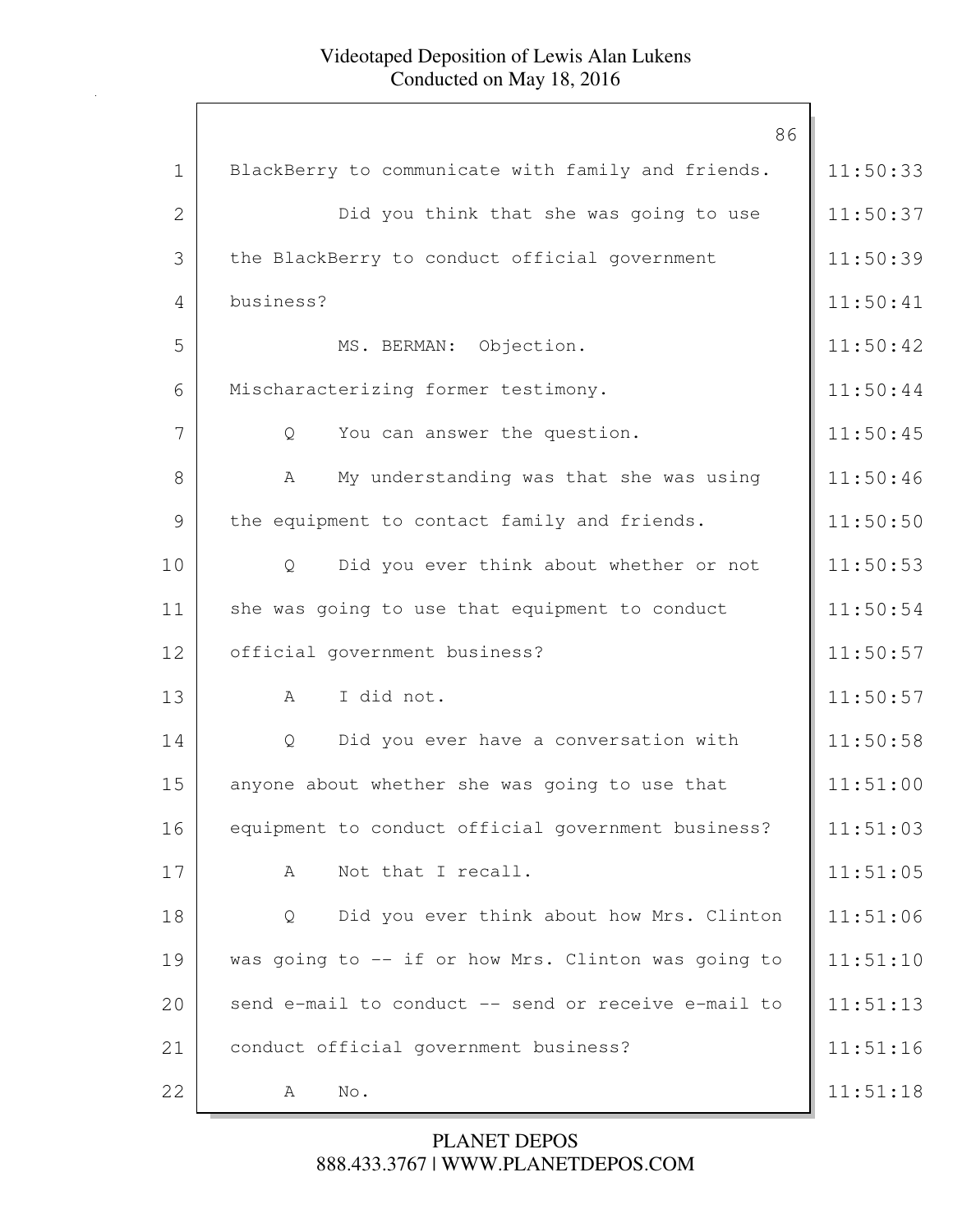|              | 87                                                  |          |
|--------------|-----------------------------------------------------|----------|
| $\mathbf 1$  | You mentioned that you did receive during<br>Q      | 11:51:19 |
| $\mathbf{2}$ | your career guidance about the Freedom of           | 11:51:21 |
| 3            | Information Act. Do you recall when you received    | 11:51:23 |
| 4            | that guidance?                                      | 11:51:25 |
| 5            | As part of new employee orientation when<br>A       | 11:51:25 |
| 6            | I joined the State Department.                      | 11:51:28 |
| 7            | And when would that have been?<br>Q                 | 11:51:30 |
| 8            | The summer of 1989.<br>A                            | 11:51:32 |
| 9            | Did you receive any follow-up quidance or<br>Q      | 11:51:33 |
| 10           | any additional training besides that guidance in    | 11:51:38 |
| 11           | the summer of 1989?                                 | 11:51:41 |
| 12           | Not that I recall.<br>A                             | 11:51:43 |
| 13           | Okay. Do you recall if e-mails and<br>Q             | 11:51:44 |
| 14           | e-mail records were being discussed during your     | 11:51:47 |
| 15           | training in 1989?                                   | 11:51:50 |
| 16           | Not that I recall.<br>A                             | 11:51:51 |
| 17           | Do you know if any point after 1989 you<br>Q        | 11:51:52 |
| 18           | received updated guidance or training about the use | 11:51:56 |
| 19           | of e-mail as it related to federal records and the  | 11:51:58 |
| 20           | Freedom of Information Act?                         | 11:52:02 |
| 21           | Not that I recall.<br>A                             | 11:52:03 |
| 22           | MR. BEKESHA: I have no other questions.             | 11:52:06 |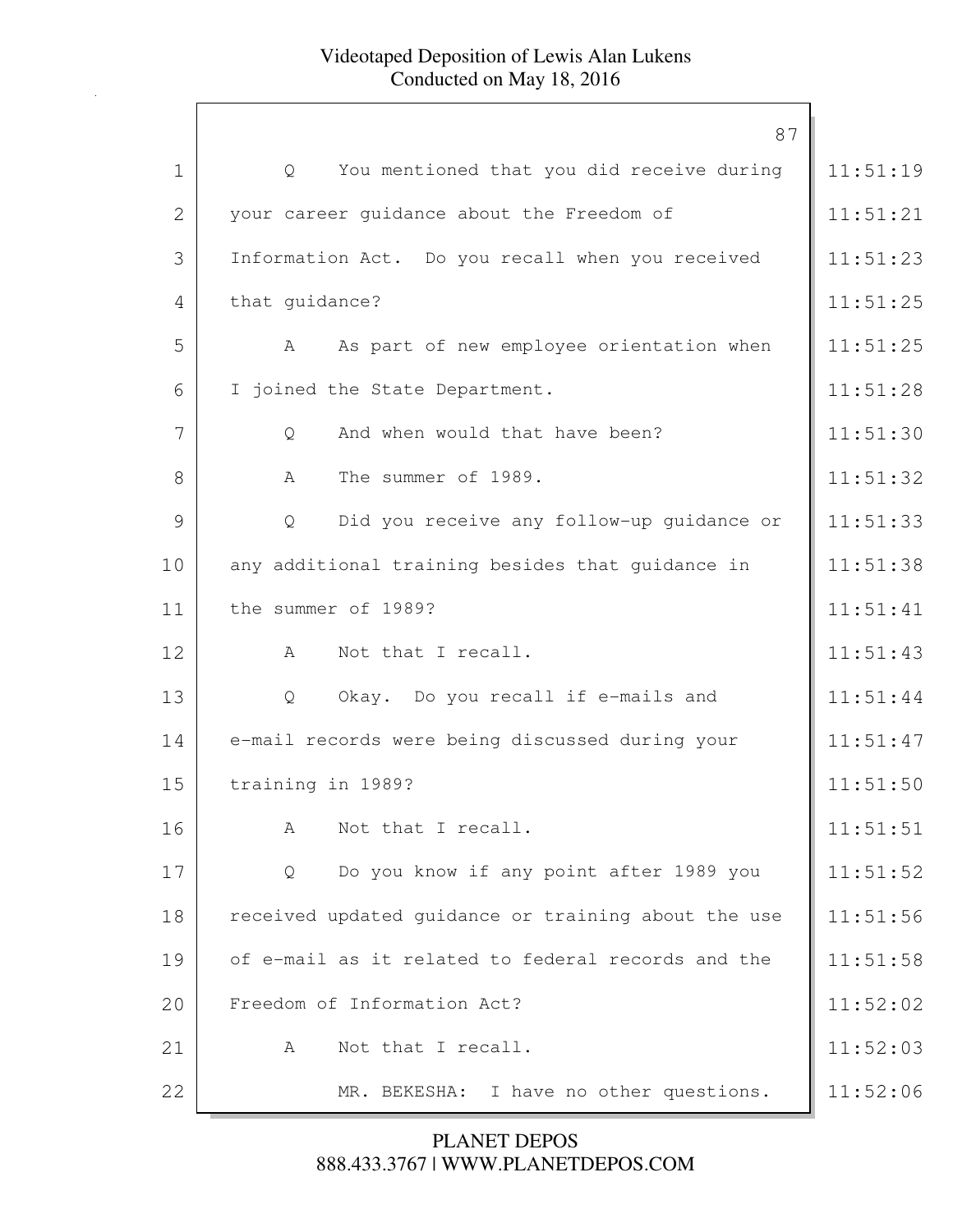|             | 88                                                  |          |
|-------------|-----------------------------------------------------|----------|
| $\mathbf 1$ | MS. WOLVERTON: We'll take one last                  | 11:52:08 |
| 2           | break, please.                                      | 11:52:11 |
| 3           | THE VIDEOGRAPHER: We are off the record             | 11:52:13 |
| 4           | at 11:50.                                           | 11:52:15 |
| 5           | (Recess taken at 11:50 a.m.)                        | 11:52:18 |
| 6           | THE VIDEOGRAPHER: We are back on the                | 11:58:58 |
| 7           | record at 11:56.                                    | 11:59:01 |
| 8           | MS. WOLVERTON: We have no further                   | 11:59:05 |
| 9           | questions. But as I said, we do -- Mr. Lukens does  | 11:59:06 |
| 10          | reserve his right to read and sign the transcript.  | 11:59:11 |
| 11          | And also, we do invoke provision C of the discovery | 11:59:16 |
| 12          | order entered by Judge Sullivan to have the         | 11:59:22 |
| 13          | three-day period after the transcript is available  | 11:59:26 |
| 14          | to review it for any necessary redactions as        | 11:59:28 |
| 15          | contemplated by that paragraph.                     | 11:59:32 |
| 16          | MR. BEKESHA: Is there a specific portion            | 11:59:34 |
| 17          | of the deposition that has raised that concern?     | 11:59:36 |
| 18          | MS. WOLVERTON: Yes.                                 | 11:59:42 |
| 19          | MR. BEKESHA: Are you willing to identify            | 11:59:43 |
| 20          | what that portion is?                               | 11:59:45 |
| 21          | MS. WOLVERTON: Not at this time.                    | 11:59:47 |
| 22          | MR. BEKESHA:<br>Just one second.<br>Sorry.          | 11:59:58 |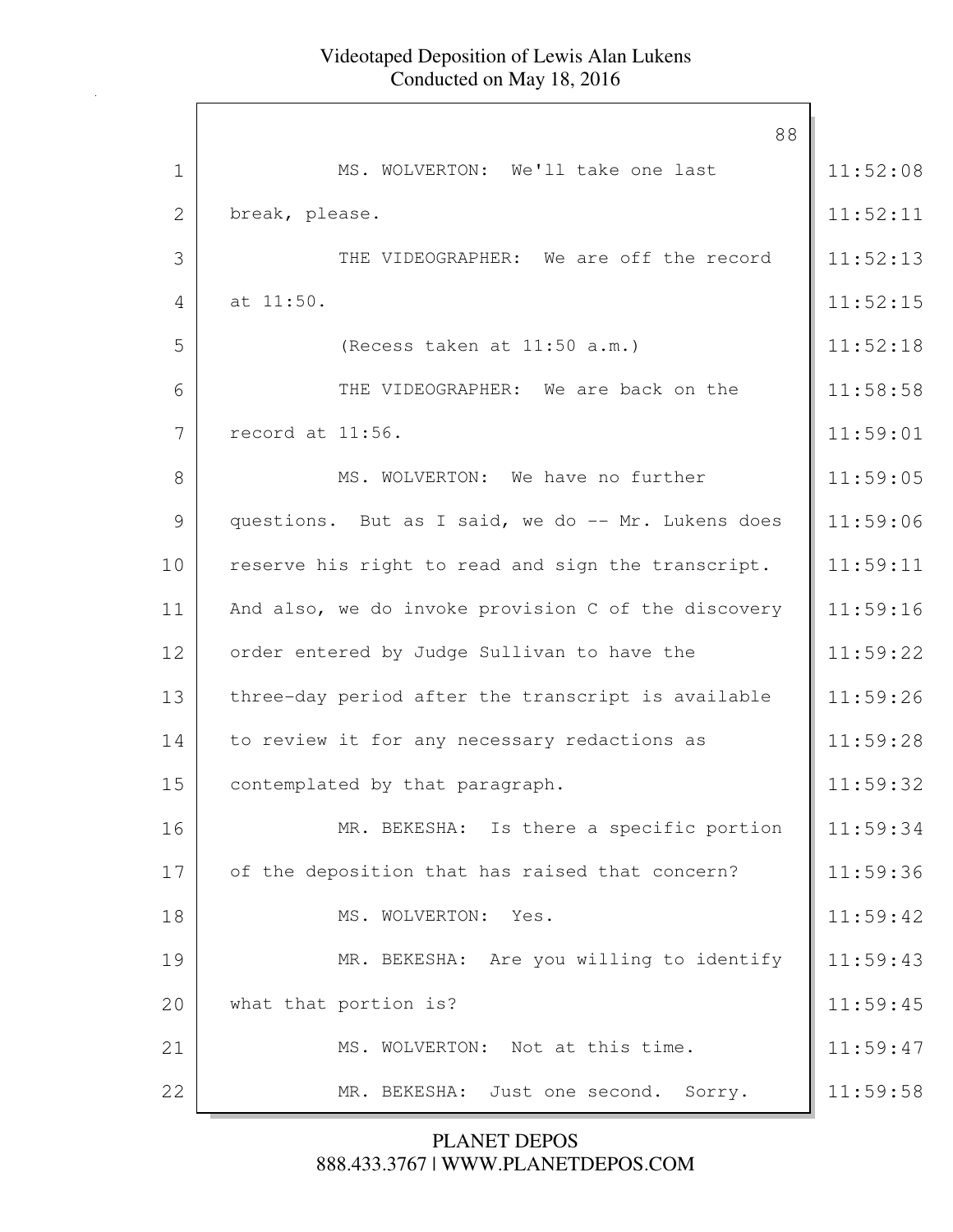| 89<br>MS. WOLVERTON: I don't want to risk<br>$\mathbf 1$<br>$\mathbf{2}$<br>revealing any sensitive information by identifying<br>3<br>the particular provision. After further<br>consideration, maybe we would arrive at a different<br>4<br>5<br>position, but that's the reason for my declining to<br>identify it.<br>6<br>7<br>MR. BEKESHA: Okay. Nothing else.<br>8<br>THE VIDEOGRAPHER: This marks the end of<br>9<br>the deposition of Lewis Lukens. We are going off<br>the record at 11:58.<br>10<br>(Off the record at 11:58 a.m.)<br>11<br>12<br>13<br>14<br>15<br>16<br>17<br>$1\,8$<br>19<br>20<br>21<br>22 |  |          |
|---------------------------------------------------------------------------------------------------------------------------------------------------------------------------------------------------------------------------------------------------------------------------------------------------------------------------------------------------------------------------------------------------------------------------------------------------------------------------------------------------------------------------------------------------------------------------------------------------------------------------|--|----------|
|                                                                                                                                                                                                                                                                                                                                                                                                                                                                                                                                                                                                                           |  |          |
|                                                                                                                                                                                                                                                                                                                                                                                                                                                                                                                                                                                                                           |  | 12:00:03 |
|                                                                                                                                                                                                                                                                                                                                                                                                                                                                                                                                                                                                                           |  | 12:00:06 |
|                                                                                                                                                                                                                                                                                                                                                                                                                                                                                                                                                                                                                           |  | 12:00:09 |
|                                                                                                                                                                                                                                                                                                                                                                                                                                                                                                                                                                                                                           |  | 12:00:13 |
|                                                                                                                                                                                                                                                                                                                                                                                                                                                                                                                                                                                                                           |  | 12:00:17 |
|                                                                                                                                                                                                                                                                                                                                                                                                                                                                                                                                                                                                                           |  | 12:00:21 |
|                                                                                                                                                                                                                                                                                                                                                                                                                                                                                                                                                                                                                           |  | 12:00:22 |
|                                                                                                                                                                                                                                                                                                                                                                                                                                                                                                                                                                                                                           |  | 12:00:23 |
|                                                                                                                                                                                                                                                                                                                                                                                                                                                                                                                                                                                                                           |  | 12:00:26 |
|                                                                                                                                                                                                                                                                                                                                                                                                                                                                                                                                                                                                                           |  | 12:00:28 |
|                                                                                                                                                                                                                                                                                                                                                                                                                                                                                                                                                                                                                           |  | 12:00:31 |
|                                                                                                                                                                                                                                                                                                                                                                                                                                                                                                                                                                                                                           |  |          |
|                                                                                                                                                                                                                                                                                                                                                                                                                                                                                                                                                                                                                           |  |          |
|                                                                                                                                                                                                                                                                                                                                                                                                                                                                                                                                                                                                                           |  |          |
|                                                                                                                                                                                                                                                                                                                                                                                                                                                                                                                                                                                                                           |  |          |
|                                                                                                                                                                                                                                                                                                                                                                                                                                                                                                                                                                                                                           |  |          |
|                                                                                                                                                                                                                                                                                                                                                                                                                                                                                                                                                                                                                           |  |          |
|                                                                                                                                                                                                                                                                                                                                                                                                                                                                                                                                                                                                                           |  |          |
|                                                                                                                                                                                                                                                                                                                                                                                                                                                                                                                                                                                                                           |  |          |
|                                                                                                                                                                                                                                                                                                                                                                                                                                                                                                                                                                                                                           |  |          |
|                                                                                                                                                                                                                                                                                                                                                                                                                                                                                                                                                                                                                           |  |          |
|                                                                                                                                                                                                                                                                                                                                                                                                                                                                                                                                                                                                                           |  |          |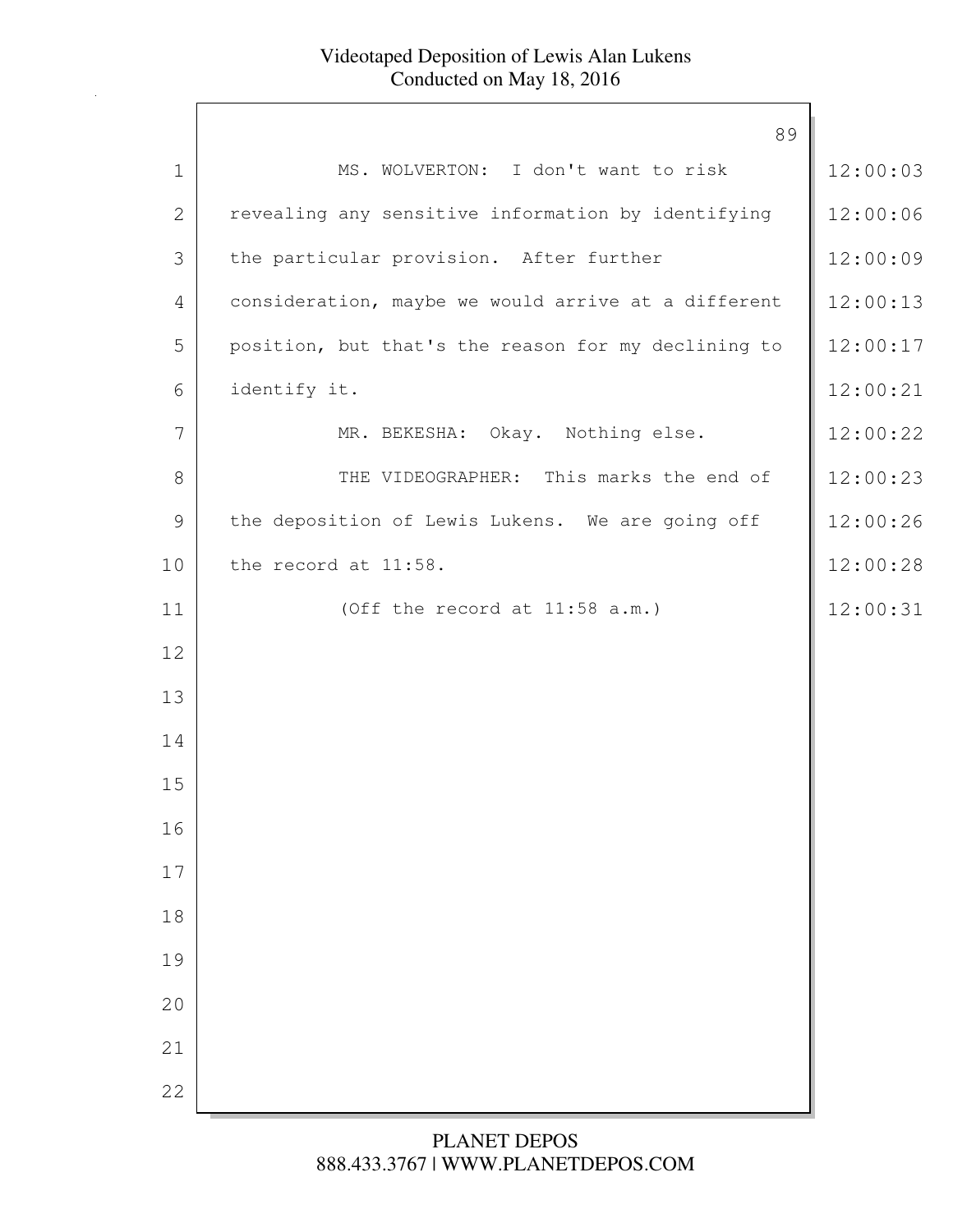Г

|               | 90                                                  |
|---------------|-----------------------------------------------------|
| 1             | ACKNOWLEDGMENT OF DEPONENT                          |
| 2             |                                                     |
| 3             | I, LEWIS A. LUKENS, do hereby acknowledge           |
| 4             | that I have read and examined the foregoing         |
| 5             | testimony, and the same is a true, correct and      |
| 6             | complete transcription of the testimony given by me |
| 7             | and any corrections appear on the attached Errata   |
| 8             | sheet signed by me.                                 |
| $\mathcal{G}$ |                                                     |
| 10            |                                                     |
| 11            |                                                     |
| 12            | (DATE)<br>(SIGNATURE)                               |
| 13            |                                                     |
| 14            |                                                     |
| 15            |                                                     |
| 16            |                                                     |
| 17            |                                                     |
| 18            |                                                     |
| 19            |                                                     |
| 20            |                                                     |
| 21            |                                                     |
| 22            |                                                     |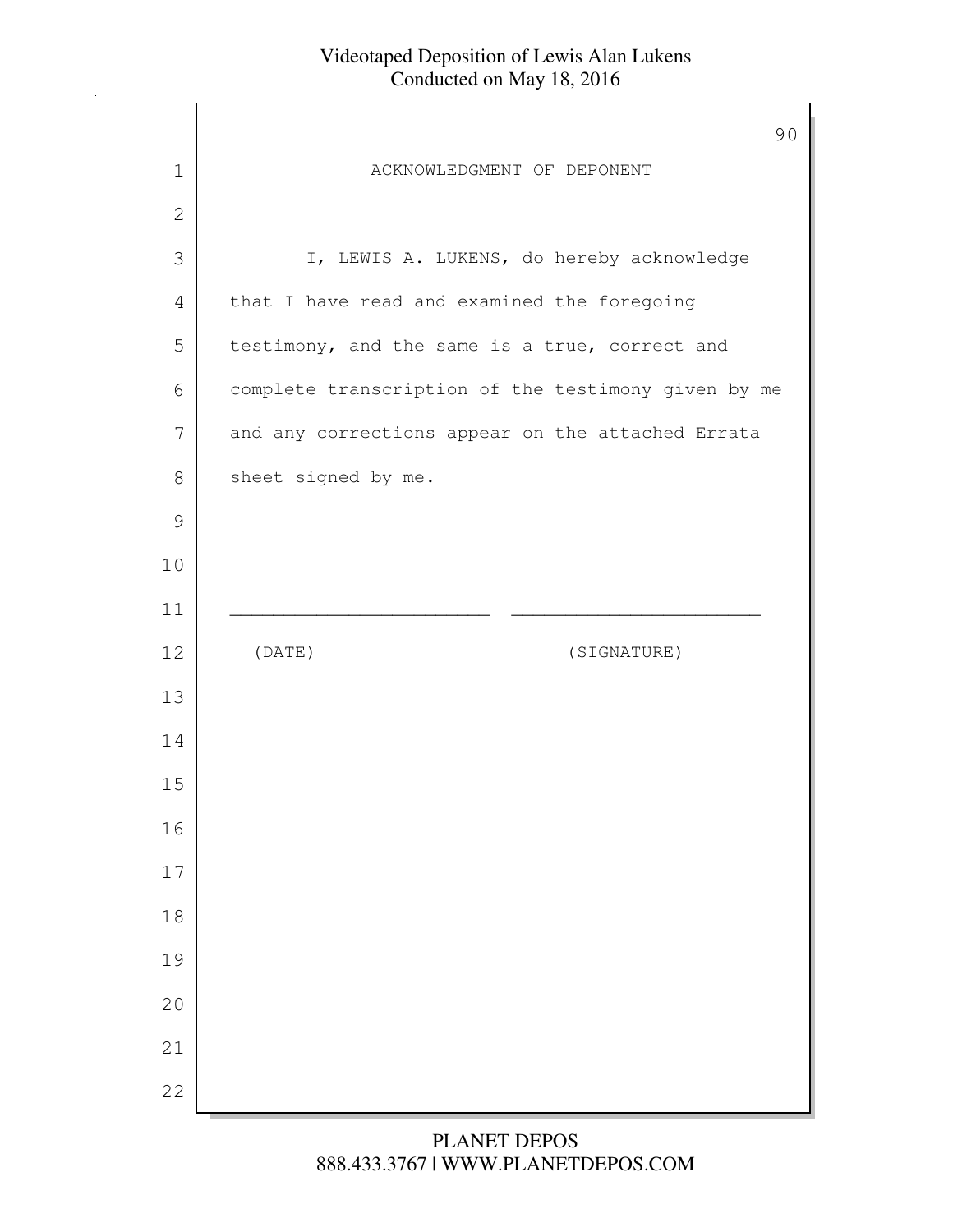$\Gamma$ 

|              | 91                                                  |
|--------------|-----------------------------------------------------|
| 1            | CERTIFICATE OF REPORTER -                           |
| $\mathbf{2}$ | NOTARY PUBLIC                                       |
| 3            |                                                     |
| 4            | I, Rebecca Stonestreet, RPR-CRR and Notary          |
| 5            | Public, do hereby certify that there came before me |
| 6            | on MAY 18, 2016, the deponent herein,               |
| 7            | LEWIS A. LUKENS, who was duly sworn by me and       |
| 8            | thereafter examined by counsel for the respective   |
| 9            | parties; that the questions asked of said deponent  |
| 10           | and the answers given were taken by me              |
| 11           | stenographically and thereafter transcribed by use  |
| 12           | of computer-aided transcription and computer        |
| 13           | printer under my direction; that reading and        |
| 14           | signing was requested; and that I am neither        |
| 15           | counsel for, related to, nor employed by any of the |
| 16           | parties to this case and have no interest,          |
| 17           | financial or otherwise, in its outcome.             |
| 18           |                                                     |
| 19           |                                                     |
| 20           | NOTARY PUBLIC IN AND FOR THE                        |
| 21           | DISTRICT OF COLUMBIA                                |
| 22           | My commission expires March 31, 2018                |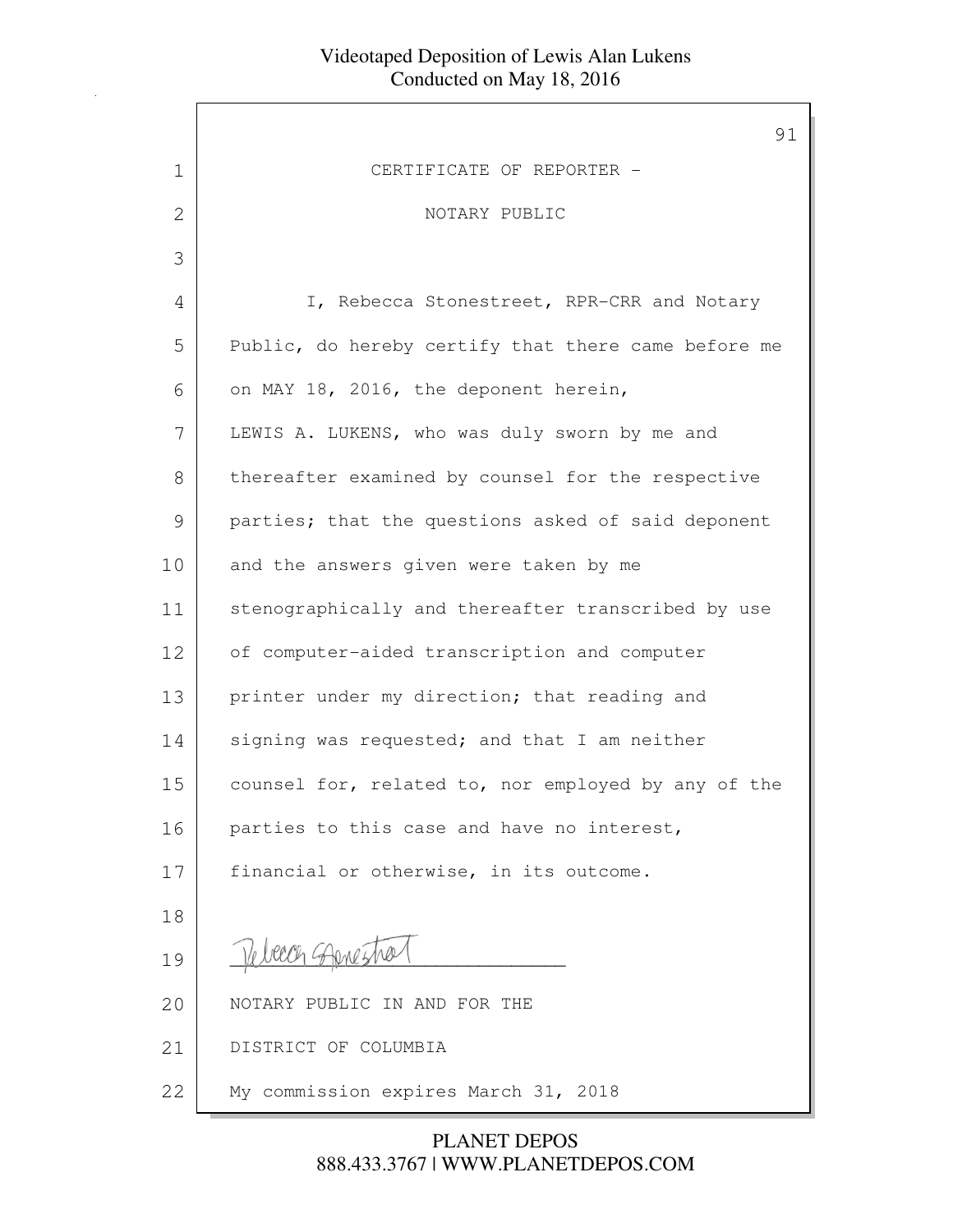| $\mathbf A$            | 45:19 46:2,6,11 47:1   | administrations        | another                       |
|------------------------|------------------------|------------------------|-------------------------------|
|                        | 47:5,14 48:10 49:17    | 13:5 15:13             | 37:16 46:6 62:19 76:5         |
| abbreviation           | 57:7,14,18,19 58:7,20  | Africa                 | answer                        |
| 54:22                  | 59:2,10,18 60:5,11     | 66:1                   | 41:11,16 44:19 48:13          |
| <b>Abedin</b>          | 62:17 64:1 75:20       | after                  | 52:13 69:5 75:12              |
| 8:15 30:10,11 42:17    | accounted              | 17:13 28:18 37:16 51:4 | 77:5 81:15 86:7               |
| 43:2 44:3,8,16 45:1,4  | 65:1                   | 52:20 72:21 73:14      | answering                     |
| 45:18,21 46:10,16      | accounts               | 77:20 78:2,5,7,8       | 41:9                          |
| 47:8,10 49:13,17       | 22:3 44:17 47:11 49:18 | 87:17 88:13 89:3       | answers                       |
| 61:22 65:12,16 66:14   | 57:10 60:21            | again                  | 9:13 68:7 91:10               |
| 75:7 76:2 78:17,18     |                        | 35:8 47:19 48:7        |                               |
| 85:12,17               | acknowledge<br>90:3    |                        | any<br>9:10,11,16 15:14 17:20 |
| able                   |                        | against<br>8:10        |                               |
| 26:15,16,22 34:17,22   | <b>ACKNOWLEDGM</b>     |                        | 18:9 20:13,18,21 23:2         |
| 35:3,4,20 36:11 52:17  | 90:1                   | agencies<br>65:8       | 31:17 32:5,13 34:3            |
| 59:1,18 69:6 73:12,18  | across                 |                        | 36:11 39:5 40:6 42:4          |
| 73:19 74:1 79:6        | 24:17 27:13,15,18      | agency                 | 43:19,20 45:16 47:7           |
| about                  | 28:22 29:1,6,14        | 67:16                  | 50:10,13 52:1 56:7            |
| 8:9 9:1,21 10:15,17    | Act                    | ago                    | 57:2 61:1 63:4,16             |
| 12:20 13:2 14:14       | 8:10 49:19 50:2,7,11   | 36:14 42:8 66:19 69:13 | 64:4 65:2,7,12 66:8           |
| 15:5,12 18:14 19:10    | 50:14 84:7,7,17 87:3   | ahead                  | 67:15 68:6,9,18 69:15         |
| 19:17,21 20:21 21:8    | 87:20                  | 23:10 31:9             | 75:1 76:15 80:19              |
| 25:4,7,10,11 27:21     | <b>Action</b>          | Air                    | 83:1 84:1,2,6,9,12            |
| 28:1,19 29:3 30:3      | 1:7                    | 66:5                   | 85:16 87:9,10,17              |
| 31:18,20 33:5 37:9,11  | active                 | airport                | 88:14 89:2 90:7               |
| 37:19 39:6,9 40:1,18   | 42:4,5 67:16           | 66:8                   | 91:15                         |
| 40:19 42:6,7 45:22     | actually               | <b>Alan</b>            | anybody                       |
| 46:4 47:7 49:18 50:6   | 78:8                   | $1:13$ $2:1$ $8:1,19$  | 17:17 42:6 52:5,9             |
| 50:10 52:9,16,18       | additional             | all                    | 60:17,18 66:20 68:12          |
| 56:11,18,21 57:3 58:2  | 87:10                  | 9:13,13,20 30:18 35:3  | 68:16,22 69:8 77:19           |
| 61:2 63:5,14,16,17,21  | address                | 53:2 69:1 78:11        | anyone                        |
| 65:8 66:16,18,21 67:3  | 22:9,15,19 23:4 33:17  | 81:17                  | 64:10 65:8 66:3 67:4,6        |
| 67:7 68:2,13,18 69:2   | 33:18 39:3 40:8,11     | allow                  | 86:15                         |
| 69:13,16,22 70:2,10    | 41:4 44:6,8,9,11,14    | 83:19                  | anything                      |
| 73:1,2,4,6 77:16       | 45:3,5,7 47:21 48:1    | allowed                | 25:10 39:8 69:22              |
| 78:18,22 80:20 81:1    | 48:18,21 49:4,13       | 26:13                  | Anyway                        |
| 85:13 86:10,15,18      | 55:21 56:19 58:14      | almost                 | 66:5                          |
| 87:2,18                | 60:15                  | 68:4                   | appear                        |
| access                 | addresses              | already                | 44:12 90:7                    |
| 26:22 33:3,18,22 34:3  | 23:145:10              | 9:1 52:16              | appears                       |
| 34:18 35:4,18 52:17    | adept                  | also                   | 79:5                          |
| 59:1,9,11 73:4 75:19   | 38:1                   | 4:3 8:21 9:9 14:5 31:8 | approval                      |
| 75:22                  | adjacent               | 42:11 62:18 75:19      | 74:7                          |
| accessed               | 28:8                   | 88:11                  | approximate                   |
| 59:17                  | administered           | ambassador             | 63:8                          |
| account                | 7:17                   | 66:7                   | approximately                 |
| 38:16,19,22 40:2,2,3,5 | administration         | analyst                | 35:14 43:13 63:3,9            |
| 42:20 43:3 44:1        | 18:3 27:17             | 55:19                  | area                          |
|                        |                        |                        |                               |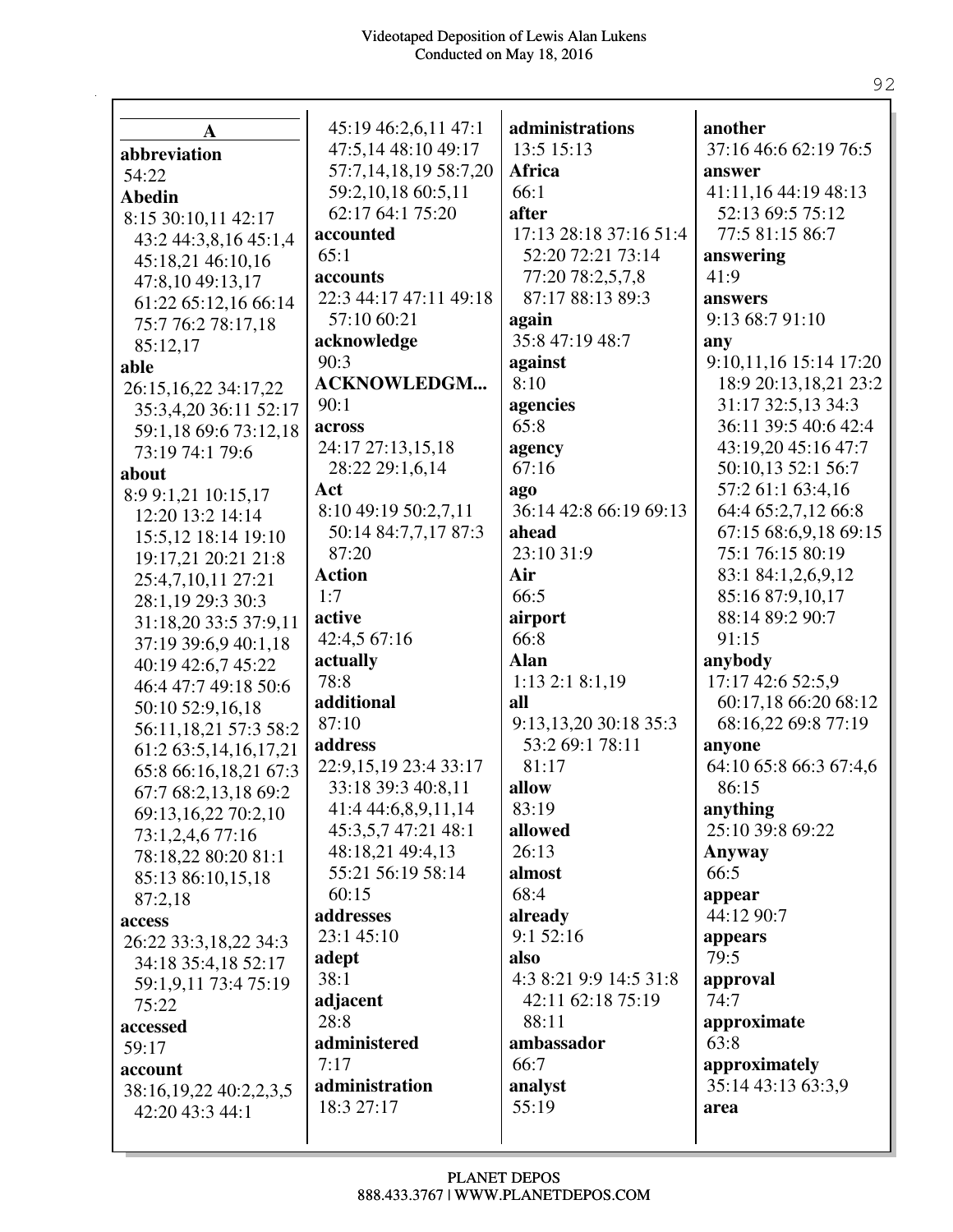| 29:15,22               | available                 | 32:20 33:12 35:7        | besides                |
|------------------------|---------------------------|-------------------------|------------------------|
| around                 | 34:8,11,16 40:5 88:13     | 36:10 48:2 50:6         | 39:7 42:3,10 60:7 65:7 |
| 17:6 40:15 78:3        | <b>Avenue</b>             | 55:20 63:11 64:14       | 66:21 87:10            |
| arrival                | 2:6 3:20 6:12             | 65:4 72:13,15 73:12     | best                   |
| 20:14                  | await                     | 74:3 75:8,17,21 77:22   | 62:21                  |
| arrive                 | 31:9                      | 82:9 87:7               | better                 |
| 89:4                   | aware                     | before                  | 9:7 17:2               |
| article                | 22:22 23:5 38:10 73:17    | 2:13 8:17,22 10:8,16    | between                |
| 40:16,18,19,22 41:7,14 | 75:1 77:12                | 18:8 21:4,14 25:12      | 10:13,14 11:5 12:1     |
| 41:21 42:2,7 67:4,8    | $A-L-A-N$                 | 35:20 47:3 54:10        | 13:4,5 15:5,12 24:5    |
| 68:14,19 69:3          | 8:19                      | 56:8 61:11 63:3,17      | 44:3                   |
| asked                  | a.m                       | 71:18 77:20 78:2,4      | big                    |
| 9:8 21:8 22:12 68:3    | 1:16 71:12 82:2 88:5      | 91:5                    | 17:1 71:2              |
| 91:9                   | 89:11                     | begin                   | bigger                 |
| asking                 |                           | 7:16 8:17,22            | 14:17                  |
| 9:16 52:18 64:7,11     | $\bf{B}$                  | beginning               | bit                    |
| 68:4                   | $\bf{B}$                  | 82:10                   | 9:2 12:20 14:14 15:5   |
| aspect                 | 5:9                       | begins                  | 15:12 17:3 19:9        |
| 64:4                   | back                      | 6:271:13                | 66:18 71:18            |
| assigned               | 11:20 35:3 36:18 39:6     | behalf                  | <b>BlackBerry</b>      |
| 21:11,15 22:15,19 23:3 | 71:14 79:22 82:3,9        | 3:3,14 6:17,19,21 7:1,6 | 25:21 26:16 29:2,9     |
| 38:22 46:7             | 88:6                      | 7:7,9                   | 30:4 37:22 38:13       |
| <b>Assistant</b>       | background                | being                   | 39:8 48:3 53:9,10,12   |
| 74:12                  | 9:21                      | 9:8 17:10 35:20 52:16   | 53:21,22 56:22 58:22   |
| assume                 | <b>badges</b>             | 87:14                   | 62:13 63:5,6,14 71:20  |
| 20:4,5,6               | 18:16                     | <b>Bekesha</b>          | 72:8,11,14,19 73:1,3   |
| assumed                | <b>Baghdad</b>            | 3:4 5:4,6 6:17,17 7:21  | 73:4,7,8,11,16,19,21   |
| 40:4                   | 10:4                      | 8:4,7 20:9 23:10,21     | 74:6 75:4,9,13,18      |
| assumption             | <b>based</b>              | 26:7 41:10 43:6         | 76:3,6,7,13,16 77:11   |
| 73:8                   | 51:14,16                  | 48:12 52:12 54:2        | 78:19,20 79:2,7,13,21  |
| attached               | basic                     | 61:5 67:12,14 71:7      | 80:3,5 81:3,7,12       |
| 5:10 23:13 43:9 54:5   | 11:19 18:16               | 81:17,21 84:21 85:2     | 85:21,22 86:1,3        |
| 61:7 90:7              | basically                 | 87:22 88:16,19,22       | <b>BlackBerrys</b>     |
| attention              | 13:2 32:2                 | 89:7                    | 26:13 74:21 76:9 77:2  |
| 55:20 82:8 83:4        | <b>BB</b>                 | believe                 | 77:8                   |
| attorney               | 25:17, 19, 21 26: 5 29: 2 | 21:13,16 22:10 25:2     | board                  |
| 8:8                    | 37:13                     | 26:8 28:12 38:18,20     | 17:15,16 70:12         |
| attorneys              | because                   | 41:1 49:6 51:13 55:3    | <b>books</b>           |
| 65:12                  | 9:17 27:1 38:21 48:18     | 63:1 72:18 74:3 84:1    | 19:16                  |
| <b>Australia</b>       | 48:20 49:1 58:17          | <b>Bentel</b>           | <b>Boswell</b>         |
| 10:3                   | 60:10 62:14 78:3,7        | 15:3 55:15,16 56:10,15  | 74:13,14               |
| authorization          | 79:22                     | 56:15 57:3              | both                   |
| 74:7                   | become                    | <b>Berlin</b>           | 72:3                   |
| authorized             | 16:3                      | 4:57:11,11              | bottom                 |
| 74:2,4,5               | been                      | <b>Berman</b>           | 61:19 82:11            |
| auto                   | 8:1 10:1 14:3 15:18,20    | 3:16 7:7,7 67:9,13 81:4 | <b>BRANCH</b>          |
| 48:2,8,19 49:1         | 17:6 19:16,16 27:13       | 81:14 86:5              | 3:19                   |
|                        | 27:15 32:4,12,14,15       |                         |                        |
|                        |                           |                         |                        |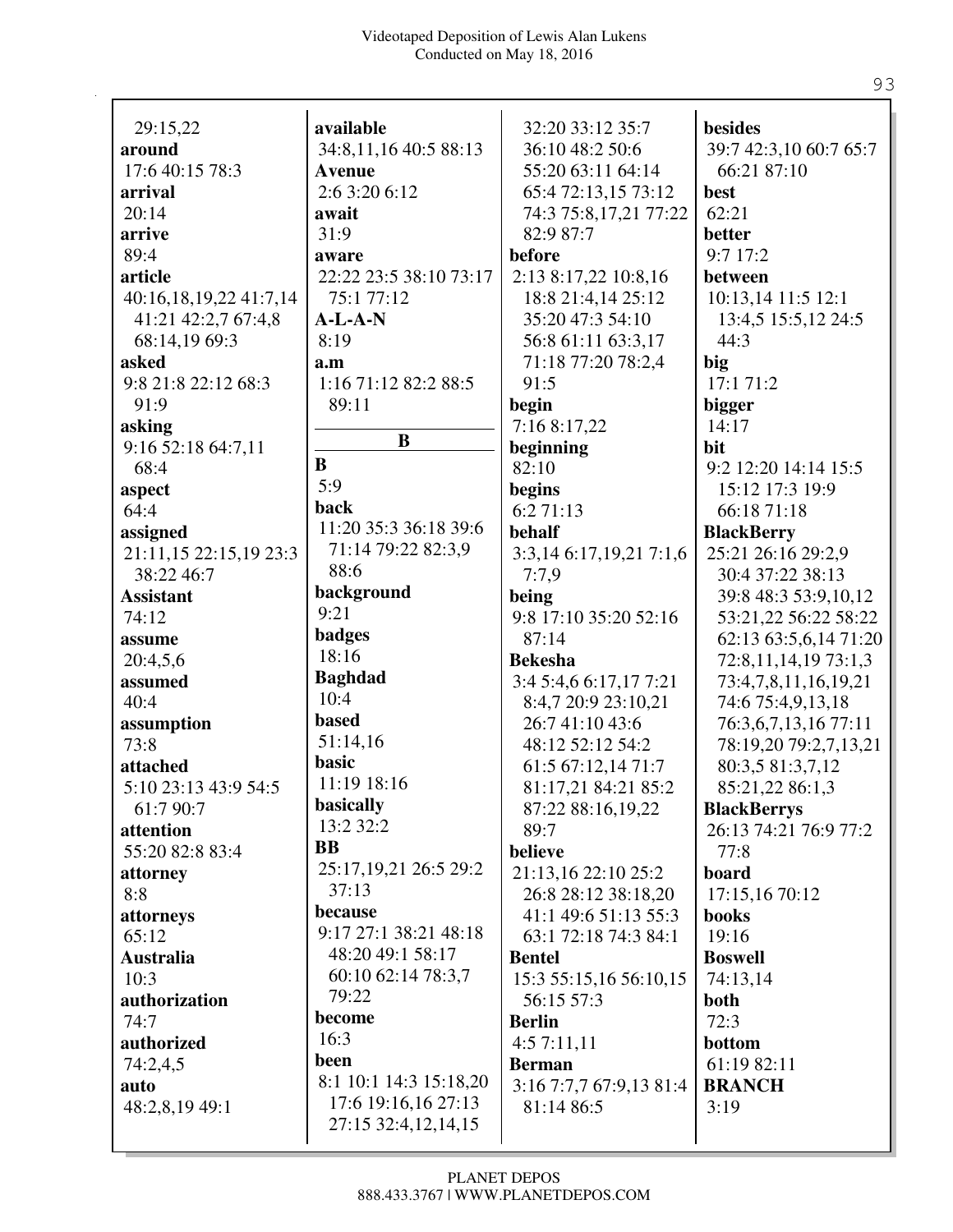| <b>break</b>           | care                   | 25:17                 | 65:11,16,20,21 71:19    |
|------------------------|------------------------|-----------------------|-------------------------|
| 20:9 71:8,8 81:20 88:2 | 55:8                   | check                 | 72:21 73:1 77:21        |
| brief                  | career                 | 24:17 26:15,22 29:2,8 | 78:19 79:2,6,17 80:1    |
| 9:21                   | 84:9,13 87:2           | 31:12 38:8,14 39:14   | 80:15 81:2,6 82:16,20   |
| briefing               | <b>Caroline</b>        | 39:20 63:19 82:13,20  | 83:15 85:4,4,13,17,21   |
| 51:16                  | 3:157:5                | 83:16,19              | 86:18,19                |
| bringing               | carried                | checking              | <b>Clintonemail.com</b> |
| 16:10 17:14            | 76:12                  | 37:22 38:1 82:16 83:2 | 8:13 49:10,14 51:20     |
| <b>British</b>         | carries                | <b>Cheryl</b>         | 60:15                   |
| 10:4                   | 61:21 82:11            | 18:22 37:11 61:22     | <b>Clinton's</b>        |
| brought                | carry                  | 72:22 77:10,14 78:10  | 20:14 36:6 40:8 52:4    |
| 70:11                  | 76:19,20               | 83:8,8                | 52:10 56:19,22 57:3     |
| <b>Bryan</b>           | carrying               | <b>Chief</b>          | 63:5,14 70:3 78:19      |
| 70:6                   | 76:6,10,16             | 8:15                  | closely                 |
| budget                 | case                   | China                 | 31:2                    |
| 12:17                  | 6:6 58:20 66:8 91:16   | 10:2                  | <b>Coast</b>            |
| building               | cc'd                   | <b>Chris</b>          | 10:3                    |
| 16:21                  | 30:7                   | 54:18 55:10           | <b>Colin</b>            |
| bulk                   | certain                | <b>Christopher</b>    | 21:16                   |
| 60:10                  | 34:15                  | 54:13,14              | Columbia                |
| bullet                 | <b>Certainly</b>       | circumstances         | 1:2 2:15 6:6 10:4 91:21 |
| 24:14,15               | 71:9                   | 58:1,11 60:6          | come                    |
| bureau                 | <b>CERTIFICATE</b>     | <b>Civil</b>          | 36:18 55:19 74:7,7,8    |
| 12:16                  | 91:1                   | 1:7                   | 78:8                    |
| bureaucracy            | certify                | <b>Clarence</b>       | comfortable             |
| 11:1                   | 91:5                   | 13:18 64:20 65:6      | 37:22                   |
| business               | cetera                 | classified            | commercial              |
| 8:16 43:4 52:22 57:7   | 29:1 59:14             | 21:20 55:6            | 34:19                   |
| 57:15,18,20 58:8       | chain                  | <b>ClassNet</b>       | commercially            |
| 80:11,16 85:14,18      | 24:9 30:6 37:3 44:21   | 21:19                 | 40:5                    |
| 86:4,12,16,21          | 82:10 83:5             | cleaned               | commission              |
| <b>Butzgy</b>          | chains                 | 20:16                 | 91:22                   |
| 54:13,15 55:18         | 43:14                  | clear                 | common                  |
|                        | chance                 | 27:1 51:5,5           | 59:21                   |
| $\mathbf C$            | 24:1 54:6 61:8         | cleared               | communicate             |
| $\mathbf C$            | change                 | 20:5                  | 46:15,16 85:6,10 86:1   |
| 3:14:1,15:16:170:12    | 13:4 15:11 28:3,6,9,11 | client                | communicated            |
| 88:11                  | 28:13 36:7             | 41:11                 | 78:14 80:15             |
| call                   | changed                | <b>Clinton</b>        | communications          |
| 71:2                   | 28:16 35:22 36:1,16    | 8:14 13:6 15:14 17:5  | 12:19 14:12,15,19 57:2  |
| called                 | changes                | 17:10,13,19 18:2,3    | compartmentalized       |
| 13:18                  | 59:14                  | 20:3 21:4,9 22:8,9,13 | 29:19                   |
| calls                  | <b>Characterize</b>    | 22:14,18 23:7,7 25:1  | complete                |
| 48:6 50:18 75:10       | 79:10                  | 28:3,16 35:6 38:8     | 90:6                    |
| came                   | charge                 | 39:3,8 40:11 41:2,3   | complicated             |
| 17:16 66:9 78:11 91:5  | 13:15 22:3 72:13       | 49:10 51:19 52:2,21   | 39:19,20                |
| capability             | chat                   | 53:2,5,8,11 63:22     | Compound                |
| 62:20                  |                        |                       |                         |
|                        |                        |                       |                         |

94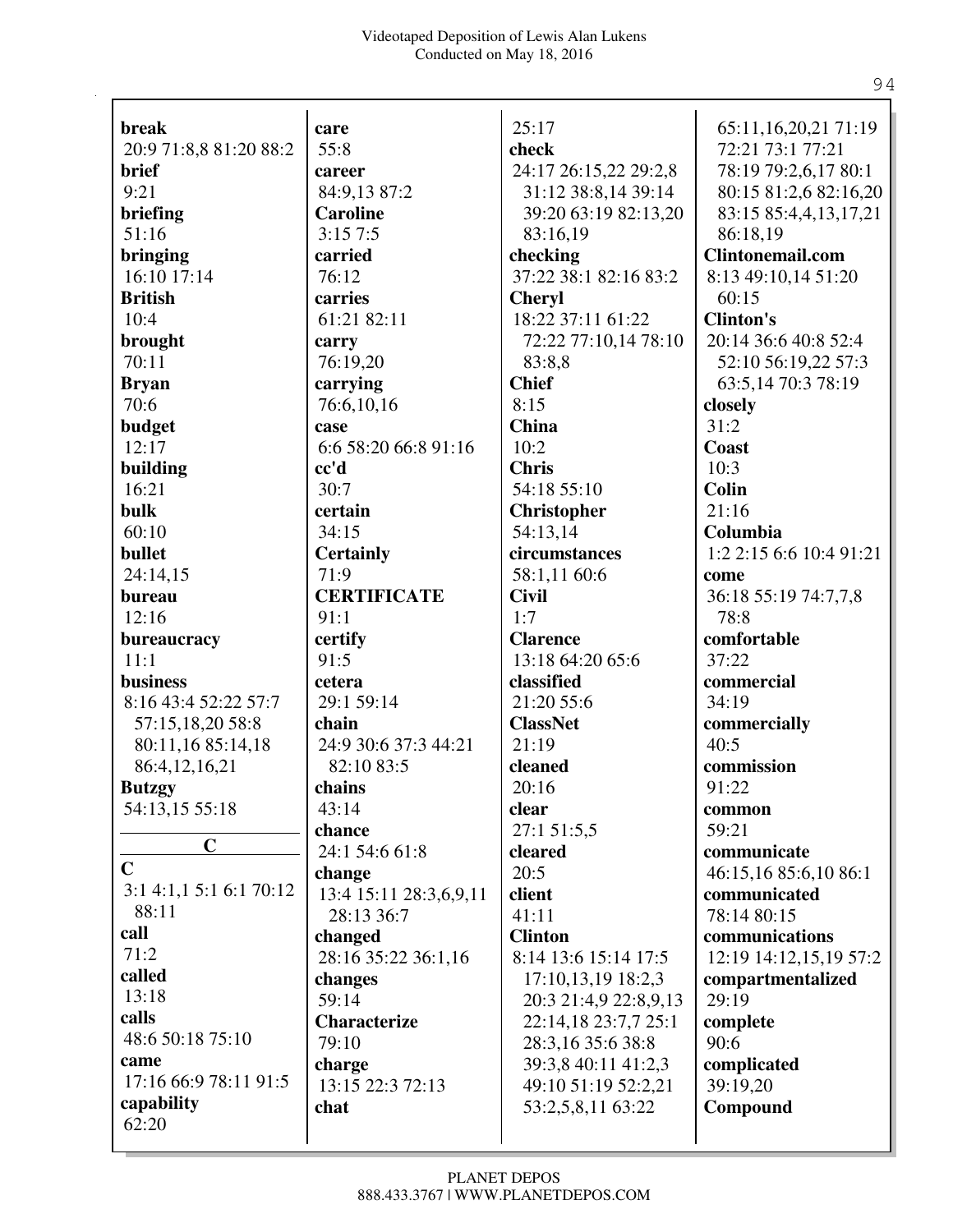| 20:8 27:9             | 17:21 53:15,20 64:10   | counsel                | date                    |
|-----------------------|------------------------|------------------------|-------------------------|
| computer              | 77:15 78:12 86:9       | 6:14 8:3,22 9:16 42:4  | 6:7 17:8 19:17 90:12    |
| 18:14 19:22 20:21,22  | contained              | 65:7 66:22 67:10,12    | day                     |
| 21:4,9,11,15,16,18,21 | 68:19                  | 67:15 68:17 82:5       | 18:15 25:15 35:15 78:9  |
| 24:7 25:11 26:20,21   | contemplated           | 85:1 91:8,15           | 79:7                    |
| 27:2,6,21 29:4,5,7    | 88:15                  | counselor              | days                    |
| 31:19 32:1 33:4,5,22  | <b>CONTINUED</b>       | 24:16 27:7,7,10,12     | 18:8                    |
| 34:12,21 35:6,7,9,15  | 85:1                   | 28:12                  | <b>DC</b>               |
| 35:16 36:10,19 37:12  | control                | counselor's            | 1:14 2:7 3:11,21        |
| 39:15 48:19 55:6      | 58:15                  | 27:18,22 28:3,15 73:7  | dealt                   |
| 58:21 63:18 83:14,18  | conversation           | 73:15                  | 12:22                   |
| 84:2 85:5,14,18 91:12 | 25:9 26:1,2,8,10 28:18 | count                  | <b>December</b>         |
| computers             | 37:16,17,20 44:22      | 69:7                   | 17:7                    |
| 32:8,17 33:6 59:15    | 51:14 86:14            | couple                 | decided                 |
| computer-aided        | conversations          | 18:8 63:17 84:21       | 19:14                   |
| 91:12                 | 43:14,21 45:16 52:20   | course                 | declining               |
| concern               | 63:4,17 73:6 75:6      | 16:18 50:5             | 89:5                    |
| 37:15 88:17           | coordinated            | court                  | <b>Defendant</b>        |
| concerning            | 31:2                   | $1:1$ 2:14 6:5 7:13,17 | 1:10 3:14 82:5          |
| 27:6                  | correct                | 9:11,18                | <b>Define</b>           |
|                       |                        |                        | 77:6                    |
| conclusion            | 24:12 25:21 27:4 29:16 | covered                |                         |
| 7:20 50:19            | 31:16 32:22 35:13      | 68:10                  | delete                  |
| Condi                 | 36:13 37:8 38:5 39:1   | create                 | 50:20 51:1,4            |
| 16:9                  | 39:21 42:14 44:4,5     | 29:8                   | deletes                 |
| conduct               | 49:5 51:22 62:4        | created                | 51:10                   |
| 8:16 43:3 52:21 57:14 | 71:22 72:9 83:16       | 57:6                   | department              |
| 57:18,20 58:7 80:16   | 90:5                   | creation               | 1:9 2:5 3:18 4:5 6:5,12 |
| 85:14,18 86:3,11,16   | corrections            | 8:12                   | 7:6,8,10,11 8:11 9:22   |
| 86:20,21              | 90:7                   | <b>CRR</b>             | 10:12 13:11 14:18       |
| conducting            | correctly              | 1:22                   | 15:6,16 17:22 20:3      |
| 67:16 80:11           | 54:15                  | crux                   | 30:19 32:5,17 34:3      |
| confirm               | correspond             | 26:12                  | 43:15 46:6,7 50:4       |
| 51:19 55:22           | 44:17 45:15            | cumbersome             | 51:9 53:17 56:4         |
| <b>Congress</b>       | correspondence         | 35:11                  | 59:22 60:2 62:17        |
| 13:9                  | 13:16 64:21            | current                | 63:6,22 66:20 67:4,7    |
| connect               | corresponding          | 10:6 16:8              | 68:13,17,18 69:1        |
| 32:1                  | 45:13                  | customers              | 70:21 71:5 72:19        |
| connected             | Cotca                  | 55:20                  | 73:3,11 74:21 75:3,9    |
| 31:11,20 32:18 33:10  | 3:7 6:21,21            |                        | 75:17,20 76:3 79:1,14   |
| 58:15,18              | could                  | D                      | 85:10 87:6              |
| consideration         | 8:17 9:15,20 12:20     | D                      | departments             |
| 89:4                  |                        | 4:16:1                 | 12:14                   |
|                       | 14:14 23:14,18 24:4    | <b>Dakar</b>           |                         |
| considered            | 24:14 30:4 31:19       | 10:5                   | Department's            |
| 29:11                 | 34:3 43:10 73:4,6      | Dan                    | 14:17 32:18             |
| consultant            | 75:12,19,21            |                        | department-issued       |
| 70:12                 | couldn't               | 24:15,18,19 25:4       | 62:12                   |
| contact               | 53:13 58:22 78:8       | <b>Daniel</b>          | departure               |
|                       |                        | 11:14 30:9             |                         |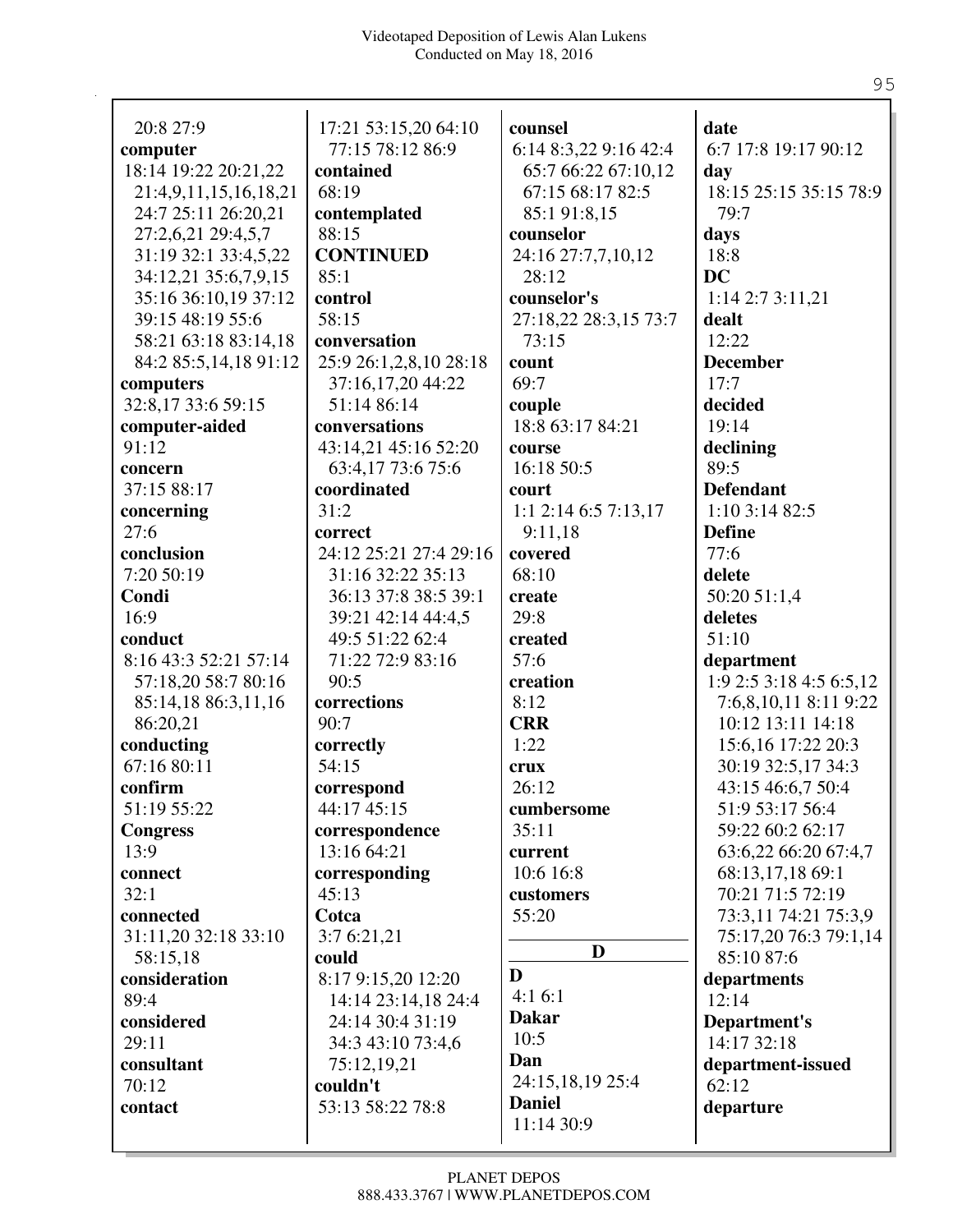| 11:17                  | direction                 | duly                   | 31:12                  |
|------------------------|---------------------------|------------------------|------------------------|
| deponent               | 91:13                     | 8:1 91:7               | encompasses            |
| 90:1 91:6,9            | directly                  | during                 | 29:13                  |
| <b>Depos</b>           | 13:19 27:15 56:16         | 11:13 23:7 37:19 40:6  | encumbered             |
| 6:107:15               | director                  | 45:16,17 46:14,15,21   | 16:6                   |
| deposition             | 10:12 11:22 12:2,11       | 50:4 53:13 70:16       | ended                  |
| 1:13 2:1 5:12 6:3,11   | 14:9 15:2,21,22 16:4      | 72:20 77:13,19 79:7    | 79:8                   |
| 7:20 9:2 88:17 89:9    | 30:20 50:9 58:9           | 80:12 84:8,10 87:1,14  | enforcement            |
| deputies               | 61:14 63:2 64:3           | duties                 | 42:4,5 65:7 67:15      |
| 8:14 12:7 14:1         | 70:17 84:8,11             | 55:10                  | 68:18                  |
| deputy                 | discovery                 | D.C                    | ensure                 |
| 8:14 10:11 11:4,7,9,19 | 88:11                     | 6:13 10:6,10           | 14:18                  |
| 11:21 12:1,3 13:21,22  | discuss                   |                        | entailed               |
| 14:10 19:15,18         | 10:16 52:1,4 69:15        | E                      | 26:11                  |
| describe               | 77:16                     | E                      | enter                  |
| 10:21                  | discussed                 | 3:1,14:1,1,15:1,96:1   | 35:20                  |
| described              | 42:3 69:2,22 87:14        | 6:1                    | entered                |
| 81:9                   | discussing                | earlier                | 18:10 48:9 88:12       |
| desk                   | 17:19 18:20 19:10         | 31:15 51:18 75:7 77:13 | equipment              |
| 21:1,22 26:17,21 27:2  | discussion                | 79:4 82:14 83:13       | 18:15 19:22 20:21 21:4 |
| 31:13 36:7 55:19       | 19:19,21 39:5             | 84:5                   | 38:14 48:19 86:9,11    |
| desktop                | discussions               | early                  | 86:16                  |
| 38:2 39:15 59:2,3      | 18:9, 13, 14, 18, 22 19:3 | 61:15                  | Eric                   |
| 75:14                  | 61:1 73:15 78:9           | ease                   | 74:13                  |
| desktops               | <b>District</b>           | 33:3                   | <b>Errata</b>          |
| 59:4                   | 1:1,2 2:15 6:5,6 91:21    | easier                 | 90:7                   |
| detail                 | document                  | 9:12 33:8,12 65:19     | errors                 |
| 19:9                   | 13:9 23:16,18 24:2,4      | eight                  | 55:21                  |
| details                | 54:7 61:9,20              | 36:3,8 43:13,14        | escalating             |
| 31:18 62:21            | documents                 | either                 | 17:3                   |
| devices                | 43:11                     | 75:13                  | <b>ESQUIRE</b>         |
| 30:1                   | doing                     | <b>Electronic</b>      | 3:4,5,6,7,15,16,17     |
| difference             | 80:5,9,13                 | 55:4                   | et                     |
| 11:22                  | domain                    | else                   | 29:1 59:14             |
| different              | 30:8                      | 15:9 39:8 52:5,9,19    | ever                   |
| 12:8,14 32:4,13,14,15  | domestic                  | 60:17 68:12 69:8       | 23:6 47:10 49:18 50:6  |
| 35:7 68:6 89:4         | 72:4                      | 77:19 89:7             | 51:6 52:4,8,8 53:5,8   |
| difficult              | done                      | employed               | 56:10,18,21 58:6       |
| 9:18 28:21             | 9:15,17 60:11 78:4,6      | 91:15                  | 60:20 63:21 64:7,10    |
| <b>Dineen</b>          | double                    | employee               | 72:20,22 76:6 78:18    |
| 4:6 6:9                | 16:6                      | 51:10 87:5             | 78:22 79:16 80:19      |
| <b>Diplomatic</b>      | down                      | employees              | 86:10,14,18            |
| 74:8,12                | 20:9 35:14 62:15          | 12:10,12 22:4,5 23:2   | every                  |
| direct                 | dozen                     | 32:5,9,13,17 34:3,14   | 35:15 36:2,3,3,8       |
| 83:4                   | 81:16                     | 34:17 35:4 46:6        | evidence               |
|                        |                           | 59:22 60:3 61:3        | 79:10                  |
| directing              | <b>Dublin</b>             | 74:19 80:14,19         |                        |
| 82:8                   | 10:3                      | enable                 | exact                  |
|                        |                           |                        |                        |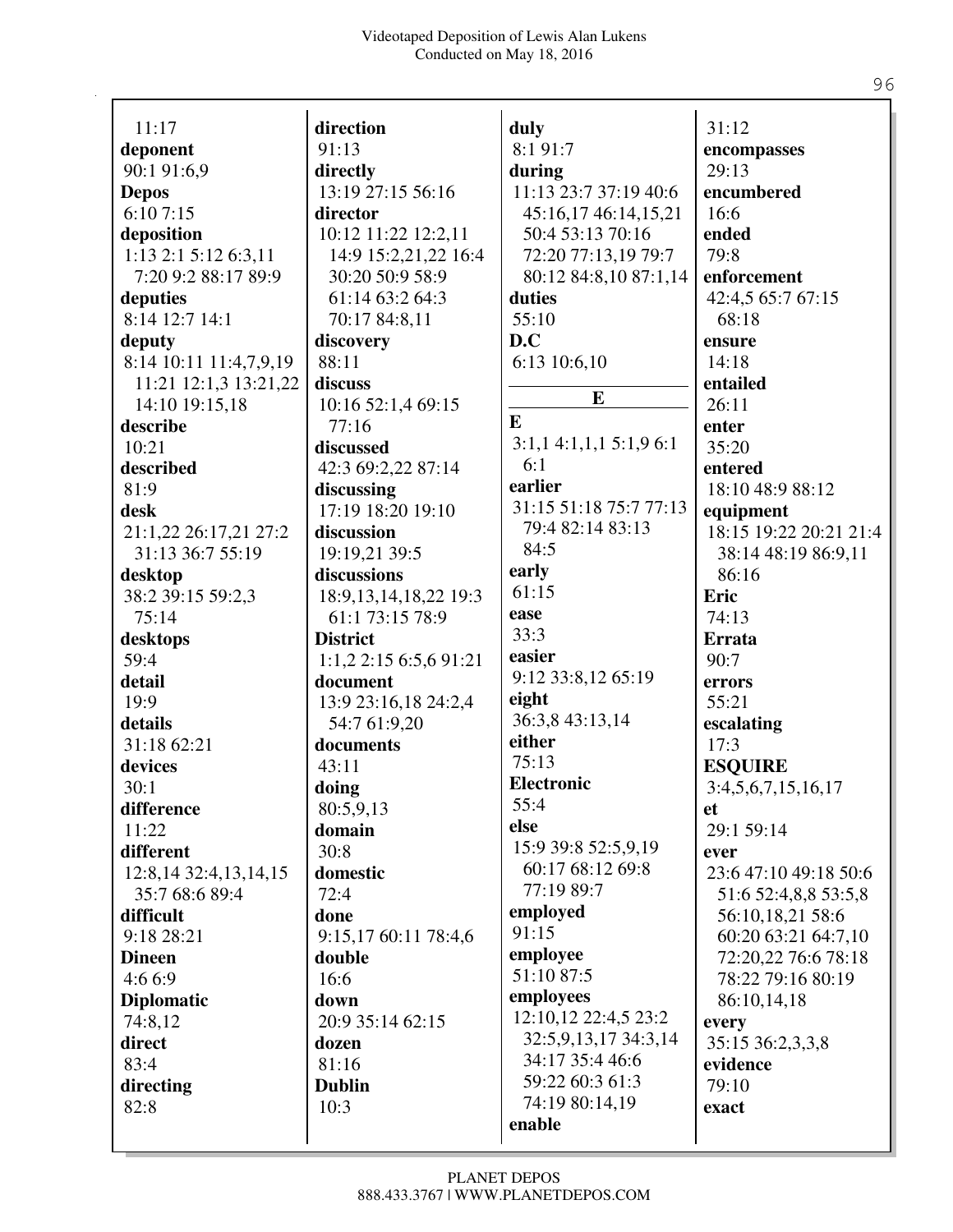| 44:9                       | 37:2,3,10,13 38:8,14                          | 55:21                          | 64:15                      |
|----------------------------|-----------------------------------------------|--------------------------------|----------------------------|
| exactly                    | 38:16,19,22 39:3,9,15                         | feature                        | folks                      |
| 20:15                      | 39:16,20 40:2,5,8,11                          | 48:8,19 49:2                   | 55:8                       |
| <b>EXAMINATION</b>         | 41:3,3,4 42:7,20 43:3                         | features                       | following                  |
| 5:3 8:3 82:5 85:1          | 43:14,14,20 44:1,6,8                          | 36:12                          | 68:1                       |
| examined                   | 44:10,14,17,21,22                             | federal                        | follows                    |
| 90:4 91:8                  | 45:3,7,9,19 46:2,6,9                          | 3:19 50:14,16 84:7             | 8:2                        |
| <b>Except</b>              | 46:11,17,22 47:5,11                           | 87:19                          | follow-up                  |
| 75:19                      | 47:14,20,22 48:9,18                           | few                            | 84:21 87:9                 |
| exceptions                 | 48:21 49:4,9,13,17,18                         | 8:21 16:7 71:16 72:2,8         | <b>Force</b>               |
| 74:19                      | 52:2,5,10,15,17,18,21                         | 82:7                           | 66:5                       |
| exchange                   | 53:6 54:12,13 55:18                           | fewer                          | foregoing                  |
| 24:5 69:13                 | 56:11,19 57:3,6,10,11                         | 33:15                          | 90:4                       |
| excluding                  | 57:14,17,19 58:7,14                           | files                          | foreign<br>10:1 51:17 53:3 |
| 69:1                       | 58:20 59:2,10,18 60:5<br>60:15,21 61:11,20,21 | 51:2,5<br>fill                 | forget                     |
| <b>Excuse</b><br>18:4      | 62:15,17 63:3,19,22                           |                                | 67:20                      |
| executive                  | 69:12 70:3 75:6 80:8                          | 19:14 48:2,8,19 49:1<br>filled | former                     |
| 10:11,12,18,20 11:3,5      | 80:8,15 82:10,14,17                           | 19:16                          | 15:13 22:22 82:16,19       |
| 11:10,12,14,16,21,22       | 82:20 83:2,5,6,16,19                          | <b>Finally</b>                 | 83:15 86:6                 |
| 12:1,2,3,10 13:12,20       | 85:6 86:20,20 87:14                           | 9:15                           | forward                    |
| 13:21 14:1,5,10 15:21      | 87:19                                         | financial                      | 25:15 58:19                |
| 15:22 16:3 24:20           | e-mailed                                      | 91:17                          | foundation                 |
| 30:20 50:9 58:8            | 28:19                                         | find                           | 32:7 34:6 46:13 47:17      |
| 61:13 62:2 63:2,10         | e-mails                                       | 45:17                          | 49:22 68:21 79:11          |
| 64:3 70:16,22 74:21        | 26:16,22 31:12 37:22                          | <b>Finney</b>                  | four                       |
| 79:18 84:8,11              | 38:2 43:7,20 44:2,3,7                         | 13:18,19 64:20 65:6            | 11:4,9 12:3 46:14          |
| <b>Exhibit</b>             | 45:17,21 46:1,5,10,22                         | firewalls                      | framework                  |
| 5:12, 13, 14, 15, 16 23:11 | 47:4,8,15,20,21 48:10                         | 34:14                          | 58:3                       |
| 23:11, 12, 15 43: 7, 8, 13 | 48:18 49:16 50:20                             | first                          | Francisco                  |
| 43:16,17 54:3,4 61:5       | 51:1,3 56:4,7 61:2                            | 11:15 18:15 19:3 24:9          | 10:7                       |
| 61:682:9                   | 79:4 80:20,20 87:13                           | 25:13 27:5,10 37:3             | Freedom                    |
| exhibits                   |                                               | 44:20 61:20 70:8               | 8:10 49:19 50:1,7,10       |
| 47:4                       | F                                             | <b>Fitton</b>                  | 84:6,17 87:2,20            |
| expedient                  | $\mathbf{F}$                                  | 4:47:3,3                       | freely                     |
| 58:19                      | 3:5                                           | five-minute                    | 35:5                       |
| expires                    | facilitates                                   | 71:7                           | frequency                  |
| 91:22                      | 10:22                                         | floor                          | 76:14                      |
| extent                     | facility                                      | 29:13 31:3,4,18                | frequent                   |
| 21:21 41:16 69:5 77:15     | 29:20                                         | flow                           | 46:19                      |
| e-mail                     | fact                                          | 11:6                           | frequently                 |
| 5:13, 14, 15, 16 22:3, 9   | 45:22                                         | flying                         | 35:22 59:14 76:12          |
| 22:14,19 23:1,4,6,7        | family                                        | 66:6                           | friends                    |
| 24:5,9,11,17 25:3,8        | 82:22 83:20,22 85:6,7                         | focus                          | 82:22 83:21,22 85:6,7      |
| 25:12 26:4 27:6,10         | 86:1,9                                        | 10:9 12:4                      | 86:1,9                     |
| 28:20 30:3,6 31:8          | far                                           | <b>FOIA</b>                    | full                       |
| 32:19 33:16,18 34:19       | 33:9 78:7                                     | 13:9 62:19 64:4,7,11           | 8:18 34:8,11               |
|                            | fatal                                         |                                |                            |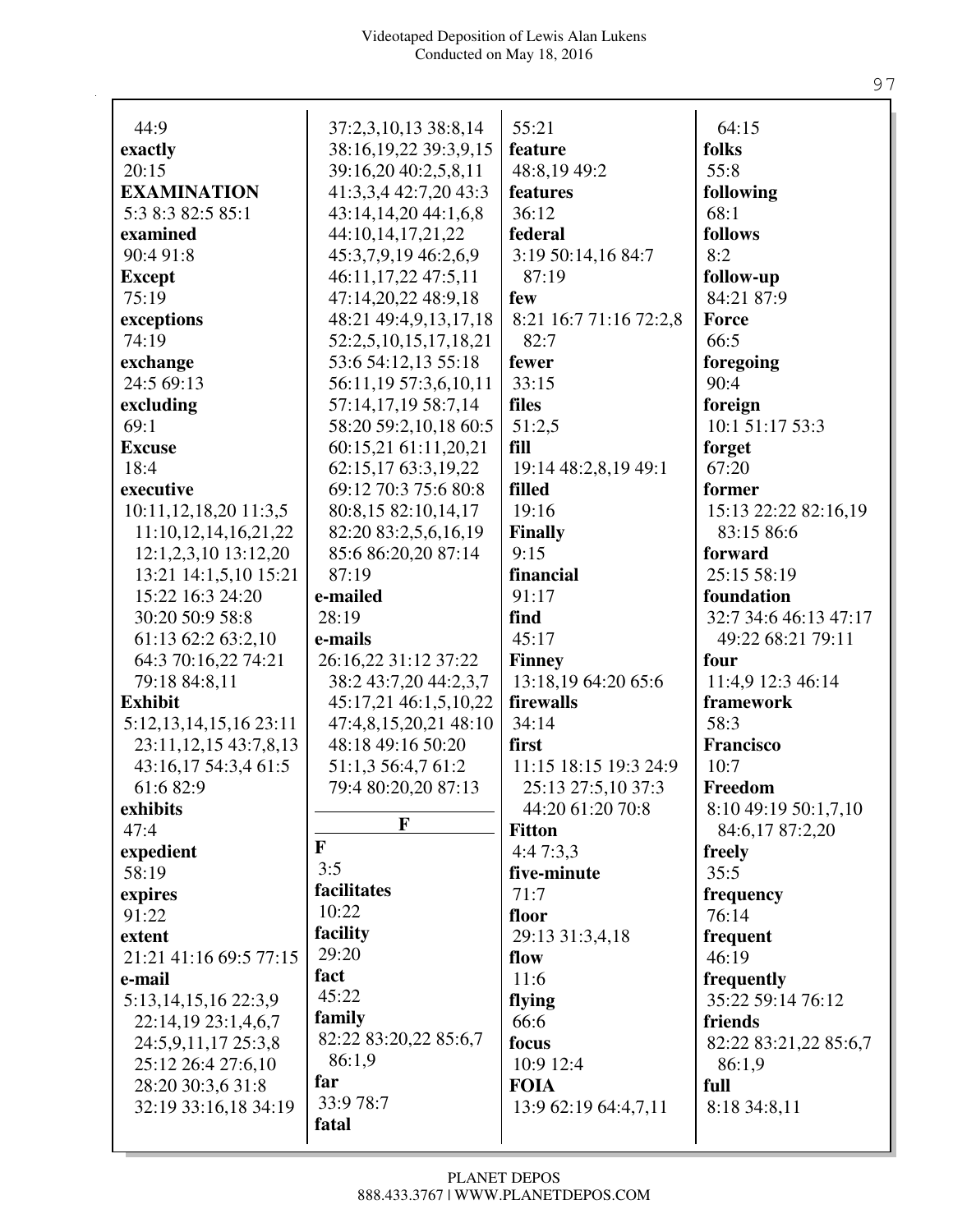| fully                  | 8:16 43:4 52:22 57:7  | 32:3                   | 89:2                  |
|------------------------|-----------------------|------------------------|-----------------------|
| 83:6                   | 57:15,18,20 58:8      | head                   | identity              |
| function               | 80:11,16 85:14,18     | 9:11 74:10             | 62:18                 |
| 12:7                   | 86:3,12,16,21         | headed                 | immediately           |
| functioning            | great                 | 13:17                  | 77:20                 |
| 10:22                  | 71:15 83:9            | hear                   | implications          |
| functions              | green                 | 9:3                    | 49:19                 |
| 11:19 68:3             | 31:9                  | heard                  | important             |
| funeral                | ground                | 40:18 51:20,21         | 9:9 79:5,6            |
| 66:1,6                 | 8:21                  | held                   | inauguration          |
| further                | guess                 | 2:2                    | 78:8                  |
| 84:19 88:8 89:3        | 11:19 15:4 16:14 24:9 | help                   | inbox                 |
| G                      | 37:3 38:13 61:16      | 9:1 42:12 55:19        | 51:5                  |
| G                      | 81:7,8                | helped                 | Inc                   |
|                        | guidance              | 42:11                  | 1:4 3:8 6:4           |
| 6:1                    | 50:6,10,13 51:14 84:6 | here                   | included              |
| gears                  | 84:13 87:2,4,9,10,18  | 6:2 8:8 71:13          | 84:16                 |
| 15:11                  | H                     | hereby                 | incoming              |
| general                |                       | 90:3 91:5              | 22:4,4 77:17          |
| 10:17,19 12:18,21,22   | H                     | herein                 | independent           |
| 15:5 21:19 50:3        | 5:9 54:13 56:13       | 91:6                   | 51:9                  |
| 70:20                  | <b>HAbedin</b>        | <b>Hillary</b>         | indication            |
| generally              | 30:8                  | 8:14                   | 83:1                  |
| 10:21 29:21 30:16      | half                  | hold                   | individuals           |
| 31:20 34:15            | 81:16                 | 53:22                  | 18:10 42:16           |
| gentleman              | hall                  | holding                | info                  |
| 13:18                  | 24:17 27:13,16,18     | 53:10,12 72:7          | 25:19                 |
| gestures               | 28:22 29:1,6,15       | Hotmail                | information           |
| 9:11                   | hallway               | 34:18 40:2             | 8:10 14:7 29:19 49:19 |
| give                   | 80:1 81:2,6,8,13      | <b>HRC</b>             | 50:2,7,11 68:9 84:7   |
| 9:21,21 23:19          | hammer                | 24:16 25:1,17 37:12    | 84:17 87:3,20 89:2    |
| given                  | 62:21                 | 82:15                  | infrequently          |
| 90:6 91:10             | hand                  | Huma                   | 53:13 71:20 72:1      |
| <b>Gmail</b>           | 9:11 66:8             | 8:15 30:11 42:17 61:22 | initial               |
| 34:18 40:1             | handle                | 78:17                  | 37:17 52:20           |
| go                     | 64:4                  | human                  | inquire               |
| 8:21 9:2 16:14 23:10   | hands                 | 12:17                  | 85:12                 |
| 24:16 29:1,8 31:9      | 76:21                 |                        | instances             |
| 35:2 59:9 73:6 77:16   | <b>Hanley</b>         | I                      | 76:15                 |
| 79:22                  | 62:1,5                | idea                   | instruct              |
| going                  | happened              | 57:8 77:1 80:9 83:10   | 60:20                 |
| 10:9 23:10 26:15 31:21 | 18:5 20:19 21:3 65:5  | 83:14                  | instructed            |
| 34:15 36:11 60:3       | 75:15                 | identification         | 50:6                  |
| 79:2 81:4 85:5,9 86:2  | happy                 | 23:13 43:9 54:5 61:7   | instructing           |
| 86:11,15,19,19 89:9    | 9:4                   | identify               | 41:10 48:12 52:12     |
| Good                   | hard                  | 6:15 23:18 24:4 29:17  | interacted            |
| 8:5,6                  | 32:2                  | 39:7 88:19 89:6        | 78:11                 |
| government             | hard-wired            | identifying            |                       |

98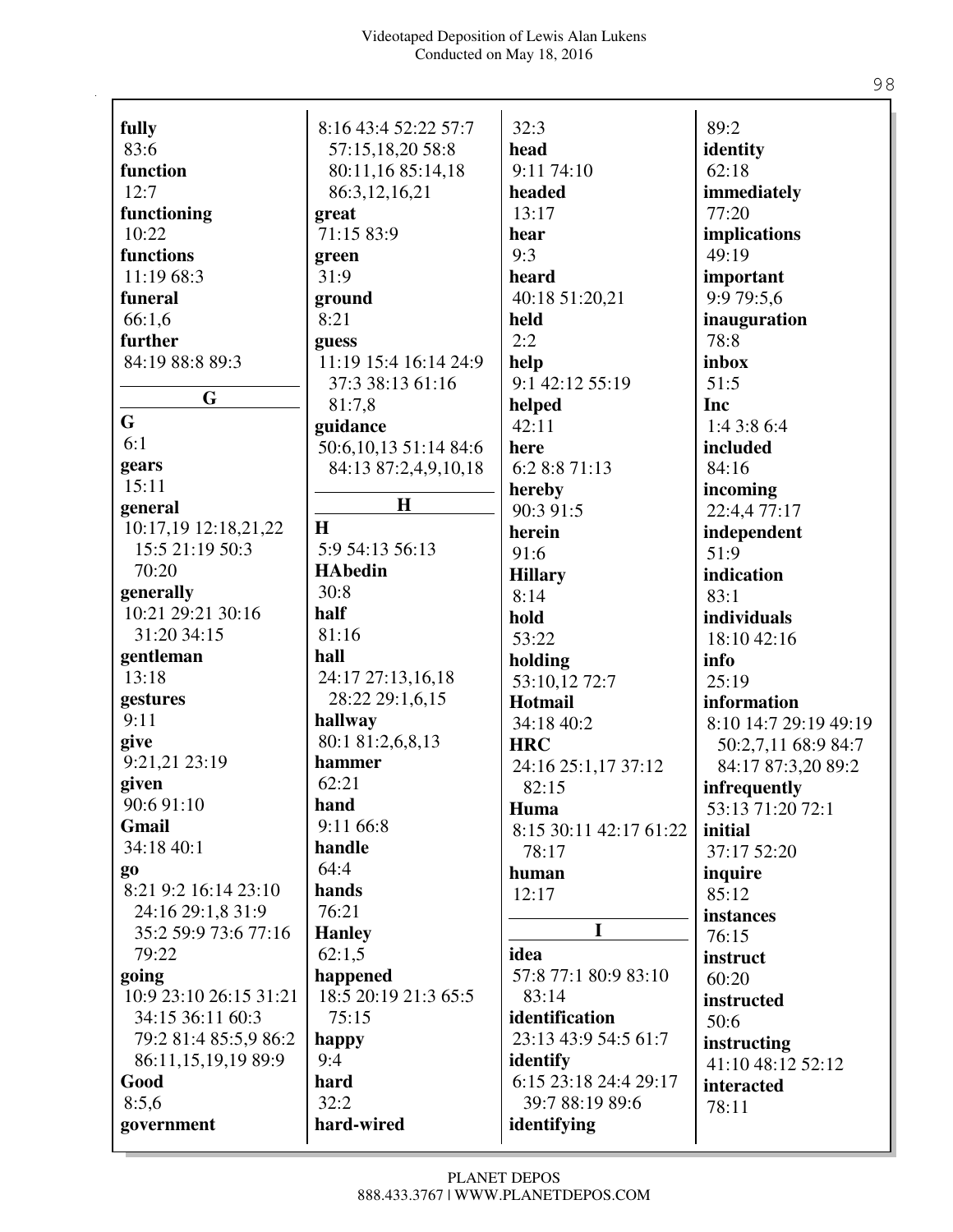| interaction              | <b>Ivory</b>           | 16:22 20:18,20,22         | 68:18                           |
|--------------------------|------------------------|---------------------------|---------------------------------|
| 30:21                    | 10:3                   | 21:2,3,6,8,11,14,18       | lawsuits                        |
| interest                 |                        | 21:20 22:1,8,11 23:2      | 8:10                            |
| 91:16                    | $\mathbf{J}$           | 25:10 27:5,20 28:9,14     |                                 |
| international            | $\mathbf{J}$           | 28:17 29:4 32:8,12        | layout<br>27:14                 |
|                          | 3:64:4                 |                           |                                 |
| 72:4,4,5                 | <b>James</b>           | 33:1,17 34:7,17,18        | leadership                      |
| internationally          | 3:57:1                 | 35:5 36:22 37:1,12,15     | 14:18                           |
| 72:7                     | <b>January</b>         | 38:7,7,16 39:16,18,19     | learn                           |
| <b>Internet</b>          | 18:4                   | 42:19 43:2 44:10,13       | 39:14 40:7,13 70:8              |
| 26:22 31:11,21 32:1,19   | <b>Jeremy</b>          | 45:6 47:13 49:3,4         | learned                         |
| 33:14 34:7,8,11,16       | 4:6 6:9                | 50:1,16 51:11,19          | 40:10 47:19,20 49:12            |
| 35:4,18,20 59:9,12       |                        | 52:17,21 53:1 54:14       | 70:10                           |
| 62:20 75:22              | job                    | 55:2,10 56:3,13 57:5      | leave                           |
| interrupt                | 1:20 11:19 58:3,5      | 57:9, 12, 13, 16 59:8, 22 | 61:13                           |
| 67:10                    | 65:22 68:3 84:10       | 60:2,17,18 62:5,7         | leaving                         |
| introduce                | jobs                   | 64:14,22 65:3,4 70:6      | 15:15 63:1                      |
| 43:6                     | 14:20 58:4             | 70:13,19,20 72:10,12      | left                            |
| inventoried              | <b>John</b>            | 72:13 73:14 74:1,18       | 28:16 63:1 64:22 65:22          |
| 65:2                     | 15:3 55:15             | 74:18 76:2,5,12,14        | 66:17 70:3                      |
| investigation            | joined                 | 77:10 79:7,12 80:4,10     | leftover                        |
| 42:6 67:17               | 51:17 87:6             | 80:10,13,14 85:9          | 20:18                           |
| invoke                   | Judge                  | 87:17                     | legal                           |
| 88:11                    | 88:12                  | known                     | 50:19                           |
| involved                 | <b>Judicial</b>        | 19:6                      | let's                           |
| 13:8 15:18               | 1:4 3:8 4:4 6:4,18,20  |                           | 11:19 19:9 20:10 24:8           |
| <b>iPhones</b>           | 6:22 7:2,4 8:8,9       | L                         | 28:21 54:2                      |
| 26:13                    | June                   | lack                      | Lewis                           |
| <b>Ireland</b>           | 61:15 69:13,14         | 17:2 32:6 34:5 46:12      | $1:13$ $2:1$ $3:15$ $5:3$ $6:3$ |
| 10:4                     | <b>Justice</b>         | 47:16 49:21 68:20         | 8:1,19 89:9 90:3 91:7           |
| <b>IRM</b>               | 2:5 3:18 6:12 68:17    | 79:10                     | liaise                          |
| 14:7, 14, 16, 17 15:2, 5 |                        | land                      | 14:16                           |
| 22:6,8 54:18 70:20       | $\mathbf K$            | 27:15                     | liaising                        |
| 71:2                     | keep                   | laptop                    | 15:5                            |
| issue                    | 51:3                   | 75:20,21                  | light                           |
| 25:5,8,10 26:12 40:19    | <b>Kennedy</b>         | Lara                      | 31:9                            |
| 42:7 66:21 67:2 79:2     | 30:8,12,13 37:4,5,6    | 4:57:11                   | limitations                     |
| 79:12                    | 62:1 69:19 70:2        | large                     | 34:4                            |
| issued                   | 74:16 83:7 85:16       | 14:21                     | line                            |
| 75:3                     | kept                   | last                      | 32:2 56:13 82:12                |
| issues                   | 51:2                   | 37:2 40:14 44:20,21       | little                          |
| 13:1 17:15 19:10 31:2    | key                    | 51:21 54:12 61:17         | 9:2 12:20 14:14 15:4            |
| 66:9 68:18 69:15         | 16:22                  | 65:15,19 66:13,14         | 15:11 17:3 19:9                 |
| 77:16,16 78:10           | kind                   | 69:10,13,14,18,20         | 28:20 66:18 71:18               |
|                          | 18:13                  | 83:5 88:1                 |                                 |
| issuing                  | knew                   | later                     | location<br>28:2                |
| 63:22 72:14 73:1,3       | 33:9 38:21 49:6 76:22  | 25:15 83:4                |                                 |
| itself                   | know                   | law                       | log                             |
| 79:8                     | 9:4,6 10:8 15:18 16:19 | 42:4,5 65:7 67:15         | 33:8, 12, 13 35:10 59:15        |
|                          |                        |                           |                                 |

99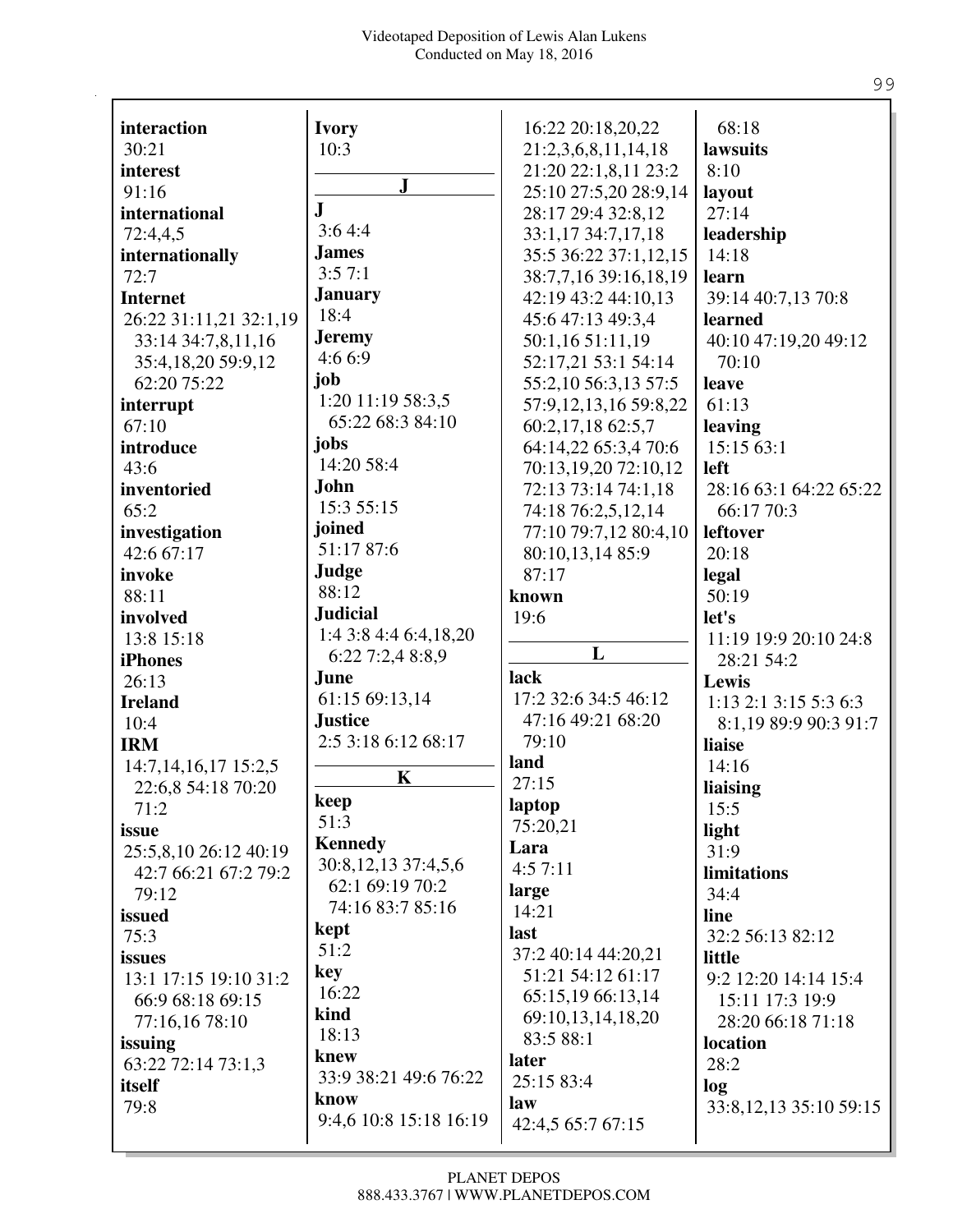|                        |                        |                        | needed                 |
|------------------------|------------------------|------------------------|------------------------|
| logistics              | <b>Marcia</b>          | 24:11 25:4,7,16 26:2   |                        |
| 11:6 12:5 17:21 18:16  | 3:167:7                | 27:12,20 28:18,19      | 14:20 35:6 77:15 85:13 |
| 18:21 42:10,12         | mark                   | 29:5 30:7 37:16 39:2   | 85:22                  |
| logon                  | 23:11 43:7 54:2        | 39:5,7 61:22 63:5,8    | needs<br>28:22 62:22   |
| 59:12                  | marked                 | 65:12,17 66:16 72:22   |                        |
| look                   | 23:12,15 43:8 54:4     | 77:10,14 78:10 83:8    | neither                |
| 23:14 24:1,8,14 37:2   | 61:6 82:9,12           | 85:13,16               | 91:14                  |
| 61:8,19                | marks                  | Mills's                | <b>Nelson</b>          |
| looked                 | 89:8                   | 27:8,11                | 66:1                   |
| 75:6                   | mask                   | mischaracterizing      | network                |
| looking                | 62:17                  | 79:10 81:5 86:6        | 83:9                   |
| 54:12 59:19 62:10 79:4 | <b>Massachusetts</b>   | moment                 | never                  |
| 80:2                   | 2:6 3:20 6:12          | 36:14 43:10            | 52:3 73:21             |
| looks                  | matter                 | <b>Monica</b>          | new                    |
| 24:10 44:22 83:7       | 6:4                    | 62:1,5,21              | 16:11,18 18:2 20:16    |
| lot                    | mean                   | monitor                | 40:15,22 66:19 67:3,7  |
| 29:13                  | 29:21 34:13 38:11      | 6:8                    | 68:1,13 69:3 87:5      |
| loud                   | 39:13 41:18 52:15      | month                  | news                   |
| 9:10                   | 55:5 67:10 76:20       | 63:12 72:2,8           | 51:21 66:21            |
| <b>Lukens</b>          | 78:6 84:8              | months                 | newspaper              |
| 1:13 2:1 5:3,12 6:3    | means                  | 16:7 63:3,17           | 68:19 69:2             |
| 7:18 8:1,5,19 23:12    | 59:8                   | morning                | next                   |
| 41:11 43:8,11 54:4,9   | meant                  | 8:5,6 25:18 26:3,9     | 17:1 30:6              |
| 61:6 71:15 82:7 84:5   | 31:20 39:14 84:10      | moved                  | nod                    |
| 88:9 89:9 90:3 91:7    | media                  | 16:5 28:7              | 9:10                   |
| $L-E-W-I-S$            | 66:19                  | <b>Moving</b>          | nominated              |
| 8:19                   | meet                   | 25:15                  | 17:13                  |
| $L$ -U-K-E-N-S         | 62:22 71:4             | <b>Mull</b>            | nominee                |
| 8:20                   | meetings               | 11:16 61:17,22 62:2,10 | 17:5                   |
|                        | 53:20 79:16            | 63:4,9,13,21 69:11     | non-state.gov          |
| M                      | memo                   | <b>Myers</b>           | 43:3 44:17 45:18 46:1  |
| machine                | 51:14                  | 3:17 7:9,9             | 46:11 47:5 49:17       |
| 21:20                  | mentioned              |                        | 57:6, 10, 17, 19 58:7  |
| mail                   | 29:3 39:11 51:18 60:13 | ${\bf N}$              | <b>Northwest</b>       |
| 59:6                   | 77:13 85:20 87:1       | $\mathbf N$            | 6:13                   |
| main                   | message                | 3:14:1,1,15:1,16:1     | <b>Notary</b>          |
| 17:16                  | 56:1                   | name                   | 2:15 91:2,4,20         |
| malfunctioning         | <b>Messaging</b>       | 8:7,18 30:8 54:15      | note                   |
| 62:14                  | 55:4                   | 67:20                  | 52:14                  |
| management             | <b>Michael</b>         | named                  | <b>Nothing</b>         |
| 12:6 14:7 30:14,18,18  | 3:4 6:17 8:7           | 17:4                   | 89:7                   |
| 37:7 74:17 84:14       | might                  | necessarily            | notice                 |
| <b>Mandela's</b>       | 8:22                   | 31:1                   | 2:13                   |
| 66:1                   | milestone              | necessary              | number                 |
| manually               | 17:2                   | 88:14                  | 6:2,6 24:14 53:14      |
| 48:9,20                | <b>Mills</b>           | need                   | 82:13                  |
| <b>March</b>           | 18:22 19:4,6,11 21:7   | 18:16 25:19 33:16,17   | numerous               |
| 91:22                  |                        | 58:18                  |                        |
|                        |                        |                        |                        |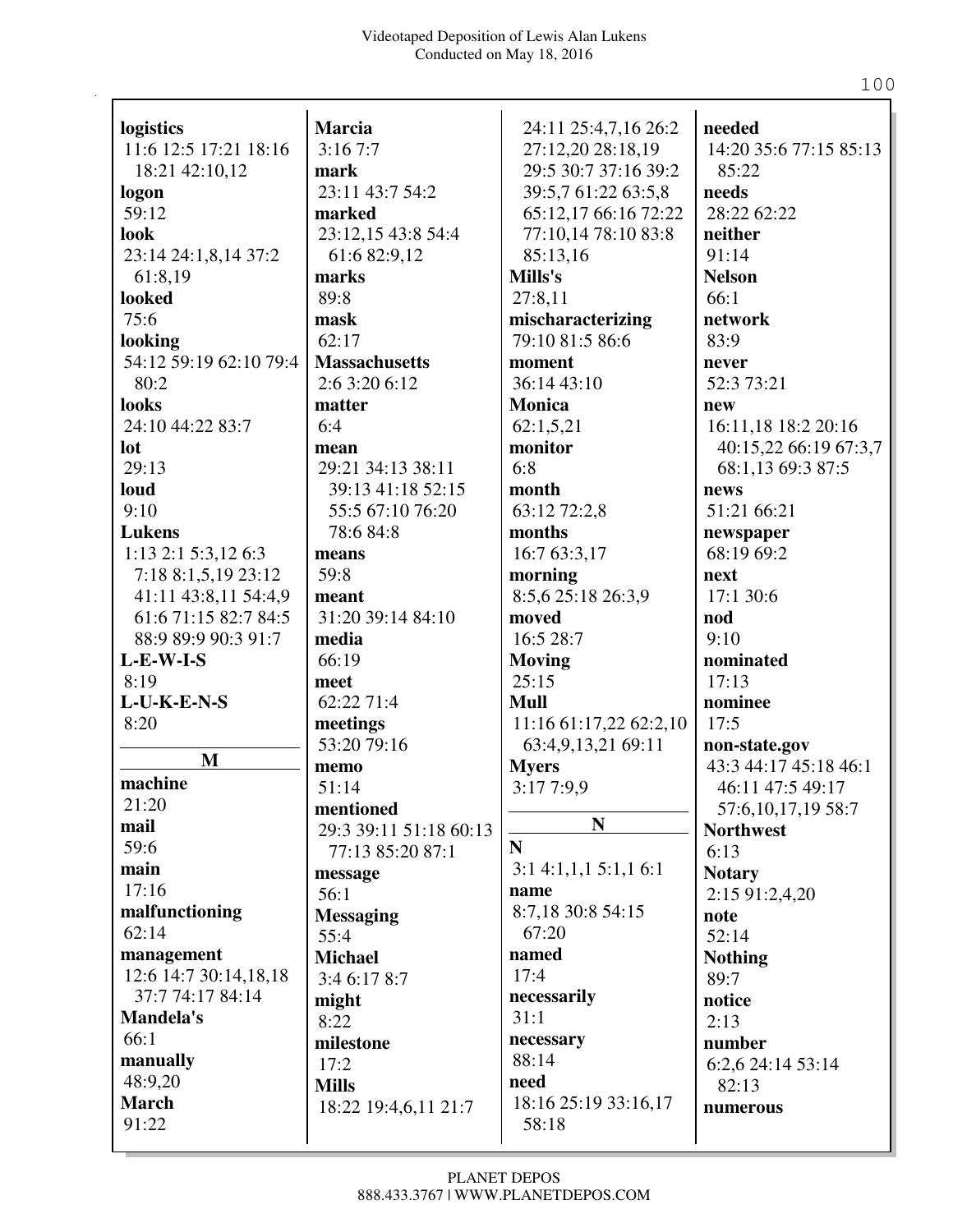| 77:3,6                   | 31:5,11 32:9,10 42:12  | 30:7 32:20 35:21       | overlap                         |
|--------------------------|------------------------|------------------------|---------------------------------|
| <b>NW</b>                | 42:13 52:6,9 54:19     | 42:16,22 45:8 46:7     | 30:21 31:1 46:16                |
| 2:63:20                  | 55:9,11 59:3 60:21     | 54:18 55:20 62:16      | overseas                        |
|                          | 61:2 62:6 63:18        | 66:5 75:15 76:7,10,13  | 58:13,16,22                     |
| $\mathbf 0$              | 64:12,16 65:1 66:17    | 76:16,19 77:11 78:12   | o'clock                         |
| $\mathbf 0$              | 67:21 70:3,22 72:22    | 88:1,22                | 6:8                             |
| 4:15:16:1                | 73:7,12,15,20,22 74:6  | ones                   |                                 |
| Oath                     | 74:11,20,22 77:21,22   | 17:16                  | ${\bf P}$                       |
| 7:17                     | 78:5,13 79:17 81:2,7   | on-boarding            | $\mathbf{P}$                    |
| Obama                    | 83:16                  | 78:7                   | 3:1,14:1,16:1                   |
| 17:4,13                  | officer                | open                   | page                            |
| object                   | 10:1 12:16             | 34:2 36:10 59:18,19    | 5:3,12 24:10 37:3               |
| 81:4                     | <b>Officers</b>        | <b>OpenNet</b>         | 44:20,21,22 54:13               |
| objection                | 55:3                   | 21:19 32:18,21 33:6,18 | 61:21 62:10 82:11,12            |
| 18:7 20:8 27:9 32:6      | offices                | 34:2,8 35:10,15        | 83:5,6                          |
| 34:5 36:17 40:21         | 2:2 13:2 58:21         | operates               | <b>Pages</b>                    |
| 41:5,8,15,22 45:20       | official               | 55:7                   | 1:21                            |
| 46:8,12 47:16 48:5,5     | 8:16 43:3 52:22 57:7   | operating              | Pagliano                        |
| 48:11,22 49:21 50:18     | 57:14,18,20 58:7       | 62:16                  | 70:6                            |
| 52:7,11 56:6 60:1        | 80:11,16 85:14,18      | operations             | paper                           |
| 65:18 67:1 68:20         | 86:3,12,16,21          | 30:19                  | 11:6                            |
| 69:4 75:10 77:4 79:9     | officials              | opportunity            | paperwork                       |
| 80:18 81:14 86:5         | 67:16 85:10            | 16:20                  | 12:5                            |
| objections               | often                  | order                  | paragraph                       |
| 9:17                     | 36:1 51:4 53:11 58:12  | 88:12                  | 88:15                           |
| occasion                 | 59:4 81:11             | <b>Orfanedes</b>       | parentheses                     |
| 53:20 66:15 71:4 80:1    | oh                     | 3:6 6:19,19            | 54:21                           |
| occasions                | 83:7                   | orientation            | part<br>77:22 87:5              |
| 77:3                     | Okay                   | 87:5                   |                                 |
| occupant<br>20:17        | 7:21 10:8 11:2,18 12:9 | other                  | particular<br>78:12 89:3        |
|                          | 14:13 15:2,11 16:14    | 9:19 11:6 12:7 13:21   |                                 |
| occurred<br>25:14        | 17:1,9 19:2,21 20:2    | 14:1 21:14 23:2 32:5   | parties                         |
|                          | 21:18 24:8 25:15       | 32:8,13 33:6 40:2      | 91:9,16                         |
| occurrence               | 29:10,14 31:7 33:16    | 55:8 58:3 60:2,6,6     | password                        |
| 56:2,3 59:21<br>office   | 33:22 34:2 36:18       | 67:10,12 69:3 70:19    | 35:21 36:7,9 59:13<br>passwords |
| 10:18,22 11:2 12:15      | 38:3 40:6 43:12 49:8   | 80:14,19 84:2 87:22    | 33:15 35:12,19                  |
| 13:1,8,16 14:5,6,12      | 53:11 54:12 59:6,17    | others                 | Pat                             |
| 14:16,17,22 16:5,17      | 61:16 69:21 71:17      | 45:17 60:20 77:21      | 74:16 83:10                     |
| 17:10,15,18,20 18:6,9    | 72:6 76:2 80:4 87:13   | otherwise              | <b>Patrick</b>                  |
| 18:11,11,14 19:11,13     | 89:7                   | 91:17                  | 30:8, 12, 13 37:4, 5, 6         |
| 20:5,6,11,14,16 21:5     | once                   | outcome                | 62:1 69:19 83:7                 |
| 21:9, 12, 15, 17 22:5, 6 | 18:6 28:16 50:20 65:22 | 91:17                  | Paul                            |
| 22:9 23:3 24:7,16        | 78:10                  | <b>Outlook</b>         | 3:66:19                         |
| 25:12 26:14 27:7,7,8     | one                    | 48:3                   | <b>PC</b>                       |
| 27:11,11,16,18,19,22     | 8:9,14 9:3,5 10:9 11:9 | outside                | 31:10,14 33:8 83:9              |
| 28:3,4,7,8,14,15,16      | 13:20,22 15:6,8 19:1   | 17:21 29:15 68:12,16   | people                          |
| 28:22 29:4,6,10,12,14    | 19:11 22:15 25:16      | 68:22 80:2 81:2,7,8    | 15:1 24:6 69:2                  |
|                          |                        |                        |                                 |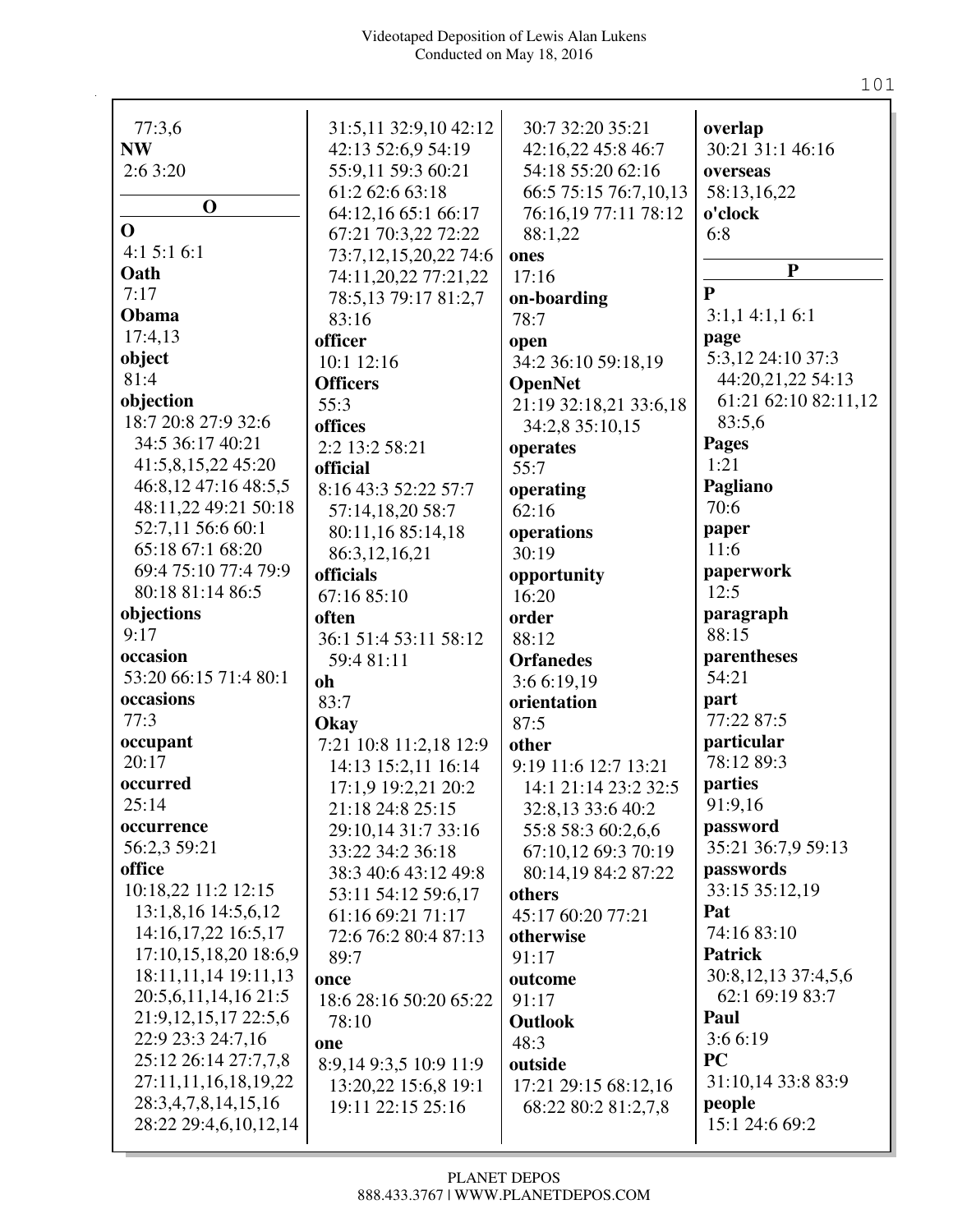| period                  | 12:4                   | pretty                 | 62:11 68:6 85:17      |
|-------------------------|------------------------|------------------------|-----------------------|
| 77:14,20 78:3 88:13     | portion                | 35:4                   | provided              |
| permanent               | 88:16,20               | prevent                | 50:6 68:7,10          |
| 55:21                   | position               | 34:14                  | provision             |
| person                  | 10:6 12:11 16:6 19:15  | previous               | 88:11 89:3            |
| 15:8 64:19 70:19 78:16  | 19:18 20:4 40:7 58:3   | 27:17                  | <b>Public</b>         |
| personal                | 58:6 61:14 62:7 63:2   | pre-inauguration       | 2:15 91:2,5,20        |
| 58:14 59:17 60:5,21     | 63:2 89:5              | 78:9                   | purpose               |
| 61:2 62:13,14 73:8      | possession             | Principal              | 8:12 10:19 84:3       |
| 80:7,8                  | 71:20 72:8 79:21 81:12 | 55:3                   | purposes              |
| <b>Peterson</b>         | possible               | print                  | 83:2,21               |
| 3:57:1,1                | 32:1                   | 58:12,20,22 59:5,16,19 | purse                 |
| phone                   | possibly               | 60:3.7                 | 77:1                  |
| 29:1 32:2 62:20         | 24:6 62:14             | printer                | <b>Pursuant</b>       |
| picked                  | Post                   | 58:15 91:13            | 2:13                  |
| 45:7                    | 67:22                  | printers               | put                   |
| piece                   | potentially            | 58:17                  | 53:14                 |
| 48:19                   | 25:11 75:16            | prior                  |                       |
| place                   | <b>Powell</b>          | 17:9 18:8 19:6 25:3,8  | $\mathbf 0$           |
| 6:11 17:12 18:18 19:3   | 21:16                  | 63:1                   | qualification         |
| 30:3 34:14              | predecessor            | probably               | 67:13                 |
| plaintiff               | 15:20 16:7             | 36:4 51:16 75:8        | quality               |
| 1:5 3:3 6:18,20 8:3     | prefer                 | problem                | 28:20                 |
| 85:1                    | 29:5                   | 37:11                  | quantify              |
| plane                   | preparation            | process                | 72:1                  |
| 75:16,20                | 16:12                  | 15:19 16:15 18:5 19:7  | queries               |
| <b>Planet</b>           | preparations           | 21:7 51:11 60:3        | 67:22                 |
| 6:107:15                | 17:3,9,12              | 72:21                  | question              |
| play                    | prepare                | processing             | 9:6,8 15:10 26:14     |
| 15:7                    | 20:3,14 62:15          | 64:4,11,15             | 41:11,17 47:18 48:7   |
| players                 | prepared               | procurement            | 48:15 75:12 77:5      |
| 16:22                   | 16:9,10 20:16          | 13:1                   | 81:15 86:7            |
| please                  | preparing              | <b>PROGRAMS</b>        | questions             |
| 6:14 7:15 8:17 9:4,5,21 | 16:16,17 22:2          | 3:19                   | 8:9,11 9:3,5,10,13,16 |
| 23:20 48:16 55:22       | <b>PRESENT</b>         | prohibited             | 19:17 49:20 68:4      |
| 75:12 77:6 82:9 88:2    | 4:3                    | 30:2                   | 71:16 81:17 82:7      |
| <b>POEMS</b>            | preserved              | pronouncing            | 84:19,22 87:22 88:9   |
| 54:20,21                | 50:17 51:7             | 54:15                  | 91:9                  |
| point                   | preserves              | proposal               | quite                 |
| 16:19 17:21 24:15       | 51:9                   | 26:20                  | 12:8 35:11            |
| 26:19 33:9 38:18        | president              | propose                |                       |
| 40:6 45:16 47:7 48:1    | 4:4 7:4 17:4,13 66:6   | 26:18                  | $\mathbf R$           |
| 52:1 77:15 78:12        | President-elect's      | proposed               | $\mathbf R$           |
| 84:9,12 85:16 87:17     | 17:18                  | 33:7 36:6 83:15        | 3:14:16:1             |
| points                  | press                  | proposing              | raised                |
| 24:14                   | 40:14 51:21 67:21 70:9 | 83:19                  | 88:17                 |
| policy                  | 71:1                   | provide                | Ramona                |
|                         |                        |                        | 3:76:21               |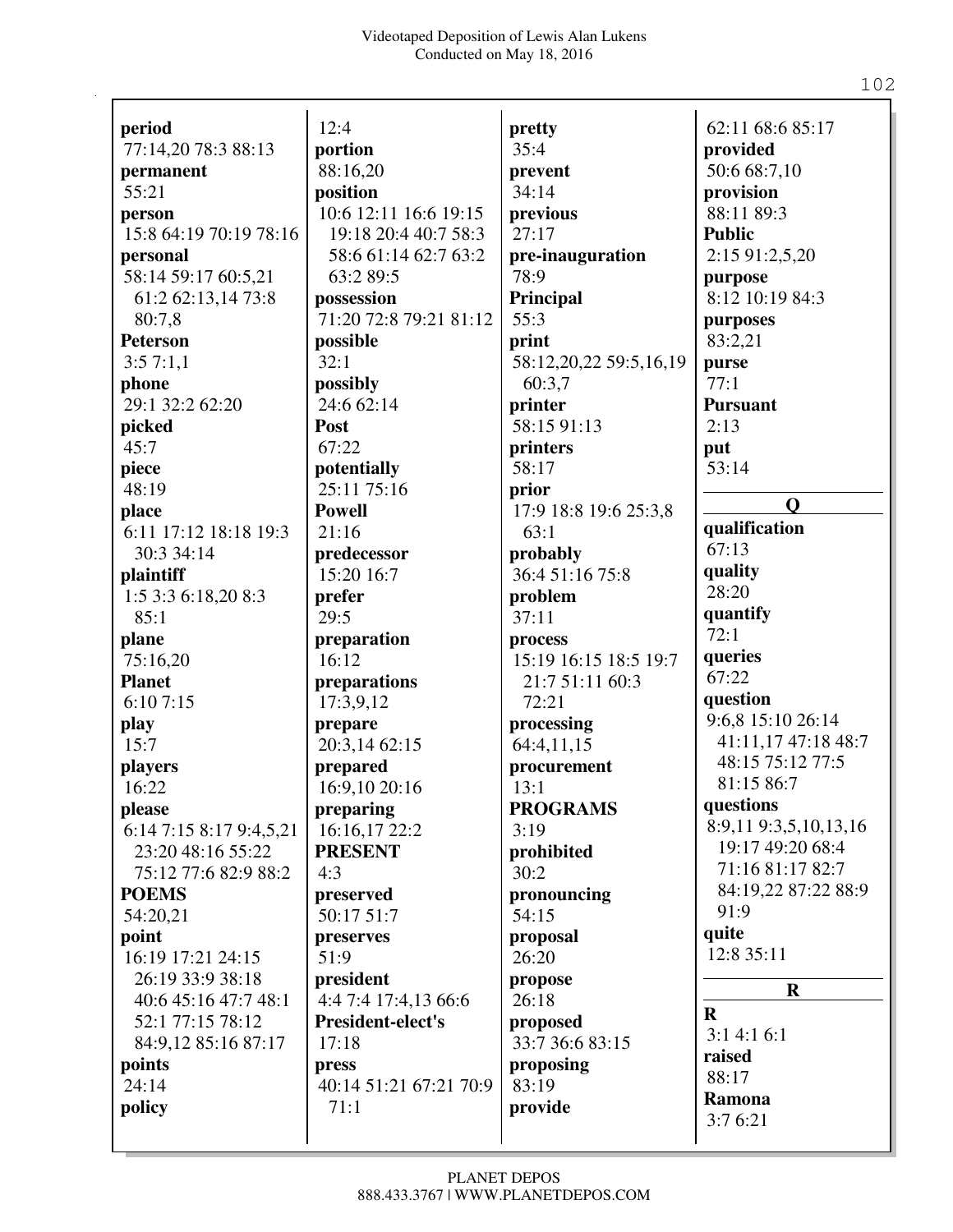| ran                      | receiving             | rephrase               | resources              |
|--------------------------|-----------------------|------------------------|------------------------|
| 64:20                    | 25:3,12 47:3 55:21    | 9:6                    | 12:17                  |
| rank                     | 80:20                 | replace                | respective             |
| 12:7                     | recently              | 62:13                  | 91:8                   |
| rare                     | 65:13                 | replacing              | respond                |
| 46:5                     | <b>Recess</b>         | 63:5                   | 9:9                    |
| rarely                   | 71:12 82:2 88:5       | report                 | responded              |
| 53:18 79:19              | recognize             | 13:19,20 14:9,10 55:14 | 25:16                  |
| read                     | 23:15                 | 66:21 72:16            | responding             |
| 7:19 23:20 28:21 40:18   | recommend             | reported               | 13:8 64:15 67:22       |
| 40:22 41:6,13,20 42:1    | 33:1                  | 1:22 13:22 14:11 37:5  | response               |
| 88:10 90:4               | record                | 55:15,16 56:15 61:17   | 38:4                   |
| reading                  | 8:18 9:12 29:17 54:10 | 67:7 72:16 74:14,16    | responsibilities       |
| 80:8 91:13               | 60:14 71:10,14 81:22  | reporter               | 30:16,22               |
| really                   | 82:4 88:3,7 89:10,11  | 2:14 7:13,15,17 9:11   | responsible            |
| 16:20 17:16 19:19        | records               | 9:1891:1               | 13:12 30:18 64:15 65:5 |
| reason                   | 13:16 20:18 50:14,16  | reporting              | restrictions           |
| 33:7 35:2 60:11 84:1     | 51:6,9 64:8,11,12,21  | 12:15 14:3 15:7,8      | 35:5                   |
| 89:5                     | 65:1 84:7,13 87:14,19 | 66:19 69:3             | revealing              |
| reasons                  | redacted              | reports                | 89:2                   |
| 29:22 30:1               | 30:8                  | 70:9                   | review                 |
| <b>Rebecca</b>           | redactions            | represent              | 43:11 54:6 88:14       |
| 1:22 2:14 7:14 91:4      | 88:14                 | 6:16                   | <b>Rice</b>            |
| recall                   | reference             | representing           | 13:5 15:13,15 16:9     |
| 14:2,4 18:20 19:2,5,20   | 82:13,14,16           | 6:97:14                | 20:6,11,22 57:6,13     |
| 20:15 25:6,9 26:2,10     | referenced            | request                | 64:22                  |
| 35:19 39:10 42:1         | 14:12                 | 62:12 64:5,7,11        | right                  |
| 43:5, 19, 22 44: 1, 6, 9 | referred              | requested              | 7:19 30:5 77:20 88:10  |
| 44:13,16 45:3,5,9        | 31:15 62:3            | 28:11,1291:14          | rigorous               |
| 46:3,21,22 47:3,4,7      | refers                | requests               | 59:12                  |
| 47:10,13,18,19 49:7,9    | 27:10                 | 13:9,9 62:19 64:16     | risk                   |
| 49:11 51:15 54:11        | refuel                | required               | 89:1                   |
| 55:14 56:9,10,20 57:5    | 66:7                  | 22:14 33:14            | role                   |
| 57:22 58:6 60:8          | regarding             | requirement            | 10:16 12:1,2,5,21 13:4 |
| 61:12 62:8,9 63:12,15    | 24:6 50:13            | 33:10                  | 14:13,16 15:14 16:7    |
| 63:20 66:14 71:6         | <b>Regards</b>        | requires               | 30:15 55:10            |
| 74:10 78:21 79:3         | 83:10                 | 35:12 59:13            | roles                  |
| 81:16 84:12,16 85:19     | regularly             | reserve                | 30:22                  |
| 86:17 87:3,12,13,16      | 24:17                 | 88:10                  | rooms                  |
| 87:21                    | related               | reserves               | 58:15                  |
| receive                  | 87:19 91:15           | 7:18                   | roughly                |
| 23:6 44:7 50:10,13       | remember              | resolved               | 12:12 15:1 40:15       |
| 55:22 57:10 84:6         | 17:8 19:1 45:8 56:12  | 79:14                  | rounds                 |
| 86:20 87:1,9             | 57:4 60:22 61:4 63:7  | resolving              | 16:21                  |
| received                 | 64:2 66:3 73:2 76:17  | 79:8                   | routinely              |
| 47:14,22 50:21 84:13     | repeat                | <b>Resource</b>        | 50:20                  |
| 87:3,18                  | 9:4 48:15             | 14:7                   | <b>RPR</b>             |
|                          |                       |                        |                        |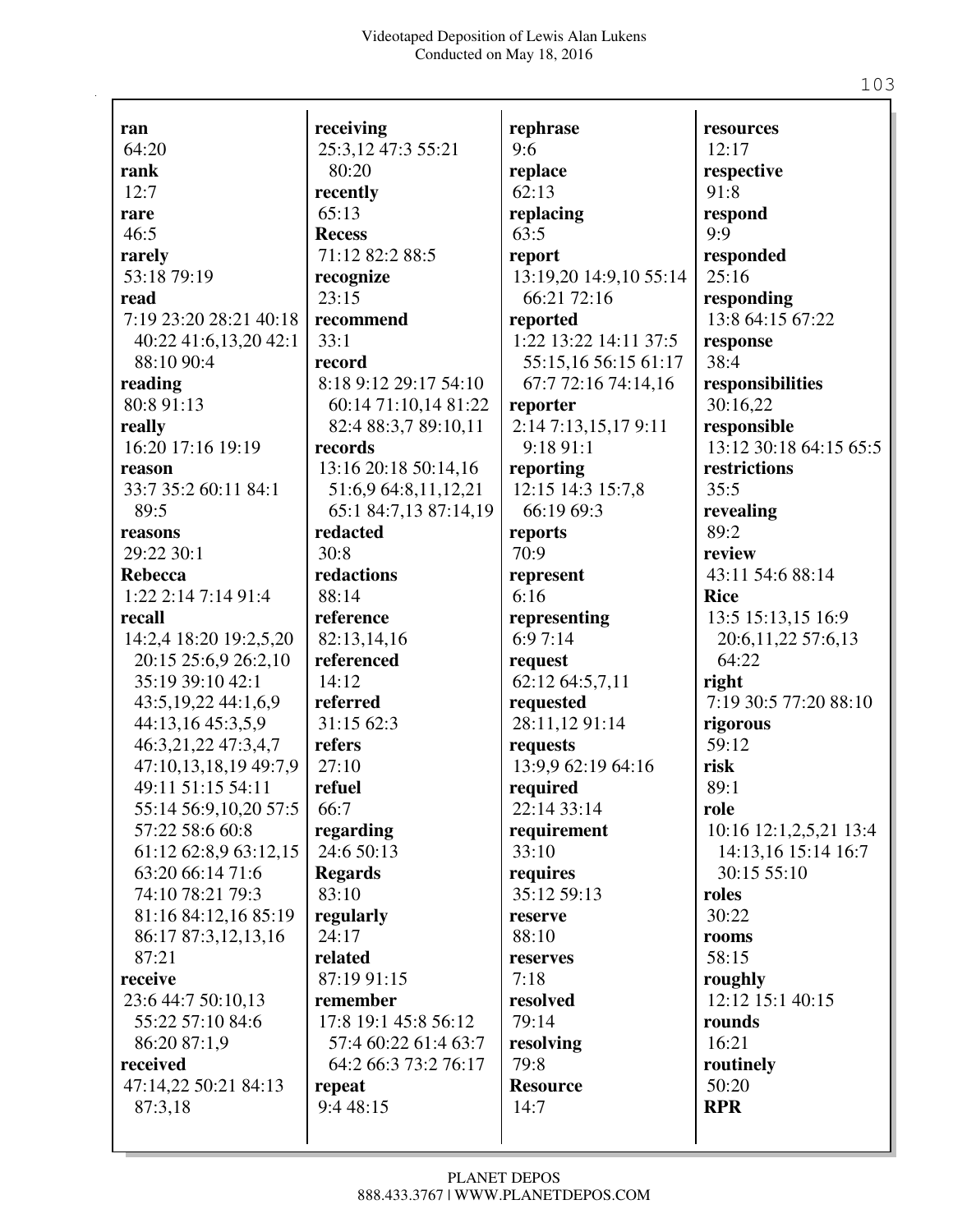| 1:22<br><b>RPR-CRR</b>  | 15:14,15 16:8 17:5                       | sent<br>48:17 49:3 50:21 56:5 | sic<br>43:13 83:9      |
|-------------------------|------------------------------------------|-------------------------------|------------------------|
| 91:4                    | 18:12 19:14,15,18                        |                               |                        |
| rules                   | 20:6,11,22 22:5 23:3<br>23:7 24:20 26:15 | sentence<br>82:12             | sign<br>7:19 88:10     |
|                         |                                          |                               |                        |
| 8:22                    | 30:13,17 31:5,5 32:10                    | separate                      | <b>SIGNATURE</b>       |
| S                       | 37:6,21 42:11 52:6,9                     | 13:11 32:20 83:9              | 90:12                  |
| S                       | 55:7 57:6,13 62:2,12                     | <b>Separately</b>             | signed                 |
| 3:14:15:1,96:1          | 63:10 64:16,22 66:10                     | 62:11                         | 90:8                   |
| same                    | 70:4 71:19 72:14                         | September                     | signing                |
| 12:6 20:6,11 28:15      | 74:12,17,20,22 77:17                     | 16:5,13,15                    | 91:14                  |
| 33:5 41:15 48:11,22     | 77:22 78:13,19 79:2,6                    | series                        | similar                |
| 60:3 66:15 67:11        | 80:1,21 82:16,20                         | 43:7                          | 56:7                   |
| 68:4 69:4 81:14 90:5    | 83:15 85:4                               | served                        | since                  |
| San                     | Secretary's                              | 10:2                          | 36:16 40:10 42:7 49:12 |
| 10:7                    | 20:5 21:12 24:7 26:14                    | server                        | 65:22 66:17,18 70:3    |
|                         | 27:16,19 29:10,12                        | 62:15                         | sit                    |
| sat                     | 31:10 42:13 62:6,22                      | service                       | 19:19                  |
| 35:14                   | section                                  | 10:1 34:19 41:4 51:17         | sites                  |
| saw                     | 12:17,17,18,19,21                        | services                      | 34:15                  |
| 53:10 71:19 72:7 73:21  | <b>Secure</b>                            | 12:18,21,22                   | situations             |
| 76:16 77:7              | 29:19                                    | set                           | 60:6                   |
| say                     | security                                 | 22:9 26:20 28:14,21           | slow                   |
| 17:4 25:18 38:3 49:1    | 12:16 29:22 30:1 31:18                   | 29:6 31:10,19 32:10           | 35:11                  |
| 76:18,20                | 34:14 36:12 74:9,13                      | 33:4 36:5,19,19,22            | <b>Smith</b>           |
| says                    | see                                      | 42:11,19,22 59:4              | 11:14 24:19 25:4 27:20 |
| 24:15 28:21 37:11 38:6  | 53:5,8,11 76:6,9 77:2                    | setting                       | 30:9                   |
| 54:21 55:18 83:8        | 79:20 80:1 81:1,6,11                     | 22:3 24:6,6,16 25:11          | smoothly               |
| <b>Schedule</b>         | 83:11                                    | 27:6,21 29:4 33:2,5           | 9:2                    |
| 70:12                   | seemed                                   | 36:6 42:10 63:18              | solution               |
| <b>SCIF</b>             | 29:5 79:5                                | setup                         | 26:19                  |
| 29:11,12,18 80:2 81:8   | <b>Seems</b>                             | 29:7 32:4,12,13 58:21         | some                   |
| second                  | 36:2                                     | seventh                       | 8:9 18:22 35:5 40:2    |
| 19:15,18 24:10 44:21    | seen                                     | 29:13 31:3,4                  | 48:1                   |
| 62:10 88:22             | 54:10 56:7 61:11                         | several                       | somebody               |
| secret                  | send                                     | 24:5                          | 17:18                  |
| 21:20                   | 23:6 44:7 46:5,10                        | shake                         | someone                |
| secretariat             | 47:15,19,21 48:10                        | 9:10                          | 15:9                   |
| 10:19,20 13:12 14:6     | 53:5 57:10 58:13                         | sheet                         | something              |
| secretariat's           | 86:20,20                                 | 90:8                          | 52:19 58:12            |
| 70:22                   | sending                                  | short                         | somewhat               |
| secretaries             | 43:19 44:2 45:21 46:1                    | 81:19                         | 28:7                   |
| 11:5,8,10,12 12:4       | 46:9,22 47:4,8 48:3                      | shortly                       | sorry                  |
| 13:21 21:14 22:4,22     | 49:16,20 80:7,20                         | 72:21 78:4,5                  | 10:15 26:7 28:20 37:6  |
| 55:8                    | <b>Senegal</b>                           | should                        | 37:9 38:11 43:17       |
| secretary               | 10:5 66:7                                | 31:9 51:7                     | 44:2,8,20 45:12 46:15  |
| 8:13 10:11 11:1,3,7,7   | sensitive                                | show                          | 63:9 67:9 78:2 88:22   |
| $11:14,16,21$ 12:1 13:5 | 89:2                                     | 18:15                         | sort                   |
| 13:6,20 14:1,10 15:13   |                                          |                               |                        |
|                         |                                          |                               |                        |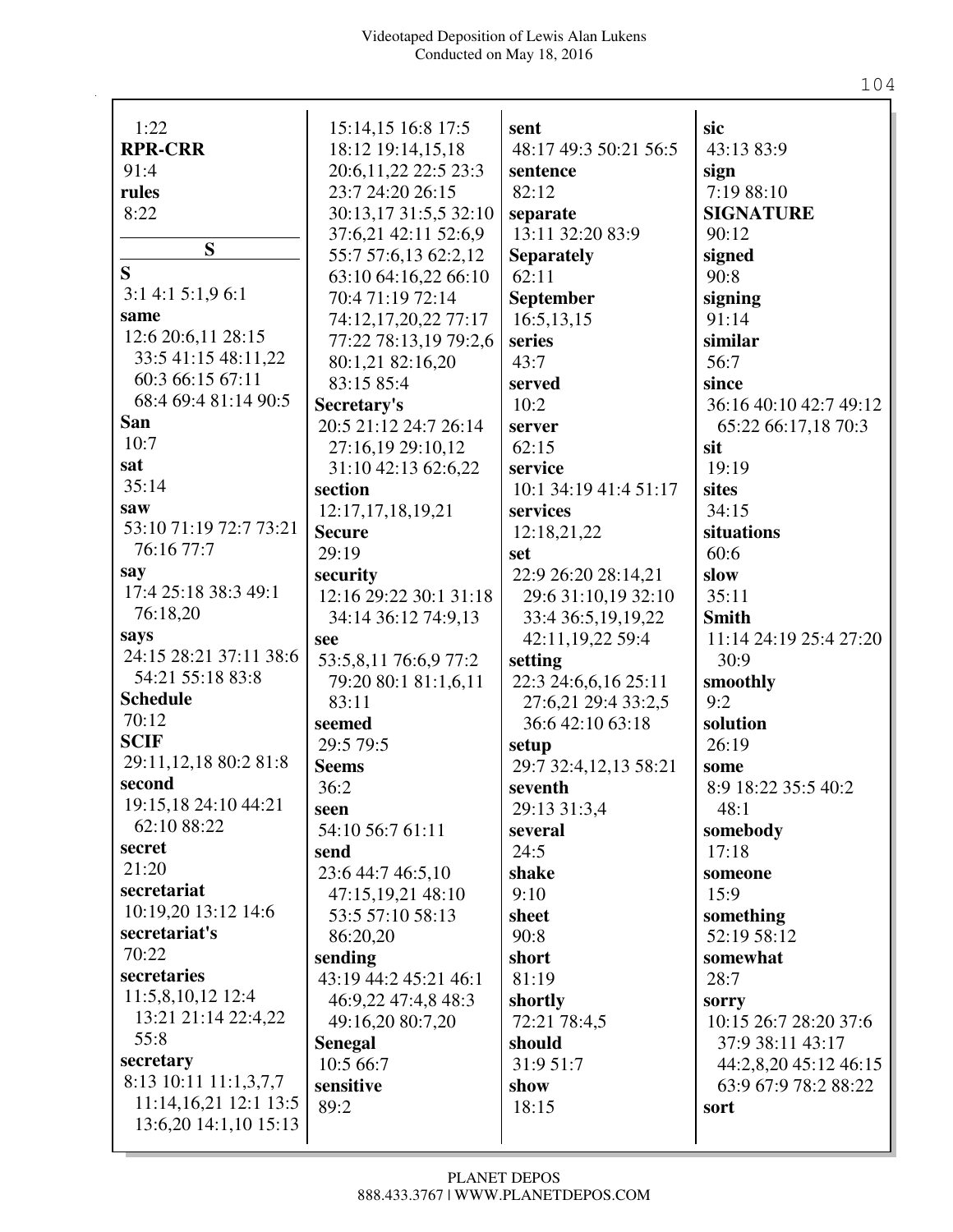| 12:6 16:20             | standard              | 91:11                  | <b>SW</b>              |
|------------------------|-----------------------|------------------------|------------------------|
| <b>South</b>           | 35:7                  | step                   | 3:9                    |
| 66:1                   | standing              | 11:20                  | swear                  |
| <b>Southern</b>        | 80:2                  | <b>Stephen</b>         | 7:15                   |
| 10:2                   | stands                | 61:17,22 62:2 69:11,12 | switch                 |
| space                  | 29:18 55:2            | steps                  | 60:12                  |
| 13:1 16:17,18 17:15,20 | start                 | 20:13                  | sworn                  |
| 17:20 18:14 19:11,13   | 16:12,16 20:10 58:5   | <b>Steve</b>           | 8:1 17:10 18:3 20:4    |
| 29:8 51:5 78:10        | started               | 11:16 69:12            | 91:7                   |
| speak                  | 16:10,13,17 17:3,9,14 | <b>Steven</b>          | <b>Sydney</b>          |
| 69:10 78:18            | starting              | 3:177:9                | 10:3                   |
| speaking               | 19:7                  | still                  | system                 |
| 9:19                   | starts                | 66:10                  | 8:13,15 21:21 23:1     |
| specialist             | 44:22 61:20 82:11     | <b>Stonestreet</b>     | 31:12,21 32:19,19,21   |
| 55:12,13               | state                 | $1:22$ 2:14 7:14 91:4  | 33:2,6,11,18,19 34:3   |
| specific               | 1:94:56:5,157:6,8,10  | stopped                | 35:10,16 36:5 49:14    |
| 88:16                  | 7:12 8:11,13,17 9:22  | 66:6                   | 55:4,6 59:6,13         |
| specifically           | 10:11 11:1,8 14:17,18 | story                  | systems                |
| 8:11 10:10,16 19:1     | 15:15 16:8 17:22      | 68:1                   | 31:19 34:9,12          |
| 20:1 32:11 51:15       | 19:15,18 20:3 23:1    | <b>Street</b>          | <b>S/ES</b>            |
| 56:11 70:21            | 30:14,17,19 32:5,17   | 3:9                    | 70:21                  |
| speculation            | 32:18 33:20 34:3      | string                 | <b>S/ES-IRM</b>        |
| 48:6 75:11             | 43:15 46:5,7 50:4     | 5:13,14,15,16          | 14:10 54:19 71:3 72:15 |
| speed                  | 51:8 53:17 56:4       | structure              |                        |
| 37:14 38:5 39:13       | 59:22 60:2 62:17      | 10:18                  | T                      |
| spell                  | 63:6,22 66:10,20 67:4 | structured             | T                      |
| 8:18                   | 67:6 68:13,17 69:1    | 11:2                   | 4:15:1,1,9             |
| spoke                  | 70:21 71:5 72:14,19   | subject                | take                   |
| 19:4 24:15 65:20,21    | 73:3,11 74:19,20 75:3 | 62:18                  | 11:19 23:14 37:13 38:3 |
| 66:14 67:20 77:14      | 75:8,9,17,20 76:3     | suite                  | 38:4 39:6,12 43:10     |
| spoken                 | 77:17 79:1,1,14 84:9  | 3:10 26:14 74:21 79:18 | 61:19 63:9 71:7        |
| 9:13,14 25:4,7 65:8,11 | 85:10 87:6            | <b>Sullivan</b>        | 81:19 88:1             |
| 65:16,21 66:20 67:3,6  | stated                | 88:12                  | taken                  |
| 67:19                  | 62:11                 | summer                 | 19:3 20:13 71:12 82:2  |
| staff                  | <b>STATES</b>         | 63:11 69:13 87:8,11    | 88:5 91:10             |
| 8:15 14:19,21 17:14    | 1:1                   | supervised             | taking                 |
| 42:13,13 78:7,10       | State-Department-is   | 11:5                   | 6:11 17:10 18:18       |
| <b>staffers</b>        | 72:11                 | support                | talk                   |
| 54:18                  | state.gov             | 11:6 12:6 13:1 55:7    | 10:17 12:20 14:14 15:4 |
| staffs                 | 33:16,17,19 38:19,22  | supporting             | 15:12 19:9 31:19       |
| 11:8                   | 42:19 44:10 46:22     | 16:8                   | 37:19 52:8 56:18,21    |
| stand                  | 57:14 59:1,11 60:11   | sure                   | 63:13,16,21 68:2       |
| 54:20                  | stay                  | 15:10 41:18 81:21      | 69:22 72:20,22 73:4    |
| standalone             | 82:21 83:20           | surprised              | 77:19 78:22 80:19      |
| 26:21 31:10,14 33:7    | stayed                | 41:2,6,13,19           | talked                 |
| 35:9 83:9,14,18 84:2   | 16:7 28:15            | surrounding            | 9:1 27:21 28:1 29:3    |
| 85:5                   | stenographically      | 8:12                   | 37:11 42:6 52:16       |
|                        |                       |                        | 56:10 66:18 68:12,16   |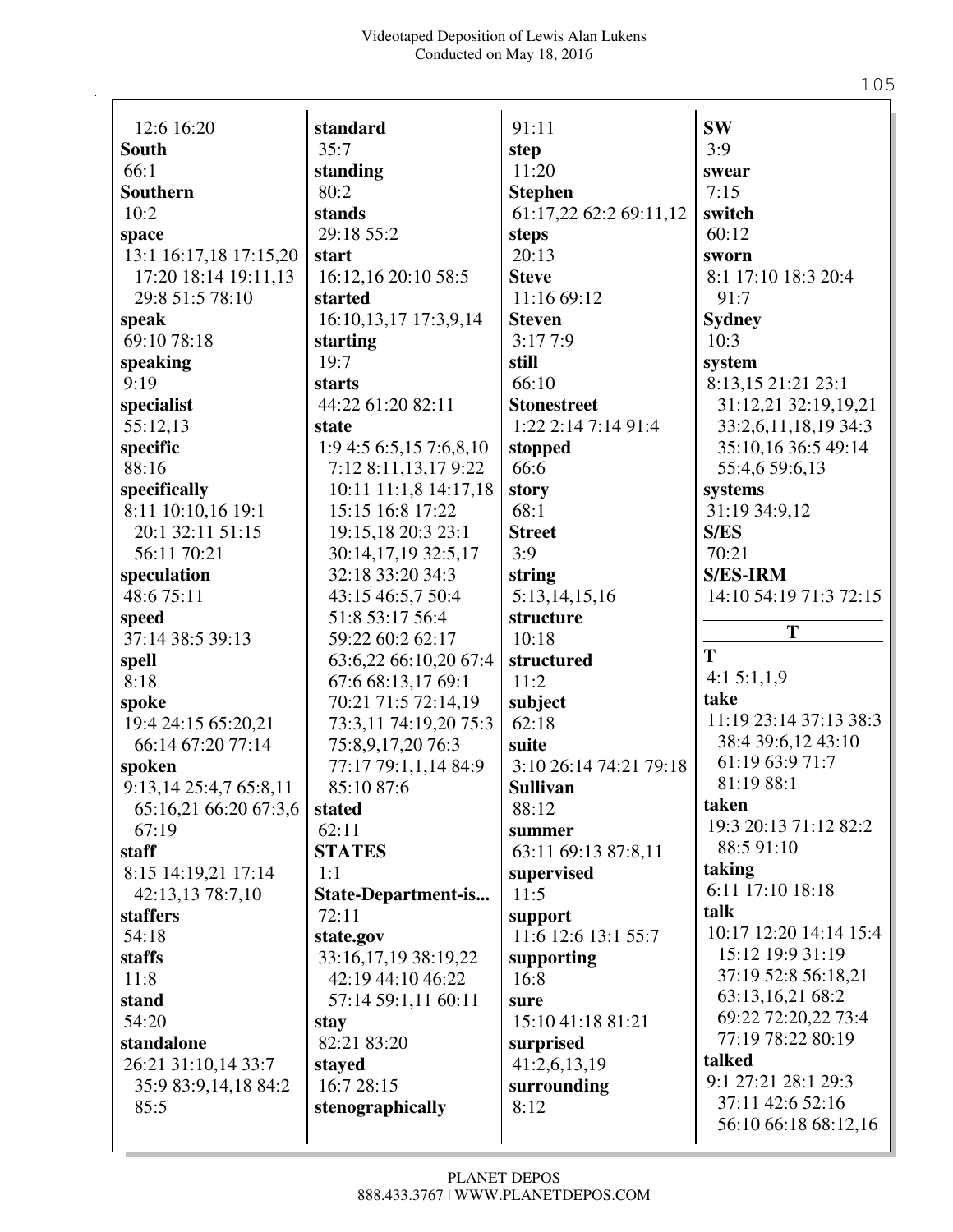| 68:22 69:16,18,20<br>70:2 71:18 73:2 | <b>Thomas</b><br>4:4        | 21:20<br>touch                     | 48:20                    |
|--------------------------------------|-----------------------------|------------------------------------|--------------------------|
|                                      |                             | 82:22 83:20                        | types<br>51:1            |
| talking<br>21:7 30:3 58:2            | thought<br>25:18 42:1 85:21 |                                    |                          |
|                                      |                             | tours<br>10:5,10                   | typically<br>59:14       |
| talks<br>28:19                       | three<br>10:5 12:4          |                                    |                          |
|                                      |                             | training<br>37:14 38:5 39:12 87:10 | $\mathbf{U}$             |
| tape<br>6:271:13                     | three-day<br>88:13          | 87:15,18                           | $\mathbf{U}$             |
|                                      | time                        | transcribe                         | 4:1                      |
| team<br>16:11,18,19 78:1             | 6:7 10:9 11:13 13:17        | 9:18                               | <b>Uh-huh</b>            |
| tenure                               | 16:1 19:4 22:17             | transcribed                        | 45:2                     |
| 9:22 84:8,10                         | 23:20 24:21 25:13           | 91:11                              | ultimately               |
| ten-minute                           | 27:3 31:22 35:8             | transcript                         | 36:19                    |
| 71:8                                 | 36:15 38:7,21 39:2,17       | 5:10 7:19 23:13 43:9               | unable                   |
| term                                 | 40:1 42:16 43:15            | 54:5 61:7 88:10,13                 | 59:16                    |
| 17:2                                 | 45:4 46:21 49:4,6           | transcription                      | unclear                  |
| terms                                | 50:4 63:13 65:15,20         | 90:6 91:12                         | 52:15                    |
| 50:3 52:18                           | 66:11,13,14 69:18,21        | transition                         | under                    |
| testified                            | 70:16 71:11 74:11,13        | 15:12,15,19 16:9,18                | 11:7 30:13,17 37:6       |
| 8:2 52:16 83:13 84:5                 | 75:16 76:10 80:5,8,12       | 17:20 19:7 21:8 22:2               | 55:7 57:22 58:11         |
| 85:3                                 | 85:8 88:21                  | 72:21 77:14,20 78:1                | 74:17 91:13              |
| testify                              | times                       | travel                             | understand               |
| 82:15                                | 36:4 40:15,22 66:19         | 11:6 12:22 53:3 72:3               | 9:5 15:10 41:17          |
| testimony                            | 67:3,8 68:1,13 69:3         | traveled                           | understanding            |
| 65:9 81:5 86:6 90:5,6                | 72:2,8 77:7 81:1,16         | 53:2                               | 9:7 31:22 32:16 51:8     |
| text                                 | title                       | traveling                          | 70:11 71:1 82:19,21      |
| 26:5                                 | 11:21 12:7 62:9             | 53:16 72:6                         | 83:22 85:4,8 86:8        |
| thank                                | today                       | trip                               | unit                     |
| 7:21 11:18 14:13 23:22               | 6:9 7:14 8:9 10:8 65:8      | 58:13                              | 13:17 62:13 64:21        |
| 24:8 26:7 31:7 49:8                  | 68:7,10 69:16,22            | trips                              | <b>UNITED</b>            |
| 71:15 84:20                          | Today's                     | 51:2,3,4 53:13                     | 1:1                      |
| things                               | 6:7                         | true                               | unusual                  |
| 25:16 51:2                           | together                    | 90:5                               | 22:17,18 45:18 46:9,10   |
| think                                | 15:8                        | try                                | updated                  |
| 10:12 14:6 22:12,18                  | token                       | 9:6                                | 87:18                    |
| 25:13 26:5 28:1 31:8                 | 59:13                       | trying                             | usage                    |
| 33:5 34:13,13 36:2                   | told                        | 27:14                              | 52:10,15,18              |
| 39:22 40:19 41:20                    | 47:10                       | two                                | use                      |
| 45:22 46:4 48:9                      | <b>Tom</b>                  | 13:4 15:12 23:8 30:22              | 8:12 20:10 25:19 26:5    |
| 49:18 51:6,15 60:13                  | 7:3                         | 40:6,10 46:15 56:21                | 28:22 30:4 35:20         |
| 66:12 71:18 75:15                    | took                        | 61:17 62:15 63:3                   | 36:11 37:12 45:7         |
| 76:11 80:7 86:2,10,18                | 17:12 18:3,6,8 21:4         | 68:2 69:15 76:11,19                | 47:11 52:2,4 53:8        |
| thinking                             | 28:3 55:8 72:22             | 77:2,7                             | 57:3,7,17 60:5,21        |
| 35:8 36:14,15,16 46:4                | 77:21 78:5                  | type                               | 61:2 62:16 70:3 73:7     |
| 47:7                                 | tools                       | 17:12 19:13 21:21                  | 73:9, 12, 16, 18, 19, 21 |
| third                                | 14:19                       | 39:16 59:6                         | 74:5,20 78:20 79:6,13    |
| 3:9 24:10                            | top                         | typed                              | 83:15 85:5,20,22 86:2    |
|                                      |                             |                                    | 86:11,15 87:18 91:11     |
|                                      |                             |                                    |                          |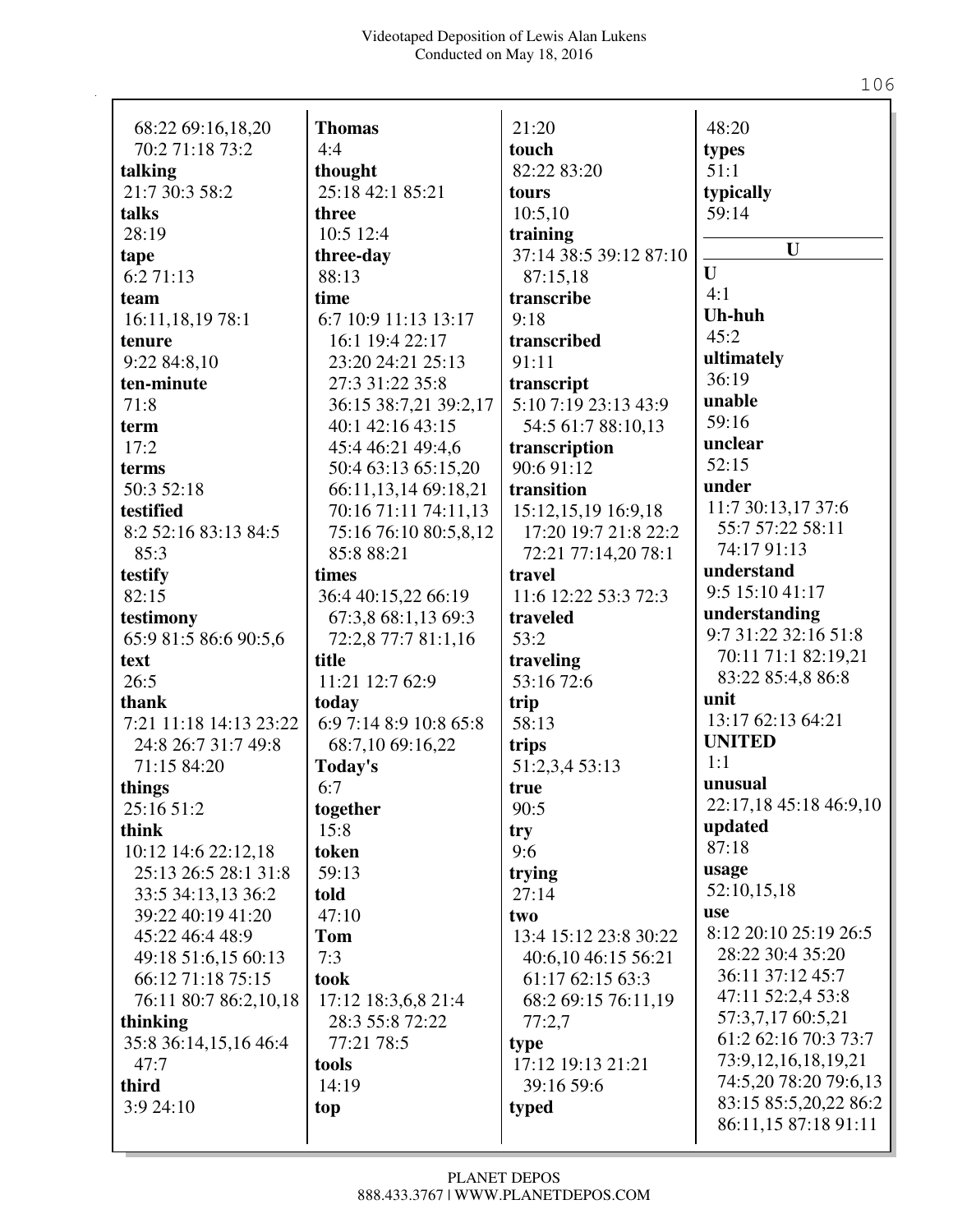| using                   | wanted                | 7:16 23:19 48:13 52:13 | years                                     |
|-------------------------|-----------------------|------------------------|-------------------------------------------|
| 20:7,11 38:8,12,13,19   | 34:4 73:9 82:20       | 66:3                   | 10:2 23:8 40:6,10                         |
| 39:3,8,9,17 40:1,4,11   | Washington            | Wolverton              | 46:14,15 50:5 61:17                       |
| 41:3,3 44:7 45:10,18    | 1:14 2:7 3:11,21 6:13 | 3:15 5:5 7:5,5,18 18:7 | York                                      |
| 48:18 49:13 51:20       | 10:6,10 67:22 70:14   | 20:8 23:19,22 26:4     | 40:15,22 66:19 67:3,7                     |
| 52:21 60:14 75:9        | wasn't                | 27:9 32:6 34:5 36:17   | 68:1,13 69:3                              |
| 77:2,7 79:20 81:3,11    | 29:7 36:22 59:2       | 40:21 41:5,8,12,15,22  | $\mathbf{1}$                              |
| 81:12 85:21 86:8        | Watch                 | 45:20 46:8,12 47:16    | $\mathbf{1}$                              |
| usual                   | 1:4 3:8 4:4 6:4,18,20 | 48:5,11,14,22 49:21    |                                           |
| 56:2,3 76:18            | 6:227:2,48:8          | 50:18 52:7,11,14 56:6  | 1:21 5:13 6:2 23:11,12<br>23:15 82:9 83:5 |
| U.S                     | Watch's               | 60:1 65:18 67:1        | 1st                                       |
| 1:92:53:186:4,5,12      | 8:9                   | 68:20 69:4 71:9        | 17:7                                      |
| $\mathbf{V}$            | way                   | 75:10 77:4 79:9        | 10                                        |
|                         | 9:20 28:15 33:2,5     | 80:18 81:19 82:6       | 6:8                                       |
| V                       | 59:11,15 65:2 66:1    | 84:19 88:1,8,18,21     |                                           |
| 1:76:4                  | 85:22                 | 89:1                   | 10:00                                     |
| vague                   | web                   | woman                  | 1:16                                      |
| 18:7 36:17 40:21 41:5   | 59:6                  | 67:21                  | 11:09                                     |
| 41:8,22 45:20 46:8      | websites              | work                   | 71:11,12                                  |
| 52:7,11 56:6 60:1       | 34:4                  | 15:8 28:2 55:18 60:10  | 11:30                                     |
| 67:1 77:4 80:18         | Wednesday             | 78:4,6 83:2,21         | 71:14                                     |
| <b>Vancouver</b>        | 1:15                  | workaround             | 11:40                                     |
| 10:4                    | week                  | 25:19 73:19            | 82:1,2                                    |
| various                 | 36:2 69:20            | worked                 | 11:43                                     |
| 13:2 51:2 69:1          | weeks                 | 11:4 22:6 54:19 62:6   | 82:4                                      |
| versions                | 36:3,8                | working                | 11:50                                     |
| 62:16                   | went                  | 12:10,12 16:10 17:14   | 88:4,5                                    |
| video                   | 20:15 66:8            | 17:19 62:11,20         | 11:56                                     |
| 6:8,11                  | weren't               | works                  | 88:7                                      |
| videographer            | 58:17                 | 51:11 67:21            | 11:58                                     |
| 4:6 6:2,8 7:13 71:10,13 | We'll                 | wouldn't               | 89:10,11                                  |
| 81:22 82:3 88:3,6       | 36:18 88:1            | 35:9 36:9 38:3,4       | 110                                       |
| 89:8                    | we're                 | wrote                  | 12:12                                     |
| videotaped              | 9:19 10:9 62:20       | 31:8 37:4,10           | 111879                                    |
| $1:13$ $2:1$ $6:3$      | we've                 |                        | 1:20                                      |
| visibly                 | 69:16,22              | $\mathbf X$            | 12                                        |
| 76:20                   | whatever              | $\mathbf{X}$           | 36:3,8                                    |
| voice                   | 59:18                 | 1:11 5:9               | 13-CV-1363                                |
| 6:14                    | wife                  | $\mathbf{Y}$           | 1:8 6:6                                   |
| W                       | 69:7                  |                        | 18                                        |
|                         | willing               | Yahoo                  | 1:1591:6                                  |
| wait                    | 88:19                 | 58:20 60:12,14         | 18th                                      |
| 9:15,17                 | wireless              | yeah                   | 6:7                                       |
| waivers                 | 30:1                  | 10:15 26:12 32:3 38:15 | 1989                                      |
| 74:18 75:1              | Withdrawn             | 43:17 72:18 78:3,6     | 87:8,11,15,17                             |
| want                    | 65:18                 | year                   |                                           |
| 15:11 22:18 27:1 31:17  | witness               | 11:15 40:14 42:7 51:21 | $\overline{2}$                            |
| 35:2 43:6 51:19 89:1    |                       | 66:19 69:13,14         | $\overline{2}$                            |
|                         |                       |                        |                                           |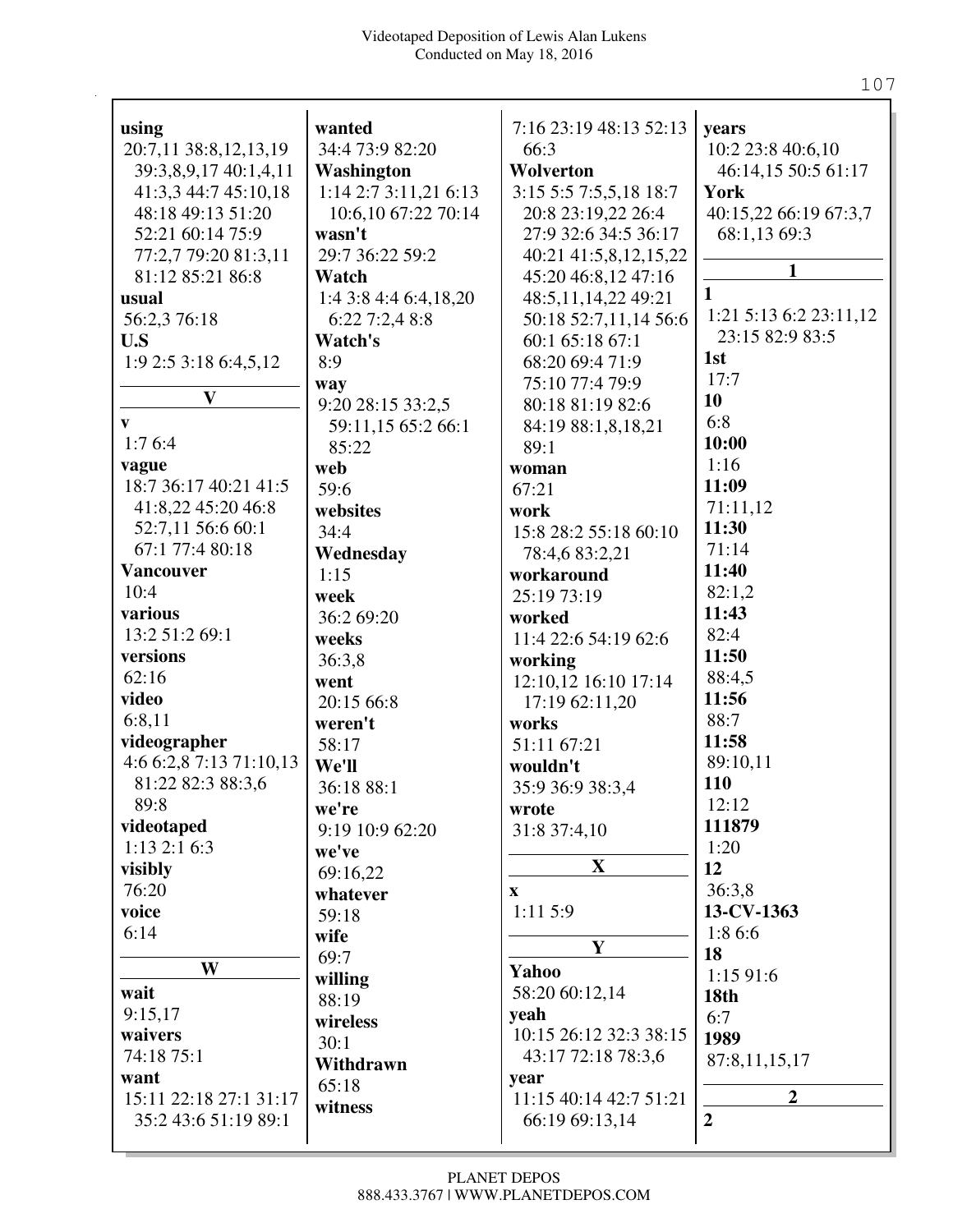| 5:14 43:7,8,16,17       |           | 5                |
|-------------------------|-----------|------------------|
| 71:13 82:11             | 514-3319  |                  |
| 20                      | 2:8 3:22  |                  |
| 2:6 3:20 6:12 15:1      | 54        |                  |
| 20024                   | 5:15      |                  |
| 3:11                    |           |                  |
| 20035                   |           | 6                |
| 2:7                     | 61        |                  |
| 2008                    | 5:16      |                  |
| 10:13,14 11:15 16:6,13  | 646-5199  |                  |
| 16:15                   | 3:12      |                  |
| 2009                    |           | 8                |
| 10:13 11:15,16 14:2,21  |           |                  |
| 18:4 36:16 63:11        | 8         |                  |
| 2011                    | 5:4 43:13 |                  |
| 10:14 11:17 61:15       | 800       |                  |
| 2016                    | 3:10      |                  |
| 1:15 6:7 91:6           | 82        |                  |
| 2018                    | 5:5<br>85 |                  |
| 91:22                   |           |                  |
| 202                     | 5:6       |                  |
| 2:8 3:12,22             |           | $\boldsymbol{9}$ |
| 20530                   | 91        |                  |
| 3:21                    | 1:21      |                  |
| 21st                    |           |                  |
| 18:4                    |           |                  |
| 23                      |           |                  |
| 5:13                    |           |                  |
| 25                      |           |                  |
| 15:1                    |           |                  |
| 27                      |           |                  |
| 10:2 50:5               |           |                  |
| $\overline{\mathbf{3}}$ |           |                  |
|                         |           |                  |
| $\overline{\mathbf{3}}$ |           |                  |
| 5:15 24:15 54:3,4       |           |                  |
| 82:12                   |           |                  |
| 31                      |           |                  |
| 91:22                   |           |                  |
| $\overline{\mathbf{4}}$ |           |                  |
| $\overline{\mathbf{4}}$ |           |                  |
| 5:16 24:15,15 61:5,6    |           |                  |
| 82:13                   |           |                  |
| 425                     |           |                  |
| 3:9                     |           |                  |
| 43                      |           |                  |
| 5:14                    |           |                  |
|                         |           |                  |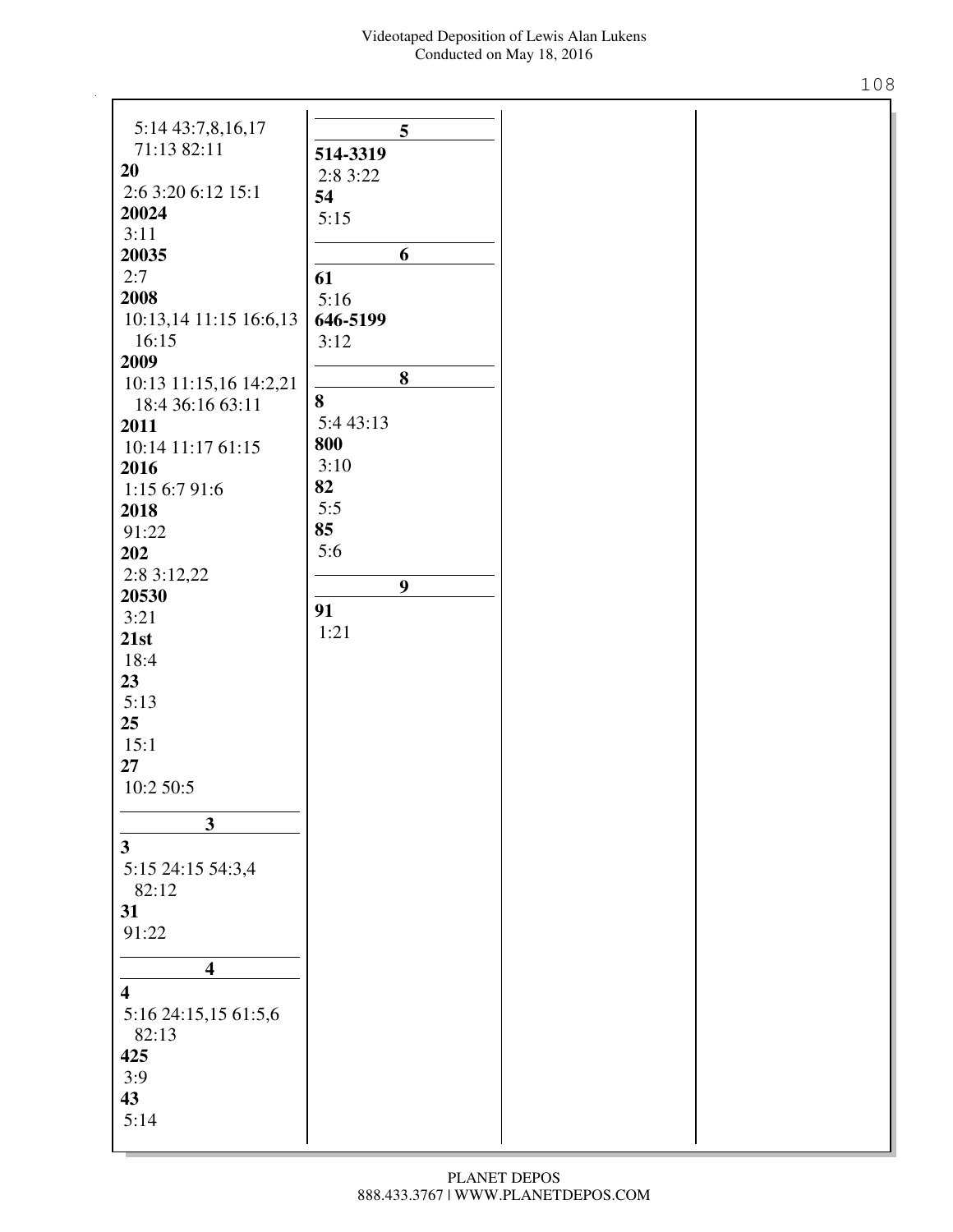C05843828NFIED U.S. Department of State Case No. F-2015-05052 Doc No. C05843828 Date: 01/20/2016

| Front:<br><b>Bent:</b><br>Te:<br><b>Subject:</b>                                                                             | Lukens, Lewis A<br>Saturday, January 24, 2009 8:26 PM<br>Kennedy, Patrick F<br>Re: Series of questions                                                                                                       | <b>RELEASE IN PART BE</b>       |        |
|------------------------------------------------------------------------------------------------------------------------------|--------------------------------------------------------------------------------------------------------------------------------------------------------------------------------------------------------------|---------------------------------|--------|
|                                                                                                                              | I talked to cheryl about this. She says problem is hro does not know how to use a computer to do email - only tib. But I<br>said would not take much training to get her up to speed.                        |                                 |        |
| From: Kennedy, Patrick F                                                                                                     | 'cmills                                                                                                                                                                                                      |                                 |        |
| To: Lukens, Lewis A; 'habedin<br>Cc: Smith, Daniel B<br>Sant: Sat Jan 24 20:22:20 2009                                       |                                                                                                                                                                                                              |                                 |        |
| Subject: Re: Series of questions                                                                                             | <b>REVIEW AUTHORITY:</b>                                                                                                                                                                                     | Frank Tumminia, Senior Reviewer |        |
| That is why this is the best solution                                                                                        |                                                                                                                                                                                                              |                                 |        |
| From: Lukens, Lewis A                                                                                                        |                                                                                                                                                                                                              |                                 |        |
| To: 'habadin<br>Cc: Smith, Daniel B                                                                                          | Kennedy, Patrick F; 'cmille                                                                                                                                                                                  |                                 |        |
| Sent: Sat Jan 24 19:49:30 2009<br>Subjact: Re: Series of questions                                                           |                                                                                                                                                                                                              |                                 |        |
| She'll be able to.                                                                                                           |                                                                                                                                                                                                              |                                 |        |
| From: Hume Abedin<br>Cc: Huma Abedin ; Smith, Daniel 8<br>Sent: Sat Jan 24 19:48:27 2009<br>Subject: Re: Series of questions | To: Kennedy, Patrick F; Lukens, Lewis A; Cheryl Mills                                                                                                                                                        |                                 | 79.010 |
|                                                                                                                              | Yos we were heping for that if possible so also can check her email in her office.                                                                                                                           |                                 |        |
| Original Message<br>Sent: Sat Jan 24 19:29:25 2009                                                                           | From: Kennedy, Patrick F < Kennedy PF@state.gov><br>To: Lukens, Lewis A <lukensla@state.gov>; Cheryl Mills<br/>CC: Huma Abedin; Smith, Dariel B <smithd2@state.gov></smithd2@state.gov></lukensla@state.gov> |                                 |        |
| Subject: Re: Series of questions<br>Chery!                                                                                   |                                                                                                                                                                                                              |                                 |        |
|                                                                                                                              | The stand-alone seperate network FC is on on great joint.                                                                                                                                                    |                                 |        |
| Royards:                                                                                                                     |                                                                                                                                                                                                              |                                 |        |
| Put                                                                                                                          |                                                                                                                                                                                                              |                                 |        |
| From: Lukens, Lewis A.<br>To: 'omilist                                                                                       |                                                                                                                                                                                                              |                                 |        |
|                                                                                                                              |                                                                                                                                                                                                              |                                 |        |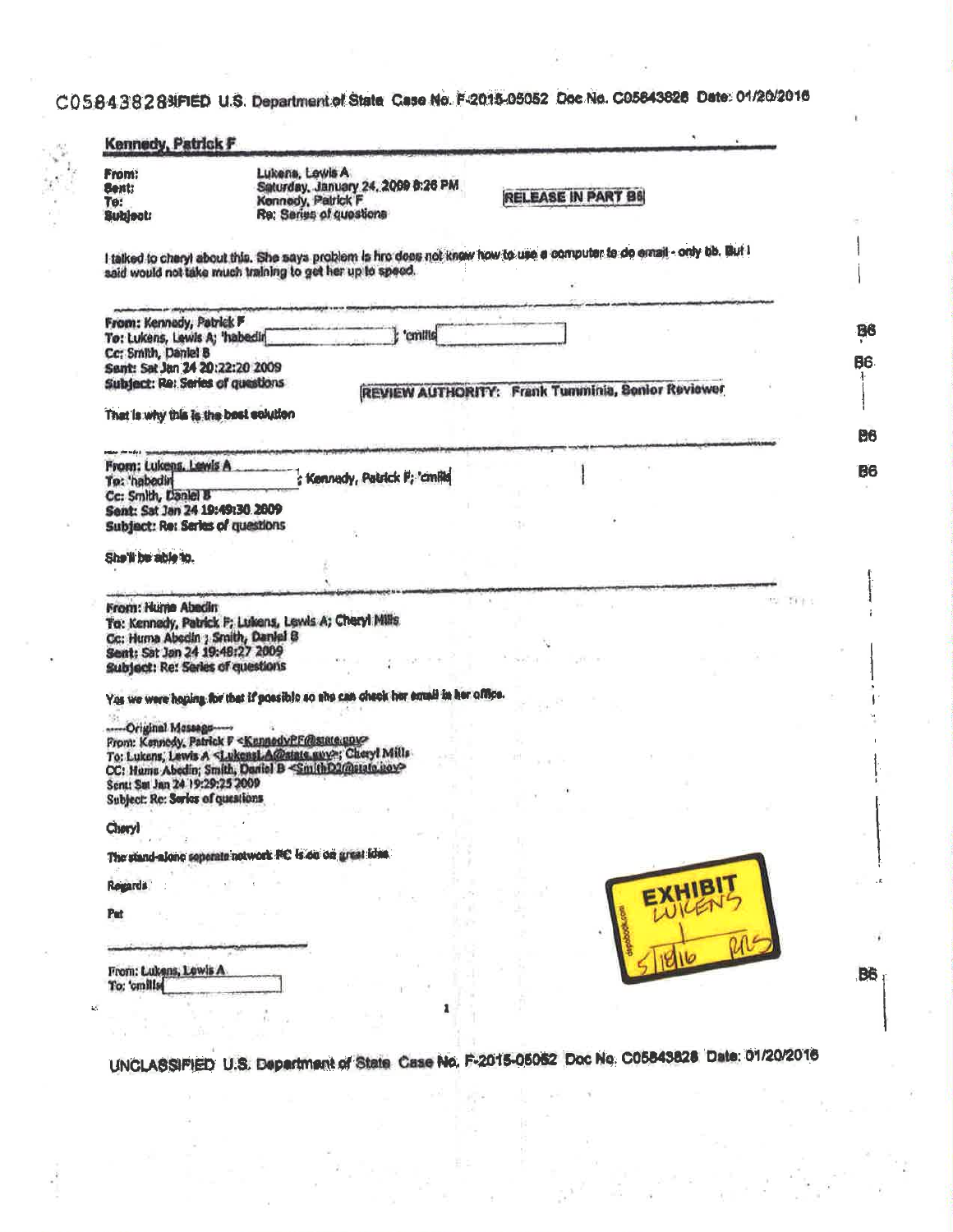## C0584382BSIFIED U.S. Department of State Case No. F-2015-05052 Doc No. C05843828 Date: 01/20/2016

Cc: 'habedii Kennody, Patrick F; Smith, Daniel B Sent: Sat Jan 24 19:10:33 2009 Subject: Re: Sories of questions

We have already started checking into the NSA bb. Will set up the office across the hall as requested. Also think we should go ahead (but will await your green light) and sot up a stand alone PC in the Socretary's office, connected to the leternat (but not through our system) to enable her to check her omails from her desk. Lew

From: Cheryl Mills To: Lukens, Lewis A Co: Huma Abodin ; Konnody, Patrick F Sent: Sut Jan 24 19:05:24 2009 Subject: RE: Series of questions

so I have now read up more on POTUS" be (which appears not really to be a be bitt a different deviou).

is there any solution to her being able to use an energoind be like the nea approved one he has in the vault and if so, how can we get her one.

and if not, for's set up the office across the hall for hor to use -- it needs a phone cit, so abe can go seroes the hall to check her bit.

cdm

From: Lukons, Lowis A [meiltp:Lukons]. A@stato.gov]<br>Sent: Friday, January 23, 2009 6:54 AM To: Cheryl Mills Subject: Re: Series of queations

Questions 1 and 2 - yes. Will give you more details this morning

On the bb for hre, can we chat this morning? I may have thought of a workarpund but need more info co her bu use from you.

Law

From: Cheryl Mills To: Lukans, Lewis A Sont: Fri Jan 23 06:47:59 2009 Subject: Series of questions

 $Lew -$ 

UNCLASSIFIED U.S. Department of State Case No. F-2015-05052 Doc No. C05843828 Date: 01/20/2016

 $\overline{2}$ 

**B6**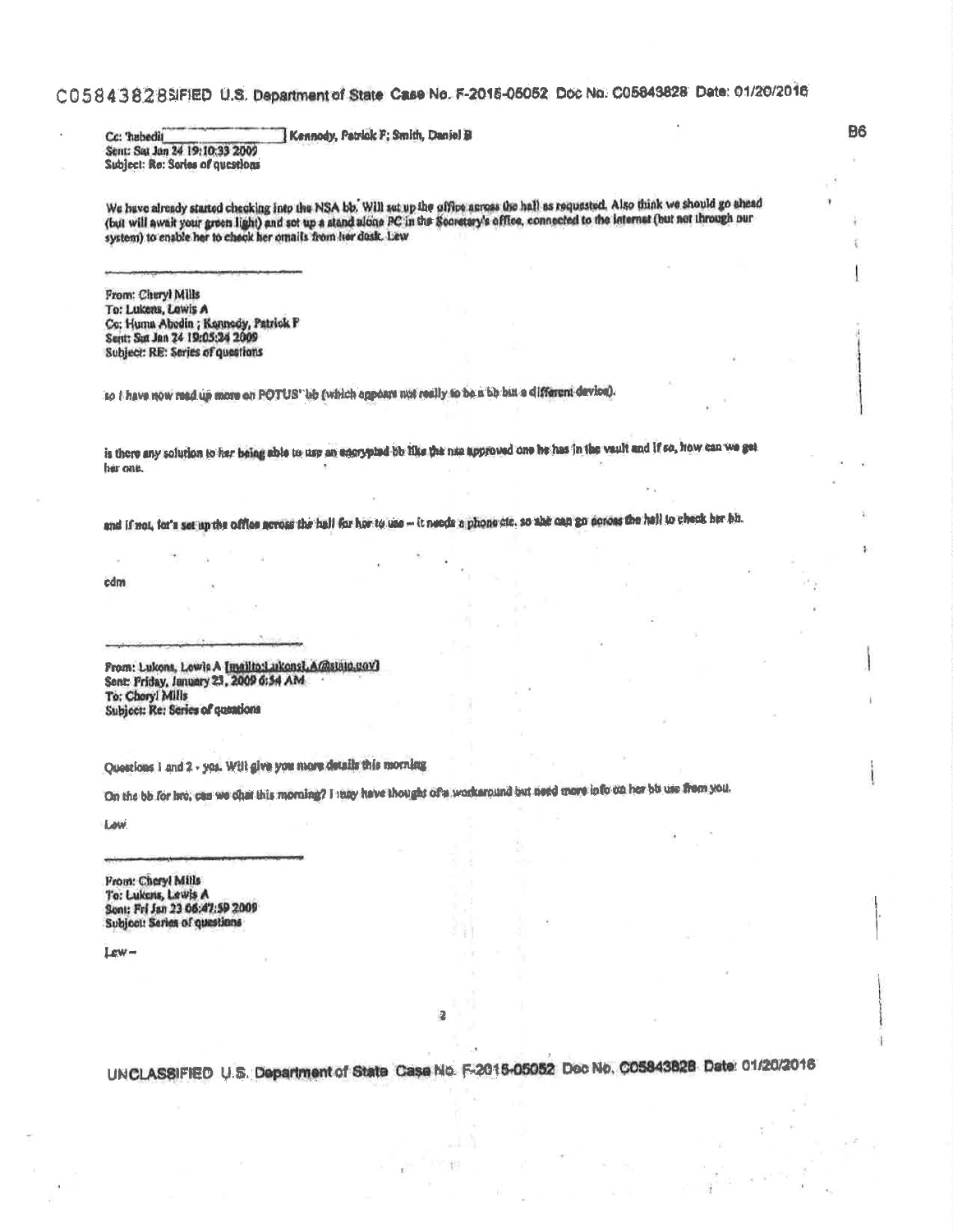## CO.5 8 4 3 8 2 8 IFIED U.S. Department of State Case No. F-2015-05052 Doc No. C05843828 Date: 01/20/2016

<sup>1</sup>

s,

1

who can'l tell to about:

 $\mathbb{I}.$ 

 $\frac{2}{3}$ 

 $\mathbb{P}^1$ 

can our email be accessed remotely through the web using a nan-DOS computer like my laptop?<br>I am traveling to the M-E tonight -- will my DOS bb work there and is there a cell phone attached?<br>spoke to Dan re: bb for HRC (an 希

cdm

UNCLASSIFIED U.S. Department of State Case No. F-2015-05052 Doc No. C05843828 Date: 01/20/2016

Ŧ,  $\chi^2_{\rm c}$ 

詩 'nД

 $\sim$   $\lambda$ S

3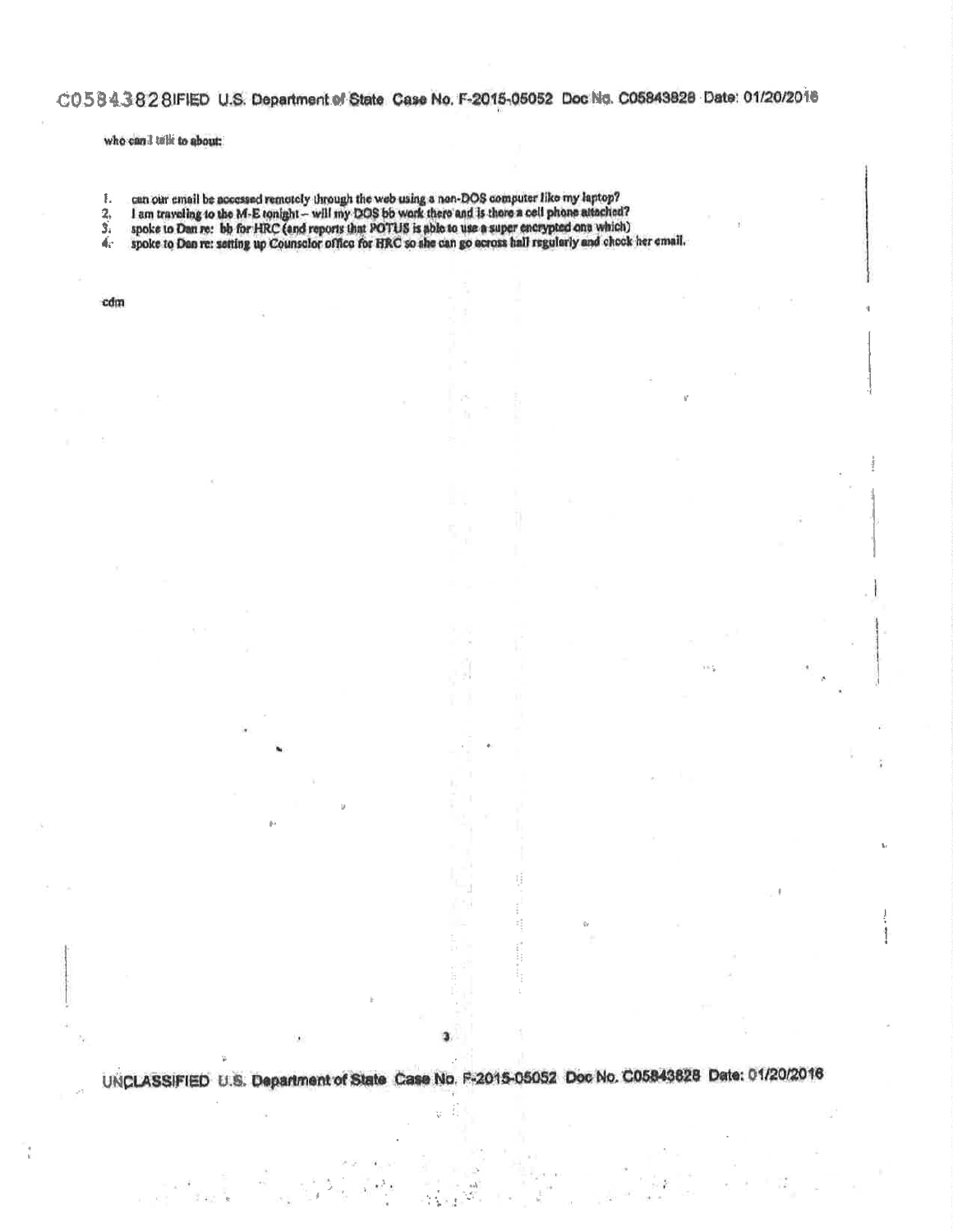## UNCLASSIFIED U.S. Department of State Case No. F-2015-08322 Doc No. C05954091 Date: 03/31/2016

From: Sent: To: Subject. Lukens, Lewis A [LukensLA@state.gov]<br>Thursday, April 16, 2009 1:08:04 PM<br>Hums Abedin; Wohlers, Paul Re:

**RELEASE IN FULL** 

### Wohlersp@state.gov.

I gave him heads up on donlinn doc.

**Frem: Huma Abedin** To: Lukens, Lewis A Sent: Thu Apr 16 13:06:25 2009 Subject:

Pls send me pauls email



### **HA 09/01/2015**

UNCLASSIFIED U.S. Department of State Case No. F-2015-06322 Doc No. C05954091 Date: 03/31/2016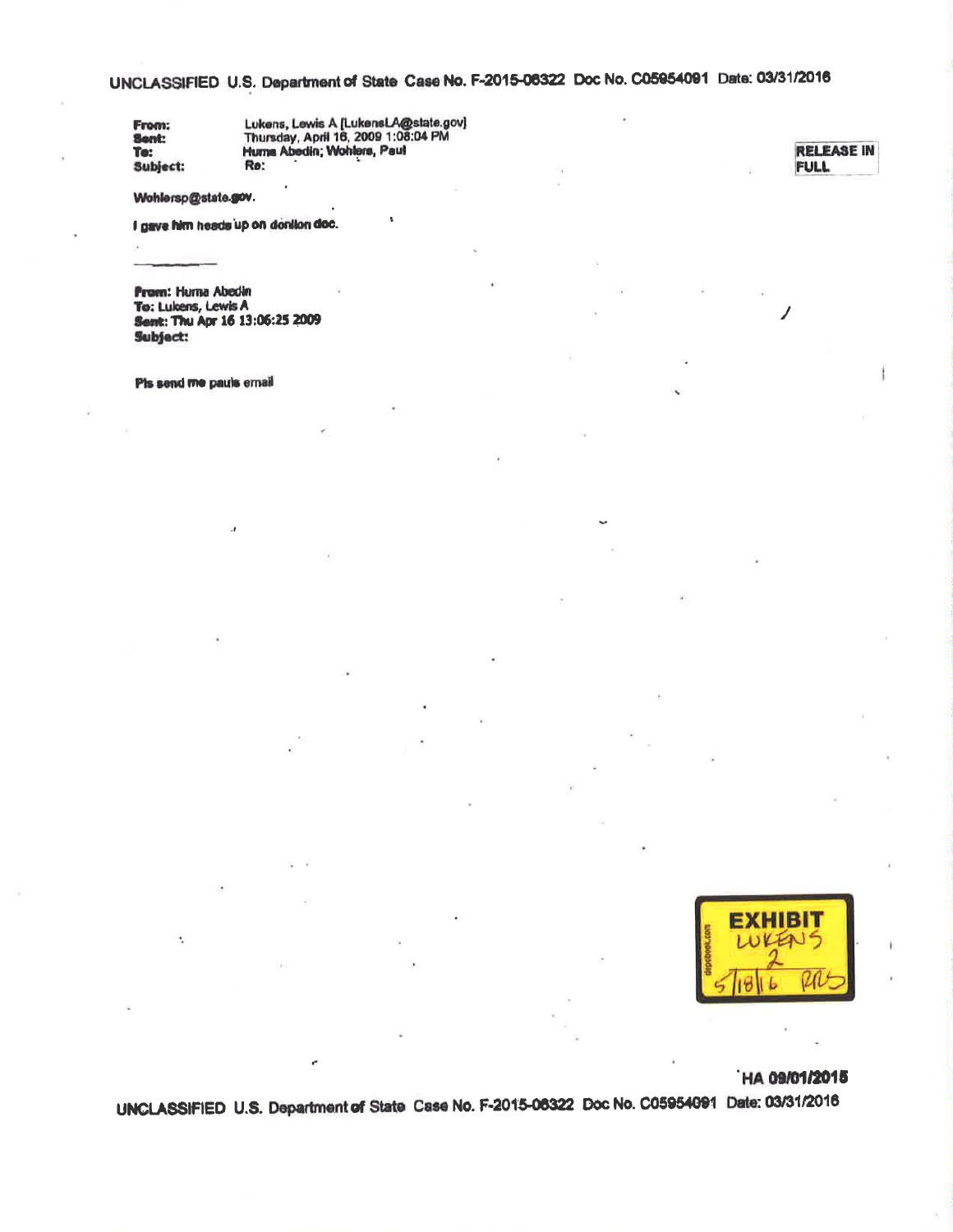UNCLASSIFIED U.S. Department of State Case No. F-2015-06322 Doc No. C05955870 Date: 03/31/2016

Lukens, Lewis A (LukensLA@state.gov)<br>Thursdey, April 16, 2009 4 59:51 PM<br>Huma Abedin From: Sent: To: **Re: Question Subject:** 

**Understood** 

**RELEASE IN FULL** 

 $\overline{\mathfrak{c}}$ 

From: Huma Abedin Te: Lukens, Lewis A Sent: Thu Apr 16 16:56:00 2009 Subject: Re: Question

There is no change to schedule

-Original Message-From: Lukens, Lewis A <LukensLA@state.gov> To: Hunna Abedin Sent: Thu Apr 18 18:30.34 2009 Subject: Re: Question

None taken but Jeff and desk are talking to Uzra.

From Huma Abedm To: Lukens, Lewis A Sent. Thu Apr 16 16.29:24 2009 **Subject: Re: Question** 

I asked jeff to research something Am warting to hear back Its just an idea I had, I didn't ask any action to be taken

-Original Message-From: Lukens, Lewis A <LukensLA@state.gov> To, Huma Abedin Sent. Thu Apr 16 16:27:03 2009 Subject: Re: Question

Ok. We can chat on plane

From: Huma Abedin To, Lukens, Lewis A Sent: Thu Apr 16 16:26:07 2009 Subject. Re: Question

I'm not sure what she knows

-Onginal Message-From: Lukens, Lewis A <LukensLA@state gov> To: Huma Abedin Sent. Thu Apr 16 16:24:54 2009 **Subject: Question** 

Uzra fifted me in over secure phone about changed plans for next weekend. One quick question - do we still think we will spend Saturday night in Kuwait? Thanks

HA 09/01/2015

UNCLASSIFIED U.S. Department of State Case No. F-2015-06322 Doc No. C05955870 Date: 03/31/2016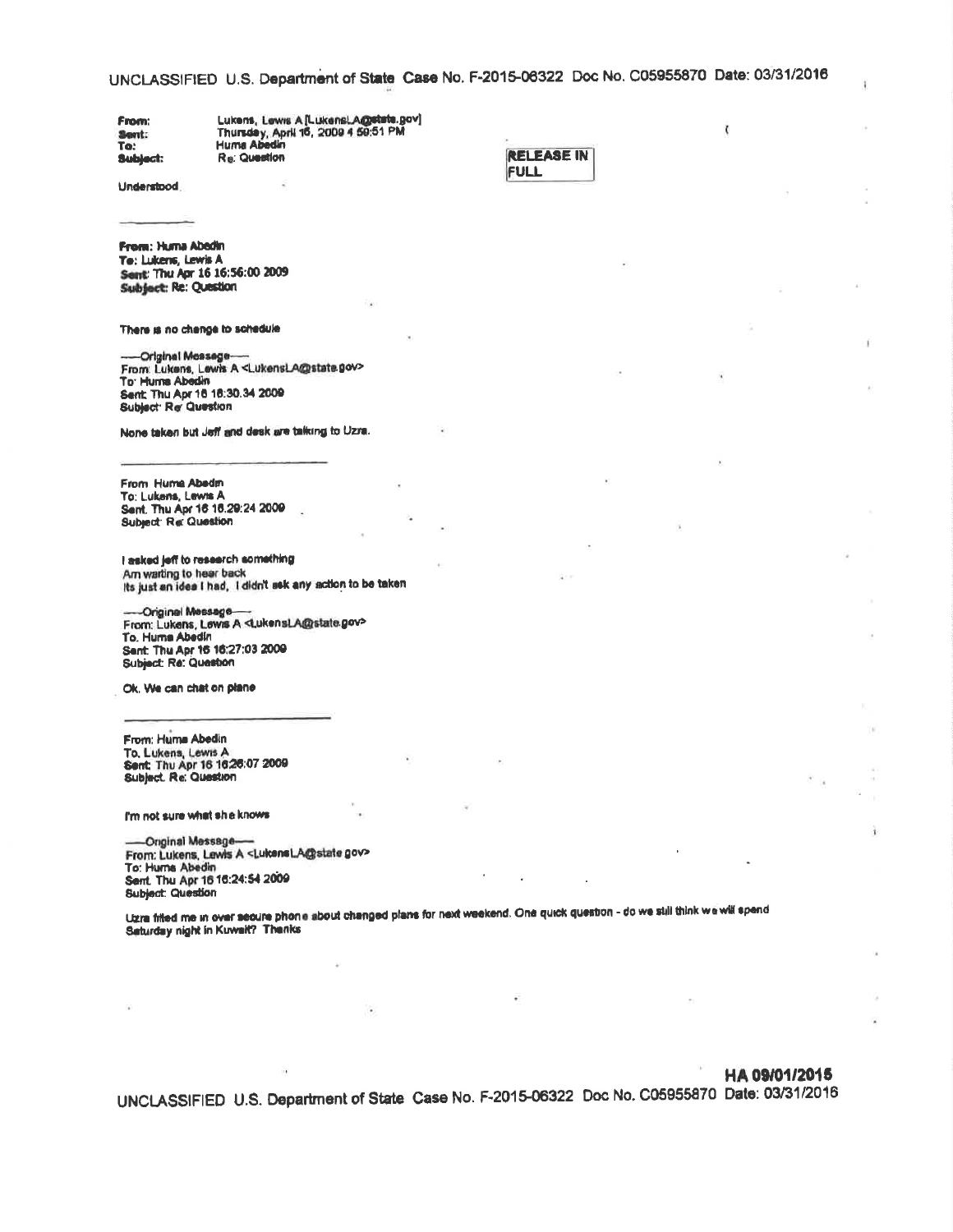UNCLASSIFIED U.S. Department of State Case No. F-2015-06322 Doc No. C05955887 Date: 03/31/2016

**RELEASE IN** PART B6

| From:           | Lukens, Lewis A [LukensLA@state.gov] |
|-----------------|--------------------------------------|
| Sent:           | Thursday, April 16, 2009 5:13:39 PM  |
| Ta:             | Huma Abedin                          |
| <b>Subject:</b> | Re: Plane seating                    |

Ok. Thanks.

From: Huma Abedin To: Lukens, Lewis A Sent: Thu Apr 16 17:12:53 2009 Subject: Re: Plane seating

-Original Message-From: Lukens, Lewis A <LukensLA@state.gov> To: Huma Abedin Sent: Thu Apr 16 17:11:47 2009 Subject: Re: Plane seating

Or -- Original Message -

From: Lukers, Lewis A <habedin To: 'habedin Sent: Thu Apr 16 17:08:16 2009 Subject: Plane seating

Went to put HRC in philippe's seat, philippe'in mine? Then I have to go in cabin.

HA 09/01/2015

UNCLASSIFIED U.S. Department of State Case No. F-2015-06322 Doc No. C05955887 Date: 03/31/2016

**B6**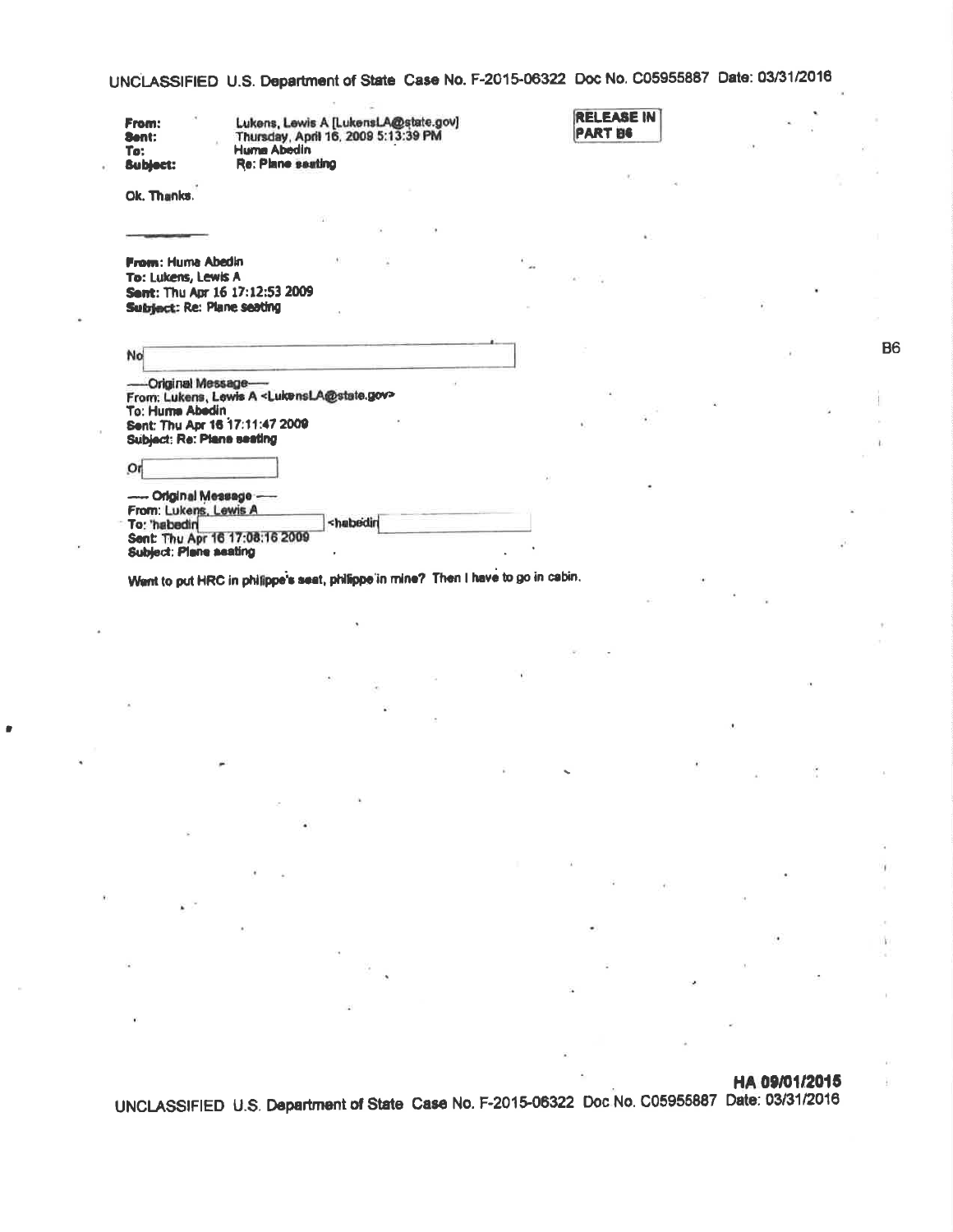UNCLASSIFIED U.S. Department of State Case No. F-2015-06322 Doc No. C05955894 Date: 03/31/2016

ċ.

'N

| From:<br>Sent:<br>1.81<br>To: | Lukens, Lewis A [LukensLA@state.gov]<br>Thursday, April 16, 2009 5:15:44 PM<br>Huma Abedin |  | <b>RELEASE IN</b><br>PART B6 |
|-------------------------------|--------------------------------------------------------------------------------------------|--|------------------------------|
| Subject:                      | Re; Plane seating                                                                          |  |                              |

Crew just told me we have good winds and flight will only be 33 minutes. Good for schedule, but unfortunately means they can't serve the snack.

| From: Huma Abedin              |
|--------------------------------|
| To: Lukens, Lewis A            |
| Sent: Thu Apr 16 17:12:53 2009 |
| Subject: Re: Plane seating     |

Or

Ÿ.

No

-Original Message-From: Lukens, Lewis A <LukensLA@state.gov> To: Huma Abedin<br>Sent: Thu Apr 16 17:11:47 2009 Subject: Re: Plane seating

- Original Message -From: Lukens, Lewis A To: 'habedin chabedin Sent: Thu Apr 16 17:08:16 2009 Sublect: Plane seating

Went to put HRC in philippe's seat, philippe in mine? Then I have to go in cabin.

### HA 09/01/2015

UNCLASSIFIED U.S. Department of State Case No. F-2015-06322 Doc No. C05955894 Date: 03/31/2016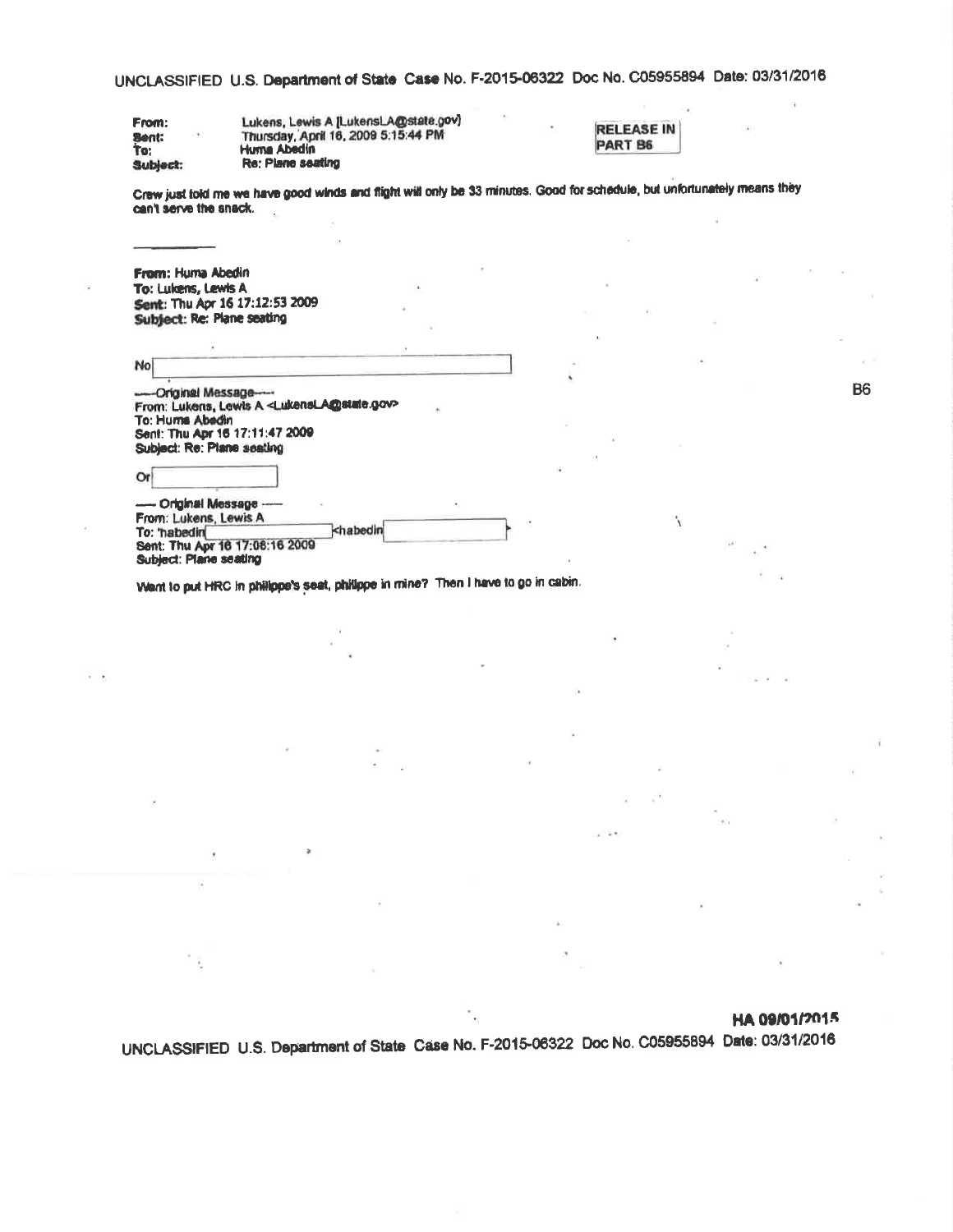## UNCLASSIFIED U.S. Department of State Case No. F-2015-06322 Doc No. C05955918 Date: 03/31/2016

| From:                                                       |                                                                                                                                                                                 |  |                                                                                                                                       |                               |  |
|-------------------------------------------------------------|---------------------------------------------------------------------------------------------------------------------------------------------------------------------------------|--|---------------------------------------------------------------------------------------------------------------------------------------|-------------------------------|--|
| Sent:<br>Te:<br>Subject:                                    | Thursday, April 16, 2009 5:41:37 PM<br>'LukensLA@state.gov'<br>Re'                                                                                                              |  |                                                                                                                                       |                               |  |
| Thenk you!!!                                                |                                                                                                                                                                                 |  | <b>RELEASE IN</b>                                                                                                                     |                               |  |
| -Original Message-<br>To: Huma Abedin<br><b>Subject: Re</b> | From Lulens, Lewis A <lukensla@state.gov><br/>Sent. Thu Apr 16 17:39:12 2009</lukensla@state.gov>                                                                               |  | <b>PART B6</b>                                                                                                                        |                               |  |
|                                                             | They have a phone. Will be at embassy meet and greet. Eugene has it.                                                                                                            |  |                                                                                                                                       |                               |  |
| From: Hume Abedin<br>Subject Re:                            | To: Lukens, Lewis A, Wohlers, Paul<br>Sent. Thu Apr 16 17 34:46 2009                                                                                                            |  |                                                                                                                                       |                               |  |
|                                                             | CH.                                                                                                                                                                             |  |                                                                                                                                       |                               |  |
| Nope. Never needed it.<br>--- Original Meesage-             | From: Lukens, Lewis A <lukensla@state.gov><br/>To' Huma Abedin; Wohlers, Paul <wohlersp@state.gov><br/>Sent: Thu Apr 16 17:32:21 2009</wohlersp@state.gov></lukensla@state.gov> |  |                                                                                                                                       |                               |  |
| <b>Subject Re:</b>                                          | The phone service on the BB doesn't work?                                                                                                                                       |  |                                                                                                                                       |                               |  |
|                                                             |                                                                                                                                                                                 |  |                                                                                                                                       |                               |  |
| Will ohack with DR.                                         |                                                                                                                                                                                 |  |                                                                                                                                       |                               |  |
|                                                             |                                                                                                                                                                                 |  |                                                                                                                                       |                               |  |
|                                                             | To: Luicans, Lewis A, Wohlers, Paul<br>Sent: Thu Apr 18 17 28:45 2009                                                                                                           |  |                                                                                                                                       |                               |  |
|                                                             |                                                                                                                                                                                 |  | So I have no phone since my berry was taken and my regular cell doesn't work her. Can embassy loan me a phone for the dominican trip? |                               |  |
|                                                             |                                                                                                                                                                                 |  |                                                                                                                                       |                               |  |
|                                                             |                                                                                                                                                                                 |  |                                                                                                                                       |                               |  |
|                                                             |                                                                                                                                                                                 |  |                                                                                                                                       |                               |  |
|                                                             |                                                                                                                                                                                 |  |                                                                                                                                       |                               |  |
|                                                             |                                                                                                                                                                                 |  | ×.                                                                                                                                    |                               |  |
|                                                             |                                                                                                                                                                                 |  |                                                                                                                                       |                               |  |
|                                                             |                                                                                                                                                                                 |  |                                                                                                                                       |                               |  |
|                                                             |                                                                                                                                                                                 |  | $\mathcal{L}^{\mathcal{L}}_{\mathcal{L}}(x) = \mathcal{L}^{\mathcal{L}}_{\mathcal{L}}(x) \mathcal{L}^{\mathcal{L}}_{\mathcal{L}}(x)$  |                               |  |
|                                                             |                                                                                                                                                                                 |  |                                                                                                                                       |                               |  |
|                                                             | $\sim$ $\sim$                                                                                                                                                                   |  |                                                                                                                                       |                               |  |
|                                                             |                                                                                                                                                                                 |  |                                                                                                                                       |                               |  |
| From: Humal Abedin<br><b>Subject.</b>                       |                                                                                                                                                                                 |  |                                                                                                                                       |                               |  |
|                                                             |                                                                                                                                                                                 |  |                                                                                                                                       | the control of the control of |  |

### HA 09/01/2015

UNCLASSIFIED U.S. Department of State Case No. F-2015-06322 Doc No. C05955918 Date: 03/31/2016

**B6** 

ĵ

í.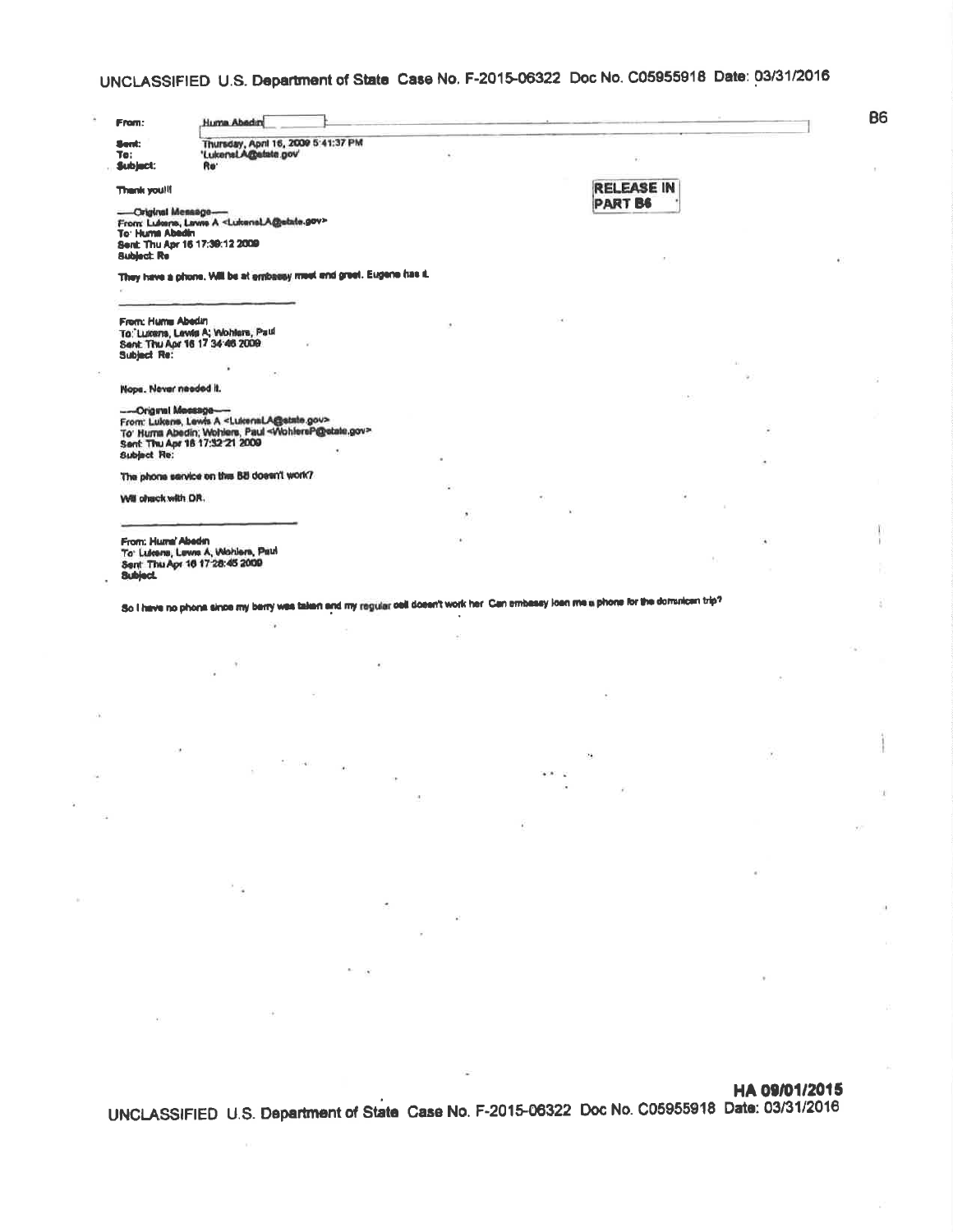UNCLASSIFIED U.S. Department of State Case No. F-2015-06322 Doc No. C05955973 Date: 03/31/2016

From: Sent: To: **Subject:**  Wohlers, Paul [WohlersP@state.gov]<br>Friday, April 17, 2009 1:03:53 AM<br>Huma Abedin; Lukens, Lewis A Re:

**RELEASE IN**<br>FULL

We have both Chris Ternen and Tara Gould here. Lew may have their emails.  $P_W$ 

From: Huma Abedin To: Lukens, Lewis A; Wohlers, Paul Sent: Fri Apr 17 00:23:58 2009 Subject:

Can u give me email for the line assistant? is it christy?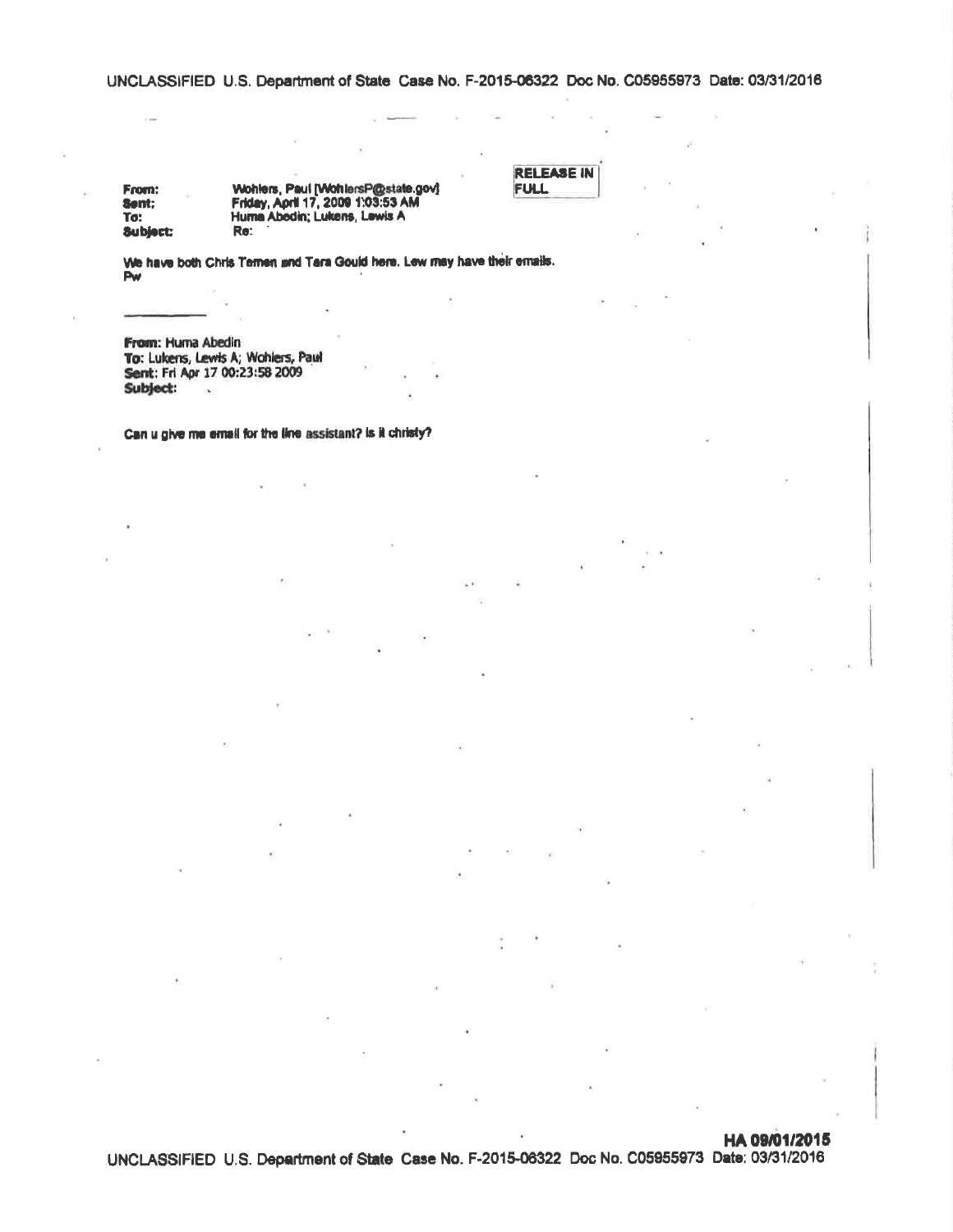UNCLASSIFIED U.S. Department of State Case No. F-2015-06322 Doc No. C05955978 Date: 03/31/2016

Lukens, Lewis A (LukensLA@state.gov)<br>Friday, April 17, 2009 7:30:38 AM From: Sent: To: **Huma Abedin** Re: Phone Subject:

We'll have one on standby. Thanks.

| IRELEASE IN I |
|---------------|
| <b>IFULL</b>  |
|               |

From: Huma Abedin To: Lukens, Lewis A Sent: Thu Apr 16 23:35:17 2009 Subject: Re: Phone

My us cell is working here. Didn't in halti Not sure in t and t

--- Original Message---From: Lukens, Lewis A <LukensLA@state.gov> To: Huma Abedin Sent: Thu Apr 16 21:27:22 2009 Subject: Phone

Eugene sald yours is working now? Do you need a local cell in Trinidad?

## HA 09/01/2015

UNCLASSIFIED U.S. Department of State Case No. F-2015-06322 Doc No. C05955978 Date: 03/31/2016

4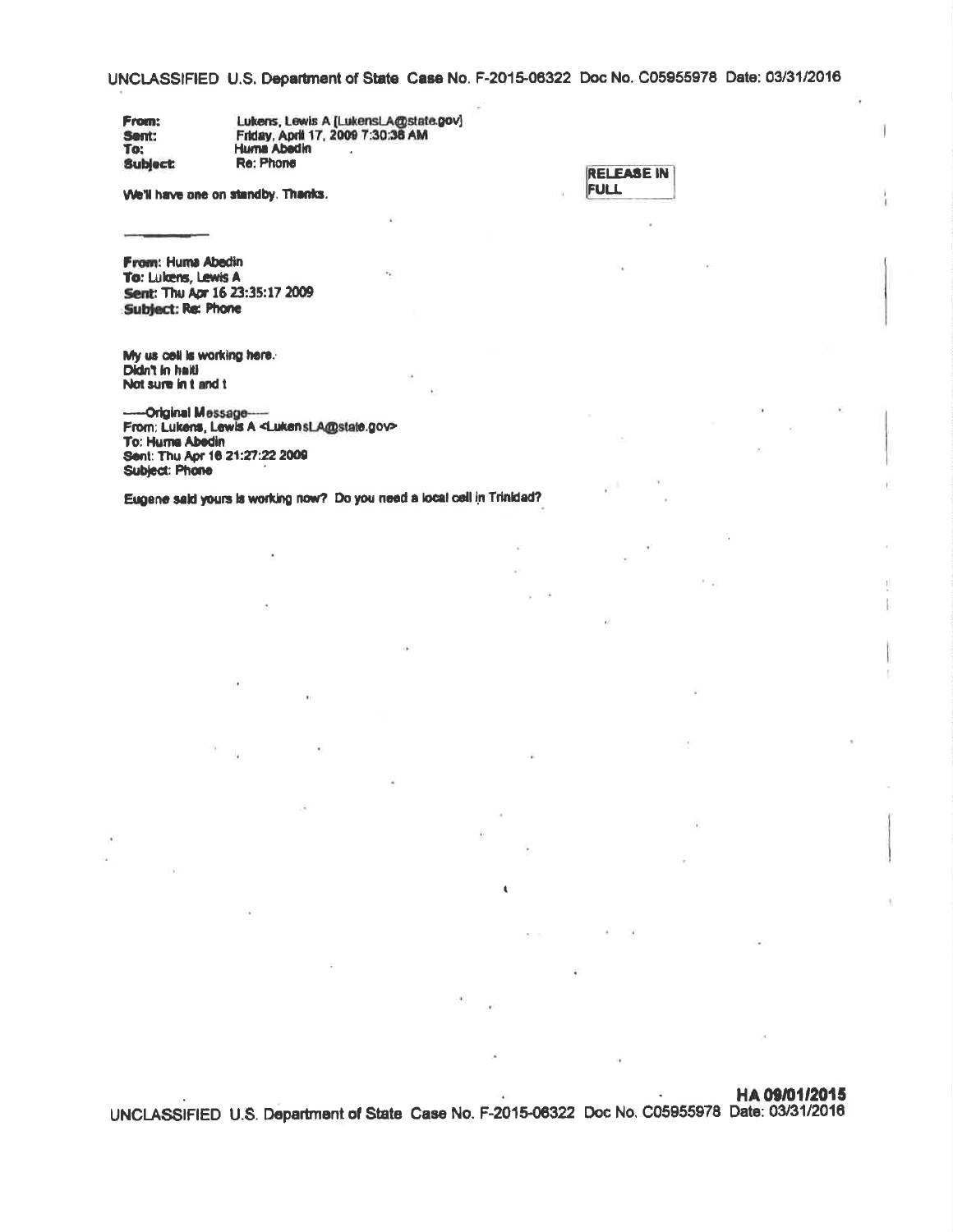UNCLASSIFIED U.S. Department of State Case No. F-2015-06322 Doc No. C05955986 Date: 03/31/2016

× ÷ **COL** 

From: Sent:<br>To: Subject:

×

Ternen, Christina [TernenC2@state.gov]<br>Friday, April 17, 2009 7:34:35 AM<br>Lukens, Lewis A; Huma Abedin Re:

Temenc2@state.gov

I go by Chris

From: Lukens, Lewis A. To: 'habedir Temen, Christina Sent: Fri Apr 17 07:31:16 2009 Subject: Re:

From: Huma Abedin To: Lukens, Lewis A; Wohlers, Paul Sent: Fri Apr 17 00:23:58 2009 Subject:

Can u give me email for the line assistant? Is it christy?

**RELEASE IN PART B6** 

**B6** 

Ï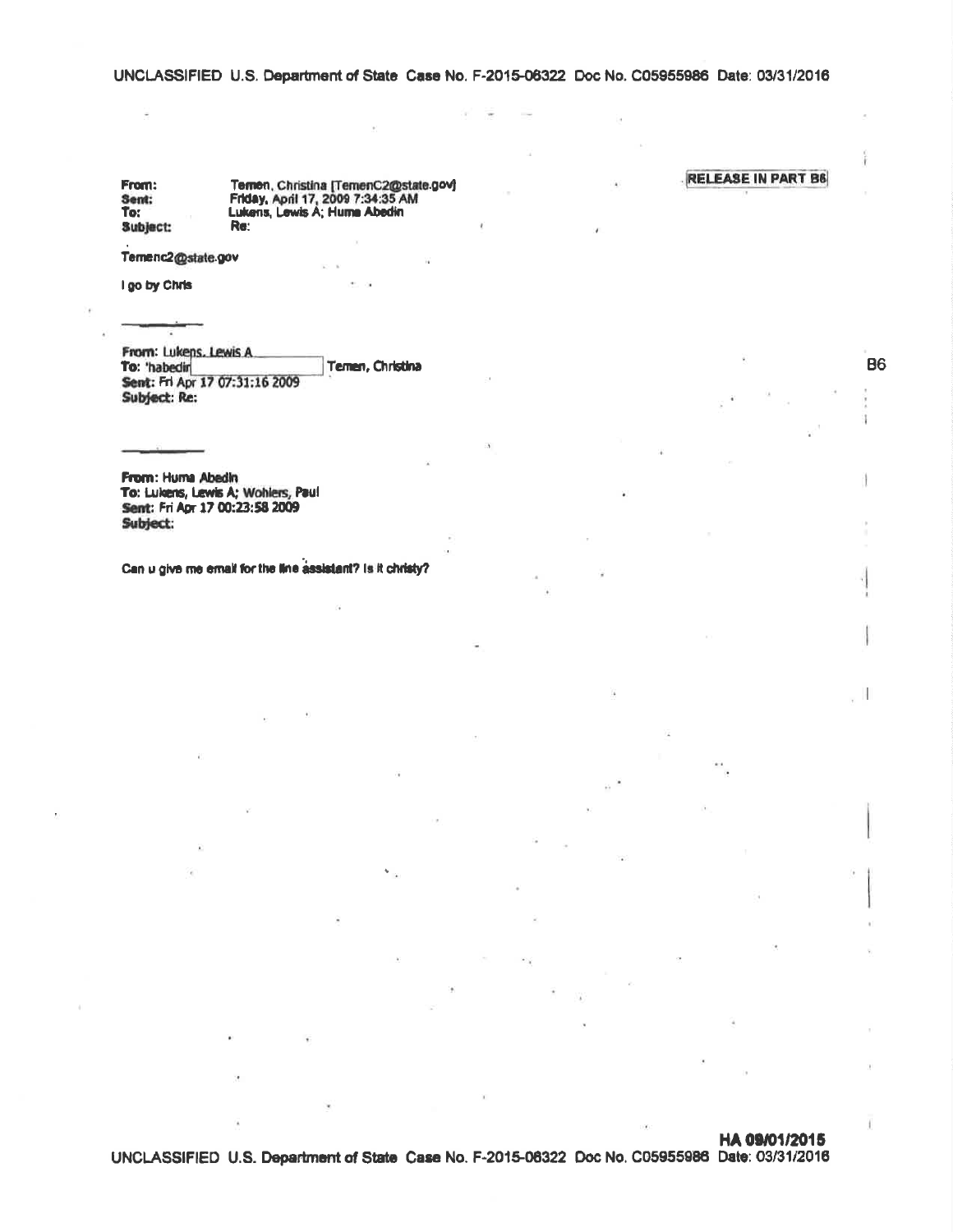UNCLASSIFIED U.S. Department of State Case No. F-2014-20439 Doc No. C05767696 Date: 08/31/2015

**RELEASE IN FULL** 

**From: Sent:** To: **Subject:**  Abedin, Huma <AbedinH@state.gov> Saturday, February 27, 2010 6:34 PM  $H$ Re: E-mail test

Nothing.

----- Original Message ----From: H<HDR22@clintonemail.com> To: Abedin, Huma Sent: Sat Feb 27 18:30:41 2010 **Subject: Re: E-mail test** 

I've gotten some messages from yesterday-how about you?

----- Original Message ----From: Abedin, Huma <AbedinH@state.gov> To: H Sent: Sat Feb 27 18:29:50 2010 Subject: Re: E-mail test

Ur email must be back up!!

What happened is judith sent you an email. It bounced back. She called the email help desk at state (I guess assuming u had state email) and told them that. They had no idea it was YOU, just some random address so they emalled. Sorry about that. But regardless, means ur email must be back! R u getting other messages?

----- Original Message ---From: H<HDR22@clintonemail.com> To: Abedin, Huma Sent: Sat Feb 27 18:13:28 2010 Subject: Fw: E-mail test

Do you know what this is?

---- Original Message ----From: Butzgy, Christopher H <ButzgyCH2@state.gov> To: H Sent: Sat Feb 27 17:59:37 2010 Subject: E-mail test



Good Afternoon,

I work as a Help Desk Analyst and it has come to my attention that one of our customers has been receiving permanent fatal errors from this address, can you please confirm if you receive this message.

### Thank you for your assistance,

UNCLASSIFIED U.S. Department of State Case No. F-2014-20439 Doc No. C05797696 Date: 08/31/2015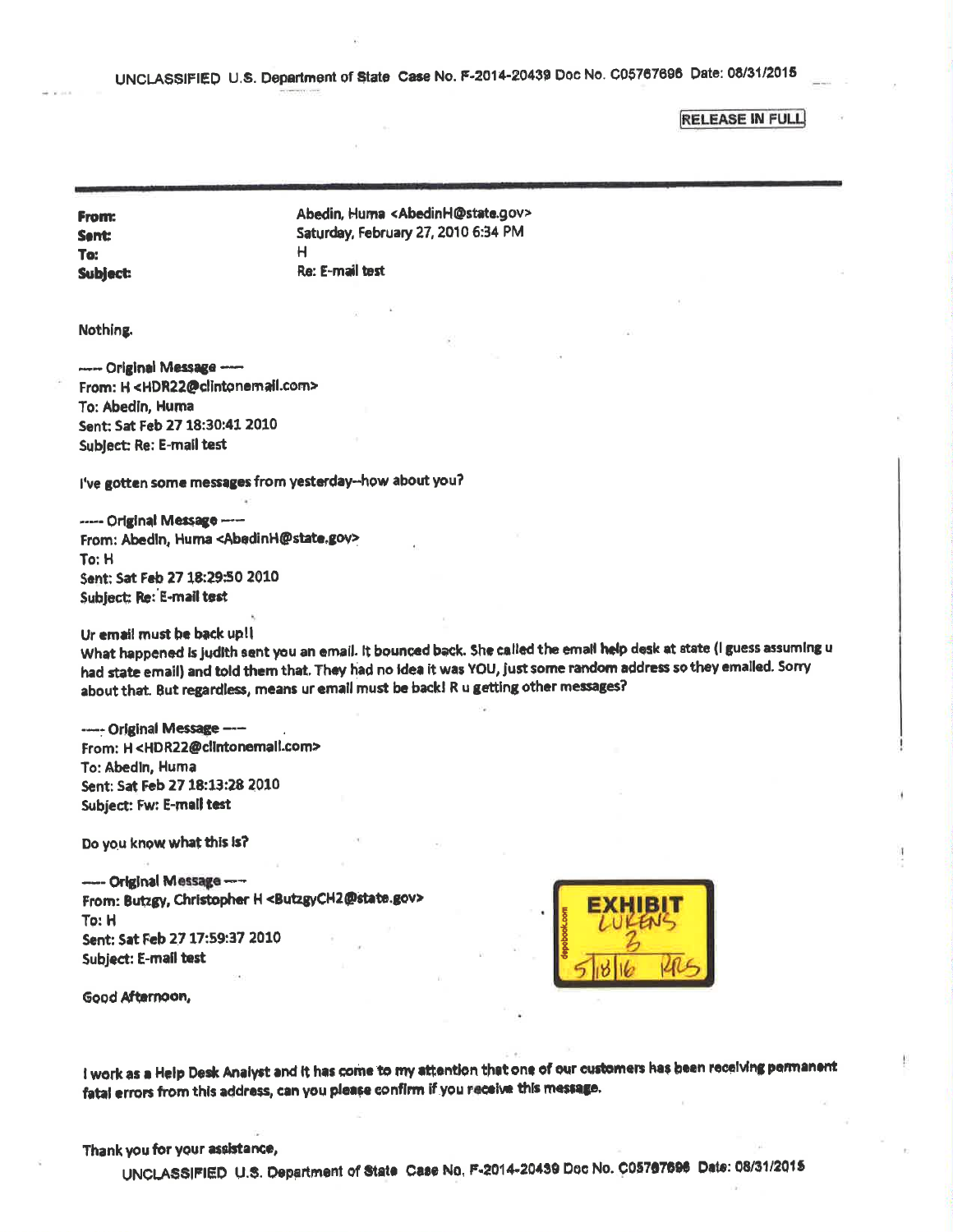$4940 + 7$ 

 $\left\vert \mathbf{r}\right\vert$ 

Christopher

**Christopher Butzgy** 

S/ES-IRM (POEMS)

202-647-8700

This e-mail is Unclassified based on the criteria of E.O. 12958

 $-44$ 

MO.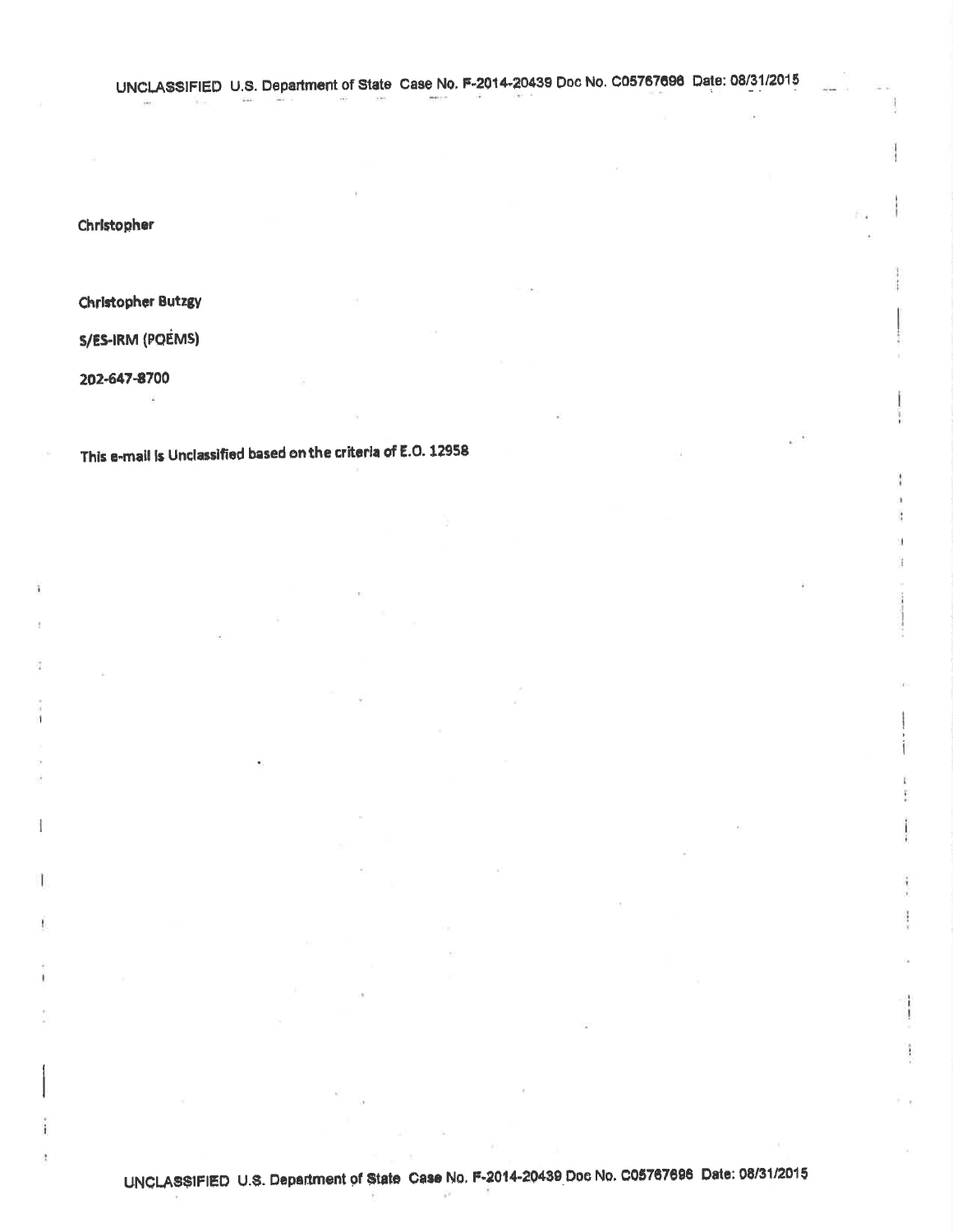# 305671 IED U.S. Department of State Case No. F-2015-12685 Doc No. C05905671 Date: 01/15/2016

| <b>Front:</b><br><b>Tat</b><br><b>Subject:</b><br><b>Date:</b> | Abedin Hustub<br>Mid. Stephen D<br>Re: S Communications<br>Tuesday, August 30, 2011 St34:07 PM                             | <b>RELEASE IN PART</b><br><b>B7(E)</b> |
|----------------------------------------------------------------|----------------------------------------------------------------------------------------------------------------------------|----------------------------------------|
|                                                                | its pretty silly and she knows it.                                                                                         |                                        |
| From: Mull, Stephen D                                          | Sent: Tuesday, August 30, 2011 05:18 PM                                                                                    |                                        |
| To: Abedin, Huma                                               |                                                                                                                            |                                        |
|                                                                | Subject: RE: S Communications                                                                                              |                                        |
|                                                                | Thanks for reminding all of this very helpful context !! @                                                                 |                                        |
| From: Abedin, Huma                                             |                                                                                                                            |                                        |
|                                                                | Sent: Tuesday, August 30, 2011 17:17 PM<br>To: Mull, Stuphen D; Mills, Cheryl D.                                           | REVIEW AUTHORITY: Barbara              |
|                                                                | Cc: Kennedy, Patrick F; Hanley, Monice R<br>Subject: Re: 5 Communications                                                  | Nielsen, Senior Reviewer               |
|                                                                | Steve - let's discuss the state blackberry, doesn't make a whole lot of sense.                                             |                                        |
|                                                                | As for the aquipment, the commo team was limited in some capacity because we did not have                                  |                                        |
|                                                                | authorization from owners of residence to install equipment. We did it regardless. Additionally, as S                      |                                        |
|                                                                | knows, the team didn't have access to the property until a couple of hours before S arrived.                               |                                        |
|                                                                | Finally, as even the white house attested, this was a pretty wide spread problem, not just affecting                       |                                        |
|                                                                | us. So we should bear that in mind.                                                                                        |                                        |
| To: Mills, Chery! D                                            | From: Mull, Stephen O<br>Sent: Tuesday, August 30, 2011 01:39 PM<br>Cc: Abedin, Huma; Kennedy, Patrick F; Hanley, Monica R |                                        |
|                                                                | Subject: S Communications                                                                                                  |                                        |
|                                                                |                                                                                                                            |                                        |
| Cheryl,                                                        |                                                                                                                            |                                        |
|                                                                | Thanks again for elerting me to the communications issues the Secretary has been having.                                   |                                        |
|                                                                | Here's a status report:                                                                                                    |                                        |
| transferred,                                                   | On the immediate problem of the Secretary's not being able to have her calls                                               | B7(E)                                  |
|                                                                |                                                                                                                            |                                        |
|                                                                |                                                                                                                            |                                        |
|                                                                |                                                                                                                            |                                        |
|                                                                | The technicians are onsite now                                                                                             |                                        |
|                                                                |                                                                                                                            |                                        |
|                                                                |                                                                                                                            |                                        |
|                                                                |                                                                                                                            |                                        |
|                                                                | On the more long term issue, I've asked our team to develop an enhanced                                                    |                                        |

UNCLASSIFIED U.S. Department of State Case No. F-2015-12685 Doc No. C05906671 Date: 01/15/2016

à.

 $\langle \hat{q} \rangle$